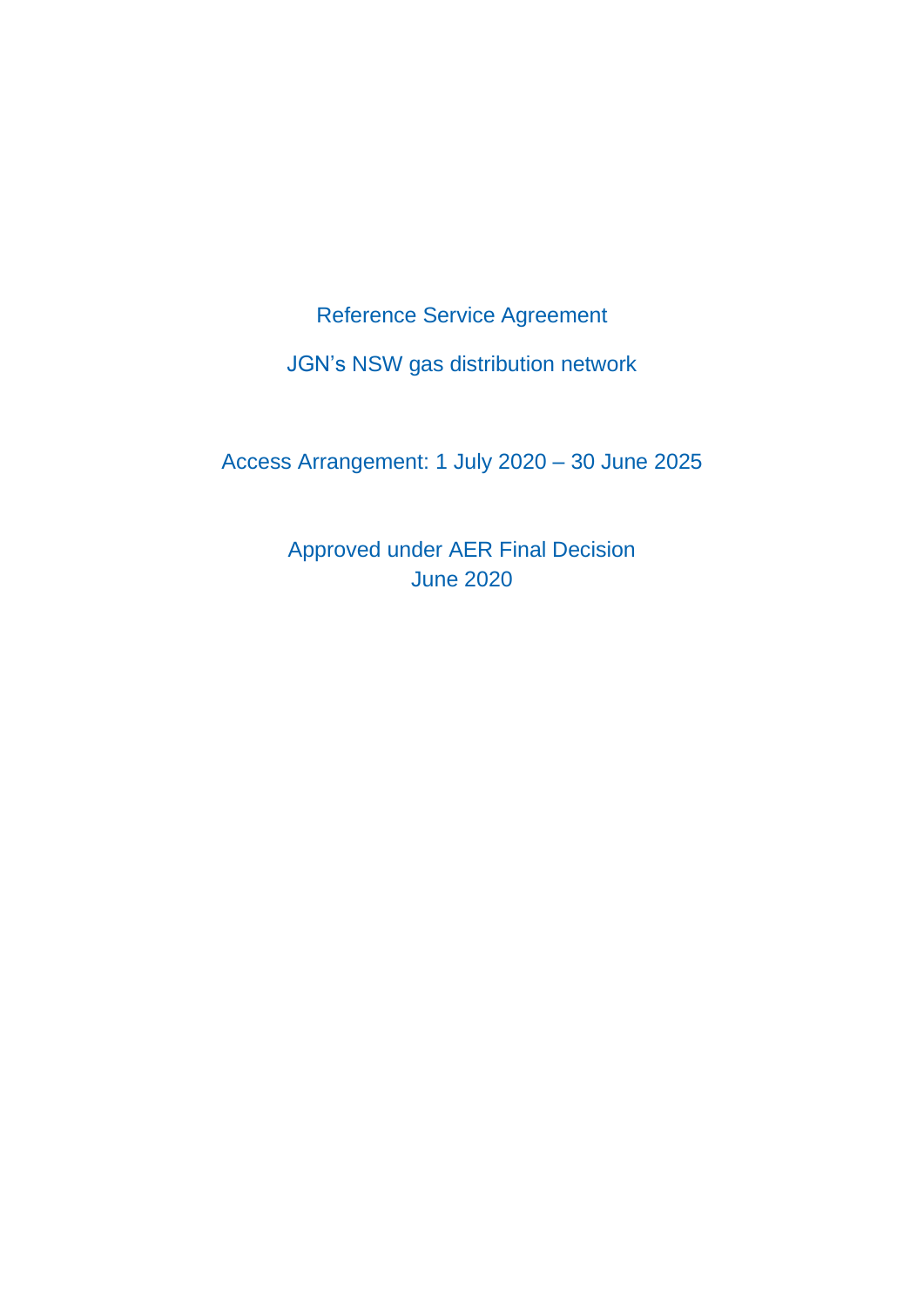# **Contents**

| 1. | <b>Definitions and Interpretation</b>                      |                                                             | 1  |
|----|------------------------------------------------------------|-------------------------------------------------------------|----|
|    | 1.1                                                        | Definitions                                                 | 1  |
|    | $1.2$                                                      | Amendments to this Agreement approved by AER                | 11 |
|    | 1.3                                                        | Construction                                                | 11 |
| 2. |                                                            | <b>Commencement and Expiry of the Service</b>               | 12 |
| 3. | <b>Service</b>                                             |                                                             | 13 |
|    | 3.1                                                        | <b>Requests for Service</b>                                 | 13 |
|    | 3.2                                                        | Addition and Deletion of Delivery Points from Customer List | 13 |
|    | 3.3                                                        | JGN's delivery obligation                                   | 13 |
| 4. | MDQ, MHQ and Chargeable Demand                             |                                                             |    |
|    | 4.1                                                        | MDQ and MHQ                                                 | 13 |
|    | 4.2                                                        | Procedure for Requests to increase MHQ or MDQ requirements  | 14 |
|    | 4.3                                                        | Chargeable Demand                                           | 14 |
|    | 4.4                                                        | Increases in Chargeable Demand                              | 15 |
|    | 4.5                                                        | Decreases in Chargeable Demand                              | 16 |
| 5. | <b>Overruns</b>                                            |                                                             |    |
|    | 5.1                                                        | General                                                     | 17 |
|    | 5.2                                                        | Gas exceeding MHQ or MDQ                                    | 17 |
|    | 5.3                                                        | <b>Authorised Overruns</b>                                  | 17 |
|    | 5.4                                                        | Procedure for authorisation of Overruns                     | 17 |
|    | 5.5                                                        | Notification of acceptance of Overrun as authorised         | 18 |
|    | 5.6                                                        | Revocation of authorisation                                 | 18 |
|    | 5.7                                                        | JGN's obligation on Authorised Overrun Day                  | 19 |
|    | 5.8                                                        | Delivery Point with multiple services                       | 19 |
|    | 5.9                                                        | <b>Unauthorised Overruns</b>                                | 19 |
| 6. | <b>Nomination and Balancing</b>                            |                                                             |    |
|    | 6.1                                                        | Gas Balancing under the STTM                                | 20 |
|    | 6.2                                                        | User to provide JGN with forecast of withdrawals            | 20 |
|    | 6.3                                                        | <b>Network Section Deliveries</b>                           | 21 |
|    | 6.4                                                        | <b>Country Network Sections</b>                             | 21 |
| 7. | Commingling, custody, control, responsibility and warranty |                                                             |    |
|    | 7.1                                                        | Warranty                                                    | 21 |
|    | 7.2                                                        | Right to commingle                                          | 22 |
|    |                                                            |                                                             |    |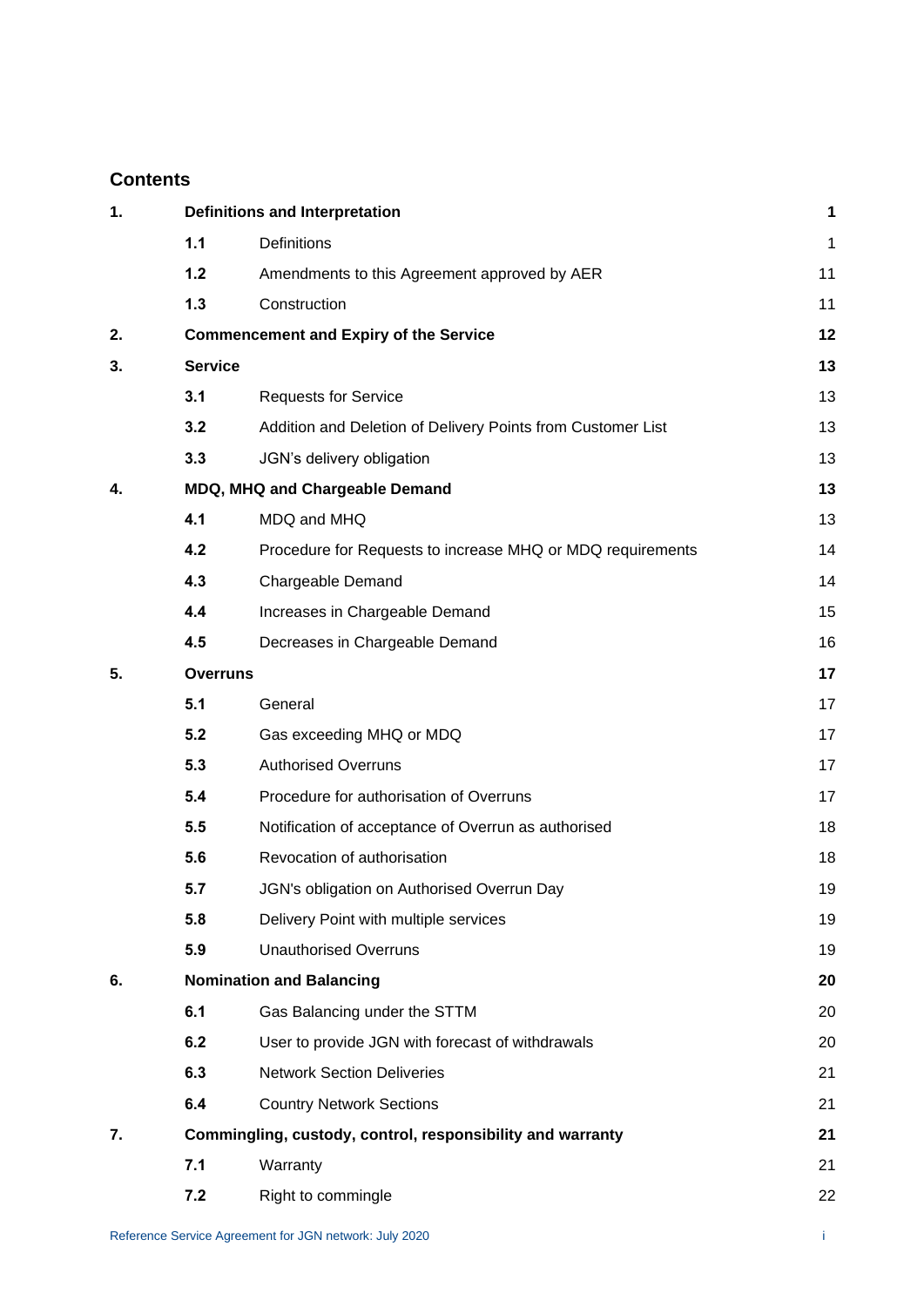|     | 7.3                                              | Custody and control of Gas                                                                          | 22 |  |
|-----|--------------------------------------------------|-----------------------------------------------------------------------------------------------------|----|--|
|     | 7.4                                              | <b>Responsibility for Gas</b>                                                                       | 22 |  |
|     | 7.5                                              | <b>Replacement Gas</b>                                                                              | 22 |  |
| 8.  | <b>Gas quality</b>                               |                                                                                                     |    |  |
|     | 8.1                                              | <b>Specification Gas</b>                                                                            | 24 |  |
|     | 8.2                                              | Amendment of Specification by JGN                                                                   | 25 |  |
|     | 8.3                                              | JGN's rights in relation to Out-of-Specification Gas at Receipt Point                               | 25 |  |
|     | 8.4                                              | Consequences of JGN exercising rights under clause 8.3                                              | 26 |  |
|     | 8.5                                              | User to satisfy JGN                                                                                 | 26 |  |
|     | 8.6                                              | User's preventative measures                                                                        | 27 |  |
|     | 8.7                                              | JGN must deliver Gas to Specification                                                               | 27 |  |
|     | 8.8                                              | <b>Exemptions to Specifications</b>                                                                 | 27 |  |
|     | 8.9                                              | <b>Gas Source</b>                                                                                   | 27 |  |
|     | 8.10                                             | User responsible for Gas Testing                                                                    | 27 |  |
|     | 8.11                                             | Gas Testing by User                                                                                 | 28 |  |
| 9.  | Addition of Delivery Points to the Customer List |                                                                                                     |    |  |
|     | 9.1                                              | Addition of delivery points                                                                         | 28 |  |
|     | 9.2                                              | Deemed Request Addition of an existing delivery point on receipt of<br>churn notification from AEMO | 29 |  |
|     | 9.3                                              | Addition of new delivery points                                                                     | 30 |  |
|     | 9.4                                              | Energisation under National Energy Retail Law                                                       | 31 |  |
|     | 9.5                                              | Charges Payable for Additional Delivery Points                                                      | 32 |  |
| 10. |                                                  | <b>Deletion of Delivery Points from Customer List</b>                                               | 32 |  |
| 11. |                                                  | <b>Change of Receipt Point or Delivery Point</b>                                                    | 33 |  |
| 12. | <b>Receipt Points and Receipt Stations</b>       |                                                                                                     | 33 |  |
|     | 12.1                                             | Receipt Station to be at each Receipt Point                                                         | 33 |  |
|     | 12.2                                             | Ownership of Receipt Station Components at Receipt Point                                            | 34 |  |
|     | 12.3                                             | JGN may operate the Flow and Pressure Control System                                                | 34 |  |
|     | 12.4                                             | Alterations and Additional Equipment                                                                | 34 |  |
|     | 12.5                                             | Pressure at Receipt Point                                                                           | 34 |  |
| 13. |                                                  | <b>Delivery Points and Delivery Stations</b>                                                        |    |  |
|     | 13.1                                             | Network connections under Part 12A National Gas Rules                                               | 35 |  |
|     | 13.2                                             | Requirements for a Delivery Station                                                                 | 35 |  |
|     | 13.3                                             | <b>Responsibility for Delivery Station Components</b>                                               | 35 |  |
|     | 13.4                                             | Alterations and Additional Equipment at existing Delivery Station                                   | 35 |  |
|     | 13.5                                             | Additional Delivery Stations at Delivery Points                                                     | 36 |  |
|     |                                                  |                                                                                                     |    |  |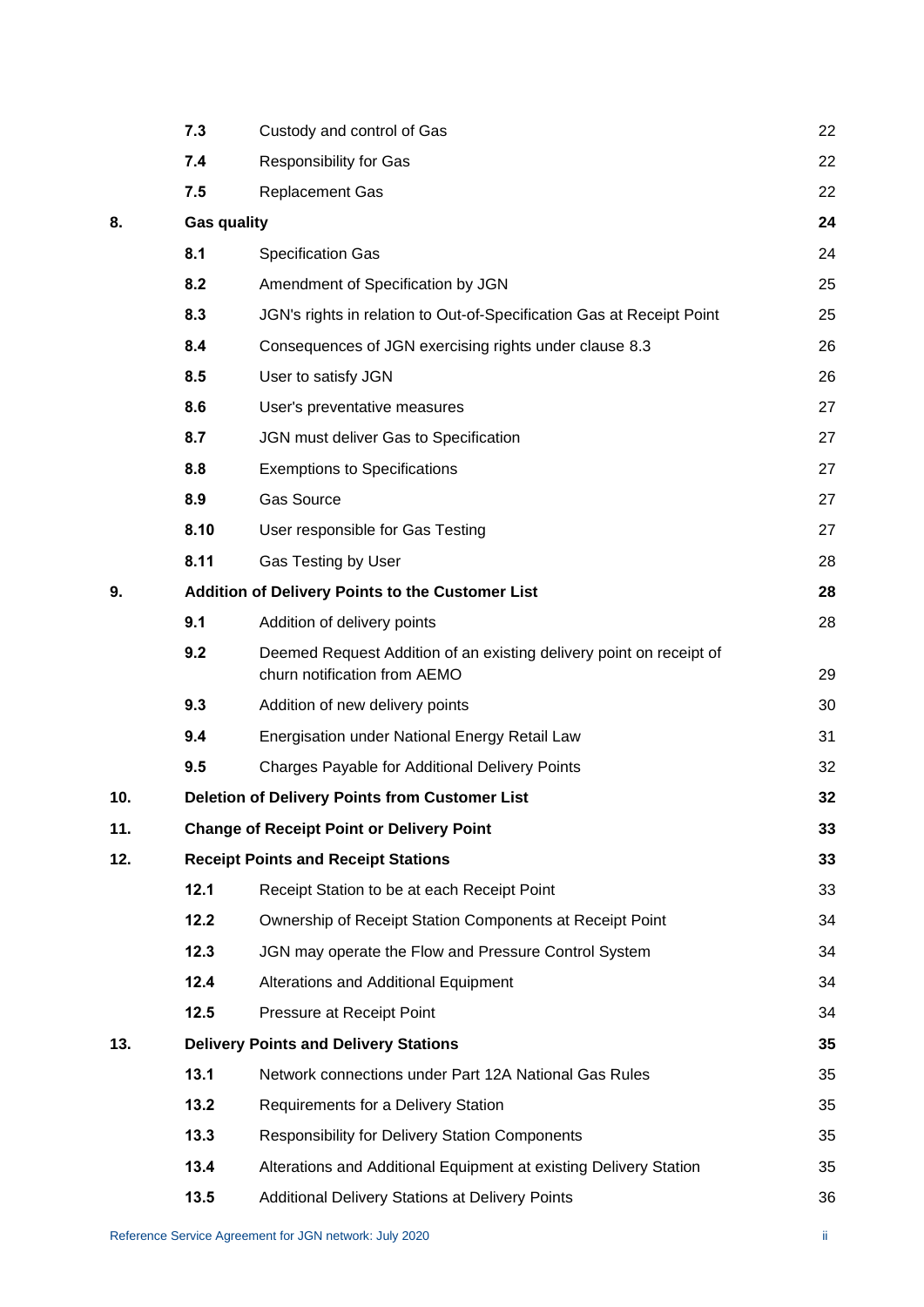|     | 13.6                               | Disconnection and abolishment of Delivery Points                                                                       | 36 |
|-----|------------------------------------|------------------------------------------------------------------------------------------------------------------------|----|
|     | 13.7                               | Ownership of Network                                                                                                   | 39 |
| 14. | <b>Measuring Equipment</b>         |                                                                                                                        |    |
|     | 14.1                               | Provision of Basic Metering Equipment                                                                                  | 39 |
|     | 14.2                               | Basic Metering Equipment Upgrade at existing Delivery Station                                                          | 39 |
|     | 14.3                               | Basic Metering Equipment Downgrade at existing Delivery Station                                                        | 39 |
|     | 14.4                               | Maintenance of Basic Metering Equipment                                                                                | 40 |
|     | 14.5                               | Safe Access to Measuring Equipment                                                                                     | 40 |
|     | 14.6                               | Entry and access to Delivery Points                                                                                    | 41 |
|     | 14.7                               | Consequences of no access                                                                                              | 41 |
|     | 14.8                               | Presence at tests                                                                                                      | 41 |
|     | 14.9                               | No tampering with Measuring Equipment                                                                                  | 42 |
|     | 14.10                              | User to notify JGN of tampering or inaccuracy                                                                          | 42 |
|     | 14.11                              | Right to alter Measuring Equipment                                                                                     | 42 |
| 15. | Meter reading measurement and data |                                                                                                                        |    |
|     | 15.1                               | Quantity of Gas delivered at a Delivery Point                                                                          | 43 |
|     | 15.2                               | Quantity of Gas delivered at a Delivery Station                                                                        | 43 |
|     | 15.3                               | Quantity of Gas if Measuring Equipment fails                                                                           | 43 |
|     | 15.4                               | Meter reading and data                                                                                                 | 44 |
| 16. |                                    | Delivery Point served by more than one User                                                                            | 45 |
| 17. | <b>Charges</b>                     |                                                                                                                        | 45 |
|     | 17.1                               | Charges                                                                                                                | 45 |
|     | 17.2                               | Charges based on Access Arrangement                                                                                    | 46 |
|     | 17.3                               | Provision of Basic Metering Equipment Charge                                                                           | 46 |
|     | 17.4                               | Calculation of invoiced instalments of periodic charges                                                                | 46 |
|     | 17.5                               | Theft Of Gas                                                                                                           | 46 |
| 18. |                                    | <b>Invoicing and payments</b>                                                                                          | 47 |
|     | 18.1                               | Invoicing and Payment under Part 21 NGR where the User is the<br>Authorised Retailer for Customers at a Delivery Point | 47 |
|     | 18.2                               | Invoicing and Payment where clause 20.1 does not apply                                                                 | 47 |
|     | 18.3                               | JGN to issue invoice                                                                                                   | 47 |
|     | 18.4                               | Due Date for payment                                                                                                   | 47 |
|     | 18.5                               | Method of Payment                                                                                                      | 47 |
|     | 18.6                               | Interest on overdue payments                                                                                           | 48 |
|     | 18.7                               | Disputed payments                                                                                                      | 48 |
|     | 18.8                               | Payment on resolution of dispute                                                                                       | 48 |
|     |                                    |                                                                                                                        |    |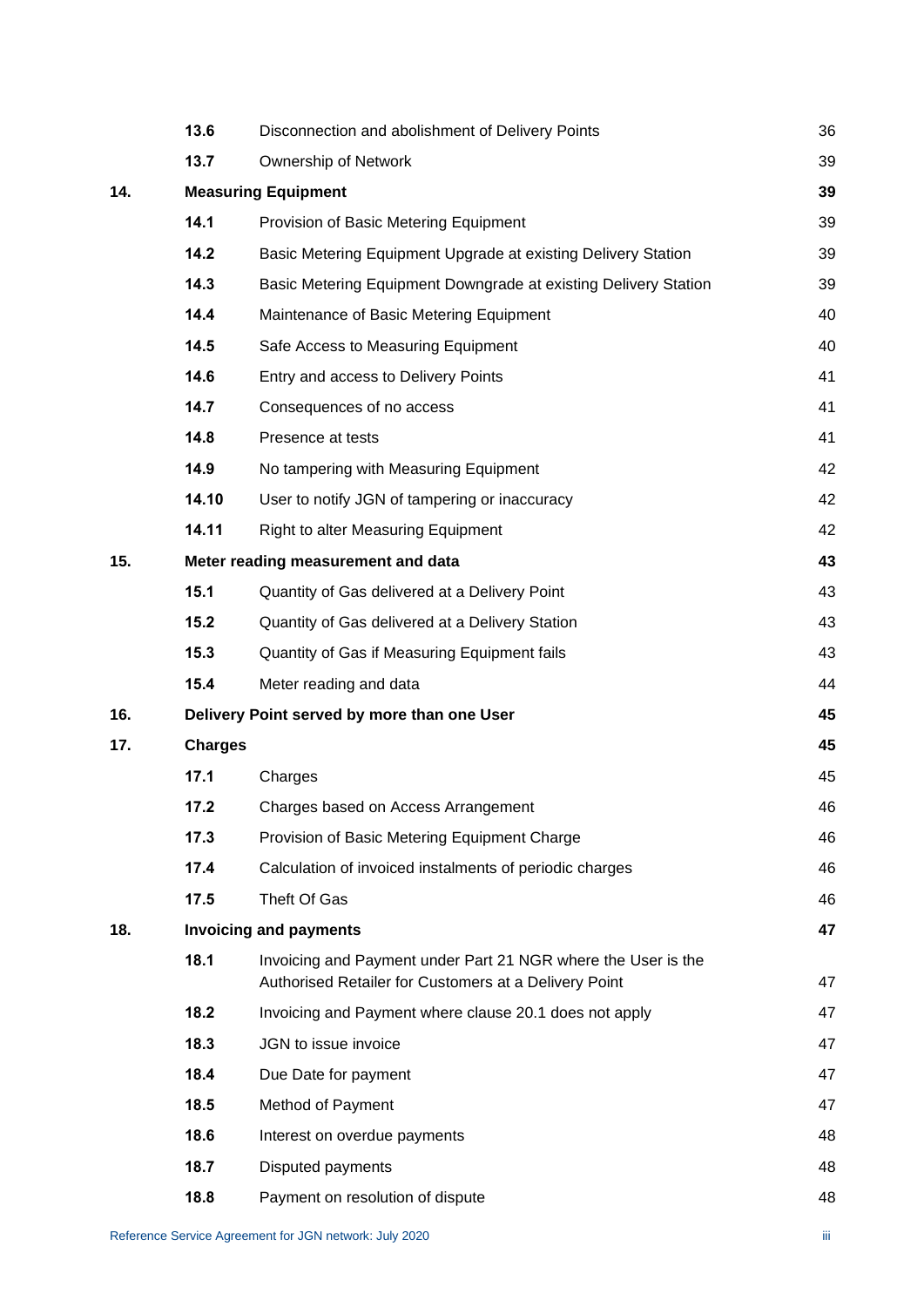|     | 18.9                                  | Overcharging and undercharging                           | 48 |
|-----|---------------------------------------|----------------------------------------------------------|----|
|     | 18.10                                 | User to provide information                              | 49 |
|     | 18.11                                 | Justification of calculations                            | 49 |
|     | 18.12                                 | Calculation of Charges for broken periods                | 49 |
|     | 18.13                                 | Payment free of deduction or withholding                 | 49 |
| 19. |                                       | <b>Goods and Services Tax</b>                            | 50 |
|     | 19.1                                  | Definitions                                              | 50 |
|     | 19.2                                  | GST exclusive consideration                              | 50 |
|     | 19.3                                  | Reimbursements                                           | 50 |
|     | 19.4                                  | Payment of amount of GST                                 | 50 |
|     | 19.5                                  | Tax Invoice                                              | 50 |
|     | 19.6                                  | Adjustments                                              | 50 |
|     | 19.7                                  | ABN and GST Warranty                                     | 51 |
| 20. | <b>Suspension of Service</b>          |                                                          | 51 |
|     | 20.1                                  | Suspension or disconnection of supply by JGN             | 51 |
|     | 20.2                                  | User's continuing obligation to pay Charges              | 51 |
| 21. | <b>Interruptions and curtailments</b> |                                                          |    |
|     | 21.1                                  | Application                                              | 51 |
|     | 21.2                                  | Scheduled Interruptions                                  | 51 |
|     | 21.3                                  | <b>Emergency Interruptions</b>                           | 52 |
|     | 21.4                                  | Load Shedding                                            | 52 |
|     | 21.5                                  | <b>Load Shedding Priority</b>                            | 53 |
|     | 21.6                                  | Provision of ELMS Data                                   | 53 |
|     | 21.7                                  | Reduction of Demand Charge for delivery of less than MDQ | 55 |
| 22. | <b>Force Majeure</b>                  |                                                          |    |
|     | 22.1                                  | Definition                                               | 55 |
|     | 22.2                                  | <b>Consequences of Force Majeure</b>                     | 56 |
|     | 22.3                                  | Notification and Diligence                               | 56 |
|     | 22.4                                  | <b>Liability Not Relieved</b>                            | 57 |
|     | 22.5                                  | Demand Charge for delivery of less than MDQ              | 57 |
|     | 22.6                                  | Force Majeure does not affect obligations to pay         | 57 |
|     | 22.7                                  | Prolonged Force Majeure                                  | 57 |
| 23. |                                       | <b>Termination or cessation</b>                          | 58 |
|     | 23.1                                  | Grounds for termination or cessation of Services         | 58 |
|     | 23.2                                  | Right of JGN to terminate                                | 58 |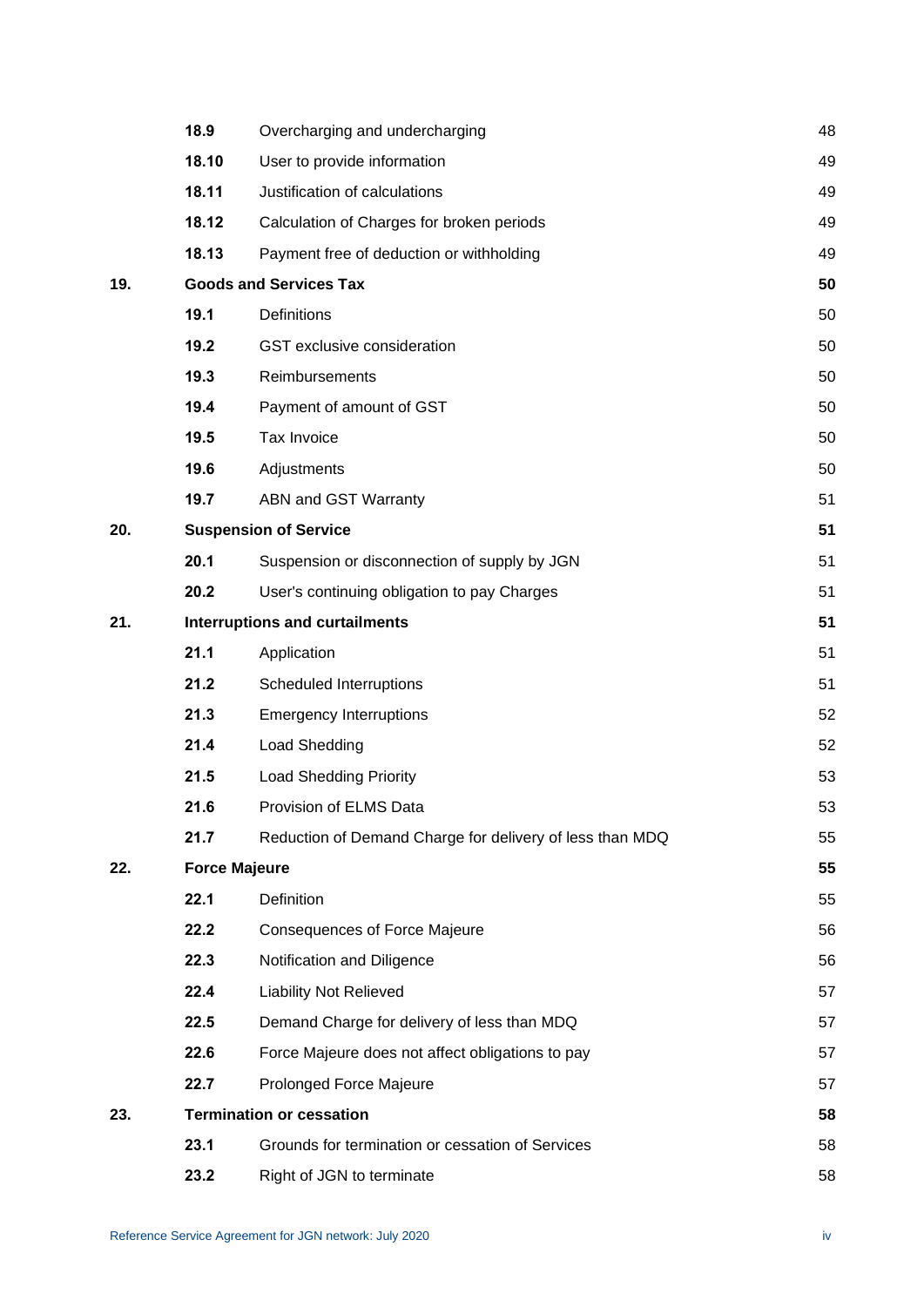|     | 23.3                      | Failure to pay                                                        | 59 |
|-----|---------------------------|-----------------------------------------------------------------------|----|
|     | 23.4                      | Preservation of rights after termination                              | 59 |
|     | 23.5                      | Preservation of rights after cessation of Services                    | 60 |
|     | 23.6                      | Survival                                                              | 60 |
| 24. | <b>Indemnities</b>        |                                                                       |    |
|     | 24.1                      | Application of the indemnities under this clause                      | 60 |
|     | 24.2                      | Mutual Indemnity                                                      | 60 |
|     | 24.3                      | Indemnity in favour of JGN                                            | 61 |
| 25. |                           | <b>Liability Limitations</b>                                          | 61 |
|     | 25.1                      | <b>Exclusion of warranties</b>                                        | 61 |
|     | 25.2                      | Liability exclusions and limitations                                  | 61 |
|     | 25.3                      | <b>Insured Sum</b>                                                    | 62 |
|     | 25.4                      | Carve outs from the above liability exclusions and limitations        | 63 |
|     | 25.5                      | JGN's exclusion of liability                                          | 63 |
|     | 25.6                      | Civil Liability Act                                                   | 64 |
|     | 25.7                      | User's supply arrangements                                            | 64 |
| 26. | <b>Insurance</b>          |                                                                       |    |
|     | 26.1                      | <b>JGN's Insurance</b>                                                | 64 |
|     | 26.2                      | User's Insurance                                                      | 64 |
| 27. | <b>Transfer</b>           |                                                                       | 65 |
|     | 27.1                      | JGN may transfer                                                      | 65 |
|     | 27.2                      | No assignment without consent                                         | 65 |
|     | 27.3                      | Transfers of capacity where the Retail Market Procedures do not apply | 66 |
| 28. |                           | <b>Security and Financial Standing</b>                                | 67 |
| 29. | <b>Confidentiality</b>    |                                                                       | 68 |
| 30. | <b>Dispute resolution</b> |                                                                       | 70 |
|     | 30.1                      | Application                                                           | 70 |
|     | 30.2                      | Notification of Dispute                                               | 70 |
|     | 30.3                      | Nomination of Representative                                          | 71 |
|     | 30.4                      | <b>Good Faith Discussions</b>                                         | 71 |
|     | 30.5                      | Mediation                                                             | 71 |
|     | 30.6                      | Arbitration                                                           | 71 |
|     | 30.7                      | Urgent relief                                                         | 72 |
|     | 30.8                      | Information confidential                                              | 72 |
|     | 30.9                      | <b>Without Prejudice Discussions</b>                                  | 72 |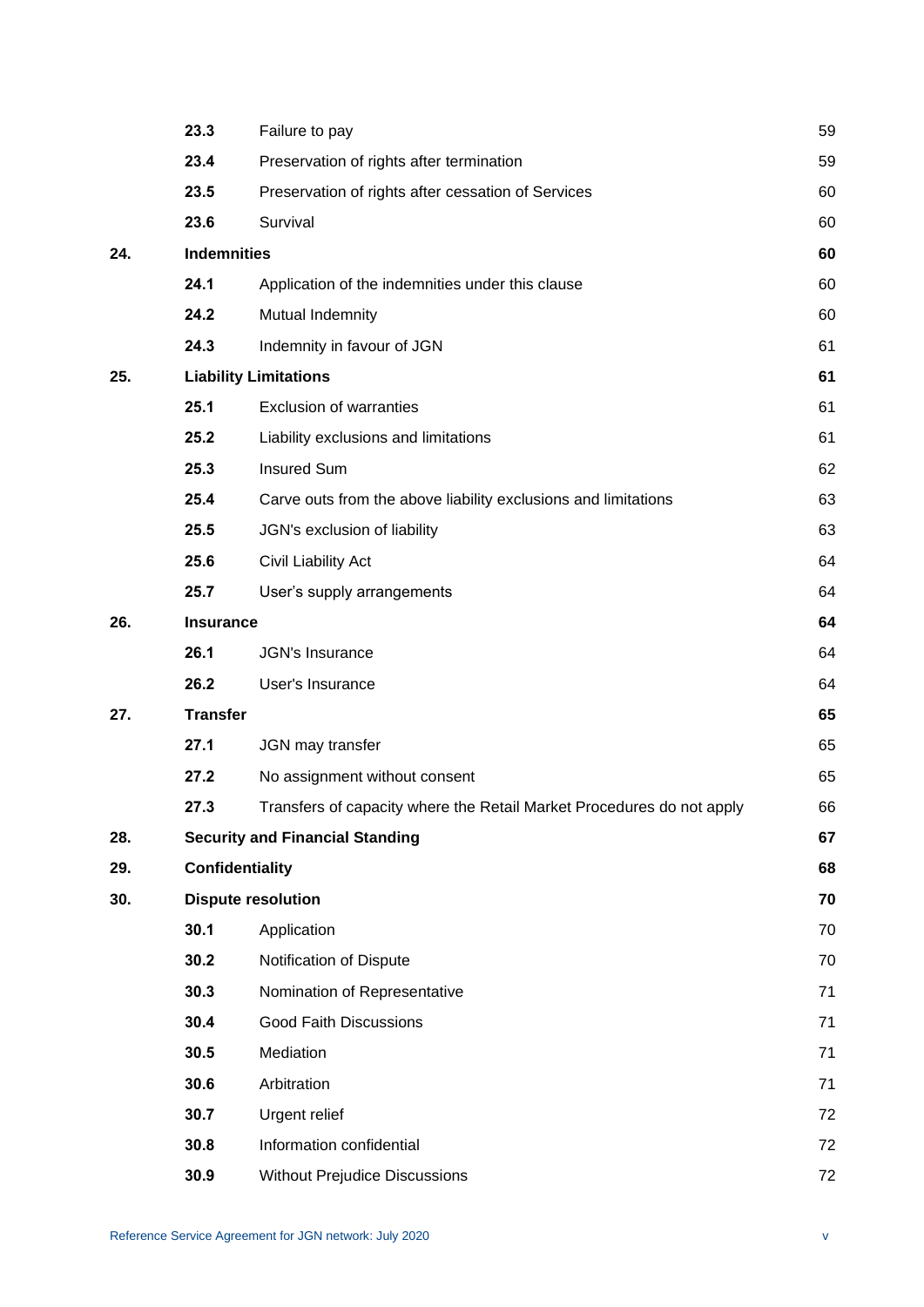|     | 30.10                                                                                                                                                                                    | Continue to perform Agreement                                                                                       | 72 |
|-----|------------------------------------------------------------------------------------------------------------------------------------------------------------------------------------------|---------------------------------------------------------------------------------------------------------------------|----|
| 31. | <b>Notices</b>                                                                                                                                                                           |                                                                                                                     | 72 |
|     | 31.1                                                                                                                                                                                     | Notice in Writing                                                                                                   | 72 |
|     | 31.2                                                                                                                                                                                     | <b>Receipt of Notice</b>                                                                                            | 73 |
| 32. | <b>General</b>                                                                                                                                                                           |                                                                                                                     | 73 |
|     | 32.1                                                                                                                                                                                     | Privacy                                                                                                             | 73 |
|     | 32.2                                                                                                                                                                                     | <b>Entire Agreement</b>                                                                                             | 74 |
|     | 32.3                                                                                                                                                                                     | Severability                                                                                                        | 74 |
|     | 32.4                                                                                                                                                                                     | Waiver                                                                                                              | 75 |
|     | 32.5                                                                                                                                                                                     | Relationship between Parties                                                                                        | 75 |
|     | 32.6                                                                                                                                                                                     | Enforceability                                                                                                      | 75 |
|     | 32.7                                                                                                                                                                                     | Further assurances                                                                                                  | 75 |
|     | 32.8                                                                                                                                                                                     | Inurement                                                                                                           | 75 |
|     | 32.9                                                                                                                                                                                     | Counterparts                                                                                                        | 75 |
|     | 32.10                                                                                                                                                                                    | Governing law and jurisdiction                                                                                      | 75 |
|     |                                                                                                                                                                                          | Annexure 1 - Parties and addresses for Notices                                                                      | 77 |
|     | clause 8.1(a)                                                                                                                                                                            | Annexure 2 - Gas Specification where there is no specification applicable under Law                                 | 78 |
|     |                                                                                                                                                                                          | <b>Annexure 3 - Responsibility for Delivery Station Components</b>                                                  | 79 |
| 1.  | Responsibility for Delivery Station Components where Delivery Point not<br>served by Medium or Low Pressure Distribution Network and Delivery<br>Station did not exist at 1 August 1997  |                                                                                                                     | 79 |
| 2.  | Responsibility for Delivery Station Components where Delivery Point not<br>served by Medium or Low Pressure Distribution Network and Delivery<br><b>Station existed at 1 August 1997</b> |                                                                                                                     | 80 |
| 3.  | Responsibility for Delivery Station Components where Delivery Point is<br>served by Medium or Low Pressure Distribution Network                                                          |                                                                                                                     |    |
|     |                                                                                                                                                                                          | Annexure 4 - Additional terms and conditions applicable where Gas or Energy is used<br>by one or more End-Consumers | 82 |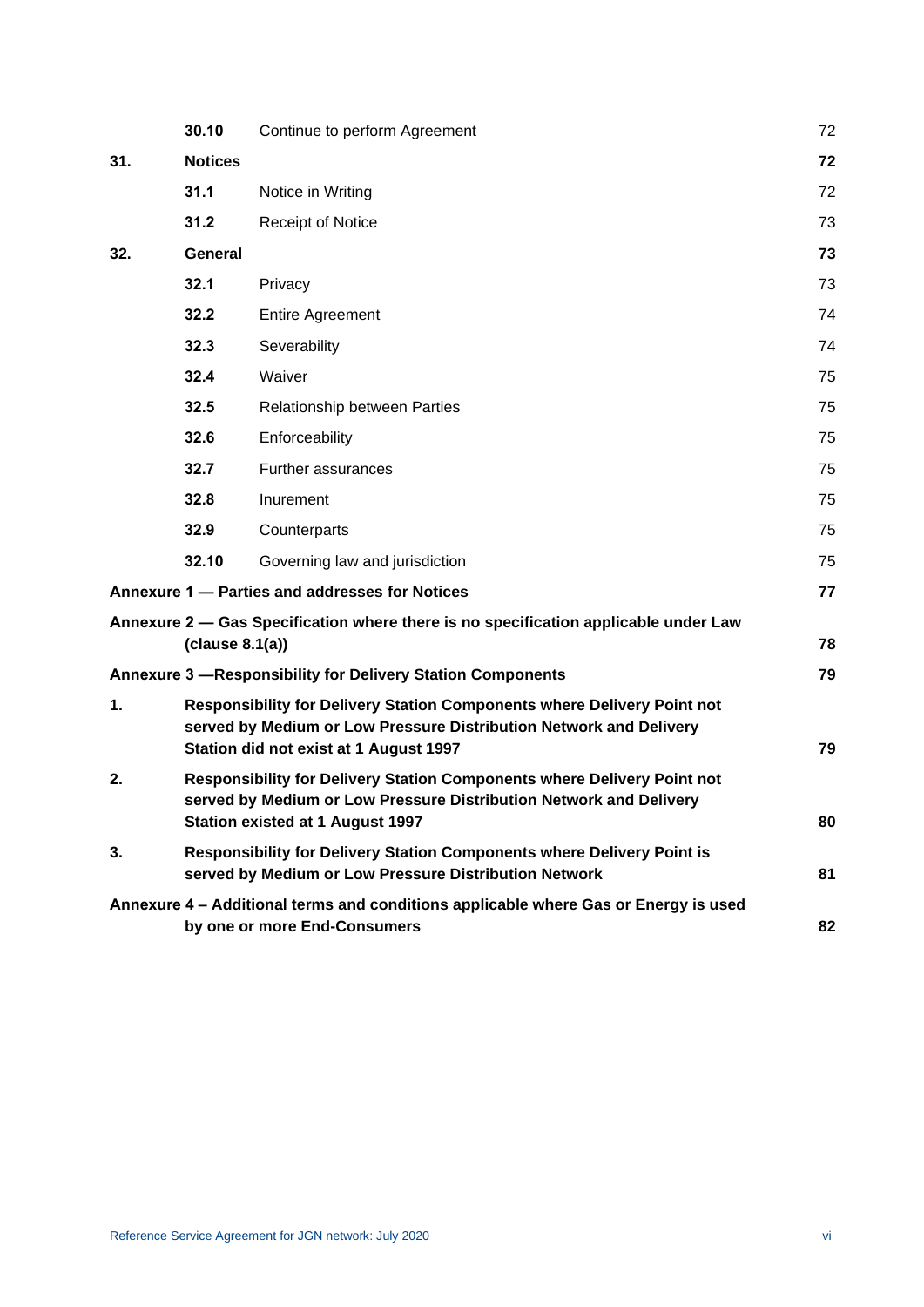# **Agreement dated 20**

**Parties Jemena Gas Networks (NSW) Ltd** ACN 003 004 322 of Levels 9-15, 99 Walker Street, North Sydney NSW 2060 (**JGN**); and

The person described as the User in **[Annexure 1](#page-83-0)** (**User**).

# **Background**

JGN has agreed to provide and the User has agreed to receive the Reference Service under the Access Arrangement on the terms and conditions set out in this Agreement.

# <span id="page-7-1"></span><span id="page-7-0"></span>**1. Definitions and Interpretation**

#### **1.1 Definitions**

In this Agreement, unless otherwise indicated:

**Access Arrangement** means the current access arrangement in relation to the Network approved by the AER, for the purposes of and in accordance with the National Gas Law;

**ADC** means the Australian Dispute Centre;

**AEMC** means the Australian Energy Market Commission;

**AER** means the Australian Energy Regulator;

**Agreement** means this document (including the annexures), the Reference Tariff Schedule, and any other document, or part of a document, incorporated into this Agreement by reference;

**Ancillary Charge** means an ancillary charge specified in the Reference Tariff Schedule;

**Assignment Date** means the date determined in accordance with:

- (a) clause  $9.2(d)(i)$ ; or
- (b) the date on which a Delivery Point was most recently assigned to its current Tariff Class by JGN, as set out in the Customer List;

**Associates** means, with respect to a Party (or a Related Body Corporate of a Party), its directors, officers, employees, agents and contractors.

**Australian Energy Market Operator** or **AEMO** means Australian Energy Market Operator Limited (ACN 072 010 327);

**Australian Standard AS ISO 1000-1998** means *'The International System of Units (SI) and its Application'*, the Commonwealth *'Weights Measures (National Standards) Act 1960 - 1965'* and Regulations thereunder, and AS/NZ1376:1996 Conversion Factors;

**Authorised Overrun** has the meaning given to that term in clause [5.3;](#page-23-3)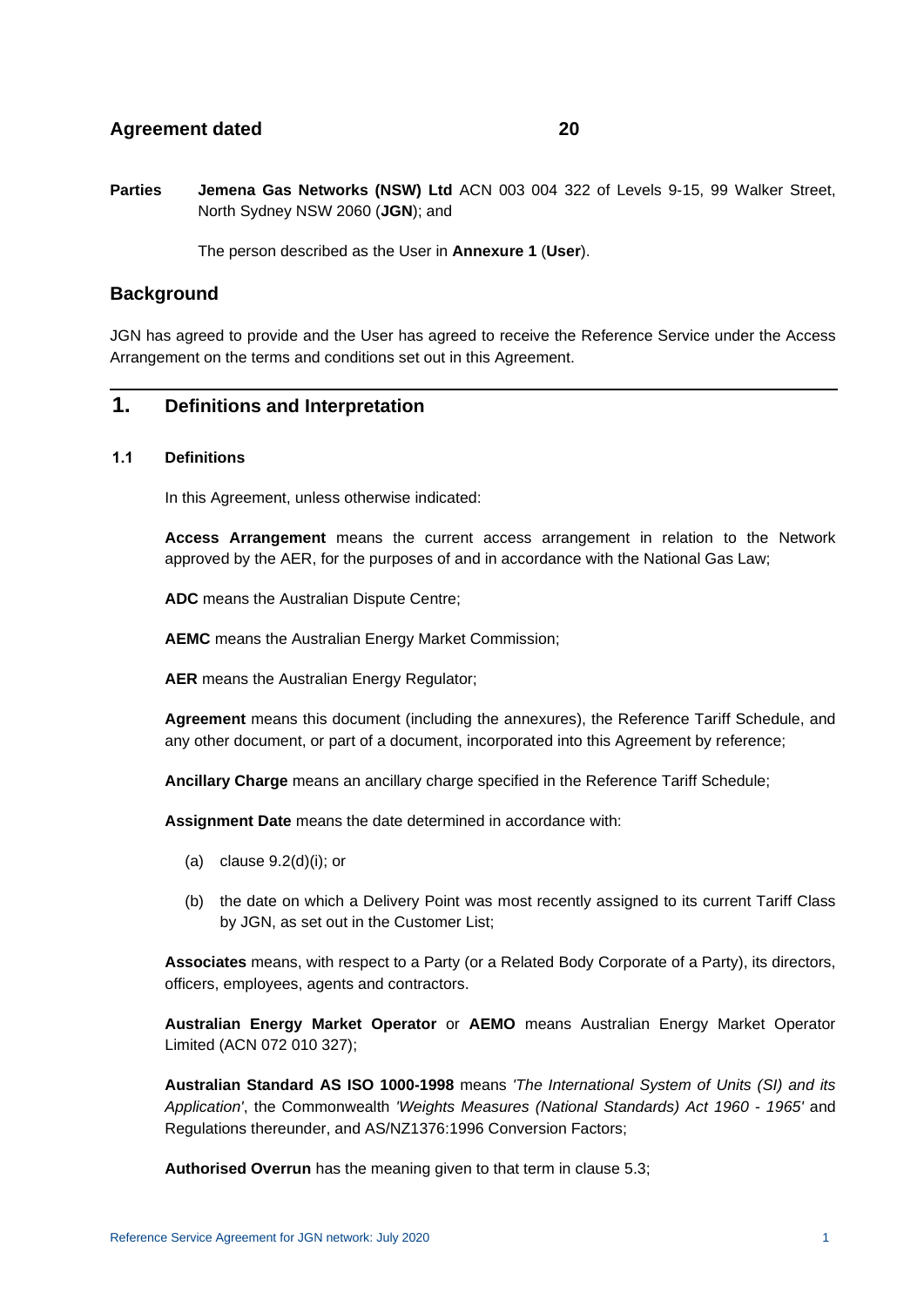**Authorised Overrun Quantity** has the meaning given to that term in clause [5.5;](#page-24-0)

**Authorised Retailer** means a person who is the holder of a Retailer Authorisation in respect of the sale of Gas;

**Basic Metering Equipment** means the meter set at a Delivery Station comprising Gas meter, filter, pipework and isolation valves and may further include, where required by JGN, water meter, pressure regulators, safety valves, pressure and temperature measurement instruments and flow calculation equipment;

**Billing Period** means the period between the dates on which a meter is read for a Non-Daily Metered Delivery Point, or one Calendar Month for a Daily Metered Delivery Point;

**Business Day** means any day which is not a Saturday, Sunday, or gazetted public holiday in Sydney, New South Wales;

**Calendar Month** means the period beginning at 06:00am on the first day of a calendar month and ending at the same time on the first day of the next succeeding calendar month;

**Calendar Year** means the period commencing at 06:00am on 1 January and terminating at the same time on 1 January of the following year;

#### **Capacity Entitlement** means:

- (a) in respect of a Demand Customer Delivery Point:
	- (i) on a Day, the MDQ, and
	- (ii) in an Hour, the MHQ,

specified in the Demand Customer List for that Delivery Point from time to time;

- (b) in respect of a Volume Customer Delivery Point:
	- (i) if there is an MHQ specified in the Volume Customer List, in an Hour, that MHQ , as varied from time to time pursuant to clause [4.2;](#page-20-0) or
	- (ii) if there is no MHQ specified in the Volume Customer List, the Quantity of Gas withdrawn by the User from the Delivery Point in an Hour, up to a maximum Quantity of 6m3/Hour;

**Chargeable Demand** means, for a Demand Customer Delivery Point, the Quantity of Gas determined in accordance with this Agreement which is used to determine the Demand Charge;

**Charges** means the charges payable by the User to JGN under clause [17.1](#page-51-2) of this Agreement;

#### **Commencement Date** means:

(a) in respect of a Delivery Point listed in a Customer List immediately prior to the most recent amendment to this Agreement under clause [1.2,](#page-17-0) the commencement date specified in the Customer List; or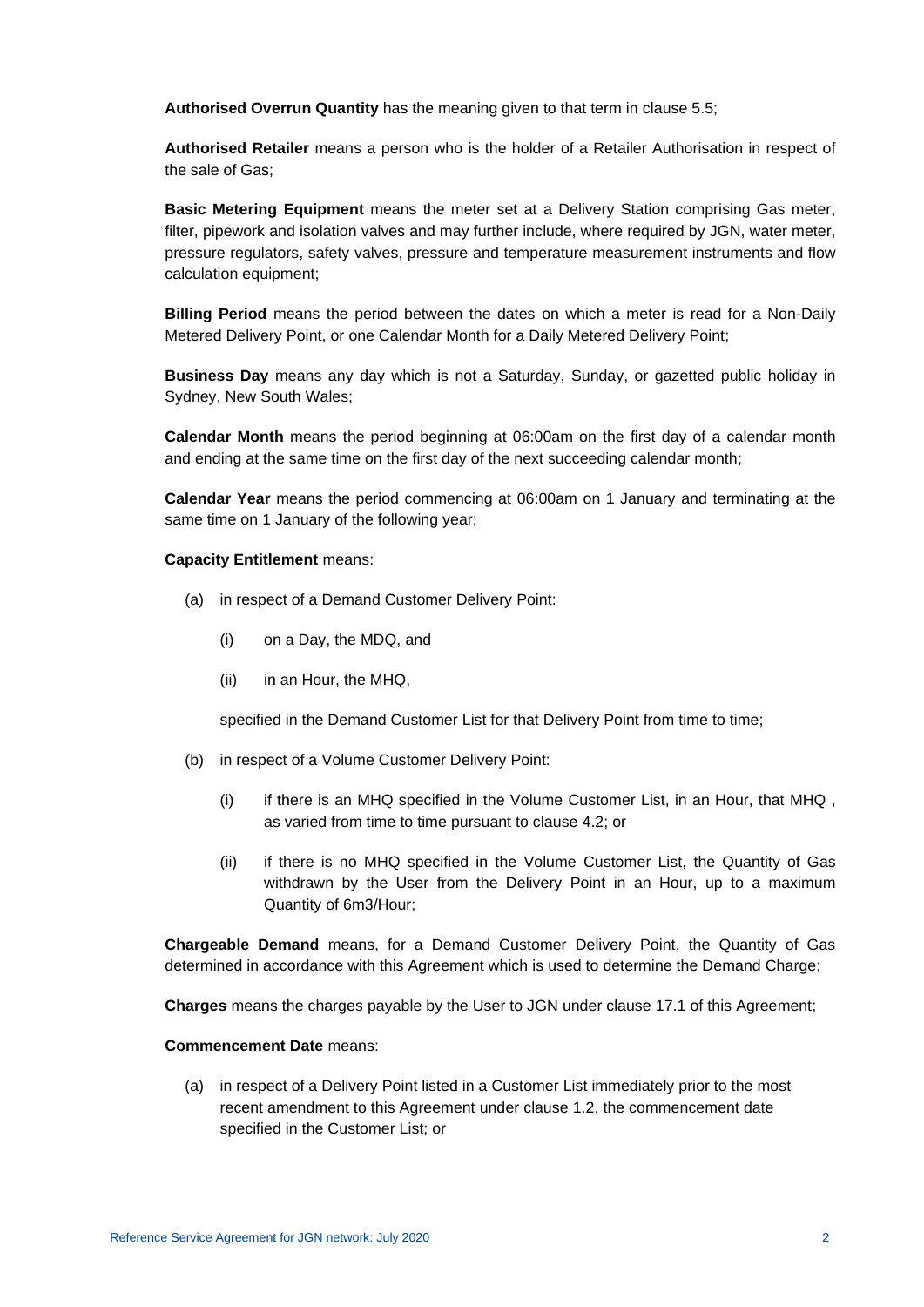- (b) in respect of a Delivery Point which is added to a Customer List pursuant to clause 9.2, the date on which a change of user transaction under the Retail Market Procedure[s tak](#page-35-0)es effect such that the User becomes the FRO for the Delivery Point; or
- (c) in respect of a new Delivery Point added to the Customer List pursuant to clause [9.3,](#page-36-0) the date specified by JGN;

**Communications Facilities** means equipment used to communicate electronically Daily metering data from Daily Meter Reading Facilities at a Delivery Station to JGN;

**Confidential Information** means all information which either Party discloses to the other under or in connection with the performance of any obligations under this Agreement, whether that disclosure is made orally, in writing, electronically or by any other means;

**Consequential Loss** means any of the following, however caused or arising whether under common law, equity, contract, any fiduciary duty, tort (including negligence) or delict as a consequence of breach of any duty (statutory or otherwise) or under any other legal doctrine or principle whatsoever, irrespective of whether recoverable in law or equity:

- (a) loss of revenue, reputation or profit;
- (b) cost, loss, liability, penalty, expense or damage associated with business interruption (including overheads incurred during business interruption);
- (c) punitive or exemplary damages;
- (d) cost, loss, liability, penalty, expense or damage incurred, or liquidated or pre-estimated damages or penalties of any kind whatsoever, borne or payable under any contract for the sale, exchange, transportation, processing, storage or other disposal of Gas (other than this Agreement);
- (e) cost, loss, liability, penalty, expense or damage arising in connection with a Third Party Claim;
- (f) loss of bargain, contract, expectation or opportunity; and
- (g) any indirect or consequential loss or damage;

**Country Distance** means, in respect of a Delivery Point in a Country Network Section, the straight line distance (in kilometres) from the Relevant Receipt Point, rounded up to the nearest 0.5 km as determined reasonably by JGN and as shown in the Relevant Customer List;

**Country Network Section** means a Network Section other than the Wilton Network Section;

**Curtailment Plan** means a written procedure, which is reasonably acceptable to JGN, that describes the timing and steps to be taken by a Customer to reduce and maintain Hourly Gas withdrawals at the Delivery Point to pre-quantified levels which correspond to the Load Shedding Priorities set out in the ELMS Data for the Delivery Point;

#### **Customer** means:

(a) a person who consumes the Gas delivered by JGN at a Delivery Point or Energy produced from that Gas and whose Energy consumption is individually metered by JGN to measure Gas withdrawn at the Delivery Point;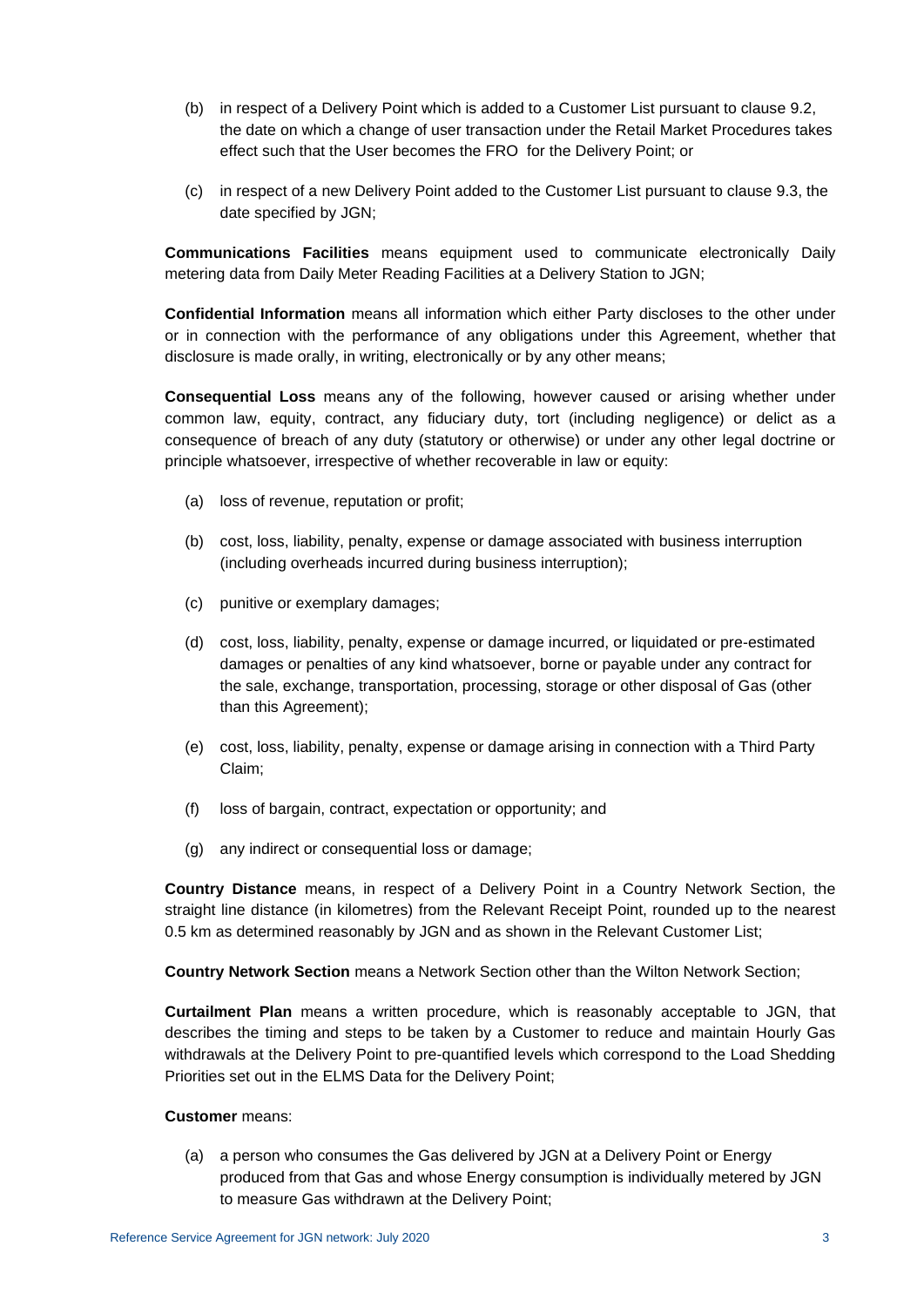- (b) a person who on-supplies to third parties the Gas delivered by JGN at a Delivery Point or Energy produced from that Gas;
- (c) the User, where the User consumes the Gas delivered by JGN at a Delivery Point or Energy produced from that Gas; or
- (d) the User, where the User is not an Authorised Retailer or an Exempt Seller and onsupplies to third parties the Gas delivered by JGN at a Delivery Point or Energy produced from that Gas.

**Customer Connection Contract** in force at a Delivery Point means a customer connection contract, as defined in the NERL, which has taken effect as between JGN and a Customer in respect of supply of Gas at that Delivery Point, in accordance with the NERL;

#### **Customer List** means:

- (a) in respect of a Demand Customer Delivery Point, the Demand Customer List; and
- (b) in respect of a Volume Customer Delivery Point, the Volume Customer List,

as amended from time to time, listing all Delivery Points to which JGN provides a Service under this Agreement;

**Customer's Personal Information** means Personal Information in respect of a Customer or prospective Customer;

**Daily Meter Reading Facilities** means equipment at a Delivery Station necessary to enable a Customer's Daily consumption of Gas to be recorded and measured;

**Daily Metered Delivery Point** means a Delivery Point where Gas consumption is measured on a Daily basis;

**Day** means a period of 24 consecutive Hours beginning at 06:00am and **Daily** has a corresponding meaning;

**Declared Heating Value** of Gas for a Day means the Heating Value of Gas applicable to the Delivery Point for the Day as determined by JGN;

**Delivery Point** means a Demand Customer Delivery Point or a Volume Customer Delivery Point which is listed in a Customer List under this Agreement;

**Delivery Station** means facilities (including Measuring Equipment) installed at a Delivery Point to enable the delivery of Gas from the Network and which regulate the delivery, and measure the Quantity, of Gas withdrawn at that Delivery Point;

**Demand Charge** means the annual charge calculated by multiplying the Demand Capacity Rate (or other charge component set out in the Reference Tariff Schedule that is expressed in units of \$/(GJ of Chargeable Demand) per annum) by the Chargeable Demand;

**Demand Customer Delivery Point** means a delivery point for which:

(a) a Demand Tariff (or a Volume Tariff which includes a Demand Charge) has been assigned by JGN in accordance with the Access Arrangement; and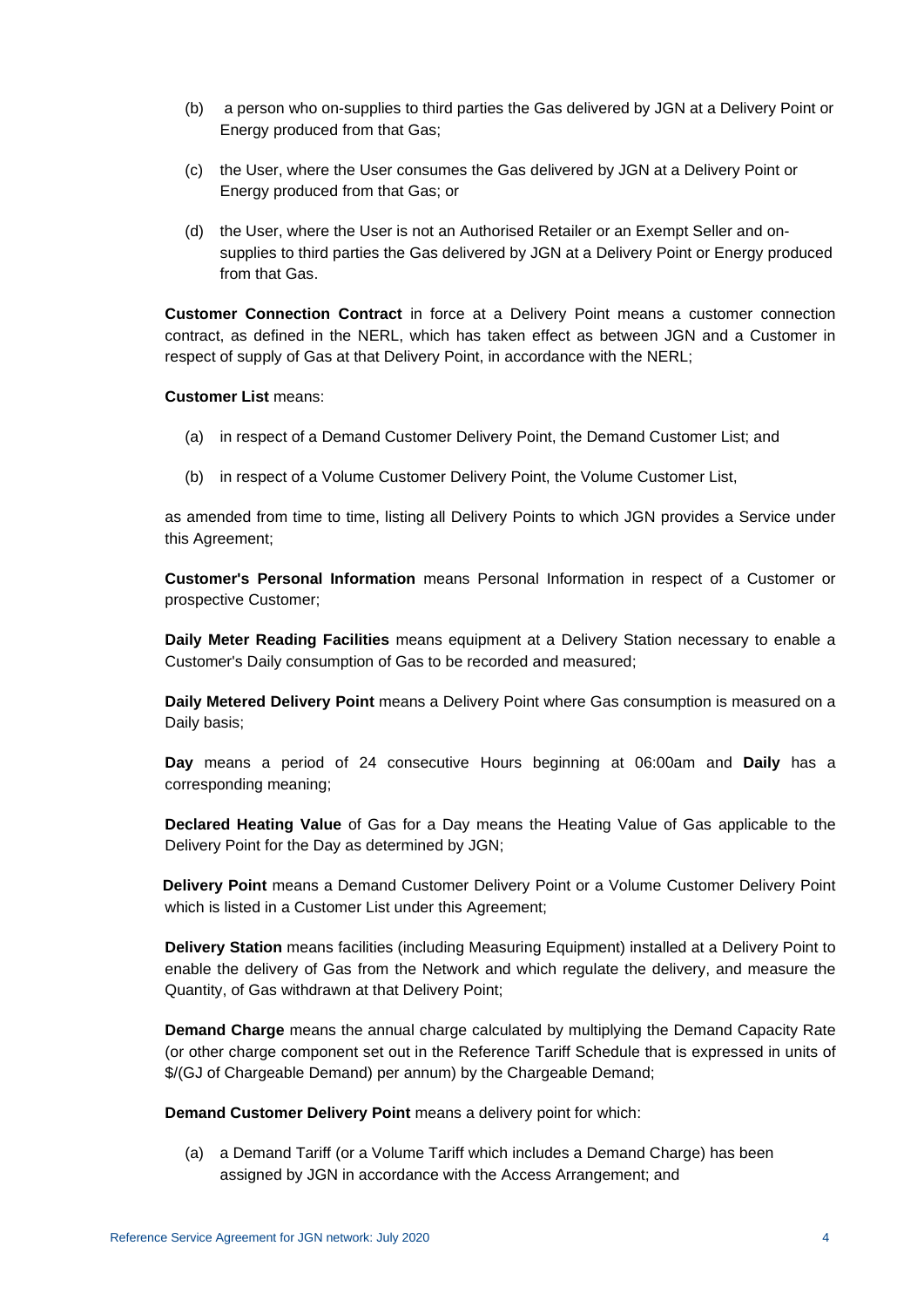(b) JGN has agreed to provide a Service under this Agreement (as evidenced by inclusion of it on the Customer List);

**Demand Customer List** means a list in electronic form which sets out the following items for each Demand Customer Delivery Point as updated from time to time:

- (a) the station ID;
- (b) the Receipt Point (where the Delivery Point is in the Wilton Network Section then the Receipt Point shall be taken to refer individually or collectively to any Receipt Point in the Wilton Network Section);
- (c) the assigned Tariff;
- (d) the Commencement Date;
- (e) the Chargeable Demand;
- (f) the MDQ;
- (g) the MHQ;
- (h) if the Delivery Point is located within a Country Network Section, the Country Distance;
- (i) the Assignment Date;
- (j) the Demand Reset Date; and
- (k) the ELMS Data.

**Demand Reset Date** means, for a Demand Customer Delivery Point, the date on which the Chargeable Demand for that Delivery Point was last changed under clause [4.4\(d\),](#page-21-1) [4.4\(e\)](#page-21-2) or [4.5\(g\);](#page-23-5)

**Demand Tariff** means a Tariff Class designated as a Demand Tariff in the Reference Tariff Schedule;

**Disclosing Party** has the meaning given to that term in clause [29\(b\);](#page-74-1)

**Dispute** has the meaning given to that term in clause [30.2;](#page-76-2)

**Due Date** has the meaning given to that term in clause [18.4\(a\);](#page-53-6)

**ELMS Data** means information held by JGN for the purposes of facilitating emergency Load Shedding including, but not limited to, for each Demand Customer Delivery Point:

- (a) Load Type;
- (b) the corresponding Quantity of Load for each Load Type; and
- (c) 24-hour, seven day a week User and Customer contact details,

and includes any Curtailment Plan provided by a User or Customer in respect of a Delivery Point;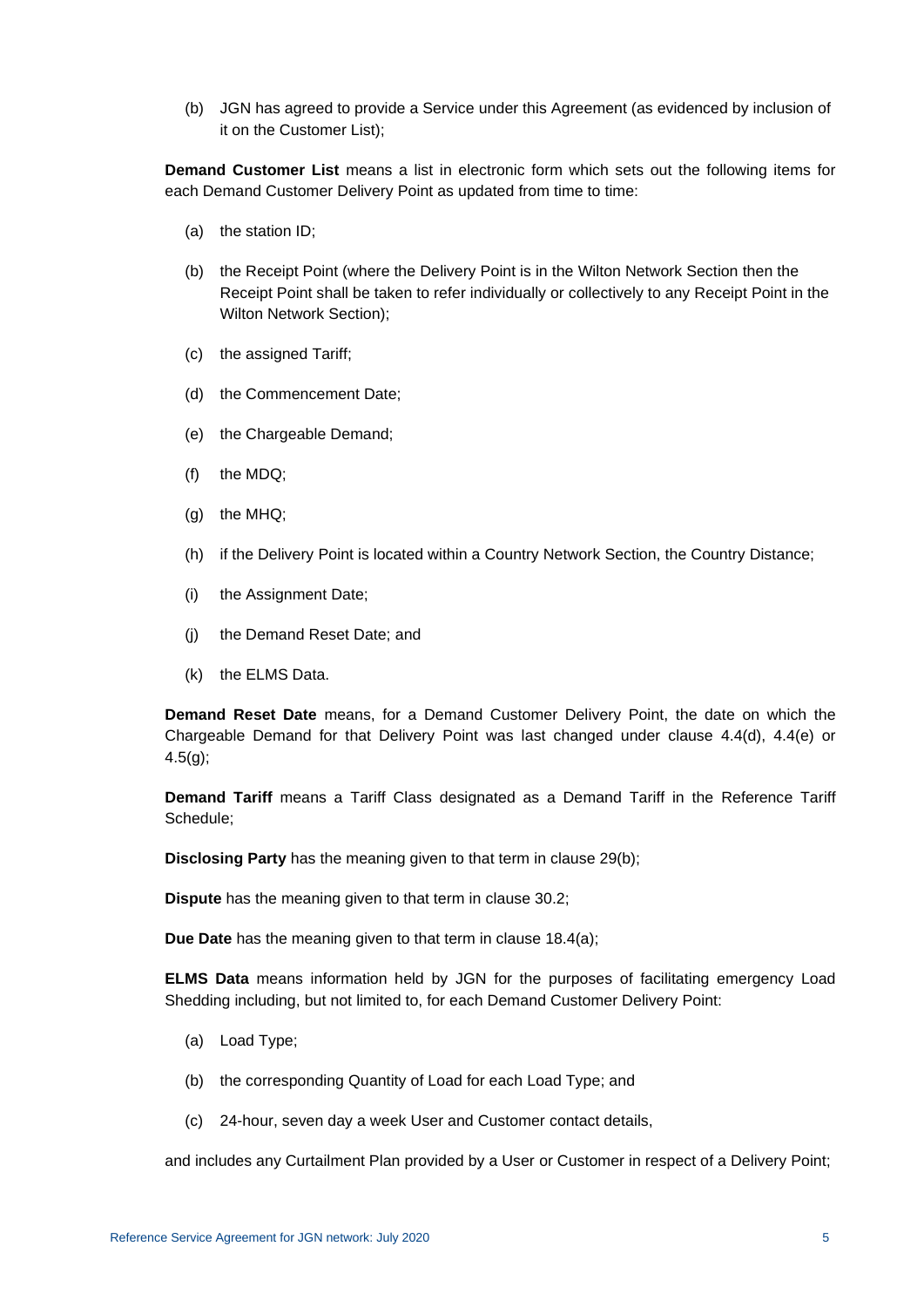**End-Consumer** means a person who buys or consumes Gas delivered by JGN to a Delivery Point or Energy produced from that Gas, and who is not a Customer;

**Energy** means energy (or an energy source) in any form and includes natural gas, electricity or thermal energy in any form (for example steam or hot water and whether used for heating, cooling or some other purpose);

**Exempt Seller** means a person who is exempted by the AER under the NERL from the requirement to hold a Retailer Authorisation;

**Financial Report** has the meaning given to that term in the *Corporations Act 2001* (Cth);

**Financial Year** means the 12 month period ending on 30 June in any year;

**Financially Responsible Organisation** or **FRO** for premises means the person who is responsible for settling the account for Gas withdrawn from the delivery point associated with premises under the Retail Market Procedures;

**Force Majeure Event** has the meaning given to that term in clause [22.1;](#page-61-2)

**Gas** means natural gas;

**Gas Balancing** means operational Gas balancing carried out to ensure safe and reliable supply of Gas;

**Gas Balancing Adjustments** means adjustments to the Quantity of Gas transported for a User made pursuant to the relevant Network operational requirements at the time (including in relation to Gas Balancing and the maintenance of linepack in the Network);

**Gas Supply Act** means *Gas Supply Act 1996* (NSW);

**GJ** means one gigajoule and is equal to one thousand MJ;

**GST** means goods and services tax or similar value added tax levied or imposed in the Commonwealth of Australia pursuant to the GST law;

**GST law** has the meaning given to such term in *A New Tax System (Goods and Services Tax) Act 1999 (Cth)* or a successor Act;

**Heating Value** is the number of megajoules liberated when one cubic metre of Gas at Standard Conditions, is completely burnt in air, with all water formed by the combustion process condensed to the liquid state, and with all products of combustion at Standard Conditions;

**Hour** means any period of 60 consecutive minutes, the first Hour in a Day starting at 06:00am, and **Hourly** has a corresponding meaning;

**JGN** means Jemena Gas Networks (NSW) Ltd, or its successors or assigns.

**Joule** or **J** means a unit of energy as defined in Australian Standard AS ISO 1000-1998;

**kPa** means one kilopascal and is equal to one thousand pascals as defined in Australian Standards AS ISO 1000-1998, and unless otherwise specified, refers to a gauge pressure in excess of the prevailing atmospheric pressure;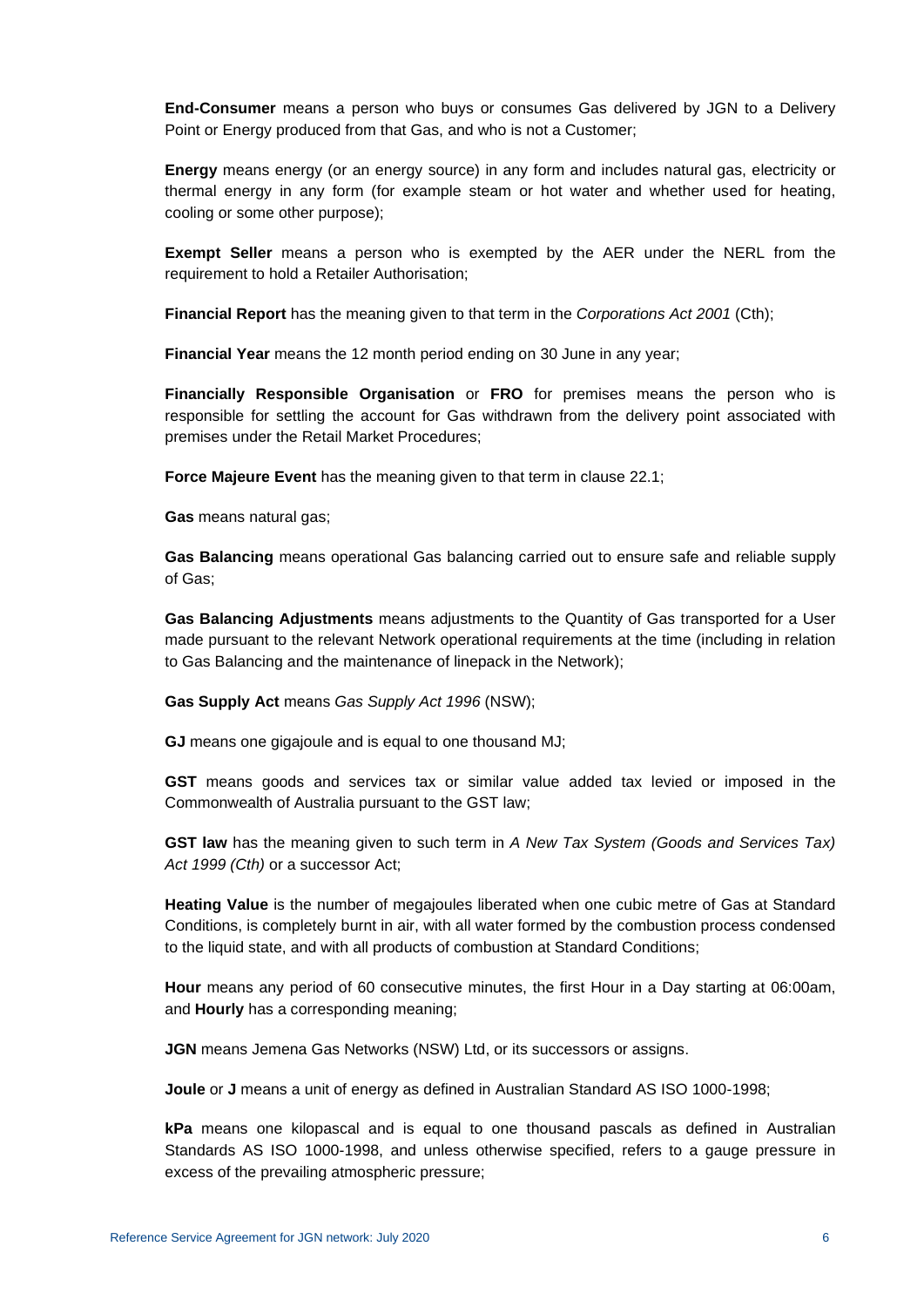**Large Customer** has the meaning given to that term in the National Energy Retail Law;

**Law** means any:

- (a) statute, regulation, order, rule, subordinate legislation; or
- (b) other document enforceable under any statute, regulation, rule or subordinate legislation, including but not limited to, the Access Arrangement, Retail Market Procedures, any procedures or rules made or enacted by the Australian Energy Market Operator, the AER or the AEMC, applying to the Network, any other codes, guidelines, orders in council, licences, proclamations, directions or standards, the reticulator's authorisation held by JGN and, if it holds one, the Retailer Authorisation or the Seller's Exemption held by the User;

**Load** means the taking or withdrawal of Gas from the Network;;

**Load Shedding** means the process of reducing or ceasing the withdrawal or taking of Gas from the Network;

**Load Shedding Priority** means a load shedding priority as set out and described in the Operational Schedule;

**Load Type** means, in respect of each Delivery Point, the uses to which Gas withdrawn or taken from the Network at that Delivery Point is put, as described in the Operational Schedule in respect of each Load Shedding Priority;

**Loss** includes any costs (including any charge or deductible payable in in respect of any insurance and any costs of any adviser on a full indemnity basis), liabilities (including any charge, compensation, debt or fine), losses, penalties, expenses or damage, present or future, ascertained or unascertained, actual, contingent or prospective, or (to the extent not against public policy or prohibited by Law) any fine or penalty of whatsoever nature or description suffered or incurred by a person and including Consequential Loss;

**Maximum Daily Quantity** or **MDQ** means the maximum Quantity of Gas which JGN is obliged to transport and delivery to a Demand Customer Delivery Point on behalf of the User on any Day as specified in the Customer List as varied from time to time by clauses  $4.1(q)$ ,  $4.2$  and  $4.5$ ;

**Maximum Hourly Quantity** or **MHQ** means the maximum Quantity of Gas which JGN is obliged to transport and deliver to a Delivery Point on behalf of the User in any Hour as specified in the Customer List as varied from time to time by clauses [4.1\(g\),](#page-20-2) [4.2](#page-20-0) and [4.5;](#page-22-0)

**Measuring Equipment** means all the equipment and facilities (including Basic Metering Equipment, Communications Facilities and Daily Meter Reading Facilities) forming part of a Delivery Station or a Receipt Station required to measure the Quantity delivered to or at the Delivery Point or Receipt Point;

**Minimum Charge** means the minimum amount payable over a period of time for:

- (a) a Service or for a component of a Service; or
- (b) a Delivery Point as agreed with JGN;

**MJ** means one megajoule and is equal to one million Joules;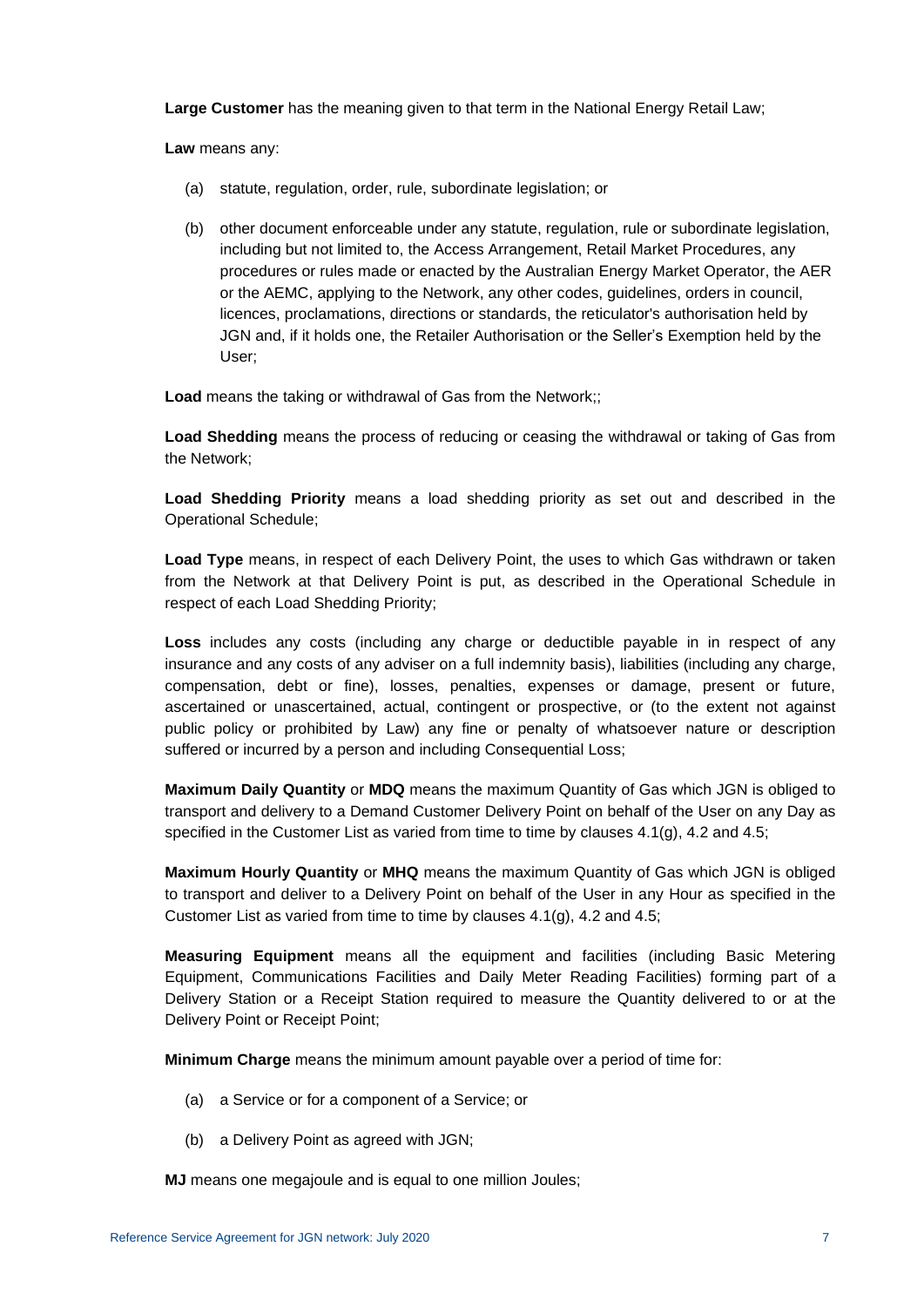**National Energy Retail Law or NERL** means the *National Energy Retail Law* adopted under the *National Energy Retail Law (Adoption) Act 2012* (NSW);

**National Energy Retail Rules or NERR** means the *National Energy Retail Rules* adopted under the *National Energy Retail Law (Adoption) Act 2012* (NSW);

**National Gas Law** means the *National Gas Law* adopted under the *National Gas (New South Wales) Act 2008* (NSW);

**National Gas Rules** means the *National Gas Rules* adopted under the *National Gas (New South Wales) Act 2008* (NSW);

**Network** means JGN's distribution system in New South Wales, consisting of a system of pipes and associated facilities including any Receipt Station components, Delivery Station components and Measuring Equipment owned by JGN;

**Network Section** has the meaning given in the Access Arrangement;

**Network User** means any party that enters into a Service Agreement with JGN ;

**NGR Part 12A Connection Contract** for a delivery point means a connection contract under Part 12A of the National Gas Rules between JGN and a Customer or between JGN and the User or another person on behalf of a Customer for the provision of a connection service to the premises serviced by the delivery point;

**Non Daily Metered Delivery Point** means a Delivery Point where Gas consumption is not recorded on a Daily basis;

**Operational Schedule** means the Operational Schedule set out in Schedule 7 of the Access Arrangement;

**Out-of-Specification Gas** has the meaning given to that term in clause [8.3;](#page-31-1)

**Overrun** means the withdrawal at a Delivery Point of a Quantity of Gas exceeding the MHQ in any Hour or the MDQ on any Day for that Delivery Point;

**Overrun Day** means the Day on which an Overrun is expected to occur;

**Party** means a party to this Agreement;

**Personal Information** has the meaning given in the applicable Privacy Laws;

**Pipelines** means the Moomba-Sydney Pipeline, the Eastern Gas Pipeline, the Camden Gas Pipeline and any other Gas works connecting to the Network upstream of any Receipt Point;

**PJ** means one petajoule and is equal to one thousand TJ;

**Primary Measurement** means the direct or inferential measurement of a mass or volumetric flow at Network conditions;

**Privacy Laws** means the *Privacy Act 1988* (Cth) and any other applicable laws, including codes or other instruments made, approved or issued under such laws governing the handling of Personal Information;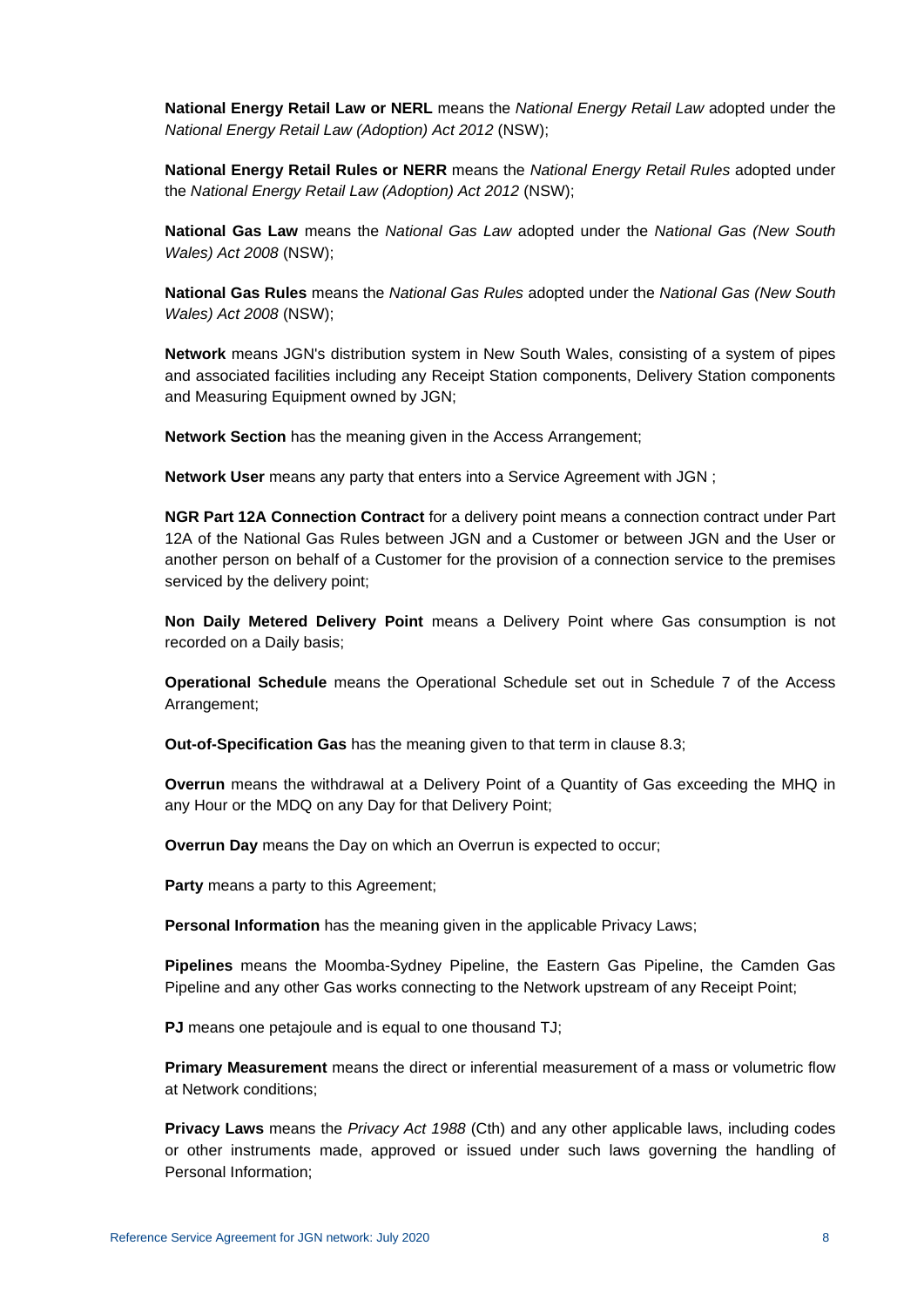**Provision of Basic Metering Equipment Charge** means an annual charge specified as such in the Reference Tariff Schedule;

**Quantity** or **Quantity of Gas** means the quantity of Gas, expressed in GJ, calculated as the product of the Declared Heating Value and the Volume of Gas, subject to clause [15](#page-49-0) in respect of Gas delivered at a Delivery Station;

**Receipt Point** means any point at which Gas is received into the Network;

**Receipt Station** means the facilities at a Receipt Point through which Gas is or can be received into the Network;

**Reference Service** has the meaning given to that term in the Access Agreement;

**Reference Tariff** means a tariff which relates to the Reference Service as set out in the Reference Tariff Schedule;

**Reference Tariff Schedule** means the Reference Tariff Schedule in the Access Arrangement as amended from time to time in accordance with the terms of the Access Arrangement;

**Related Body Corporate** has the meaning given to that term in the *Corporations Act 2001* (Cth);

**Relevant Receipt Point** means, in relation to a Delivery Point, any Receipt Point connected (directly or indirectly) to the part of the Network in which that Delivery Point is located as listed from time to time on the Customer List;

#### **Replacement Gas** means:

- (a) Gas; or
- (b) hydrogen or any other gas,

procured by JGN to make up for Gas unaccounted for in the Network;

**Request** means a request for a Service using a request for service form set out in Schedule 6 to the Access Arrangement or such other request for service form as JGN may determine and **Requesting** and **Requested** have a corresponding meaning;

**Retail Market Procedures** means the Retail Market Procedures (NSW and ACT) or such other procedures for the operation of the retail market for Gas in New South Wales as are approved by AEMO;

**Retailer Authorisation** means a retailer authorisation issued under Part 5 of the National Energy Retail Law;

**Safety and Operating Plan** means a safety and operating plan lodged by JGN under the *Gas Supply (Safety and Network Management) Regulation 2013* (NSW);

**Secondary Measurement** means any measurement of the quality of the Gas or of the flowing Network conditions (such as pressure or temperature) used to convert the Primary Measurement to Quantity;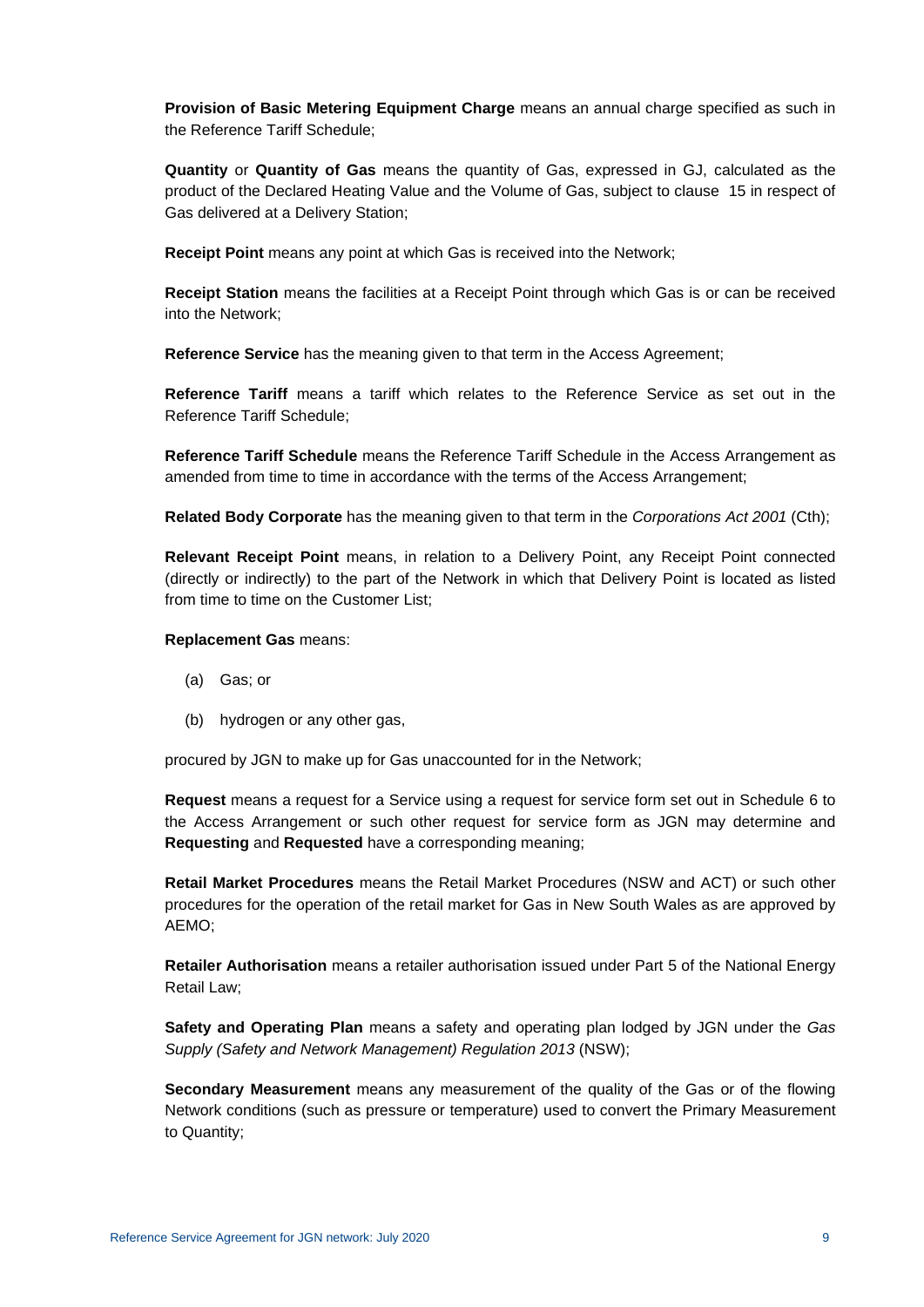**Security** means, at the User's option, one or a combination of the following:

- (a) a refundable deposit, or bank guarantee;
- (b) if JGN agrees (in its discretion, acting reasonably), a parent company guarantee; or
- (c) such other form of security as agreed between the User and JGN,

which must be in a form satisfactory to JGN, acting reasonably:

**Seller's Exemption** means an exemption issued by the AER under Division 6 of Part 5 of the NERL;

**Service** means the service(s) to be provided by JGN to the User under this Agreement, being a Reference Service under the Access Arrangement;

**Service Agreement** has the meaning given in the Access Arrangement;

**Short Term Trading Market** or **STTM** has the meaning given to such term in the National Gas Law;

**Small Customer** has the meaning given to that term in the National Energy Retail Law;

**Small Customer Delivery Point** means a Delivery Point at which the Customer consuming Gas at the premises serviced by the Delivery Point is a Small Customer;

**Specification** means the specifications described in clause [8.1\(a\);](#page-30-2)

**Specified Period** has the meaning given to that term in clause 5.4(a)(ii):

**Standard Conditions** means a temperature of 15°C and an absolute pressure of 101.325 kPa;

**Tariff Class** means the Tariff Class set out in the Reference Tariff Schedule to which a Delivery Point is assigned in accordance with the Access Arrangement;

**Third Party Claim** means a demand, claim, action or proceeding made or brought by or against a person by a third party, however arising and whether present, unascertained, immediate, future or contingent;

**TJ** means one terajoule and is equal to one thousand GJ;

**Unauthorised Overrun** has the meaning given to that term in clause [5.9;](#page-25-2)

**Volume** means volume of Gas measured in cubic metres (m<sup>3</sup>) at actual conditions converted to Standard Conditions using either a flow corrector forming part of the Measuring Equipment or an algorithm determined by JGN, acting reasonably;

**Volume Customer Delivery Point** means a delivery point for which:

- (a) a Volume Tariff (except a Volume Tariff which includes a Demand Charge) has been assigned by JGN to the User in accordance with the Access Arrangement; and
- (b) JGN has agreed to provide a Service under this Agreement (as evidenced by inclusion of it on the Customer List);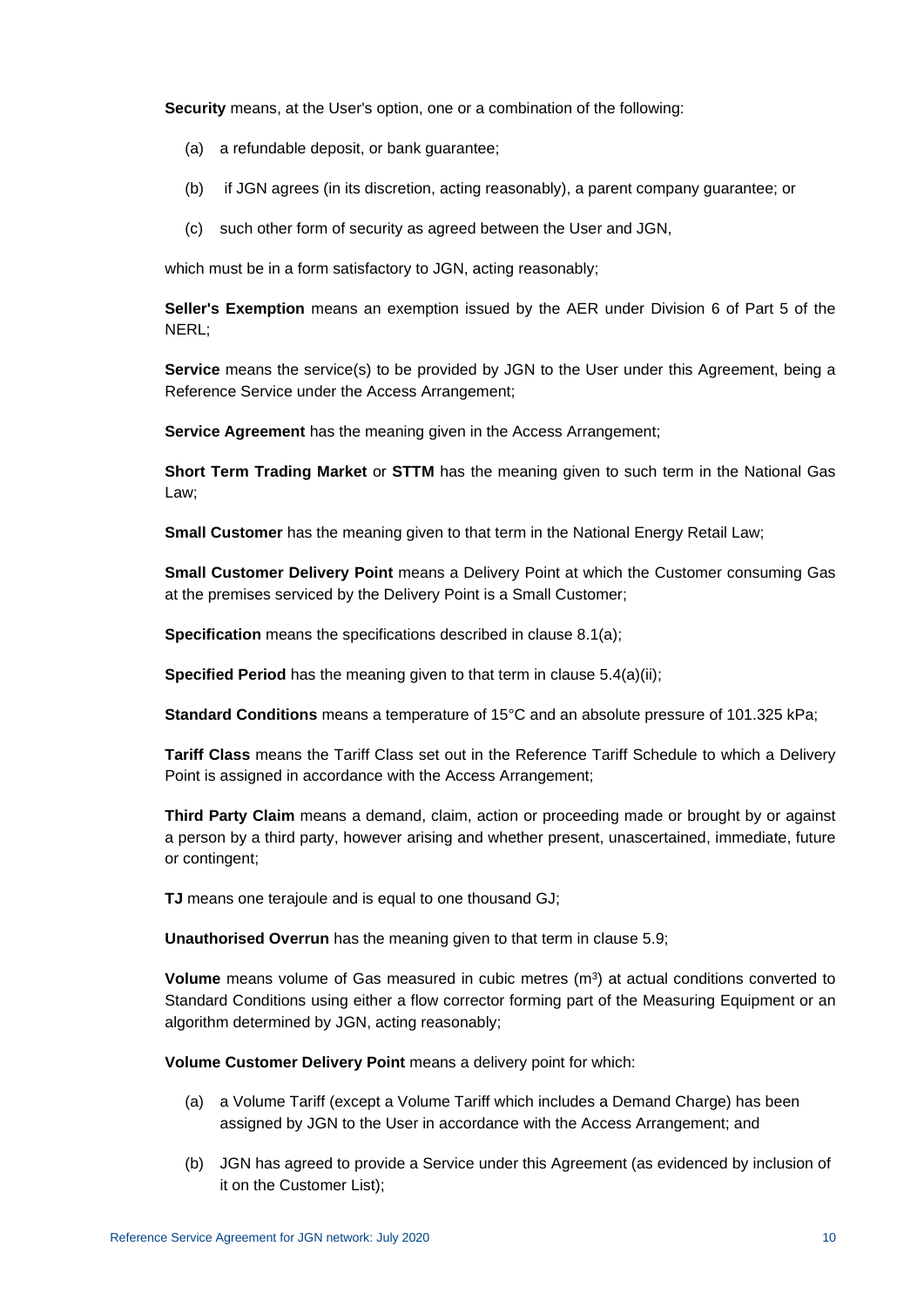**Volume Customer List** means a list in electronic form which sets out the following items for each Volume Customer Delivery Point as updated from time to time:

- (a) station ID;
- (b) the Receipt Point (where the delivery point is in the Wilton Network Section then the Receipt Point shall be taken to refer individually or collectively to any Receipt Point in the Wilton Network Section);
- (c) the assigned Tariff;
- (d) the Commencement Date;
- (e) where the User requires, and the MHQ is in excess of 6m3/Hour, the MHQ; and
- (f) the Assignment Date;

**Volume Tariff** means a Tariff Class designated as a Volume Tariff in the Reference Tariff Schedule; and

**Wilton Network Section** has the meaning given in the Access Arrangement.

#### <span id="page-17-0"></span>**1.2 Amendments to this Agreement approved by AER**

- (a) Where the AER has approved amendments to this Agreement in accordance with the Access Arrangement or in connection with the approval by the AER of a revised or new access arrangement; or
- (b) where amendments to this Agreement are made pursuant to any orders made by any Court, or made or ordered by the Australian Competition Tribunal (Tribunal), in connection with any judgement by a Court, or determination by the Tribunal, in relation to a revised or new access arrangement,

then:

- (c) JGN will provide notice to the User promptly after becoming aware of such amendments; and
- (d) the Parties each agree that such amendments will vary the terms of this Agreement, effective no less than 10 Business Days from the date of the notice, unless the User can demonstrate to JGN's reasonable satisfaction that it is not able to comply with this timeframe in which case JGN will grant a reasonable extension.

### <span id="page-17-1"></span>**1.3 Construction**

In the construction of this Agreement, unless the context otherwise requires:

- (a) a reference to a clause or an annexure is to a clause in, or an annexure to, this Agreement;
- (b) the singular includes the plural and vice versa;
- (c) the words include, includes or including are to be construed without limitation;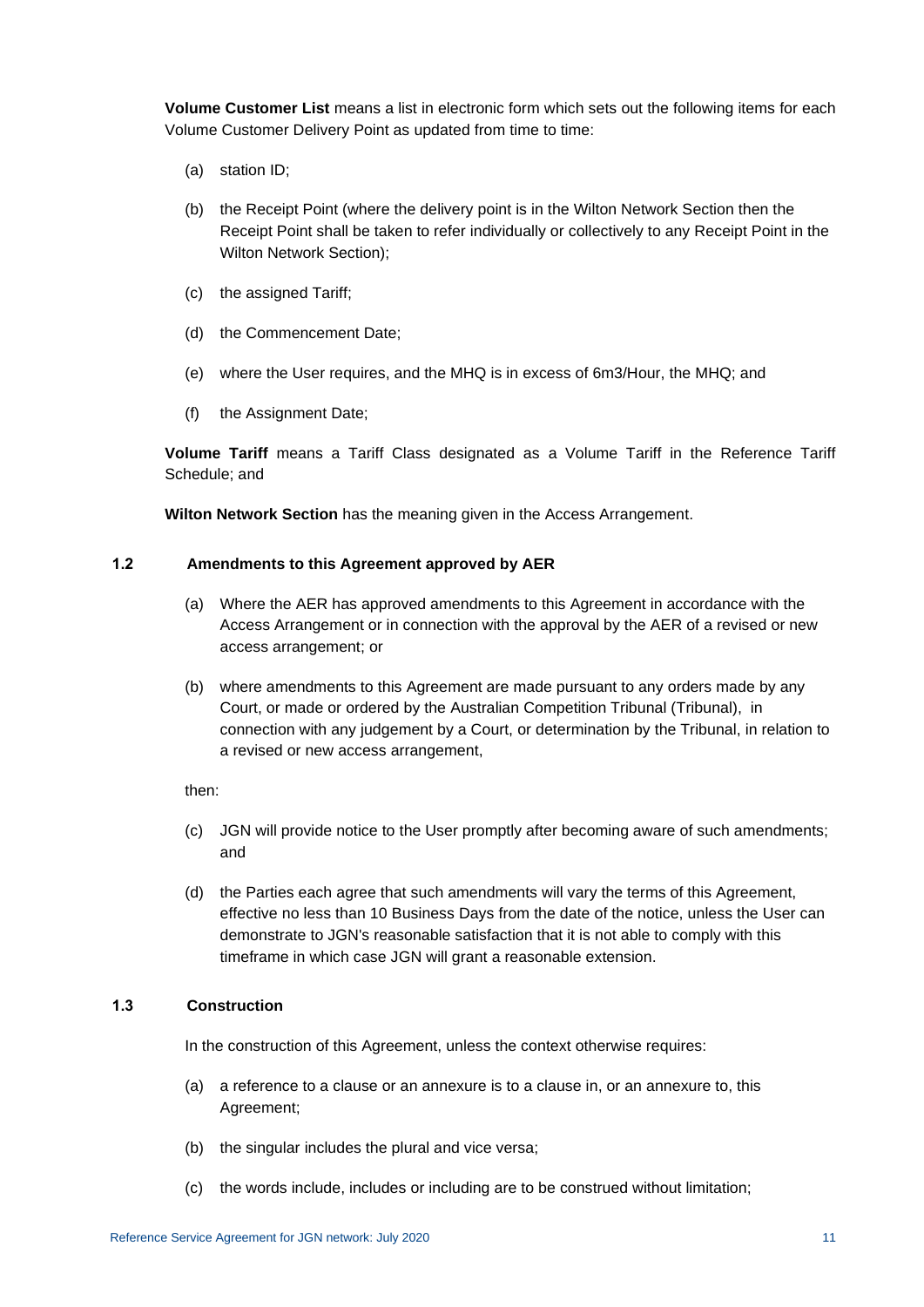- (d) references to any Laws shall be deemed to be references to the Laws as from time to time amended, consolidated, re-enacted or replaced including substituted provisions or instruments that substantially correspond to those referred to;
- (e) references to any agreement, deed, instrument, document or publication shall be deemed to be references to the agreement, deed, instrument, document or publication as from time to time amended, supplemented, novated or replaced;
- (f) clause headings are inserted for convenience only and do not affect the interpretation of this Agreement;
- (g) expressions referring to writing will be construed as including references to words printed, type-written, telexed, lithographed or otherwise traced, copied or reproduced;
- (h) references to dollars and \$ are references to Australian dollars;
- (i) a reference to a Party includes a reference to its successors in title and permitted assigns;
- (j) an agreement, representation or warranty on the part of two or more persons binds them jointly and severally or if given in favour of two or more persons may be enjoyed by them jointly or severally or jointly and severally;
- (k) references to time are Eastern Standard Time (EST) unless specified otherwise;
- (l) an expression importing a person includes any company, partnership, joint venture, association, corporation or other body corporate and any government agency as well as an individual;
- (m) when referring to a particular Day, the date of the Day shall be the date on which that Day begins; and
- (n) a reference to any firm, body corporate, partnership, unincorporated body or association or government agency (that is not a Party to this Agreement) shall, if it ceases to exist or is reconstituted, renamed or replaced or its powers or functions are transferred to any other firm, body corporate, partnership, unincorporated body or association or government agency, be deemed to refer respectively to the firm, body corporate, partnership, unincorporated body or association or government agency established or constituted in lieu thereof or as nearly as may be succeeding to the powers or function thereof.

# <span id="page-18-0"></span>**2. Commencement and Expiry of the Service**

The Service for a Delivery Point:

- (a) commences on the Commencement Date for that Delivery Point; and
- (b) expires on the earlier of:
	- (i) the deletion of that Delivery Point from the Customer List; and
	- (ii) termination of this Agreement.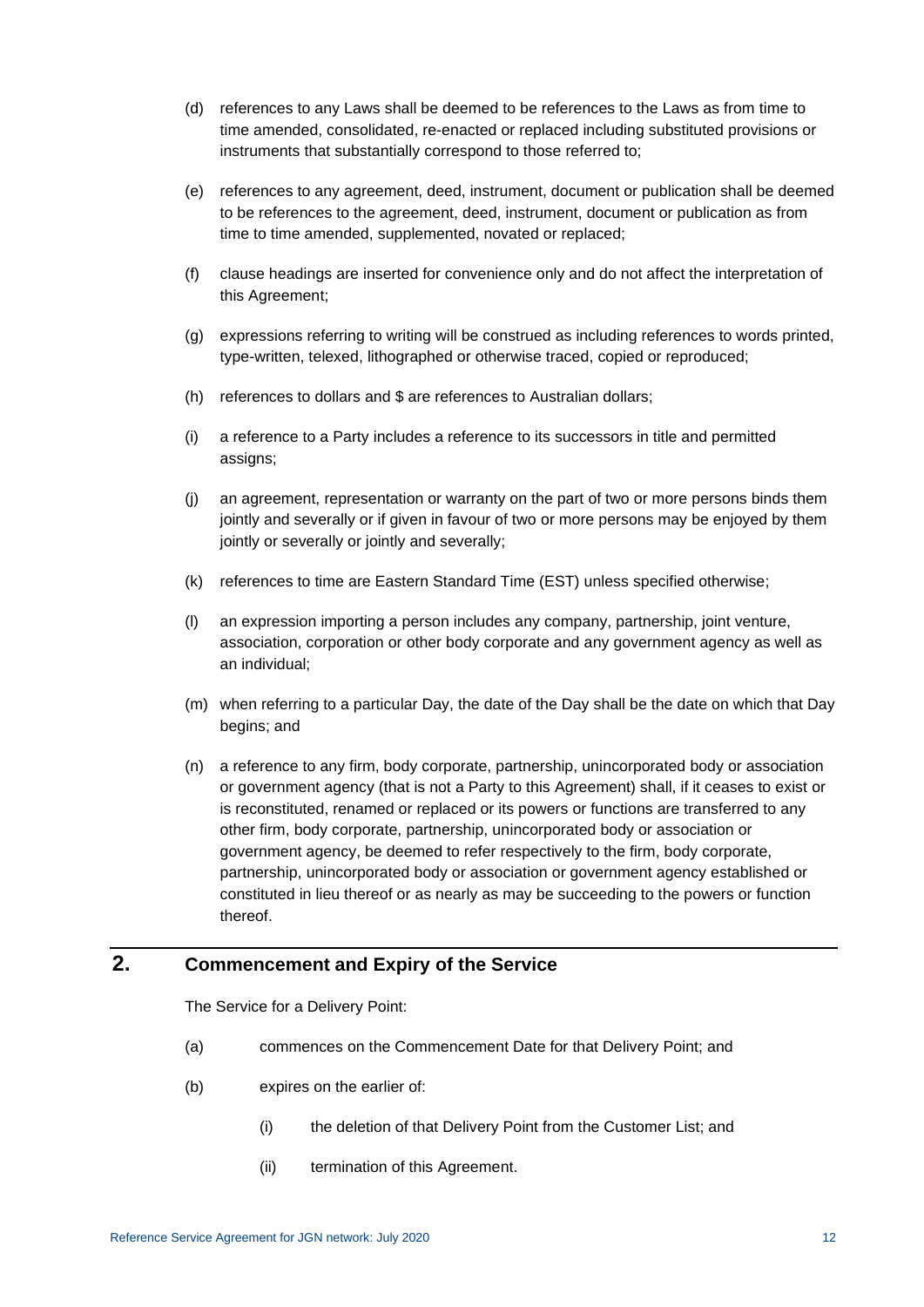# <span id="page-19-1"></span><span id="page-19-0"></span>**3. Service**

## **3.1 Requests for Service**

If the User requests a Service to a delivery point, and the relevant requirements of the Access Arrangement are met by the User and JGN, JGN must provide the Service in accordance with this Agreement.

## <span id="page-19-2"></span>**3.2 Addition and Deletion of Delivery Points from Customer List**

The Parties agree that delivery points may be added to the Customer Lists in accordance with clause [9](#page-34-1) and Delivery Points may be deleted from the Customer Lists in accordance with clause [10.](#page-38-1)

# <span id="page-19-6"></span><span id="page-19-3"></span>**3.3 JGN's delivery obligation**

- (a) JGN will in respect of each Delivery Point, subject to the terms of this Agreement:
	- (i) receive a Quantity of Gas into the Network from or for the account of the User at the Relevant Receipt Point for delivery to that Delivery Point (**Transportation Quantity**); and
	- (ii) taking into account Gas Balancing Adjustments, deliver a Quantity of Gas thermally equivalent to the Transportation Quantity to or for the account of the User to that Delivery Point.
- (b) JGN's obligations under clause [3.3\(a\)](#page-19-6) are subject to the aggregate deliveries from the User and all other Network Users on a Day to a Network Section being equal to the aggregate withdrawals by the User and all other Network Users on that Day from that Network Section (unless any imbalance between the two would not affect the ability of a prudent service provider acting reasonably to provide the Service under this Agreement).
- (c) JGN is not obliged to transport or deliver a Quantity of Gas to a Delivery Point which is greater than the Capacity Entitlement plus Authorised Overruns.
- (d) Where any Gas delivered to a Delivery Point under this Agreement is used in connection with the supply of Energy to, or the consumption of Energy by one or more End-Consumers, then the additional terms and conditions set out in [Annexure](#page-88-0)  [4](#page-88-0) apply as between JGN and the User.

# <span id="page-19-5"></span><span id="page-19-4"></span>**4. MDQ, MHQ and Chargeable Demand**

# **4.1 MDQ and MHQ**

- (a) Each Demand Customer Delivery Point and its MHQ and MDQ is set out in the Demand Customer List.
- (b) Each Volume Customer Delivery Point and its MHQ is set out in the Volume Customer List. Where there is no MHQ in the Volume Customer List, the MHQ for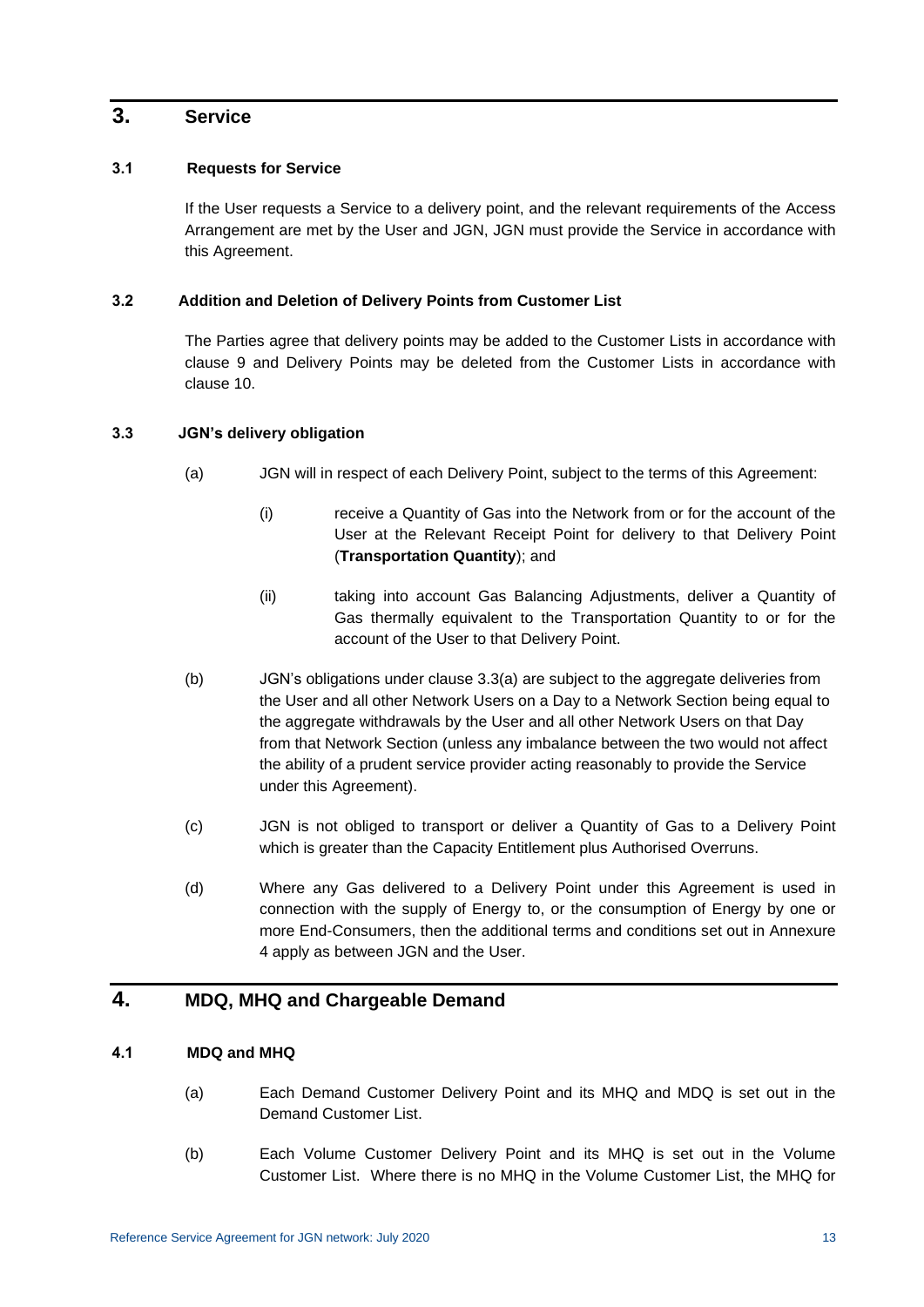the Delivery Point will be the Quantity of Gas actually withdrawn at that Delivery Point in any Hour, up to a maximum of 6m<sup>3</sup>/Hour.

- (c) In any Request in respect of a Delivery Point with Hourly demand greater than 6m<sup>3</sup> /Hour, the User must specify a MHQ that fairly and reasonably reflects the maximum Hourly requirements at that Delivery Point and is based on prior consumption data (where available and where applicable) or, where such data is not available or applicable, is an estimate provided by the User and acceptable to JGN (acting reasonably).
- (d) In any Request for a Demand Customer Delivery Point, the User must also specify a MDQ that fairly and reasonably reflects the maximum Daily requirements at that Delivery Point and is based on prior consumption data (where available and where applicable) or, where such data is not available or applicable, is an estimate provided by the User and acceptable to JGN (acting reasonably).
- (e) The MDQ and MHQ for a Delivery Point can only be changed as provided in clauses  $4.1(q)$ ,  $4.2$  and  $4.5(f)$ .
- (f) The User must not, at any Delivery Point, take more than the Capacity Entitlement (plus Authorised Overruns) for that Delivery Point.
- <span id="page-20-2"></span>(g) The User must notify JGN promptly upon becoming aware if the MHQ or MDQ requirement for a Demand Customer Delivery Point decreases, in which case the MHQ or MDQ for that Delivery Point may be reduced by JGN to accord with those requirements.

### <span id="page-20-0"></span>**4.2 Procedure for Requests to increase MHQ or MDQ requirements**

JGN must agree to an increase in the MDQ or MHQ for any Demand Customer Delivery Point if:

- (a) the User complies with the provisions of the Access Arrangement and National Gas Law relating to Requests, including payment of the costs of processing that Request as set out in the Access Arrangement;
- (b) JGN has sufficient capacity available in the Network to provide the Service to the Delivery Point;
- (c) the User accepts JGN's offer to change the MDQ or MHQ (as the case may be); and
- (d) the User has provided updated ELMS Data for the Delivery Point in accordance with clause [21.6.](#page-59-1)

The User acknowledges that if the MDQ is increased under this clause [4.2,](#page-20-0) the Chargeable Demand may be adjusted under clause [4.3.](#page-20-1)

#### <span id="page-20-1"></span>**4.3 Chargeable Demand**

(a) This clause [4.3](#page-20-1) applies where the Delivery Point is a Demand Customer Delivery Point.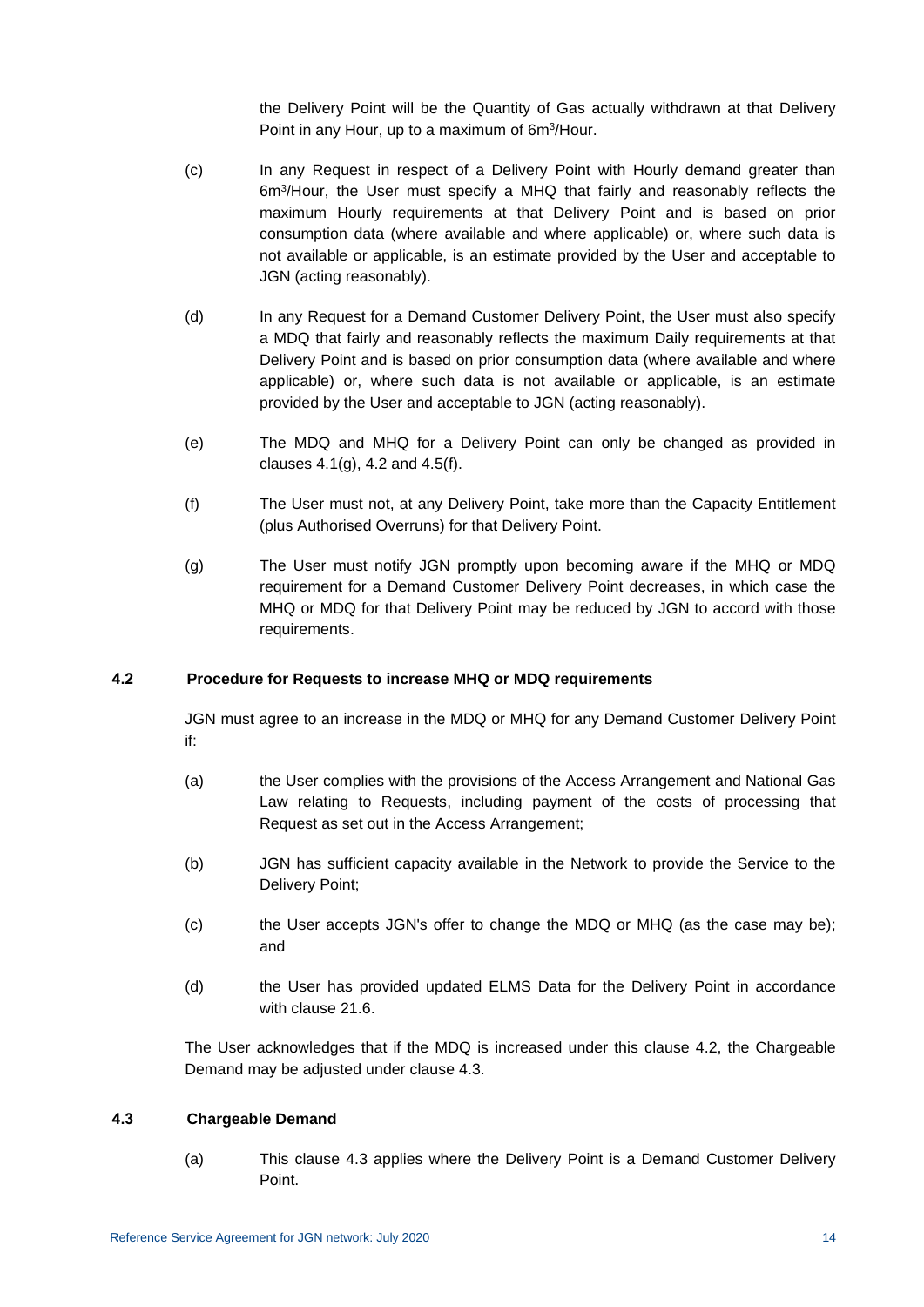- (b) JGN will calculate the Demand Charge for a Delivery Point using the Chargeable Demand applicable to that Delivery Point as determined under this Agreement and as varied from time to time in accordance with clauses [4.3\(c\),](#page-21-3) [4.3\(d\),](#page-21-4) [4.4,](#page-21-0) [4.5](#page-22-0) or the Reference Tariff Schedule.
- <span id="page-21-3"></span>(c) Subject to clause [4.3\(d\),](#page-21-4) the Chargeable Demand for a Delivery Point for any Day must be equal to or greater than the larger of:
	- (i) the MDQ for that Delivery Point; and
	- (ii) ten times the MHQ for that Delivery Point.
- <span id="page-21-4"></span>(d) Where:
	- (i) a Delivery Point has had a Reference Service for a Demand Customer Delivery Point provided to it continuously from 1 July 2010 under the access arrangement applying to the Network from time to time; and
	- (ii) there have been no changes to the MHQ for that Delivery Point since 1 July 2005,

the Chargeable Demand for that Delivery Point must be equal to or greater than the MDQ for that Delivery Point but may be less than ten times the MHQ for that Delivery Point.

### <span id="page-21-5"></span><span id="page-21-0"></span>**4.4 Increases in Chargeable Demand**

- (a) This clause [4.4](#page-21-0) applies where the Delivery Point is a Demand Customer Delivery Point.
- (b) Where a Delivery Point is equipped with Daily Meter Reading Facilities, JGN may increase the Chargeable Demand to equal the ninth-highest actual Quantity of Gas withdrawn at that Delivery Point in any one Day over the previous 12 month period (or if data from the Daily Meter Reading Facilities is not available for that 12 month period, any lesser period of time for which such information is available).
- <span id="page-21-6"></span>(c) Where a Delivery Point is not equipped with Daily Meter Reading Facilities, JGN may increase the Chargeable Demand to equal the average daily Quantity of Gas withdrawn from that Delivery Point during any Calendar Month during the previous 12 month period.
- <span id="page-21-1"></span>(d) Where JGN increases the Chargeable Demand for a Delivery Point pursuant to clauses  $4.4(b)$  or  $4.4(c)$ , the increase shall take effect from the first Day of the Calendar Month immediately following the Calendar Month in which the Daily or monthly consumption (as applicable) occurred that was used to calculate the increased Chargeable Demand. That Day will be the "**Demand Reset Date**" for that Delivery Point with respect to that Chargeable Demand.
- <span id="page-21-2"></span>(e) Where the MHQ or MDQ for a Delivery Point is increased under clause [4.2,](#page-20-0) JGN may increase the Chargeable Demand for a Delivery Point to the extent necessary for the Chargeable Demand to meet the requirements of clause [4.3\(c\)](#page-21-3) or [4.3\(d\).](#page-21-4) The increase will take effect on the date reasonably determined by JGN which must be on or after the date on which the increased MHQ or MDQ first applied. The date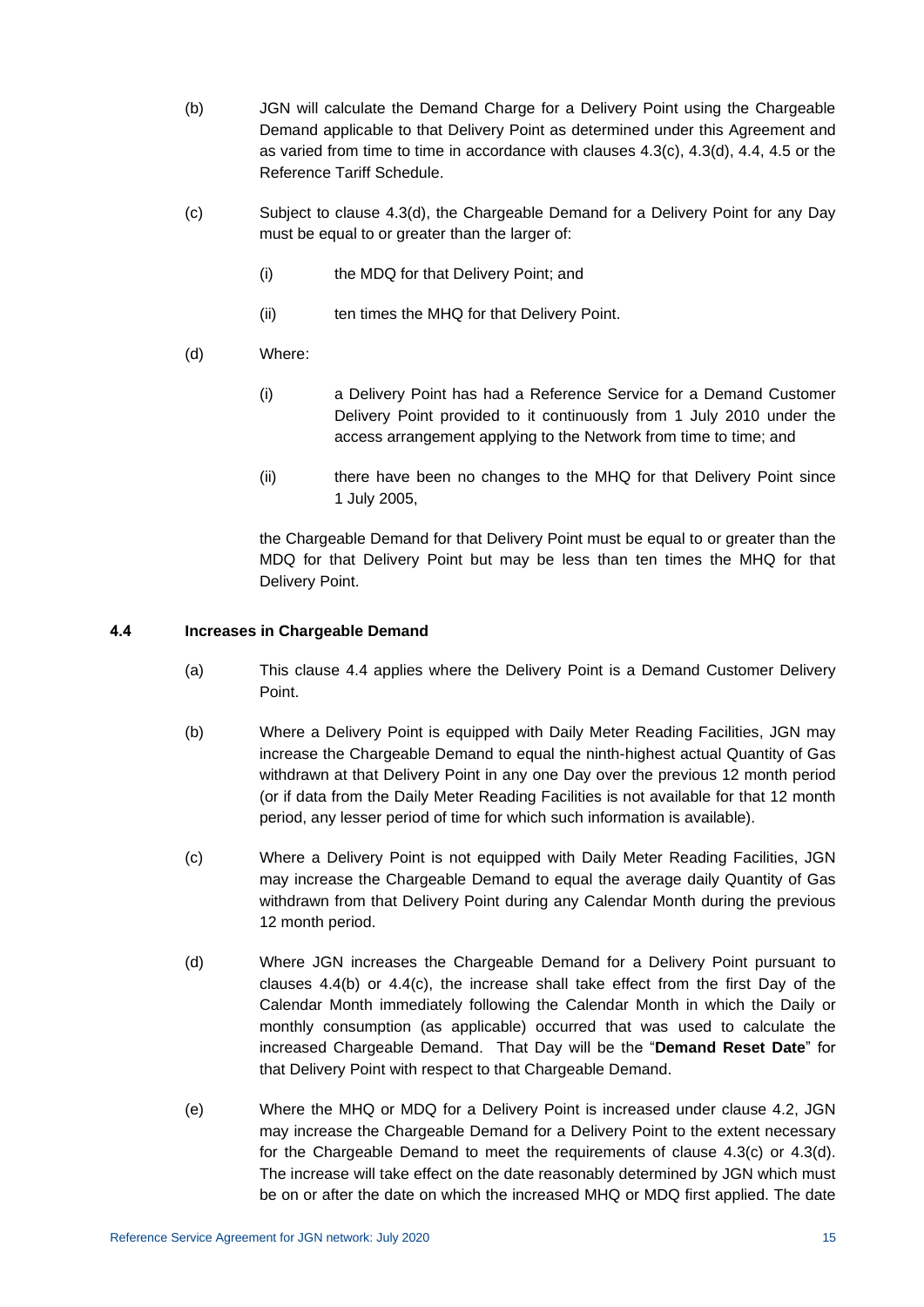so determined will be the **Demand Reset Date** for that Delivery Point with respect to that Chargeable Demand.

#### <span id="page-22-0"></span>**4.5 Decreases in Chargeable Demand**

- (a) This clause [4.5](#page-22-0) applies to Demand Customer Delivery Points.
- <span id="page-22-2"></span>(b) Where a Customer at a Delivery Point has experienced a significant reduction in its requirements for Gas supply, the User may request JGN to reduce the Chargeable Demand for the Delivery Point (**Reduction Request**), provided that:
	- (i) the requested Chargeable Demand and any reduction in the MDQ and/or MHQ is nominated in the Reduction Request;
	- (ii) the Reduction Request is received by JGN no less than 12 months after the Demand Reset Date in respect of the current Chargeable Demand; and
	- (iii) the User provides a letter from the Customer setting out the reasons for its reduction in Gas requirements and demonstrating, to JGN's reasonable satisfaction that the reduction is significant and that the Chargeable Demand should be reduced to the requested level.
- (c) JGN will not unreasonably withhold its consent to a Reduction Request and must advise whether or not it will consent to a Reduction Request within one month of the date on which it receives the Reduction Request from the User. If JGN does not consent to the Reduction Request, JGN must provide written reasons for its decision.
- (d) In considering a Reduction Request, in addition to the information provided as part of the Reduction Request JGN may take into account any other factors JGN considers relevant, including but not limited to:
	- (i) past patterns of actual Gas consumption at the Delivery Point and reasoned forecasts of expected future demand for Gas at the Delivery Point;
	- (ii) any previous requests to reduce the Chargeable Demand or increase or decrease the MHQ or MDQ at the Delivery Point; and
	- (iii) whether, and if so the extent to which, the proposed reduction will compromise JGN's ability to recover any capital expenditure JGN has incurred in relation to the Delivery Point (including whether JGN incurred such capital expenditure in reliance on an undertaking to maintain a certain level of MDQ or Chargeable Demand for a minimum period of time).
- <span id="page-22-1"></span>(e) If JGN consents to a Reduction Request, the Chargeable Demand for the Delivery Point will be reduced to the higher of:
	- (i) the reduced Chargeable Demand nominated in the Reduction Request; or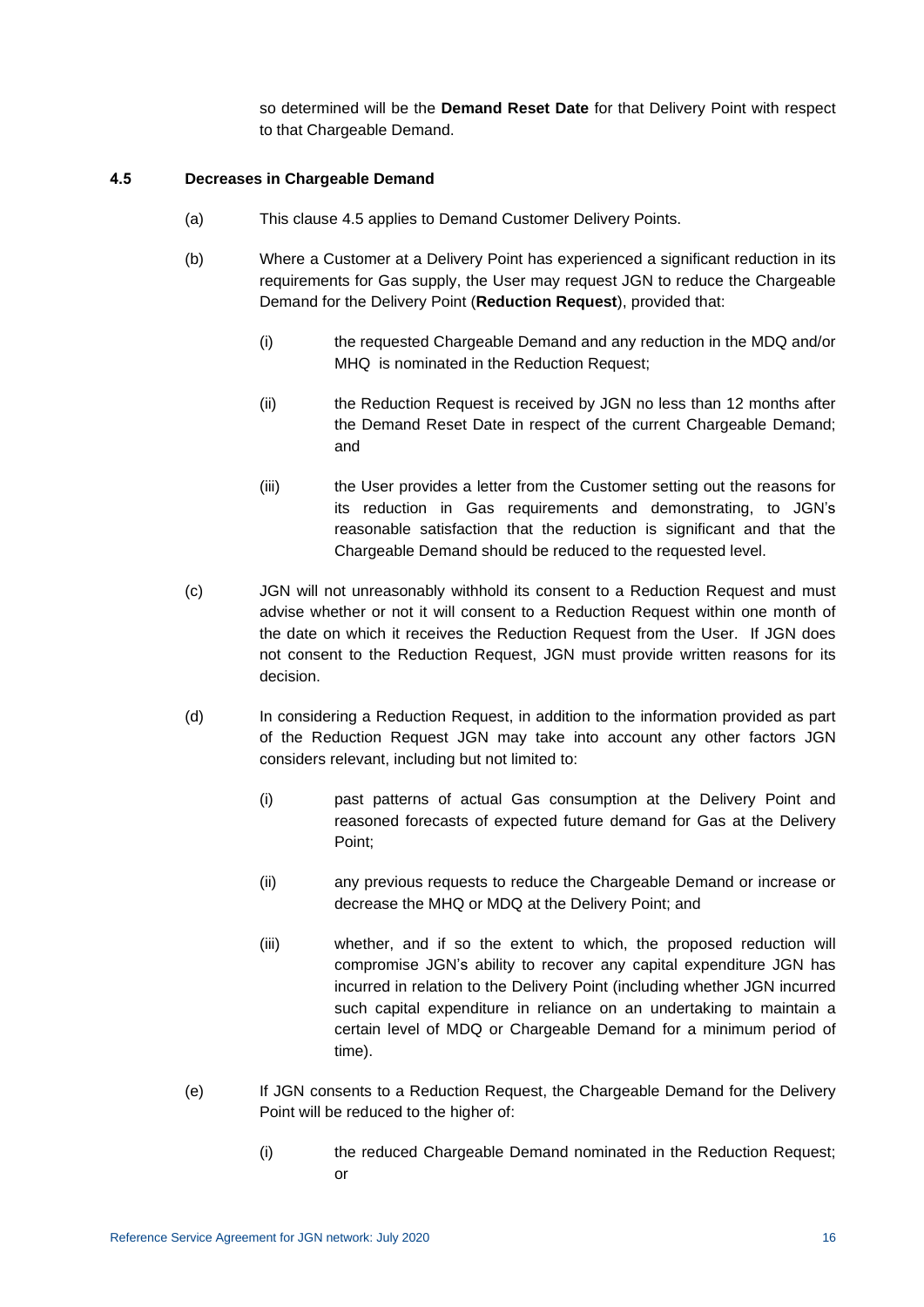- (ii) the ninth-highest Quantity of Gas withdrawn at that Delivery Point in any one Day in the 12 month period immediately preceding receipt of the Reduction Request (if the Delivery Point is equipped with Daily Meter Reading Facilities).
- <span id="page-23-6"></span>(f) If JGN agrees to a Reduction Request, the MDQ and MHQ will be reset to levels consistent with clause [4.3\(c\),](#page-21-3) and the User must bear the cost of any modifications to Measuring Equipment at the Delivery Point to accommodate or reflect the revised MDQ and MHQ.
- <span id="page-23-5"></span>(g) A reduction in Chargeable Demand pursuant to clause [4.5\(e\)](#page-22-1) will take effect from the first Day of the Calendar Month immediately following the date of receipt of the complete Reduction Request. That Day will be the **Demand Reset Date** for that Delivery Point with respect to that Chargeable Demand.
- <span id="page-23-7"></span>(h) If JGN increases the Chargeable Demand pursuant to clause [4.4](#page-21-0) after the date of receipt of a Reduction Request then notwithstanding JGN's previous consent to the Reduction Request, the relevant Reduction Request will be deemed to have been rejected by JGN.
- (i) JGN may agree to a Reduction Request where the requirement of clause [4.5\(b\)\(ii\)](#page-22-2) is not met, if the User can demonstrate that there are exceptional circumstances applicable to the Delivery Point such that the clause should not apply.
- (j) JGN will, on request of the User, provide written confirmation as to whether JGN consents to a Reduction Request or the deemed rejection of the Reduction Request under paragraph [\(h\).](#page-23-7)

# <span id="page-23-1"></span><span id="page-23-0"></span>**5. Overruns**

### **5.1 General**

This clause [5](#page-23-0) does not vary the MDQ and/or the MHQ for a Delivery Point.

### <span id="page-23-2"></span>**5.2 Gas exceeding MHQ or MDQ**

JGN may in its discretion, acting reasonably, agree to an Overrun.

### <span id="page-23-3"></span>**5.3 Authorised Overruns**

An Overrun agreed to by JGN in accordance with this Agreement before it occurs is an authorised Overrun (**Authorised Overrun**).

### <span id="page-23-8"></span><span id="page-23-4"></span>**5.4 Procedure for authorisation of Overruns**

- (a) If the User wishes to withdraw a Quantity of Gas in excess of the Capacity Entitlement at a Delivery Point (**Overrun Quantity**), the User:
	- (i) must notify JGN of the expected Overrun and requested Overrun Quantity by no later than 1.00pm on the Business Day which immediately precedes the Overrun Day; or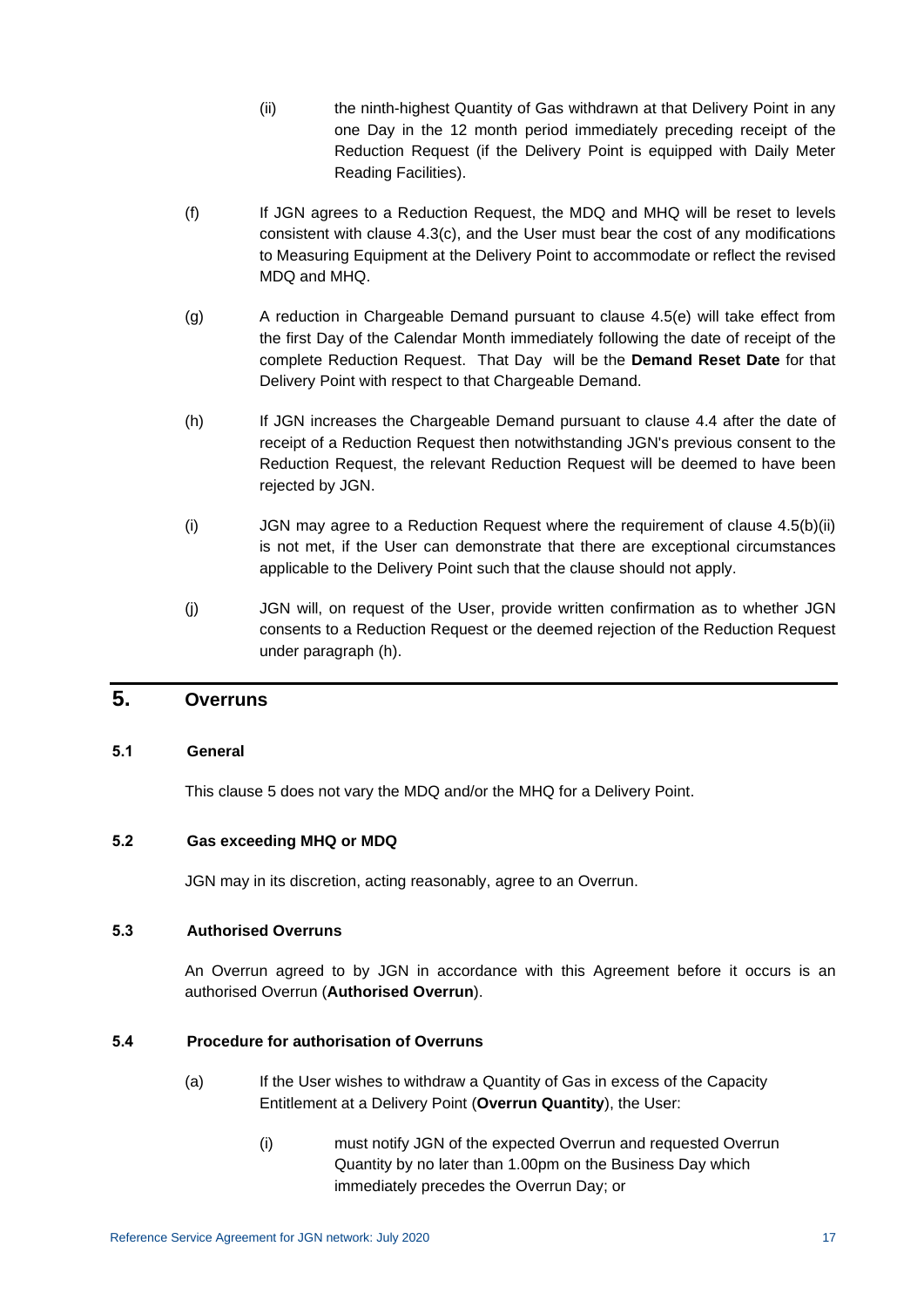- (ii) where the User requests approval so that Overruns may occur at any time within a specified period (**Specified Period**), must notify JGN of the expected Overruns and requested Overrun Quantities by no later than 1.00pm on the Business Day which immediately precedes the Day on which the first Overrun is required or expected to occur.
- <span id="page-24-2"></span>(b) JGN may charge the User for processing any request made under this clause [5.4](#page-23-4) at the hourly charge rate specified in the Reference Tariff Schedule (based on a minimum of two Hours of work). That charge will be payable irrespective of whether the request is authorised or refused, or is authorised but later revoked.
- (c) In this clause [5.4,](#page-23-4) references to time are references to Eastern Standard Time or Eastern Summer Time when it applies in NSW.

# <span id="page-24-0"></span>**5.5 Notification of acceptance of Overrun as authorised**

- <span id="page-24-5"></span><span id="page-24-3"></span>(a) JGN must notify the User within 2 hours from receipt of the notice under clause [5.4](#page-23-4) (if the notice is received before 1.00pm on the Business Day preceding the Overrun Day) or within 24 hours from receipt (if the notice is received otherwise) whether:
	- (i) it agrees to provide the Service for the requested Overrun Quantity
	- (ii) it agrees to provide the Service for some lesser Quantity; or
	- (iii) it is unable to provide the Service,

for the Overrun Day or during the Specified Period as applicable.

- <span id="page-24-4"></span>(b) Where JGN notifies the User under clause [5.5\(a\)\(ii\)](#page-24-3) that it agrees to provide the Service for a lesser Quantity than that requested by the User, the User must notify JGN whether it accepts the lesser Quantity:
	- (i) within 2 hours from receipt of such a notice from JGN where the request for the authorisation of the Overrun was made under paragraph [5.4\(a\)\(i\)in](#page-23-8) respect of a specific Overrun Day; or
	- (ii) at least one Business Day prior to the commencement of the relevant Specified Period where the request for the authorisation of the Overrun was made under paragraph [5.4\(a\)\(ii\)](#page-24-2) in respect of a Specified Period.
- (c) If no notification is made by the User in accordance with clause [5.5\(b\),](#page-24-4) the Overrun will not be an Authorised Overrun and clause [5.9](#page-25-2) will apply in respect of that Overrun.
- (d) The Quantity agreed to by JGN under clause [5.5\(a\)\(i\),](#page-24-5) or the lesser Quantity agreed by JGN under clause [5.5\(a\)\(ii\)](#page-24-3) and accepted by the User under clause [5.5\(b\),](#page-24-4) is the **Authorised Overrun Quantity**.

### <span id="page-24-1"></span>**5.6 Revocation of authorisation**

(a) Where JGN has agreed to an Authorised Overrun for a Specified Period, JGN may by notice to the User revoke such approval (in whole or in part) at any time and for any length of time if, in JGN's reasonable opinion, the capacity in the Network is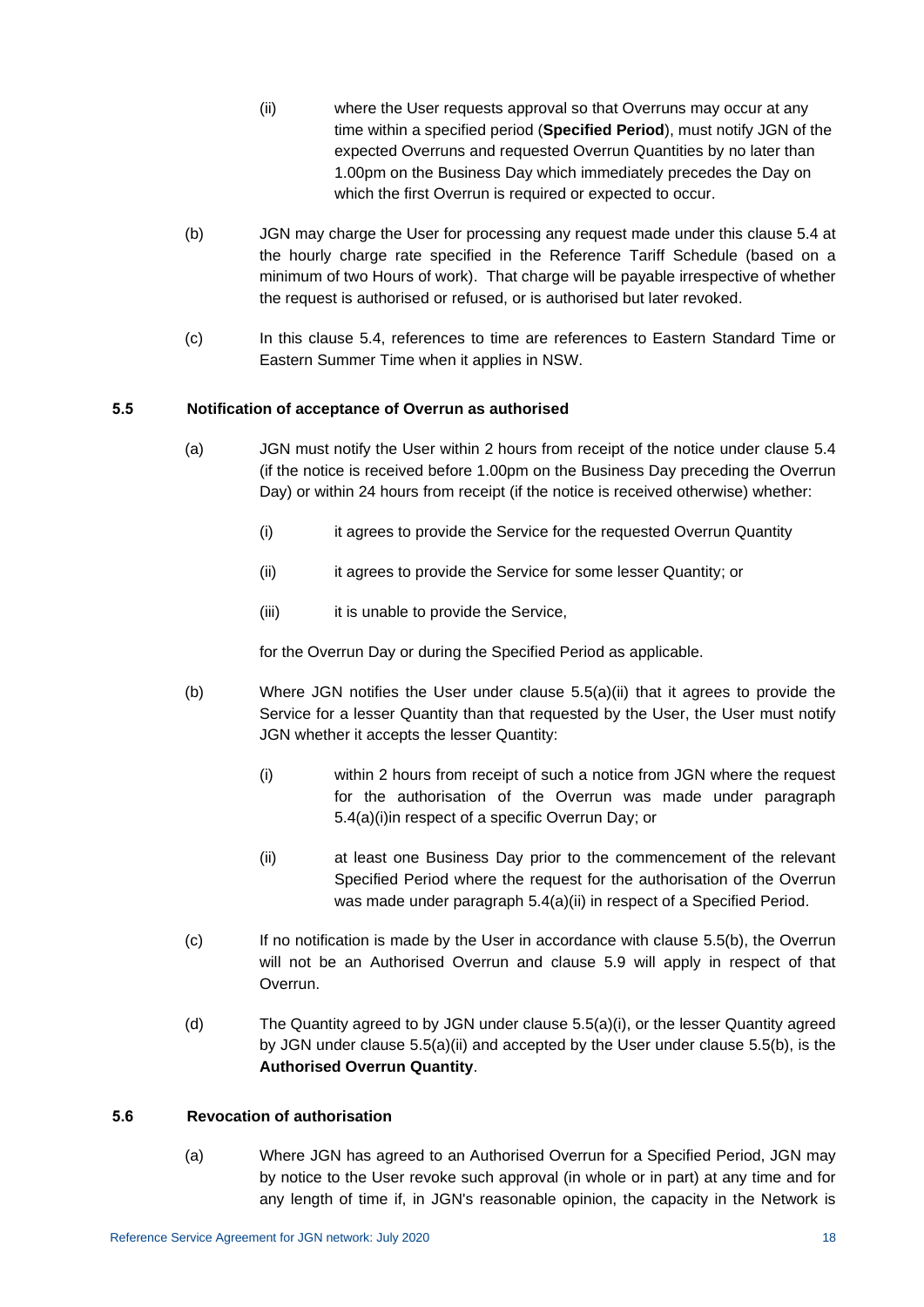insufficient to allow JGN to transport the Authorised Overrun Quantity. JGN will use reasonable endeavours to provide the User with as much notice of such revocation as is possible in the circumstances.

(b) The User acknowledges and agrees that it will take all necessary steps to inform the Customer at the Delivery Point that JGN may at any time revoke an Authorised Overrun at short notice, and will use reasonable endeavours to notify the Customer of any such revocation promptly after being notified by JGN.

## <span id="page-25-0"></span>**5.7 JGN's obligation on Authorised Overrun Day**

- (a) Subject to clause [5.6,](#page-24-1) on each relevant Day, JGN must provide the Service to the Delivery Point for a Quantity equal to the Capacity Entitlement plus the Authorised Overrun Quantity for that Day or Hour.
- (b) Unless expressly agreed by JGN in writing, an agreement by JGN to transport and deliver Gas in excess of the MDQ is not an agreement to transport and deliver Gas in excess of the MHQ in any Hour.

### <span id="page-25-1"></span>**5.8 Delivery Point with multiple services**

If an Overrun occurs at a Delivery Point served by more than one service then, regardless of whether those services are provided under this Agreement or one or more other service Agreement(s), an Overrun will be deemed to have occurred for each of those services.

#### <span id="page-25-2"></span>**5.9 Unauthorised Overruns**

- (a) An Overrun which is not agreed to by JGN in accordance with this Agreement before it occurs is an unauthorised Overrun (**Unauthorised Overrun**).
- <span id="page-25-4"></span>(b) If an Unauthorised Overrun occurs, JGN may (subject to clause [5.9\(c\)\)](#page-25-3) at the User's cost, install flow control mechanisms on the Measuring Equipment at the relevant Delivery Point, allowing JGN to control the amount of Gas taken by the User at that Delivery Point so as to restrict the Quantity of Gas taken to a Quantity equal to the Capacity Entitlement for that Delivery Point.
- <span id="page-25-3"></span>(c) JGN will only exercise its rights under clause [5.9\(b\)](#page-25-4) where, after consultation with the User, JGN reasonably considers that installation of such mechanisms is necessary for the safe, secure or efficient operation of the Network having regard to the number of occasions on which an Unauthorised Overrun has occurred, the likelihood of another Unauthorised Overrun occurring and the potential impact of such an Unauthorised Overrun on the Network, other Network Users and Customers of the Network.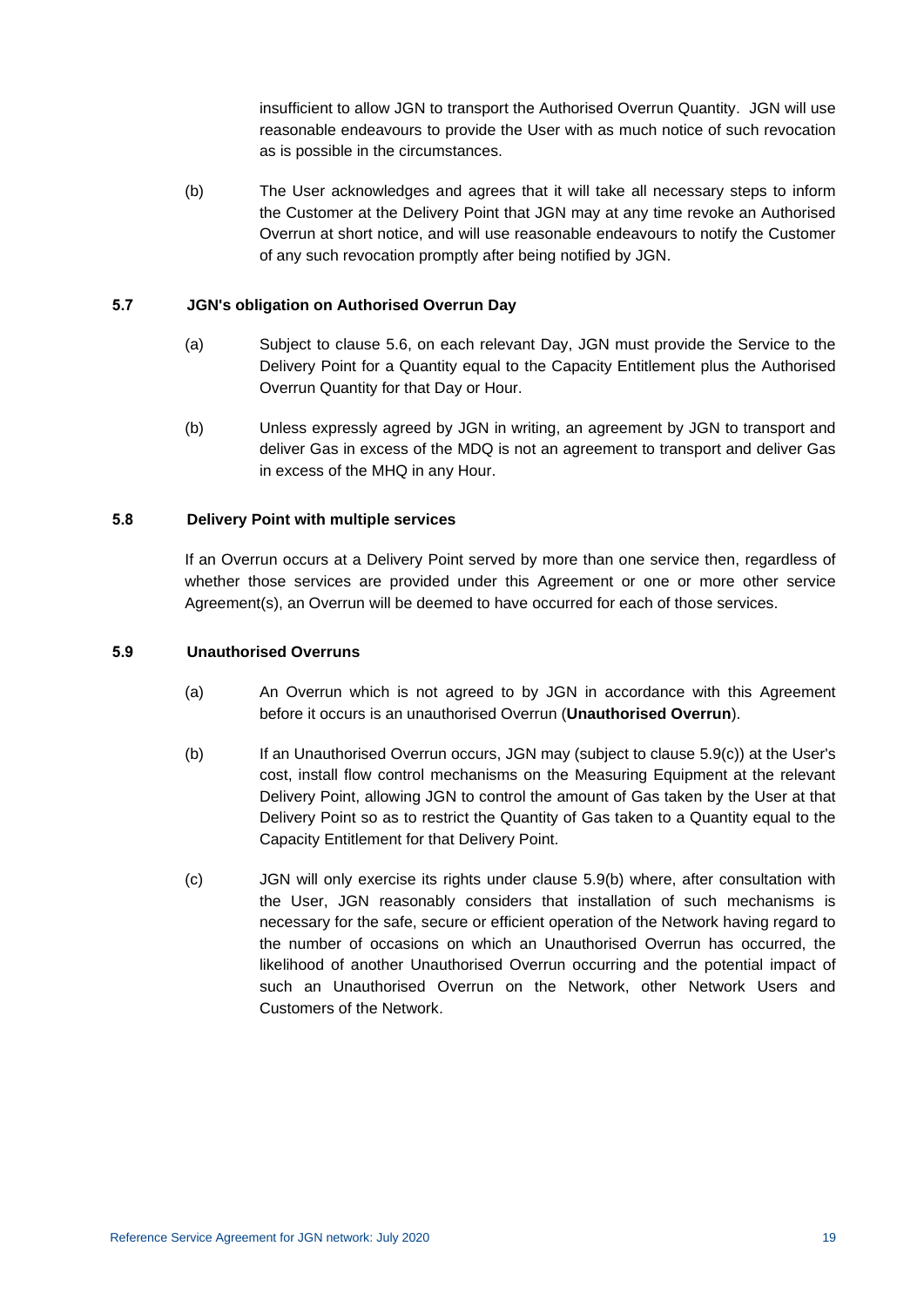# <span id="page-26-1"></span><span id="page-26-0"></span>**6. Nomination and Balancing**

#### **6.1 Gas Balancing under the STTM**

If the STTM provides a mechanism for Gas Balancing of Network Sections, then while that mechanism remains operative and has legal effect:

- (a) the mechanism under the STTM will operate to govern the Gas Balancing of those Network Sections;
- (b) the User must comply with the requirements of the mechanism under the STTM; and
- (c) the User and JGN must comply with clauses [6.2,](#page-26-2) [6.3a](#page-27-0)nd [6.4](#page-27-1) below.

#### <span id="page-26-4"></span><span id="page-26-2"></span>**6.2 User to provide JGN with forecast of withdrawals**

- (a) This clause [6.2](#page-26-2) applies only if the STTM provides a mechanism for Gas Balancing of Network Sections and clauses [6.2\(c\)](#page-26-3) - [6.2\(f\)](#page-27-4) only apply insofar as the mechanism does not set out a timetable for the User to provide Forecast Withdrawals as required under this clause [6.2.](#page-26-2)
- <span id="page-26-5"></span>(b) JGN may notify the User and all Network Users that Forecast Withdrawals are not required for a Network Section for a designated period.
- <span id="page-26-3"></span>(c) Subject to clause [6.2\(a\),](#page-26-4) unless notification has been provided under clause [6.2\(b\)](#page-26-5) and such notification has not been rescinded, then:
	- (i) on each Day that the User receives Services under this Agreement and any other agreement for the transportation of Gas between JGN and the User; and
	- (ii) for each Receipt Point at which that Gas is received into the Network Section (where information by Receipt Point is available to the User or, where not available, the aggregate of the Receipt Points within the Wilton Network Section),

the User must provide JGN with its Forecast Withdrawals, for each Network Section for each of the next three Days.

- (d) Where requested by JGN for operational purposes, the User must provide its Forecast Withdrawals for a Network Section for each of the next seven Days.
- (e) In this clause [6.2,](#page-26-2) a forecast withdrawal for a Day is a forecast of the aggregate Quantity of Gas which the User intends to withdraw from a Network Section on the relevant Day under all agreements between JGN and the User for the transportation of Gas. A forecast withdrawal must be made on a reasonable basis, in good faith and itemise:
	- (i) the forecast Gas requirement for Non Daily Metered Delivery Points; and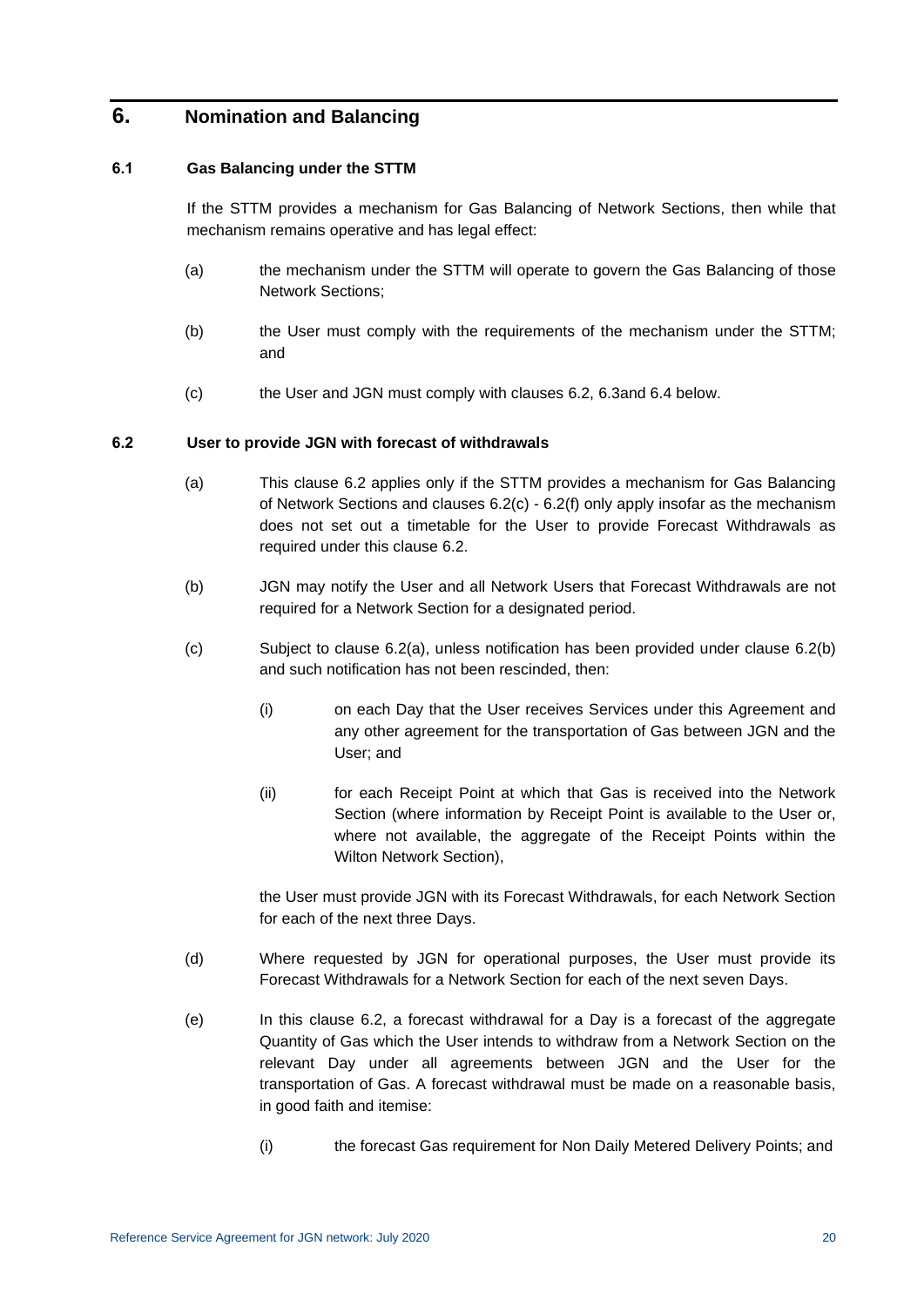(ii) when required in advance of the relevant Day by JGN, the forecast withdrawal at designated Delivery Points, in such manner and in relation to such times as the User and JGN agree,

### (**Forecast Withdrawal**).

<span id="page-27-4"></span>(f) Following consultation with the User, JGN will (acting reasonably) determine a timetable for the User to provide the Forecast Withdrawals required under this clause [6.2.](#page-26-2) The User must comply with this timetable.

## <span id="page-27-0"></span>**6.3 Network Section Deliveries**

- (a) For the avoidance of doubt, the User is responsible for ensuring that the aggregate Quantity of Gas delivered by or for the account of the User, through the Receipt Point(s) for a Network Section, is equal to:
	- (i) the aggregate quantity of Gas delivered to or for the account of the User to Delivery Points within that Network Section; plus
	- (ii) any change in linepack in the Network Section allocated to the User by JGN or other share of aggregate needs for a Network Section to ensure safe and reliable supply.
- (b) When determining an allocation of the total change in linepack for a Network Section between the User and other Network Users, JGN will seek to apply a methodology which reflects the linepack requirements of the Services which were provided to the User. If JGN considers that a more direct method of allocation is not available, JGN may pro rata total change in linepack based on each Network User's typical aggregate Capacity Entitlement for all Services.

### <span id="page-27-1"></span>**6.4 Country Network Sections**

In Country Network Sections, each User will be deemed to be in balance within the Network Section.

# <span id="page-27-3"></span><span id="page-27-2"></span>**7. Commingling, custody, control, responsibility and warranty**

# **7.1 Warranty**

- (a) The User warrants that as at the date of this Agreement and at any time during the term of this Agreement, it has all necessary authorisations and the legal right and full power and capacity to participate in the retail Gas market and to:
	- (i) inject (or procure the injection of) Gas into the Network at the Receipt Points;
	- (ii) buy and, where the User is an Authorised Retailer or Exempt Seller, sell Gas; and
	- (iii) grant to JGN custody and control over any Quantity of Gas the subject of this Agreement so as to allow JGN to lawfully transport that Quantity of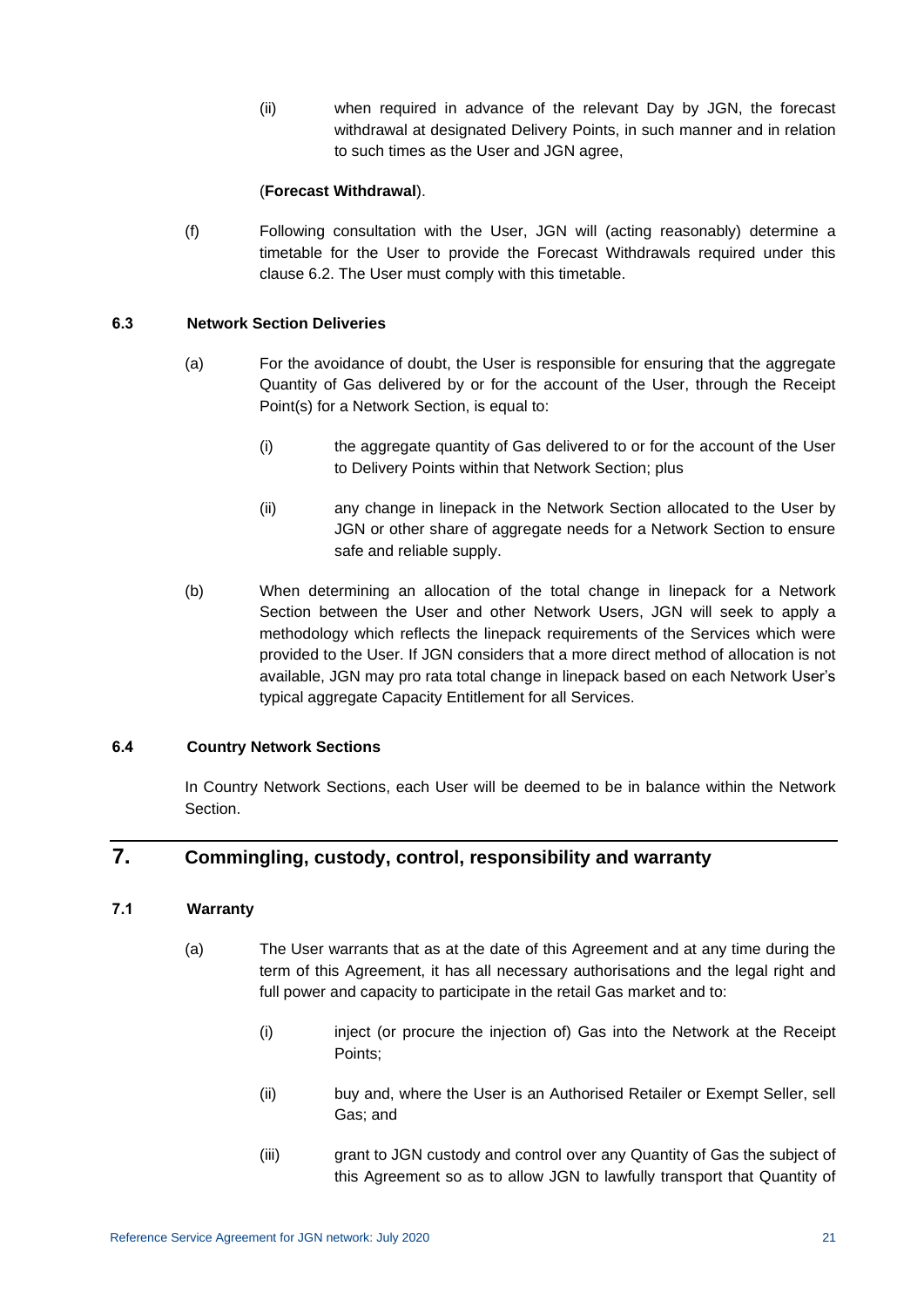Gas through the Network, commingle Gas and deliver that Quantity of Gas to the Delivery Points,

free and clear of liens, encumbrances and claims of any nature inconsistent with JGN's operation of the Network and its rights and obligations under this Agreement.

(b) The User warrants that on any Day (or any shorter period if Gas Balancing Adjustments occur in a shorter period than a Day) it has the legal right and full power and capacity to deliver in aggregate a Quantity of Gas to a Network Section equal to the aggregate withdrawals of Gas by the User (including any Gas Balancing Adjustments) on that Day (or shorter period, if applicable) from that Network Section.

#### <span id="page-28-0"></span>**7.2 Right to commingle**

JGN has the right to:

- (a) commingle the Gas delivered to any Receipt Point with other Gas in the Network; and
- (b) deliver Gas in a commingled state to a Delivery Point.

### <span id="page-28-1"></span>**7.3 Custody and control of Gas**

The custody and control of Gas:

- (a) delivered at a Receipt Point passes to JGN at the Receipt Station at that Receipt Point; and
- (b) delivered by JGN to or for the User at a Delivery Point passes from JGN to the User or the User's nominee, agent or transferee at the Delivery Station at the Delivery Point.

## <span id="page-28-2"></span>**7.4 Responsibility for Gas**

JGN is responsible for Gas in its custody and control between the Receipt Stations and the Delivery Station at each Delivery Point and must replace (by way of Replacement Gas in accordance with clause [7.5\(b\)](#page-29-0) and [7.5\(e\)\)](#page-29-1) any Gas lost whilst in the care and control of JGN at a time and on the terms determined by JGN in its discretion, acting reasonably.

#### <span id="page-28-3"></span>**7.5 Replacement Gas**

- (a) In this clause:
	- (i) **LG Period** means a period of time over which an LG Quantity is calculated, being a period of not less than 12 Calendar Months;
	- (ii) **LG Quantity** means the Quantity of Gas that is calculated as follows:
		- (A) the aggregate of the measured Quantities of Gas received into the Network at all Receipt Points; less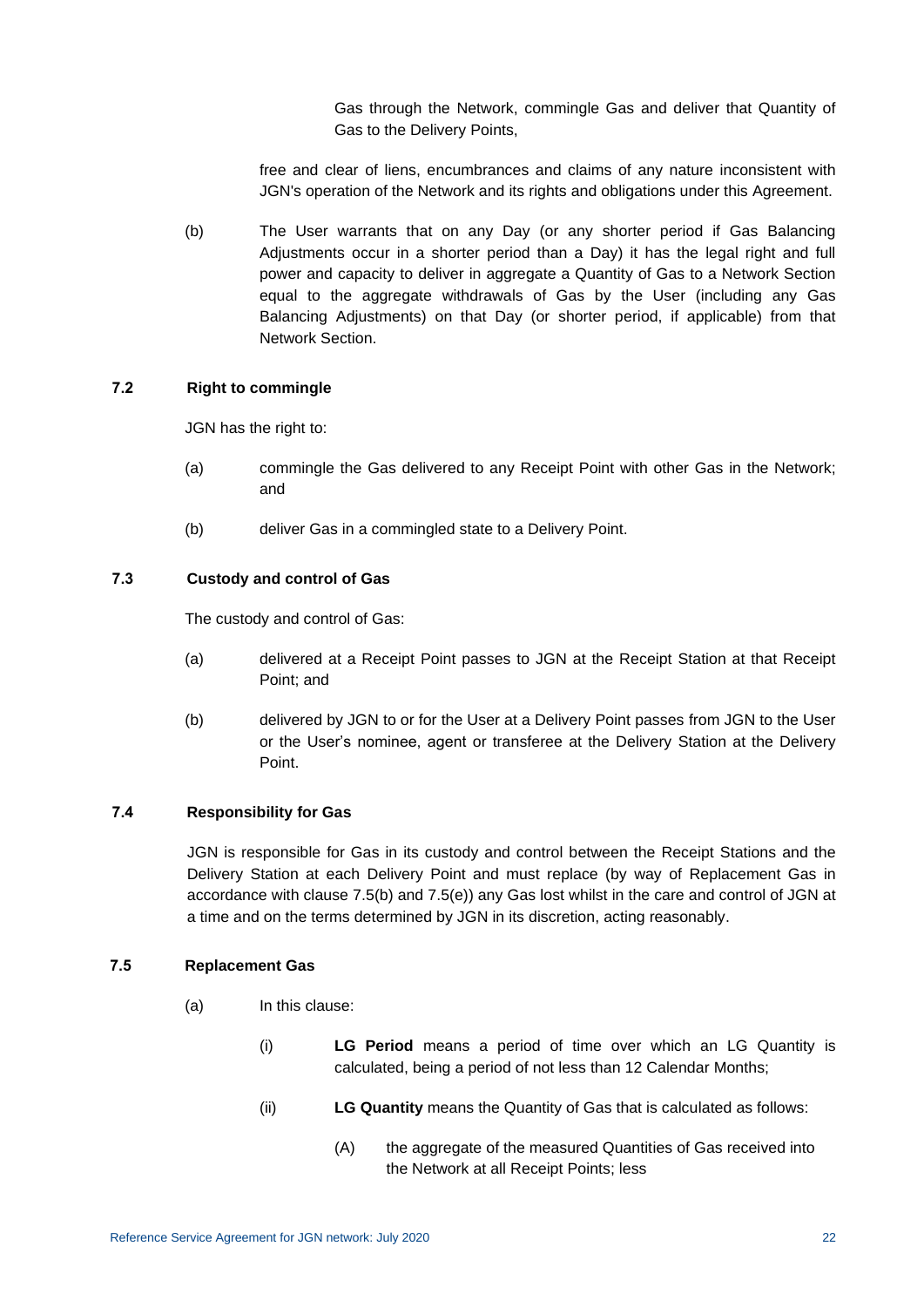- (B) the aggregate of measured Quantities of Gas Delivered on behalf of all Network Users to Delivery Points; less
- (C) any increase (or plus any decrease) in linepack in the Network (as determined by JGN, acting reasonably),

over an LG Period, as calculated at least 6 Calendar Months after the end of that LG Period;

- <span id="page-29-0"></span>(b) JGN will calculate an LG Quantity on the basis of the available data at the time.
- (c) JGN may update the LG Quantity at any time to reflect updated data for an LG Period. However, JGN is not obliged to recalculate the LG Quantity for a LG Period once 12 months have elapsed since the end of that LG Period.
- (d) JGN will procure Replacement Gas equal to:
	- (i) JGN's forward estimate of the LG Quantity for an LG Period; less
	- (ii) the difference between the Quantities of Replacement Gas JGN has previously procured for any earlier LG Period and the LG Quantity for that LG Period.
- <span id="page-29-1"></span>(e) JGN will procure Replacement Gas on a commercial basis determined by JGN acting reasonably, which may include (without limitation) any one or a combination of the following:
	- (i) utilising a competitive open tender for the supply and/or haulage of Gas over any period, as reasonably determined by JGN;
	- (ii) sourcing Gas directly from the Short Term Trading Market; and
	- (iii) JGN itself producing Replacement Gas, or procuring Replacement Gas from a Related Body Corporate.
- <span id="page-29-2"></span>(f) JGN will recover all costs of procuring Replacement Gas through the Reference Tariffs in accordance with the provisions of the Access Arrangement, provided that if paragraph [7.5\(e\)\(iii\)](#page-29-2) applies, the costs will be no greater than the costs which would have applied if JGN had procured the Replacement Gas from a third party.
- (g) Notwithstanding any other provision of this Agreement, JGN's obligation under this Agreement to purchase a Quantity of Replacement Gas is subject to and only applies to the extent that JGN has timely access to verified and sufficiently accurate data at each Receipt Point to be able to calculate the LG Quantity.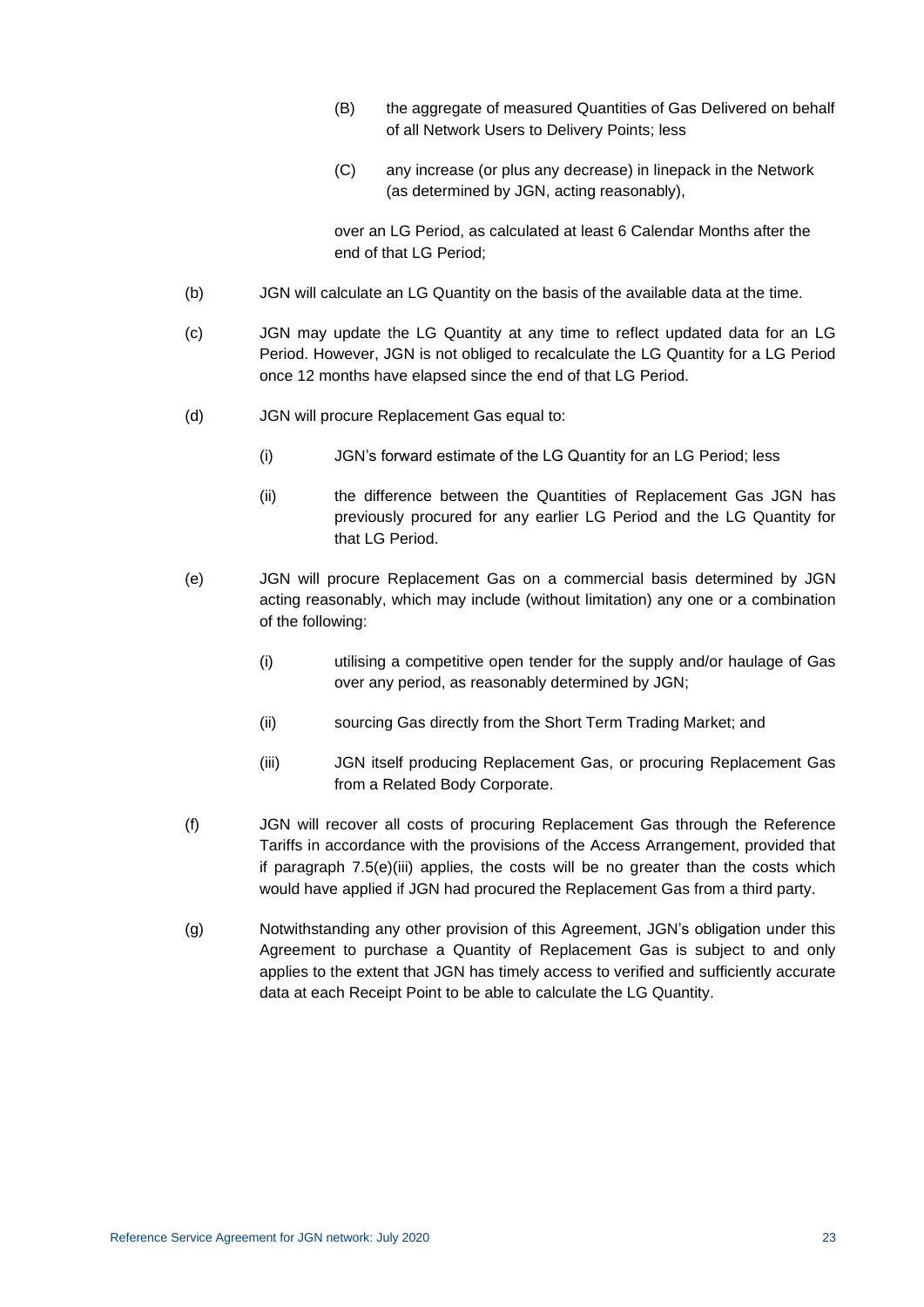# <span id="page-30-1"></span><span id="page-30-0"></span>**8. Gas quality**

## <span id="page-30-2"></span>**8.1 Specification Gas**

- <span id="page-30-4"></span><span id="page-30-3"></span>(a) As between JGN and the User, the User must ensure and procure that Gas delivered to each Relevant Receipt Point (including purchased by the User through the STTM) complies with the following requirements (the **Specification**):
	- (i) the specification prescribed by any New South Wales law, including but not limited to any regulation made under the Gas Supply Act, applying during this Agreement that extends to any such Gas;
	- (ii) where the law referred to in clause  $8.1(a)(i)$  does not prescribe anything for a parameter set out in Annexure 2, or for any period during this Agreement in which there is no such law, the initial specification set out in [Annexure 2,](#page-84-0) as amended from time to time by JGN in response to a change of circumstances reasonably likely to impact JGN's ability to ensure the continued quality, safety, reliability and security of supply of Gas; and.
	- (iii) where the Director-General issues an exemption to JGN under the *Gas Supply (Safety and Network Management) Regulation 2013 (NSW)* related to the specification of Gas, then the specification under clause [8.1\(a\)\(i\)](#page-30-3) or clause [8.1\(a\)\(ii\)](#page-30-4) (as the case may be) is modified (for the period during which the exemption applies) to the extent necessary to accord with the terms of that exemption.
- (b) Where JGN reasonably believes that the conveyance of Gas which does not meet the Specification is necessary to ensure the safety of the public or the security of the Network and the Gas is conveyed in accordance with regulation 24(2)(a) of the *Gas Supply (Safety and Network Management) Regulation 2013* (NSW), then JGN will be deemed to have delivered Gas that meets the Specification to the extent the Gas is delivered in accordance with regulation 24(2).
- (c) JGN is not obliged to provide a Service if the Gas delivered at a Receipt Point does not comply with the Specification.
- (d) The User acknowledges that Gas delivered to a Receipt Point will enter into the Network in close proximity to and will be available for use by a large number of persons, and that Gas delivered at any Receipt Point which does not meet the Specification may result in those persons suffering damage.
- <span id="page-30-5"></span>(e) The quantity of Out-of-Specification Gas delivered to a Receipt Point on behalf of the User will be determined by JGN as follows:
	- (i) where Out-of-Specification Gas is delivered to a Receipt Point on a Network Section and the User is the only Network User withdrawing Gas from that Network Section, then all Out-of-Specification Gas delivered to that Receipt Point will be taken to have been delivered on behalf of the User; or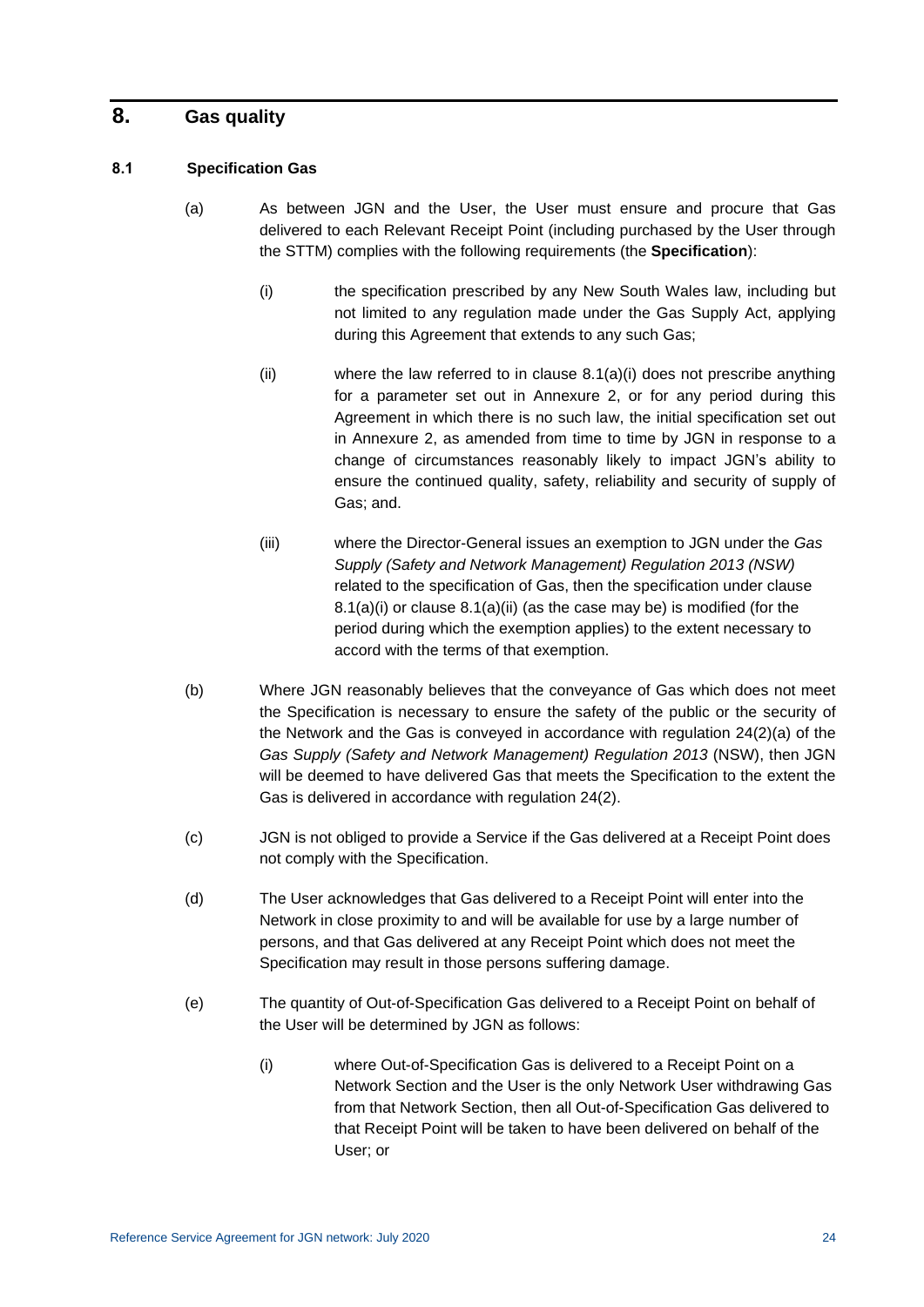- (ii) where Out-of-Specification Gas is delivered to a Receipt Point on a Network Section and there is more than one Network User withdrawing Gas from that Network Section, then the proportion of that Out-Of-Specification Gas (the **User's Proportion**) delivered to the Receipt Point on behalf of the User will be determined as follows:
	- (A) if the Network Section is part of an STTM distribution system, then the User's Proportion of that Out-Of-Specification Gas will be the same as that proportion of the total Gas for that Network Section (on the Days during which the Out-Of-Specification Gas was delivered) which is allocated to the User under the STTM distribution system allocations under the National Gas Rules; or
	- (B) if the Network Section is not part of an STTM distribution system, then the User's Proportion of that Out-Of-Specification Gas will be the same as that proportion of the total Gas withdrawn from that Network Section (on the Days during which the Out-Of-Specification Gas was delivered) which is withdrawn by the User,

provided that, if information is obtained by JGN from, or provided to JGN by, AEMO, the AER, the AEMC, a transmission pipeline service provider, the User, another Network User or some other source acceptable to JGN, and JGN considers, acting reasonably, that the information so obtained or provided:

- (C) is accurate and reliable; and
- (D) enables JGN to determine the User's Proportion of that Out-Of-Specification Gas more accurately than if the User's Proportion is determined under subclause (A) or (B) (as the case may be),

then the User's Proportion determined under subclause (A) or (B) (as the case may be) may be adjusted by JGN to take into account that information.

(f) In clause [8.1\(e\)](#page-30-5) above, STTM distribution system, STTM distribution system allocation and hub have the meanings given to those terms in rule 364 of the National Gas Rules.

# <span id="page-31-0"></span>**8.2 Amendment of Specification by JGN**

JGN must notify the User prior to any change to the Specification by JGN pursuant to clause [8.1\(a\)\(ii\).](#page-30-4)

### <span id="page-31-1"></span>**8.3 JGN's rights in relation to Out-of-Specification Gas at Receipt Point**

If JGN reasonably believes that Gas which does not comply with the Specification (**Out-Of-Specification Gas**) is being or may be delivered to any Receipt Point, whether the Out-Of-Specification Gas is being delivered by or on behalf of the User or otherwise, then JGN may:

<span id="page-31-2"></span>(a) direct the User or any other person to cease or cause the cessation of the delivery of Gas to the Receipt Point or to cease or cause the cessation of the delivery of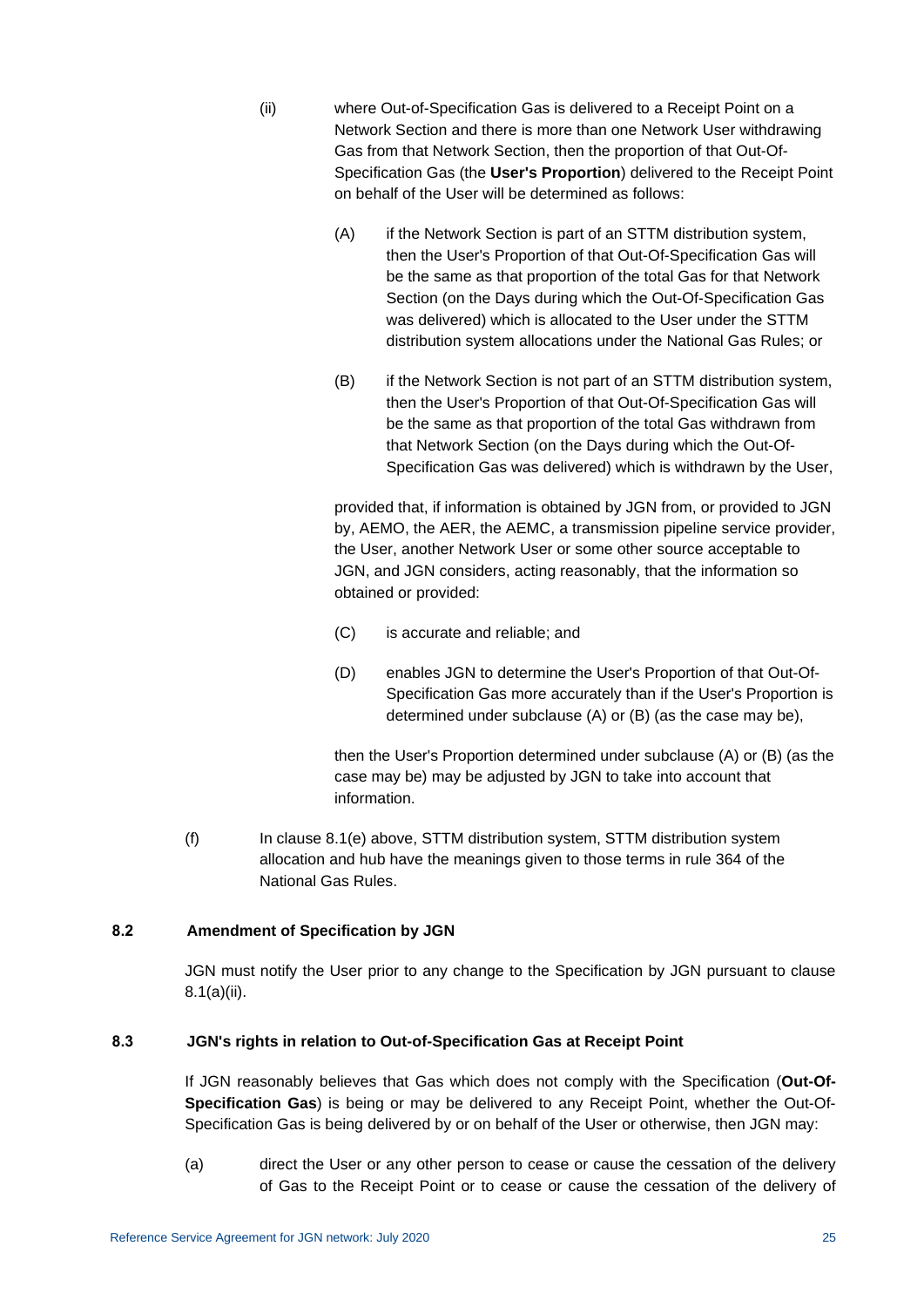Gas to any pipe or system of pipes through which Gas is delivered to the Receipt Point; and/or

<span id="page-32-2"></span>(b) without prior notice to the User, cease to accept all or any portion of Gas being delivered to that Receipt Point and notify the User as soon as reasonably practicable thereafter of its actions.

#### <span id="page-32-0"></span>**8.4 Consequences of JGN exercising rights under clause [8.3](#page-31-1)**

- (a) On receipt of a direction under clause [8.3\(a\),](#page-31-2) the User must immediately cease or cause the cessation of the delivery of Gas to the Receipt Point or the delivery of Gas to any pipe or system of pipes through which Gas is delivered by or on behalf of the User to the Receipt Point.
- (b) If JGN issues a direction under clause [8.3\(a\)](#page-31-2) or ceases to accept Gas under clause [8.3\(b\),](#page-32-2) then:
	- (i) if Gas delivered to any Receipt Point was Out-Of-Specification Gas, the User will not be relieved of its obligation to pay any Charges under this Agreement; or
	- (ii) if Gas delivered to all Relevant Receipt Points did meet the Specification, then to the extent that JGN is unable to deliver a Quantity of Gas equal to the MDQ at a particular Demand Customer Delivery Point for any period in excess of one Day, the Demand Charge for that Delivery Point for that period will be calculated by reference to the actual amount withdrawn at the Delivery Point on each Day during that period, rather than by reference to the Chargeable Demand for that Delivery Point.

### <span id="page-32-3"></span><span id="page-32-1"></span>**8.5 User to satisfy JGN**

The User must, on reasonable request by JGN:

- (a) provide evidence to the reasonable satisfaction of JGN that facilities and management plans exist to enable satisfactory measurement of the quality of Gas at each Receipt Point or any point where Gas is introduced into a pipe or system of pipes through which Gas is delivered to a Receipt Point;
- (b) provide facilities to enable JGN to monitor continuously the quality of Gas at the points referred to in clause [8.5\(a\);](#page-32-3)
- (c) provide evidence that Gas quality measurement equipment at the points described in clause [8.5\(a\)](#page-32-3) is maintained and calibrated in accordance with good industry practice and appropriate Australian and internationally recognised standards; and
- (d) provide access to maintenance records for any Gas quality measurement equipment at the points described in clause [8.5\(a\)](#page-32-3) at a time and place agreed between the parties, acting reasonably.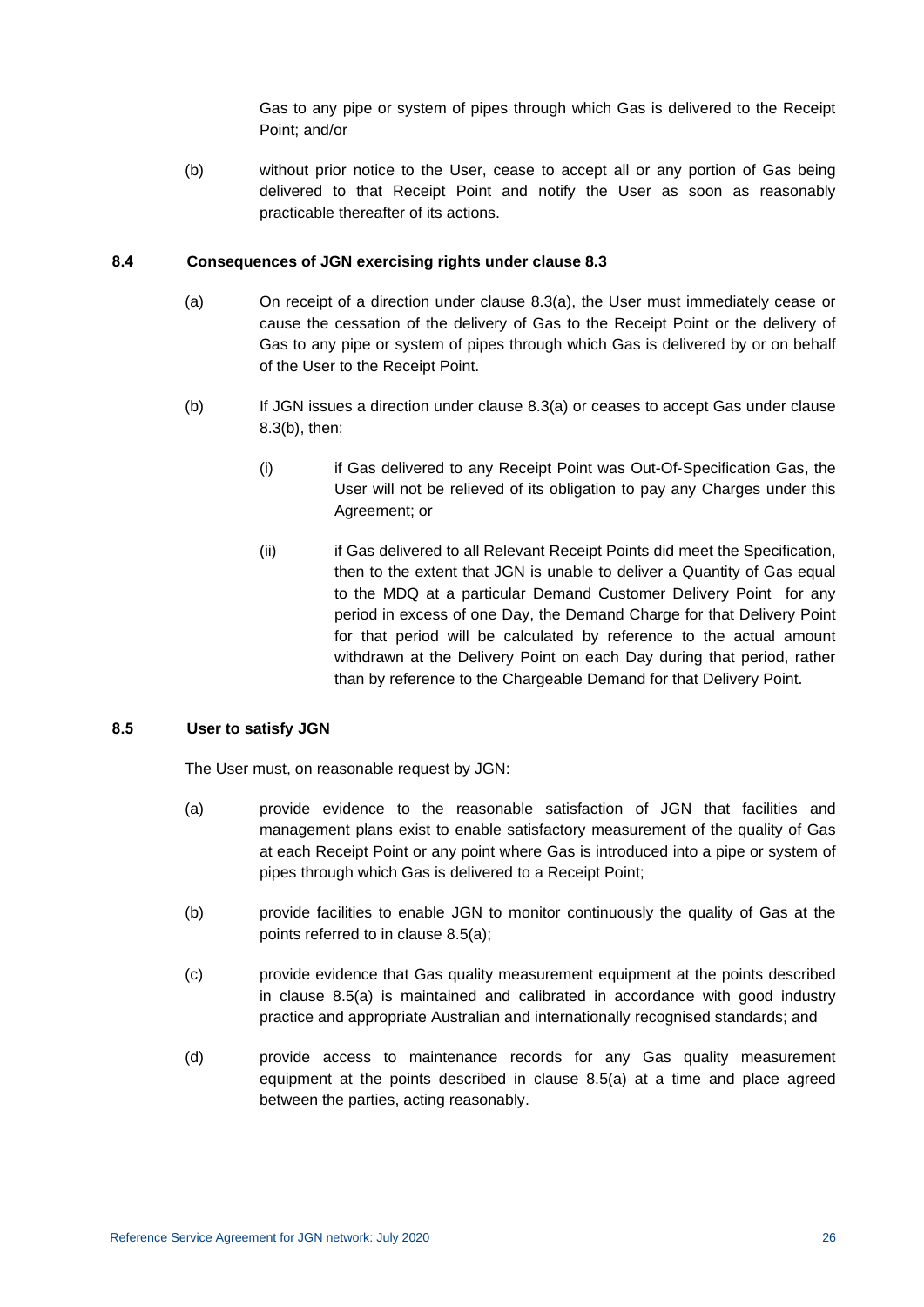#### <span id="page-33-0"></span>**8.6 User's preventative measures**

The User must have, and upon reasonable request by JGN, must demonstrate to JGN's reasonable satisfaction that the User has the contractual or other legal rights and management procedures in place to prevent Out-Of-Specification Gas being delivered to the Receipt Points.

### <span id="page-33-1"></span>**8.7 JGN must deliver Gas to Specification**

Subject to clause [8.8,](#page-33-2) provided that all Gas received by JGN at all Receipt Points meets the Specification, the User complies with the provisions of this clause [8](#page-30-0) and that any provisions to a similar or equivalent effect in JGN's service agreements with other Network Users have been complied with by those Network Users (such that JGN is able, taking into account clause [7.2,](#page-28-0) to receive and deliver Gas that complies with the Specification), JGN must ensure that Gas delivered by it at each Delivery Point meets the Specification.

#### <span id="page-33-2"></span>**8.8 Exemptions to Specifications**

JGN will not be in breach of this Agreement (and will be deemed to have complied in all respects with it, despite any Loss suffered or incurred by the User) as a result of the Director General issuing:

- (a) an exemption to JGN under the *Gas Supply (Safety and Network Management) Regulation 2013 (NSW)* related to the specification of Gas; or
- (b) a direction to JGN regarding the injection or conveyance of non-compliant Gas pursuant to regulation 29 of the *Gas Supply (Safety and Network Management) Regulation 2013 (NSW);*

and JGN delivering gas in accordance with any such Director General exemption or direction, for the period during which the exemption or direction applies.

### <span id="page-33-3"></span>**8.9 Gas Source**

- (a) The User must notify JGN in writing or ensure that JGN is properly notified of the contractual source and all the possible physical sources of the Gas prior to its entry into the Network, and must notify JGN in writing prior to any change or anticipated change in the source or sources of the Gas.
- (b) Prior to a change in the contractual or physical source or sources of the Gas, the User must comply with its obligations to provide evidence and information to JGN under clauses [8.5](#page-32-1) and [8.6](#page-33-0) with respect to the Gas from the new source or sources.

### <span id="page-33-4"></span>**8.10 User responsible for Gas Testing**

The User must:

- (a) test the Gas; or
- (b) cause the Gas to be tested,

in accordance with JGN's Safety and Operating Plan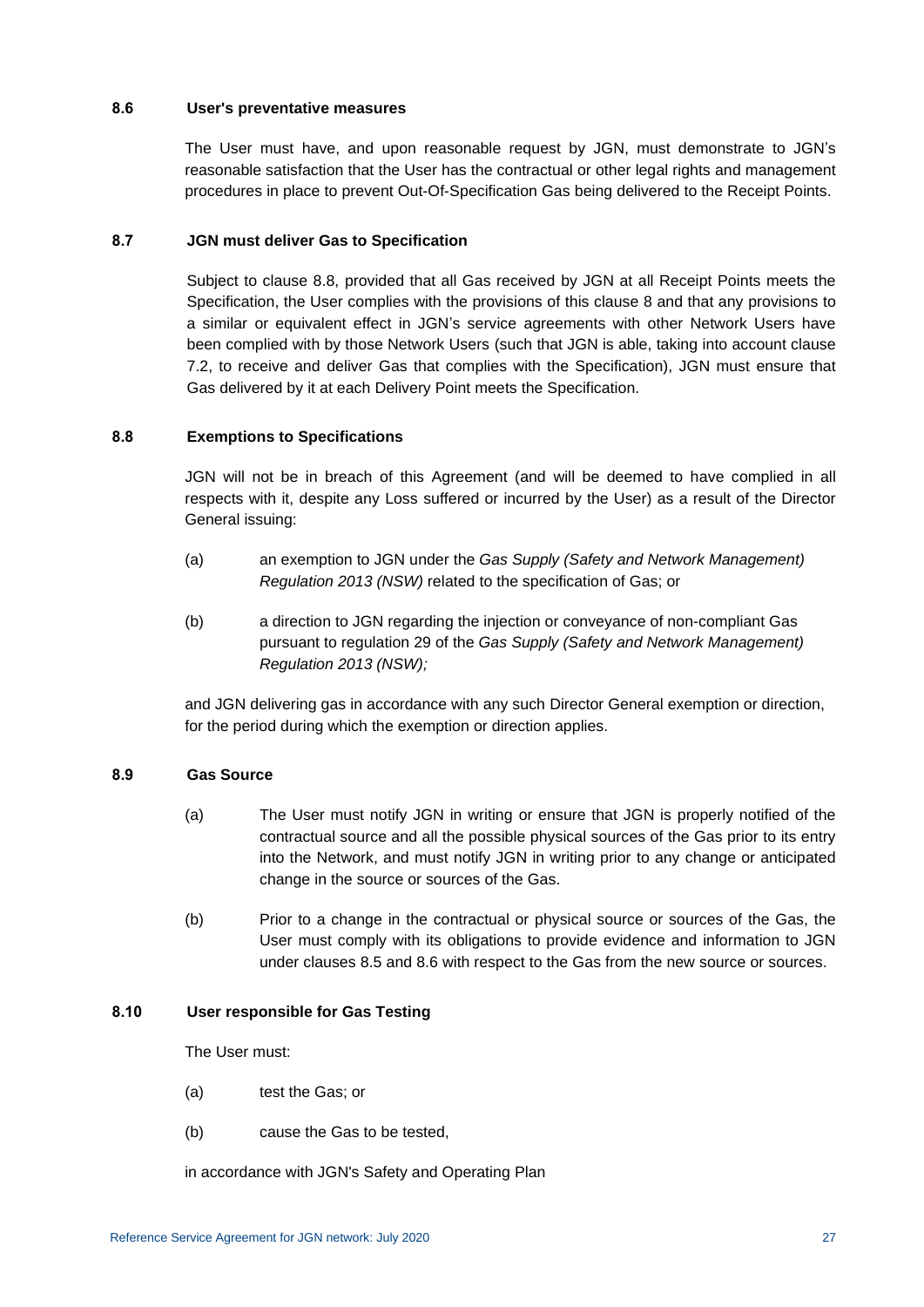### <span id="page-34-4"></span><span id="page-34-0"></span>**8.11 Gas Testing by User**

- (a) The User must keep a register or cause a register (**Register**) to be kept containing copies of all Gas test results including raw measurements used to determine derived values such as Wobbe index values.
- (b) The Register must be kept at the User's main office or at the main office of the person conducting the tests.
- (c) The User must ensure (or cause the person conducting the tests to ensure) that the Register is open for public inspection during all business hours and copies are to be made available:
	- (i) to the Director General on request and at no cost to the Director General; and
	- (ii) to JGN on request and at no cost to JGN; and
	- (iii) to any other person upon request and on payment of a reasonable fee.
- (d) The User must maintain (or cause to be maintained) all testing equipment in accordance with JGN's Safety and Operating Plan in respect of which JGN will:
	- (i) make a copy available to the User upon request; and
	- (ii) provide reasonable notice to the User of relevant changes made by JGN to the Safety and Operating Plan.
- (e) The User must make available (or cause to be made available) to JGN all records relating to the maintenance of the testing equipment on JGN's request.
- <span id="page-34-3"></span>(f) The User must notify (or must cause the person conducting the tests to notify) the Director General and JGN without delay by telephone or email if it becomes aware of any test result that shows that the Gas to be delivered to a Receipt Point is Out-Of-Specification Gas.
- <span id="page-34-5"></span>(g) Within 7 days of notifying the Director General and JGN by telephone or email pursuant to clause [8.11\(f\),](#page-34-3) the User must send notice (or cause such notice to be sent) to the Director General and JGN.
- (h) Without limiting any of clauses [8.11\(a\)-](#page-34-4)[\(g\),](#page-34-5) the User must make available or cause to be made available to JGN any information relating to the testing of Gas, whether or not any Gas meets the Specification, test equipment, test results or notifications to any person in relation to whether or not Gas meets the Specification.

# <span id="page-34-2"></span><span id="page-34-1"></span>**9. Addition of Delivery Points to the Customer List**

# **9.1 Addition of delivery points**

The User may at any time Request JGN to add an existing delivery point to the Customer List in accordance with clause [9.2](#page-35-0) or to add a new delivery point to the Customer List in accordance with clause [9.3.](#page-36-0)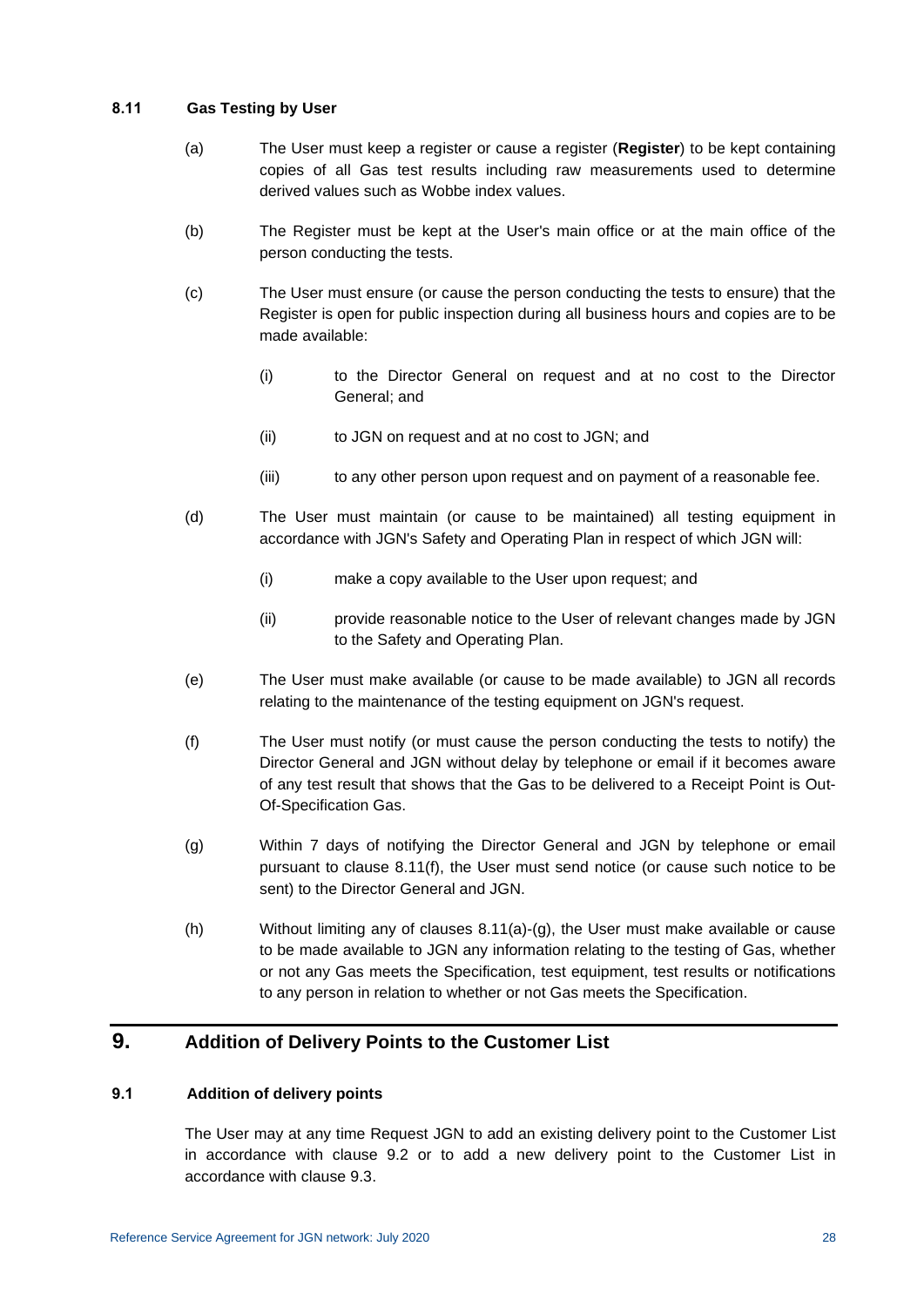# <span id="page-35-2"></span><span id="page-35-0"></span>**9.2 Deemed Request Addition of an existing delivery point on receipt of churn notification from AEMO**

- (a) Final notification by AEMO to JGN that transfer of a delivery point from another Network User (**Outgoing User**) to the User has been completed in accordance with the Retail Market Procedures will be deemed to be a Request and JGN must add the delivery point to the relevant Customer List, provided that:
	- (i) the delivery point is already subject to a Reference Service provided by JGN to the Outgoing User;
	- (ii) where the delivery point is to be added to the Volume Customer List, the MHQ required at that delivery point is less than or equal to 6m<sup>3</sup>/Hour;
	- (iii) where the delivery point is to be added to the Demand Customer List, the User has prior to initiating the transfer of the delivery point under the Retail Market Procedures:
		- (A) advised JGN of the MIRN of that delivery point and the date on which the proposed transfer will occur; and
		- (B) obtained JGN's written confirmation that the delivery point is subject to a Reference Service provided by JGN to the Outgoing User.
- <span id="page-35-4"></span><span id="page-35-3"></span>(b) JGN may waive any one or more of the requirements set out in clause [9.2\(a\),](#page-35-2) in which case JGN must add the delivery point to the Customer List on satisfaction of those requirements which have not been waived.
- (c) JGN must use reasonable endeavours to provide the written confirmation required under clause [9.2\(a\)\(iii\)\(B\)](#page-35-3) within 2 Business Days of receipt of advice pursuant to clause [9.2\(a\)\(iii\)\(A\).](#page-35-4)
- <span id="page-35-1"></span>(d) Where a delivery point is added as a Delivery Point to the User's Customer List pursuant to clause [9.2\(a\)](#page-35-2) then unless otherwise agreed by JGN:
	- (i) the assigned Tariff Class and the Assignment Date will be the same as the Tariff Class and Assignment Date for that Delivery Point under the Reference Service previously provided to the Outgoing User;
	- (ii) if the Delivery Point is a Demand Customer Delivery Point, as at the date of the transfer of the Delivery Point, the MDQ, MHQ, Load Shedding Priority or Load Shedding Priorities, Chargeable Demand, Demand Reset Date and ELMS Data for that Delivery Point will be the same as applied to that Delivery Point under the Reference Service previously provided to the Outgoing User; and
	- (iii) any subsequent changes to the MDQ, MHQ, Load Shedding Priority, Chargeable Demand, Demand Reset Date and ELMS Data for that Delivery Point will be made in accordance with the terms of this Agreement.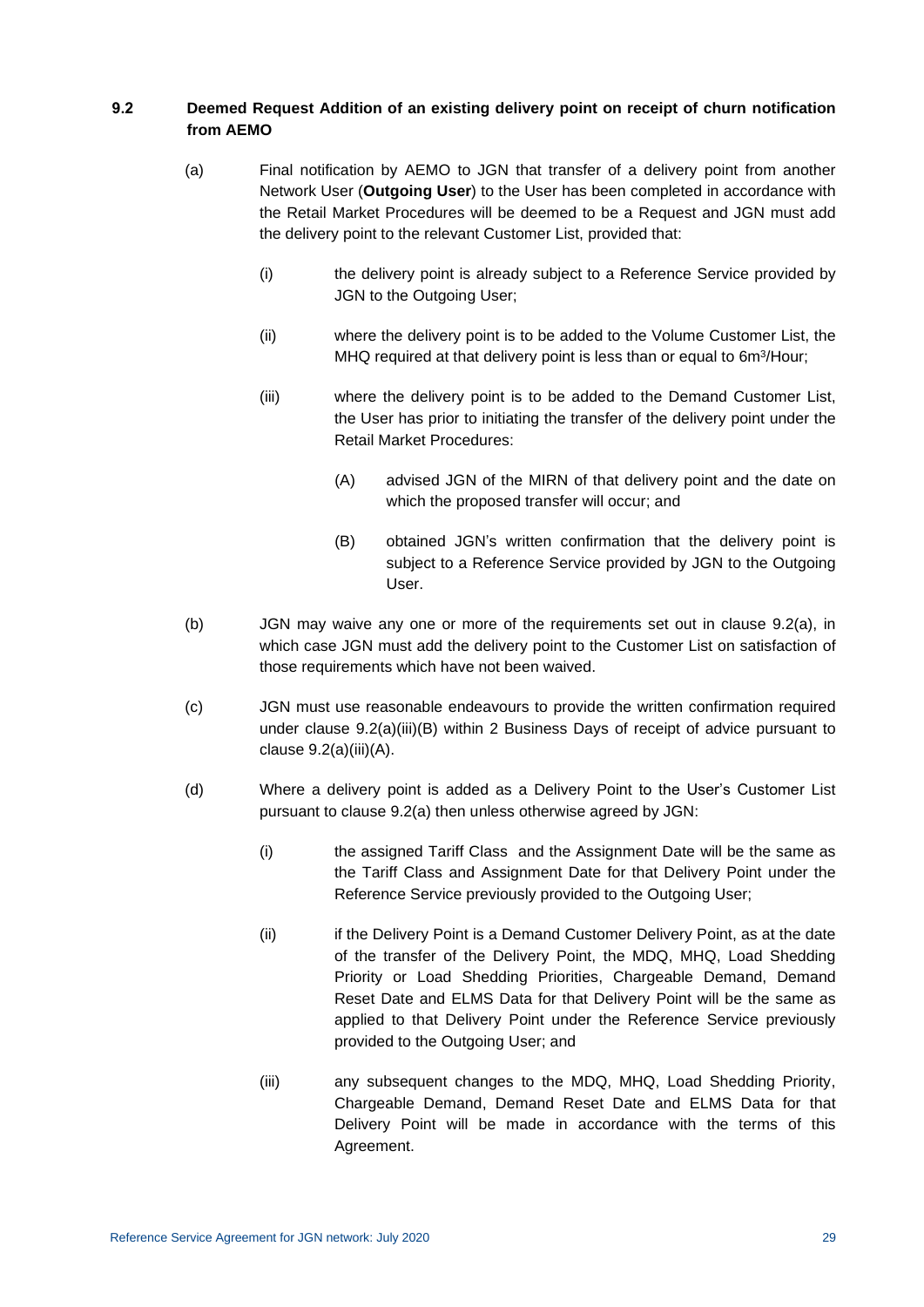## <span id="page-36-1"></span>**9.3 Addition of new delivery points**

Where requested by the User, JGN must agree to add a new delivery point as a Delivery Point in the relevant Customer List if:

- (a) the User complies with the provisions of the Access Arrangement relating to Requests, including payment of the costs of processing that Request as set out in the Access Arrangement;
- (b) JGN has sufficient capacity available in the Network to provide the Service to the delivery point;
- (c) JGN has sufficient information to assign the delivery point to a Tariff Class and, if applicable under the Access Arrangement, the User and JGN agree on the Tariff Class;
- (d) the User accepts JGN's offer to provide the Service to the delivery point;
- (e) the User has provided to JGN all of the details required to enable JGN to complete the Customer List and any ELMS data required under clause [21.6](#page-59-0) for the delivery point;
- (f) the delivery point is served by Network facilities having a maximum allowable operating pressure of:
	- (i) less than or equal to 1,050 kPa, where the delivery point is reasonably expected to consume more than or equal to 10TJ per annum; or
	- (ii) less than or equal to 500 kPa, where the delivery point is reasonably expected to consume less than 10 TJ per annum;
- <span id="page-36-0"></span>(g) where the delivery point is to be established under an NGR Part 12A Connection Contract:
	- (i) a delivery station has been satisfactorily installed and the counterparty's obligations under that contract have been met to JGN's reasonable satisfaction;
	- (ii) the User is either a Customer at the delivery point or an Authorised Retailer who has a contract for the sale of gas at the delivery point with that Customer;
	- (iii) JGN and the User agree on the MDQ and (where applicable) the MHQ, for the purposes of the Service to be provided under this Agreement; and
	- (iv) the delivery station installed for the delivery point is technically capable of servicing that agreed MHQ and (where applicable) MDQ to JGN's reasonable satisfaction; and
- (h) where clause [9.3\(g\)](#page-36-0) does not apply and where the delivery point requires connection to Network facilities:
	- (i) in JGN's reasonable opinion, it is technically and economically feasible to connect the delivery point to those Network facilities (in which case,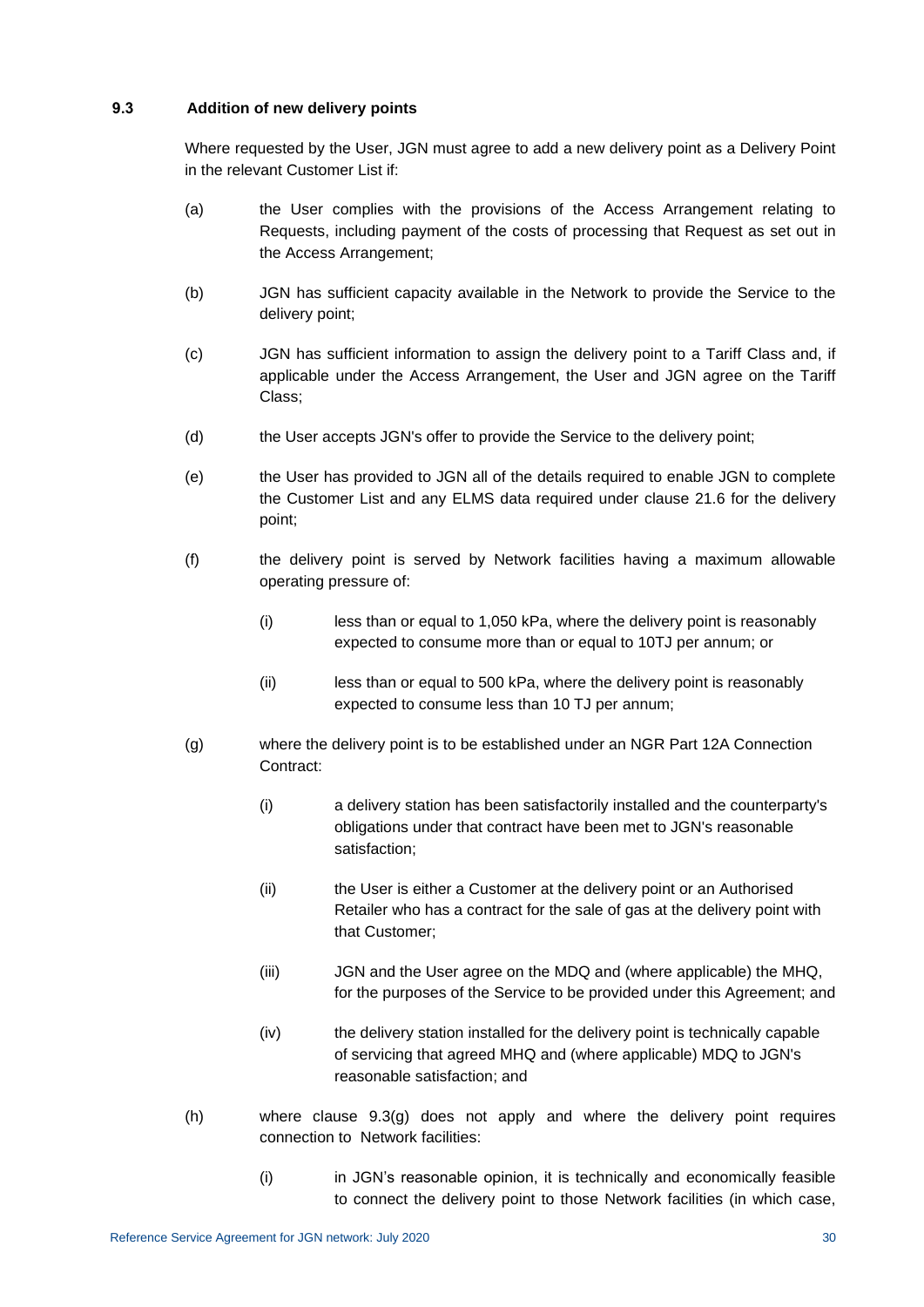such connection will be subject to such charges and conditions as determined by JGN, acting reasonably); and

(ii) JGN and the User agree on the requirements (if any) for the installation of a Delivery Station, the connection charges (or other capital contribution) and any other charges payable in respect of the delivery point, the MHQ and (where applicable) the MDQ.

#### <span id="page-37-0"></span>**9.4 Energisation under National Energy Retail Law**

- (a) For the purposes of this clause [9.4:](#page-37-0)
	- (i) **Financially Responsible Retailer** for the premises means the Authorised Retailer who is the FRO for the premises, and
	- (ii) **Local Area Retailer** for premises means the Authorised Retailer nominated as the local area retailer for the premises (or for the geographical area in which the premises is located) under the NERL.
- (b) If the User:
	- (i) is the Financially Responsible Retailer for a Small Customer; or
	- (ii) is the Local Area Retailer (and there is no Financially Responsible Retailer) for a Small Customer,

<span id="page-37-1"></span>for premises with an existing connection to the Network at a delivery point:

- (iii) from which Gas is being withdrawn; and
- <span id="page-37-2"></span>(iv) which is not already a Delivery Point under this Agreement or under a current service agreement with any other Network User,

then that delivery point will be taken as added to the Volume Customer List under this Agreement upon and from the commencement of the withdrawal of Gas from that delivery point.

- <span id="page-37-3"></span>(c) If the User is the Financially Responsible Retailer entitled under section 64 of the National Energy Retail Law to charge a Large Customer situated at premises of the kind referred to in clauses  $9.4(b)$ (iii) and  $9.4(b)$ (iv)), then the User must request that JGN add the delivery point for those premises to the relevant Customer List and the provisions of clause [9.3](#page-36-1) will apply to that request.
- (d) Pending any addition of a delivery point referred to in clause [9.4\(c\)](#page-37-3) to a Customer List in accordance with clause [9.3,](#page-36-1) or if JGN refuses to add a delivery point to a Customer List in accordance with clause [9.3:](#page-36-1)
	- (i) the User will not be entitled to the provision of any Service under this Agreement in respect of that delivery point; and
	- (ii) for any Gas that is withdrawn at the delivery point JGN may assign the delivery point to a Tariff Class that is reasonable having regard to the characteristics and capacity of the delivery station and Network facilities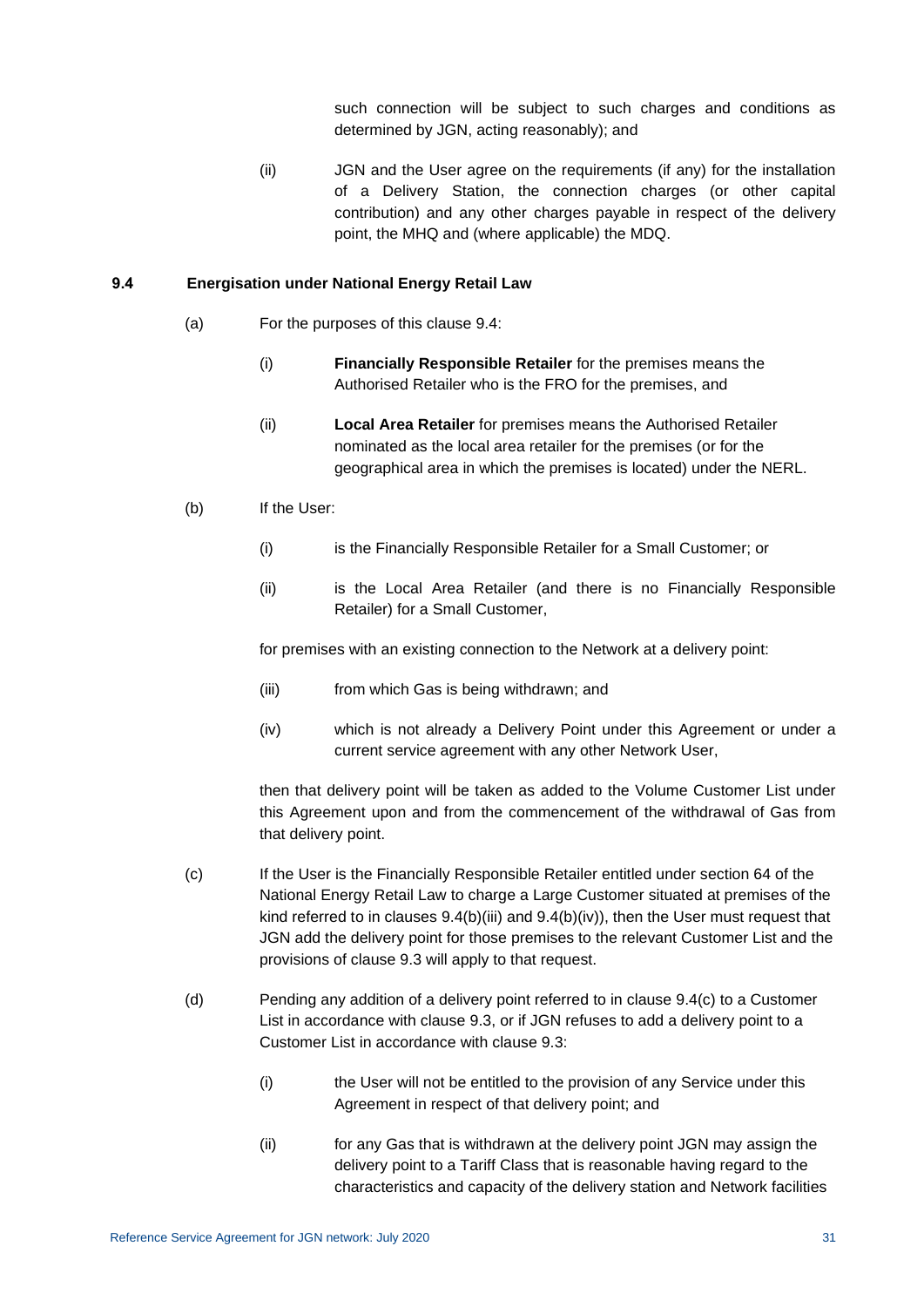servicing the delivery point and the quantity of Gas being withdrawn and charge the User for the withdrawal of that gas in accordance with that Tariff Class.

### **9.5 Charges Payable for Additional Delivery Points**

Where the User wishes to add a delivery point to the Customer List under this clause [9,](#page-34-0) JGN may, in addition to any other Charges payable under this Agreement, require the payment of a surcharge in accordance with rule 83 of the National Gas Rules.

## <span id="page-38-2"></span>**10. Deletion of Delivery Points from Customer List**

- <span id="page-38-1"></span>(a) Where the supply of gas to a Delivery Point is disconnected under this Agreement, under a Customer Connection Contract or pursuant to Law, then the Delivery Point will be deleted from the Customer List from the date specified in clause [10\(b\)](#page-38-0) subject to the following:
	- (i) JGN's obligations to provide relevant Services for that Delivery Point and the User's obligation to pay Charges in respect of those Services will cease with effect from the date it is deleted from the Customer List (but without extinguishing or otherwise affecting any rights or obligations, including any indemnities, in respect of Services provided prior to the date of deletion or the Charges payable for those Services); and
	- (ii) subject to the requirements of the Law, JGN will be entitled to take all steps necessary to facilitate the User remaining registered as the FRO for that Delivery Point and the User must provide all assistance and cooperation reasonably required by JGN, until such time as:
		- (A) another Network User enters into a service agreement with JGN for that Delivery Point; or
		- (B) the Delivery Point is transferred to another Network User in accordance with the Retail Market Procedures;
	- (iii) the User will still be entitled to ask for abolishment under clause [13.6](#page-42-0) despite the removal of the Delivery Point from the Customer List; and
	- (iv) notwithstanding the removal of the Delivery Point from the Customer List, the Parties will co-operate and the User will continue to use reasonable endeavours to assist JGN to obtain access to each Delivery Station and to the Measuring Equipment.
- <span id="page-38-0"></span>(b) A Delivery Point will be deleted from the Customer List with effect from:
	- (i) in the case of a Volume Customer Delivery Point, the date of disconnection; and
	- (ii) in the case of a Demand Customer Delivery Point, the date of disconnection unless the User elects the option under paragraph [13.6\(c\)\(iii\)\(A\)](#page-43-0) when accepting the offer made under claus[e13.6\(c\)\(ii\).](#page-43-1)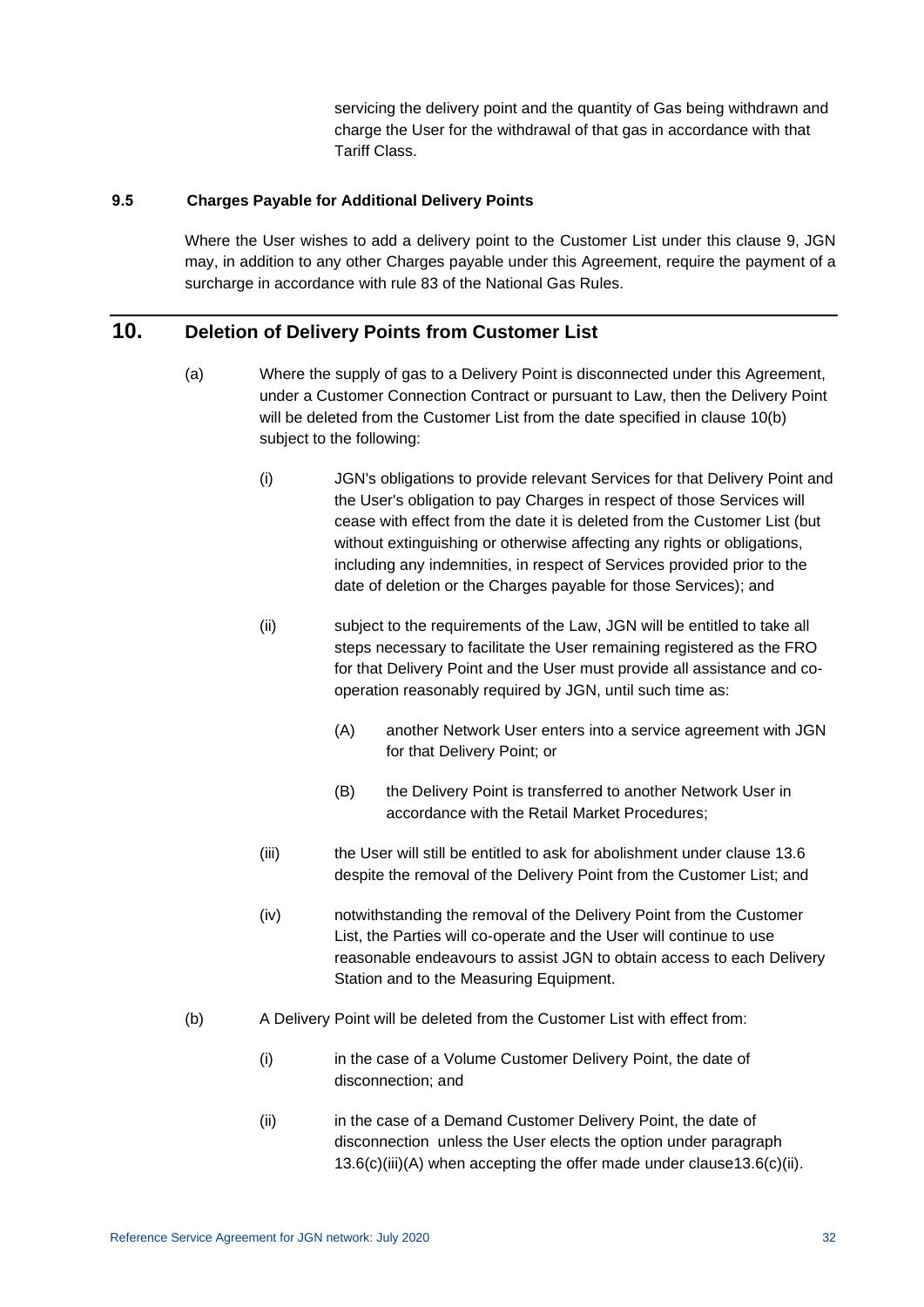- (c) If JGN receives notification from AEMO that a Delivery Point has been transferred to another Network User in accordance with the Retail Market Procedures, JGN must delete that Delivery Point from the Customer List with effect from the date on which the Delivery Point is added to the other Network User's Service Agreement.
- (d) Where a Delivery Point is abolished at the request of the User (including under clause [13.6\)](#page-42-0) or pursuant to Law, the Delivery Point will be deleted from the relevant Customer List with effect from the date of abolishment, and clauses [10\(a\)\(i\)](#page-38-1) and [10\(e\)](#page-39-0) will then apply to that Delivery Point.
- <span id="page-39-0"></span>(e) From the time a Delivery Point is deleted from a Customer List in accordance with this clause [10:](#page-38-2)
	- (i) the User's entitlement to information concerning that Delivery Point will cease, other than historical information relating to any period during which the User was the FRO for the Delivery Point;
	- (ii) JGN will have no further obligations in respect of that Delivery Point under this Agreement; and
	- (iii) the User will not be liable for charges for Services delivered to that Delivery Point from the date of deletion (but the Parties' rights and obligations, including any indemnities, in respect of Services provided prior to the date of deletion or the Charges payable for those Services will continue and remain unaffected) .

# <span id="page-39-1"></span>**11. Change of Receipt Point or Delivery Point**

- (a) This clause [11](#page-39-1) does not apply to the Wilton Network Section.
- (b) The User may change a Relevant Receipt Point for a Delivery Point or a Delivery Point with JGN's prior written consent, which shall only be withheld on reasonable commercial or technical grounds, and which may be given subject to reasonable commercial and technical conditions. An example of a reasonable ground for withholding consent is where JGN would not receive at least the same amount of revenue relative to the amount it would have received before the change.
- (c) JGN must reply to a request from the User to change a Relevant Receipt Point for a Delivery Point or a Delivery Point within 14 Business Days of receiving the User's request accompanied by all information reasonably necessary to enable JGN to consider the request. If at the time the request is made, the User informs JGN in writing that due to hardship, the User requires an urgent reply to its request, JGN will use reasonable endeavours to respond to the request within 2 Business Days of receiving the request.

# **12. Receipt Points and Receipt Stations**

## **12.1 Receipt Station to be at each Receipt Point**

The User must ensure that, prior to establishing, taking Gas at or using any Receipt Point, there is a Receipt Station at the Receipt Point that meets the requirements of the Operational Schedule.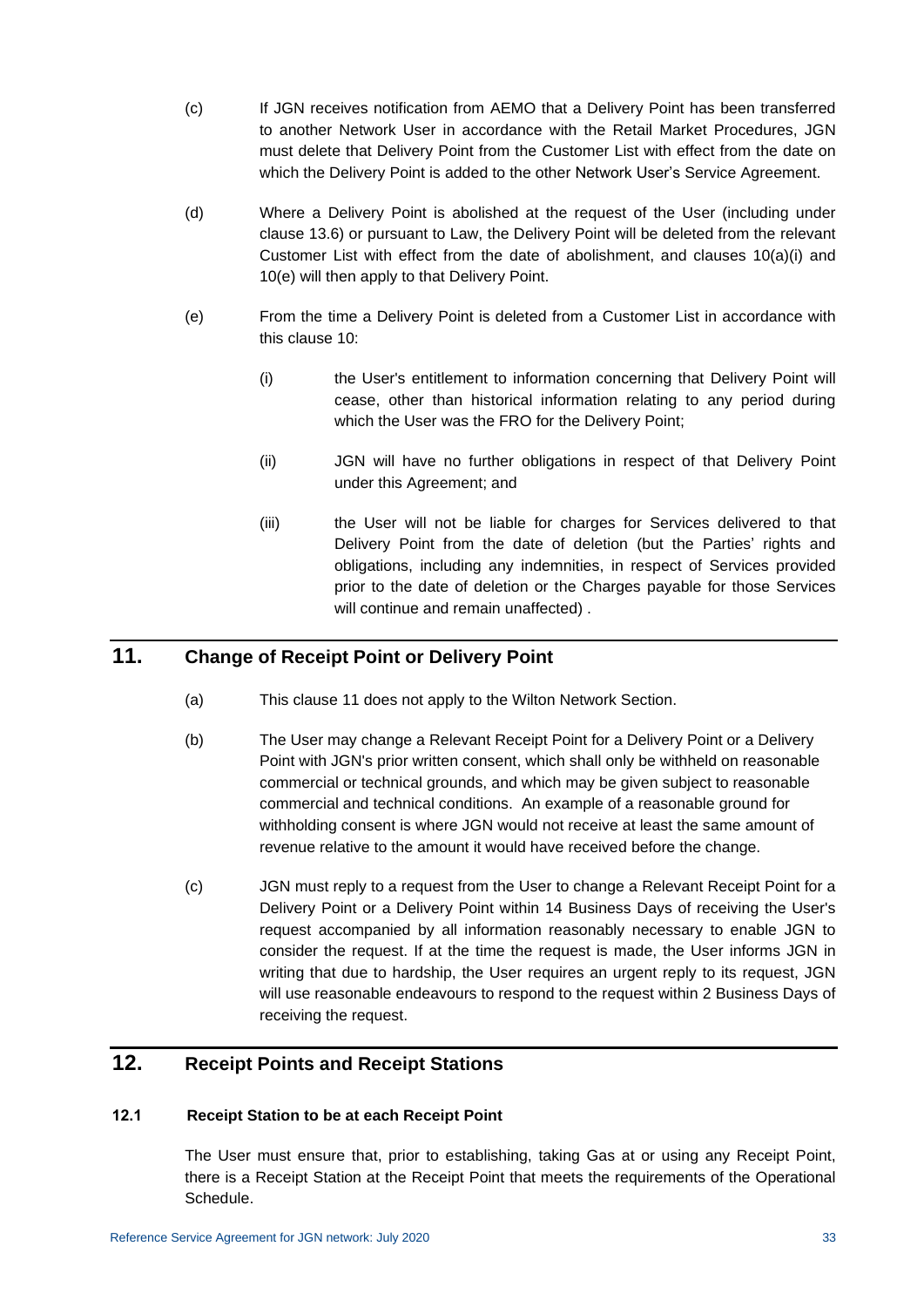## **12.2 Ownership of Receipt Station Components at Receipt Point**

The Parties acknowledge that the ownership of the Receipt Station components will vary as between Receipt Points and such components may be owned by JGN, the User or a third party.

#### **12.3 JGN may operate the Flow and Pressure Control System**

Notwithstanding anything in this Agreement, the User must procure that JGN may on giving reasonable notice to the User:

- (a) operate at the cost (such costs to be reasonable) of the User the Flow and Pressure Control System of any Receipt Station which is not owned by JGN; and/or
- (b) modify the extent of the flow and pressure control requirements listed in the Operational Schedule applicable to any existing Receipt Stations and require the User to undertake such work as, in the reasonable opinion of JGN, is necessary to ensure that all Receipt Stations comply with such modified requirements.

## <span id="page-40-0"></span>**12.4 Alterations and Additional Equipment**

- (a) JGN may (acting reasonably) require alterations to equipment, movement of equipment or the installation of additional equipment at a Receipt Station including alterations to equipment or installation of additional equipment to achieve upgraded measurement performance, or to accommodate changes in Gas demand characteristics.
- (b) Where JGN owns any Receipt Station components which are to be replaced or altered under clause [12.4\(a\),](#page-40-0) JGN must undertake the work itself at JGN's expense.
- (c) Where JGN does not own the components, JGN must notify the User of the alterations required under clause [12.4\(a\)](#page-40-0) and the User must promptly carry out such works or the User must procure the owner of the components to carry out such works and, if the User (or, if applicable, the owner of the components) does not complete the works within a reasonable period specified by JGN, JGN may carry out such alterations or install such equipment at the reasonable cost of the User.

## **12.5 Pressure at Receipt Point**

JGN is not obliged to provide a Service if the pressure at which Gas is received at a Receipt Point is not within the range of the minimum and maximum pressure specifications for that Receipt Point applicable under the Access Arrangement and this is such as to negatively affect the ability of a prudent service provider, acting reasonably, to provide a Service.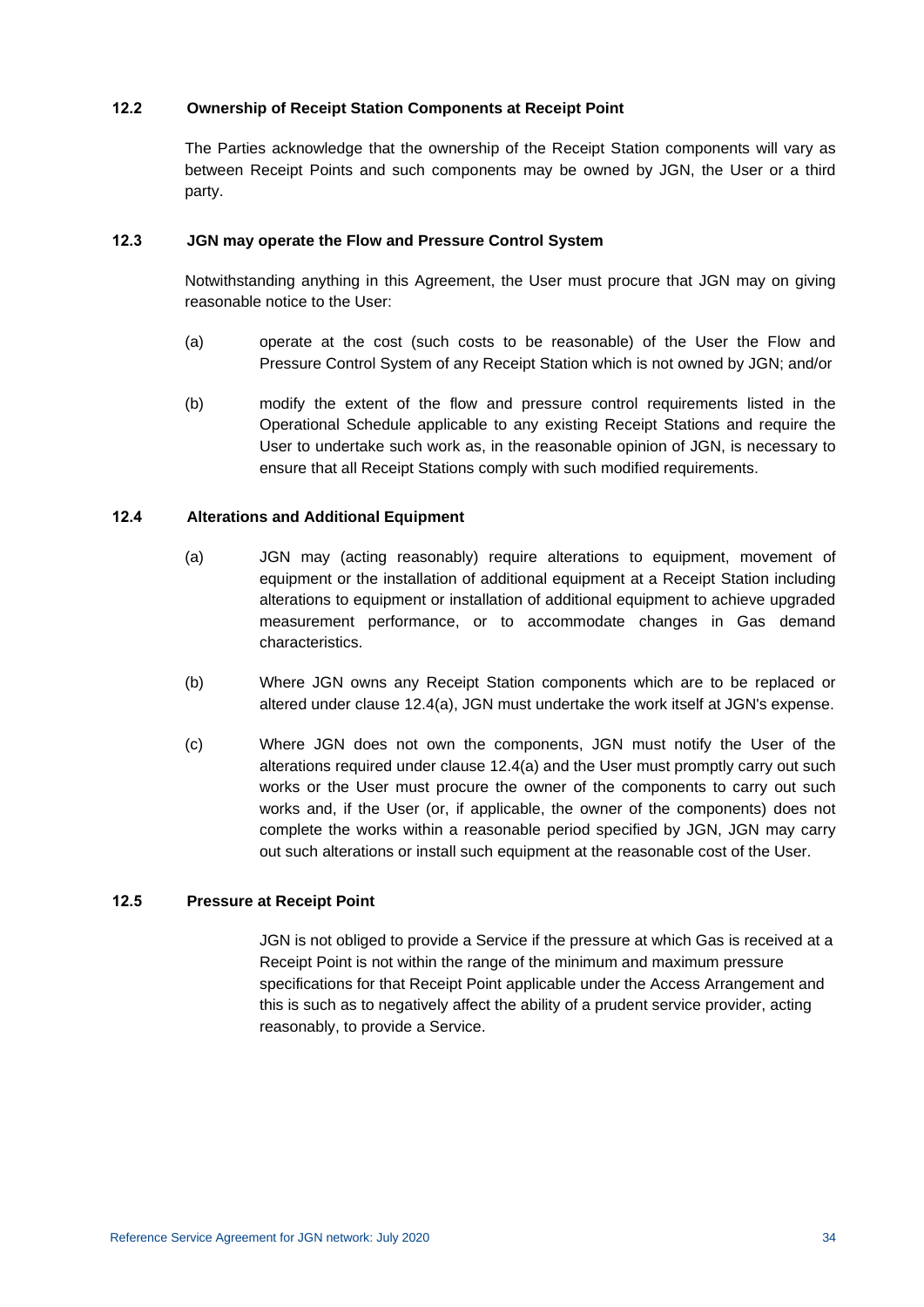# <span id="page-41-0"></span>**13. Delivery Points and Delivery Stations**

## **13.1 Network connections under Part 12A National Gas Rules**

This clause [13](#page-41-0) applies to all delivery points on the Network unless a NGR Part 12A Connection Contract provides otherwise, in which case this clause will apply subject to the terms of that contract.

## **13.2 Requirements for a Delivery Station**

- (a) The Parties acknowledge and agree that, prior to the Commencement Date for the Service to a Delivery Point, there must be a Delivery Station that has been commissioned and is in physical operation at the Delivery Point.
- (b) Except to the extent to which JGN has responsibility for Delivery Station components under this Agreement, the User must ensure that the requirements of this clause [13](#page-41-0) are met for each Delivery Station.
- (c) Each Delivery Station must be located as close to the Network as practicable, and designed, maintained, tested and calibrated in accordance with good engineering practice and industry standards, and in accordance with specifications approved by JGN prior to installation.
- (d) Delivery Stations which were in physical operation prior to the date of this Agreement must comply with JGN's specifications for Delivery Stations, as applicable at the time the relevant Delivery Station was commissioned.
- (e) The User must not take or permit any person to take Gas through a Delivery Station which was not in physical operation as at the date of this Agreement until the Delivery Station has been purged and commissioned by or to the satisfaction of JGN.

## **13.3 Responsibility for Delivery Station Components**

Subject to clause [14](#page-45-0) (in relation to Basic Metering Equipment), JGN and the User are responsible for Delivery Station components (and must comply with their respective obligations in relation to the design, ownership, operation and maintenance of them) as set out in [Annexure 3,](#page-85-0) except to the extent they expressly agree otherwise in writing.

## <span id="page-41-1"></span>**13.4 Alterations and Additional Equipment at existing Delivery Station**

- (a) In respect of Delivery Station components that the User has responsibility for under this Agreement, the User must (at its own expense) alter equipment, move equipment or install additional equipment at that Delivery Station, where reasonably requested in writing by JGN for reasons that may include, but are not limited to, alterations to equipment or installation of additional equipment to achieve upgraded measurement performance.
- <span id="page-41-2"></span>(b) The User must carry out the alterations or installations referred to in clause [13.4\(a\)](#page-41-1) within such reasonable period of time specified by JGN.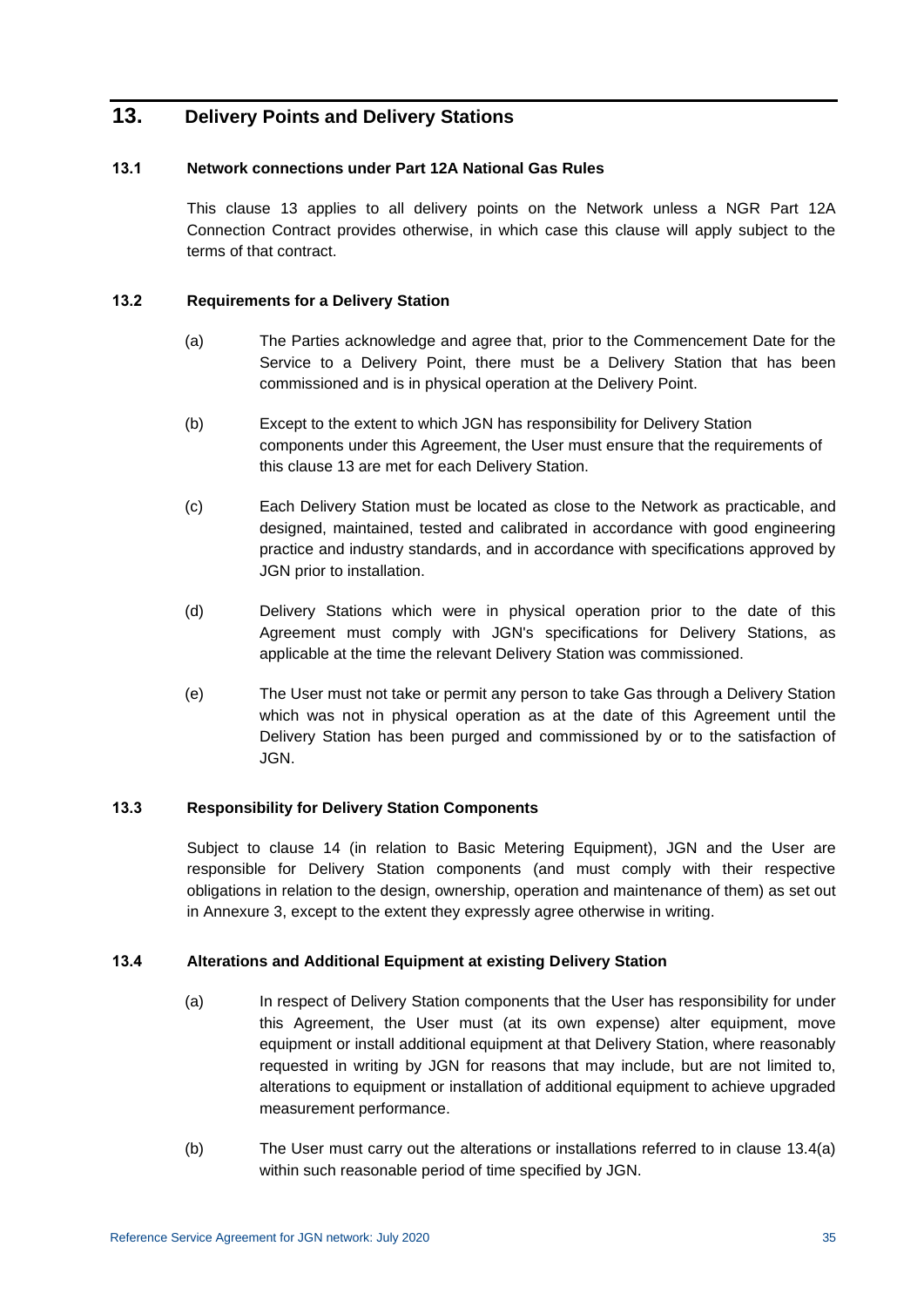- (c) If the User does not carry out the alterations or installations within the period of time specified by JGN pursuant to clause [13.4\(b\),](#page-41-2) JGN or its authorised contractors may carry out the alterations or installations at the cost of the User, provided such cost is reasonable.
- <span id="page-42-2"></span><span id="page-42-1"></span>(d) In respect of Delivery Station components that JGN owns or otherwise has responsibility for, if:
	- (i) JGN, acting reasonably, considers that it is necessary to alter equipment, move equipment or install additional equipment; or
	- (ii) the User requires alterations or additions to be made to a Delivery Station and JGN agrees to make such alterations or additions (such agreement not to be unreasonably withheld if the alteration or addition is necessary and reasonable for the continued safe operation of the Network),

JGN must alter, move or install these components.

- (e)  $JGN$  will bear the cost of any works required under clause  $13.4(d)(i)$ , except where:
	- (i) the Delivery Station components are to be altered, moved or installed for safety or operational reasons resulting from the acts or omissions of the User or the Customer, in which case the User must bear the cost); or
	- (ii) the works fall within clauses, [14.2](#page-45-1) or [14.3,](#page-45-2) and the User is required to bear the cost under the applicable clause.
- (f) Any works required under clause  $13.4(d)(ii)$  will be carried out at the cost of the User.

## **13.5 Additional Delivery Stations at Delivery Points**

- (a) Subject to clause [13.5\(c\),](#page-42-3) a delivery point will contain only one Delivery Station unless JGN agrees to install an additional Delivery Station in accordance with clause [13.5\(b\).](#page-42-4)
- (b) JGN may at the request of the User agree to install an additional Delivery Station at a Demand Customer Delivery Point and if required by JGN, the User must pay JGN's reasonable charges (as notified by JGN).
- <span id="page-42-4"></span><span id="page-42-3"></span>(c) If a Demand Customer Delivery Point contained more than one Delivery Station prior to the Commencement Date, then JGN must continue to transport Gas to them.

#### <span id="page-42-5"></span><span id="page-42-0"></span>**13.6 Disconnection and abolishment of Delivery Points**

- (a) JGN must, at the request of the User:
	- (i) disconnect supply of Gas to a Volume Customer Delivery Point; or
	- (ii) abolish a Volume Customer Delivery Point,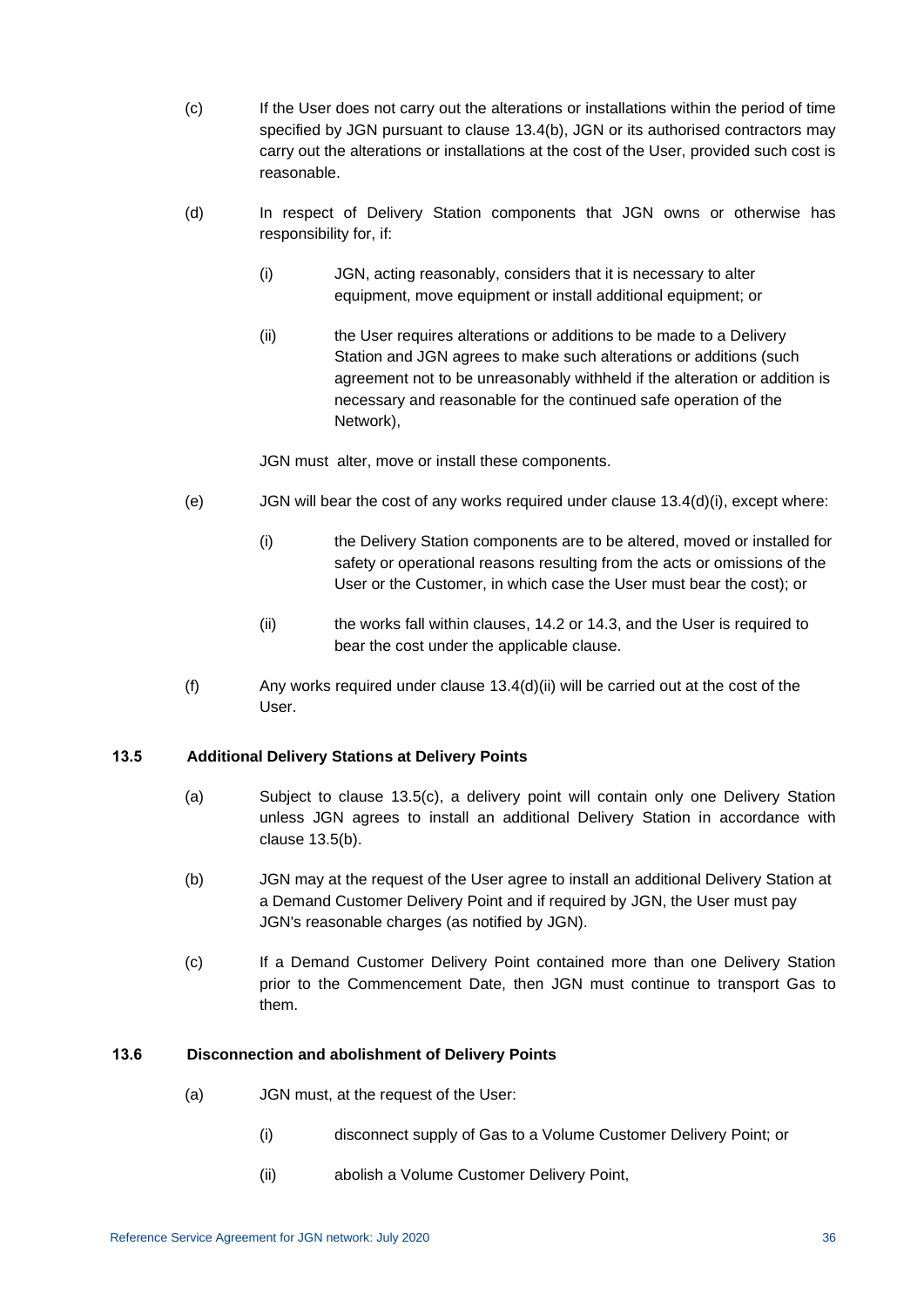by such means as JGN reasonably determines. JGN must use reasonable endeavours to disconnect supply or abolish the Delivery Point promptly or, if a later date is nominated by the User when making the request, must use reasonable endeavours to disconnect supply or abolish the Delivery Point in accordance with that request.

- <span id="page-43-4"></span>(b) Where the User wishes to have a Demand Customer Delivery Point abolished, the following provisions apply:
	- (i) the User may, at any time, request JGN to abolish a Demand Customer Delivery Point;
	- (ii) as soon as practicable, and in any event within 30 Business Days of receiving the request (or a reasonable longer period in regional areas), JGN will provide the User with an offer to abolish the Delivery Point, including an estimate of the costs of performing the abolishment and a timeframe for performing the works (**Abolishment Offer**);
	- (iii) if the User accepts the Abolishment Offer, JGN must abolish the Delivery Point in accordance with the Abolishment Offer; and
	- (iv) where the Abolishment Offer does not specify a date for performing the work, JGN must use reasonable endeavours to abolish the Delivery Point promptly after the User accepts the Abolishment Offer or, if a later date is nominated by the User when making the request, must use reasonable endeavours to abolish the Delivery Point in accordance with that request.
- <span id="page-43-5"></span><span id="page-43-3"></span><span id="page-43-2"></span><span id="page-43-1"></span><span id="page-43-0"></span>(c) Where the User wishes to have a Demand Customer Delivery Point disconnected, the following provisions apply
	- (i) the User may, at any time, request JGN to disconnect the supply of Gas to a Demand Customer Delivery Point;
	- (ii) as soon as practicable, and in any event within 15 Business Days of receiving the request (or reasonable longer period in regional areas), JGN will provide the User with two options for the disconnection of the Delivery Point, including an estimate of the costs of performing the disconnection and a timeframe for performing the works (**Disconnection Offer**);
	- (iii) the options to be included by JGN in the Disconnection Offer are as follows:
		- (A) "Option A" the Delivery Point will be disconnected, the Delivery Point will remain on the Customer List, and no additional amount will be payable for reconnection (provided that Delivery Station components and pipework remain at the Delivery Point and can be re-energised without alteration or replacement), and
		- (B) "Option B" the Delivery Point will be disconnected, the Delivery Point will be removed from the Customer List from the date of disconnection, reconnection will require a new Request for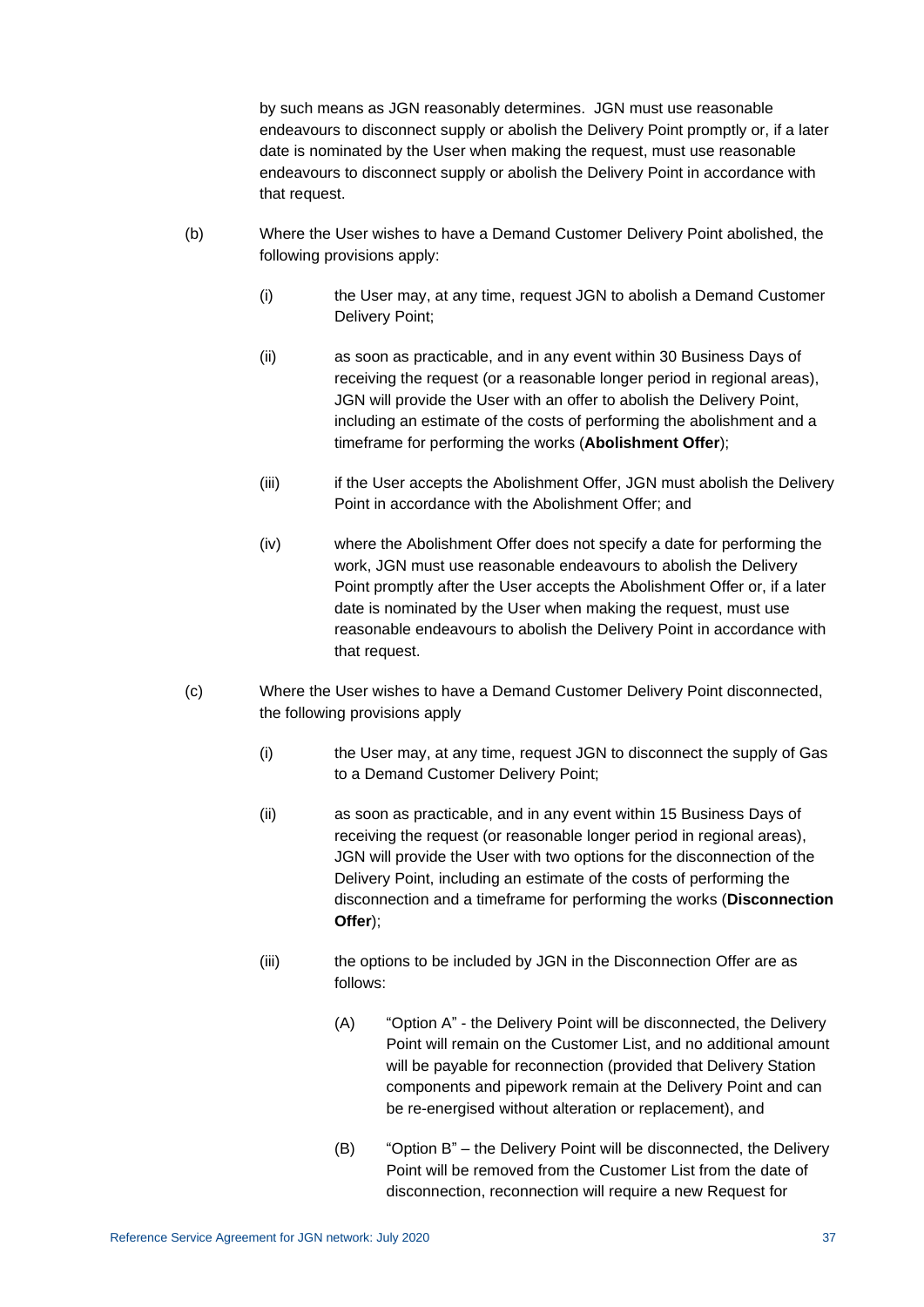Service and JGN will be entitled to recover its costs of performing the reconnection from the Network User who is the FRO for the Delivery Point when reconnection is requested.

- <span id="page-44-0"></span>(iv) if the User accepts the Disconnection Offer, JGN must disconnect the Delivery Point in accordance with that offer; and
- (v) where the Disconnection Offer does not specify a date for performing the work, JGN must use reasonable endeavours to disconnect the Delivery Point promptly after the User accepts the Disconnection Offer or, if a later date is nominated by the User when making the request, must use reasonable endeavours to abolish the Delivery Point in accordance with that request.
- (d) JGN will not be in breach of clause [13.6\(a\),](#page-42-5) clause [13.6\(b\)\(iii\)](#page-43-2) or clause [13.6\(c\)\(iv\)](#page-44-0) where, despite using reasonable endeavours, JGN is or would be unable to obtain clear and safe access to the Delivery Station to perform the work required for disconnection or abolishment, including due to a Customer failing to comply with its obligations under the Customer Connection Contract in force at the relevant Delivery Point.
- (e) The User acknowledges that a new Request and a new connection and applicable charges will be required for the reconnection or re-establishment of a Delivery Point where:
	- (i) the Delivery Point has been abolished; or
	- (ii) for a Demand Customer Delivery Point, the Delivery Point has been disconnected and the Delivery Point has been removed from the Customer List pursuant to an Offer made under claus[e13.6\(c\)\(iii\)\(B\).](#page-43-3)
- (f) The User must:
	- (i) prior to making a request under clause  $13.6(a)$ , clause  $13.6(b)$  or clause [13.6\(c\),](#page-43-5) have complied with all obligations placed on the User under relevant Laws relating to arranging for the disconnection of the premises served by a Delivery Point or the abolishment of a Delivery Point (as applicable);
	- (ii) do such things as are reasonably in its power to provide JGN with information to enable JGN to determine the appropriate method of disconnection or abolishment, including the reasons for disconnection or abolishment, and to access the site and perform the work; and
	- (iii) for Volume Customer Delivery Points, pay the applicable Ancillary Charge and for Demand Customer Delivery Points, pay the charge set out in the Abolishment Offer accepted by the User under clause [13.6\(b\)\(iii\)](#page-43-2) or the Disconnection Offer accepted by the User under clause [13.6\(c\)\(iv\).](#page-44-0)
- <span id="page-44-1"></span>(g) If reasonably requested by JGN, a representative of the User must be present when JGN disconnects the supply of Gas to, or abolishes, a Large Customer Delivery Point at the request of the User. A representative of the User is not required to be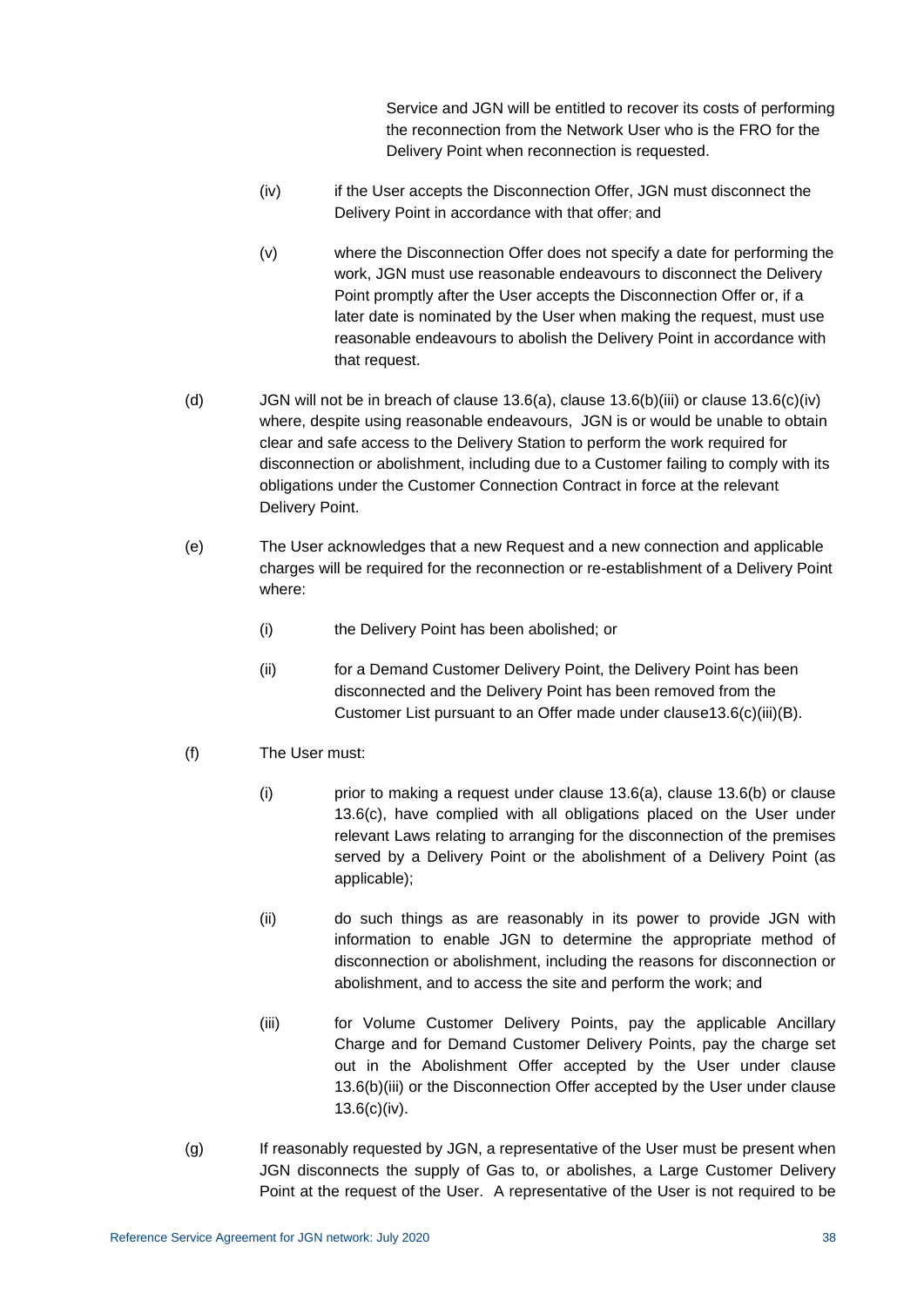present where the User provides evidence that the Customer at the Delivery Point has requested, or consented to, the disconnection or abolishment. A User will be deemed to have complied with this clause  $13.6(q)$  where it arranges for a police escort or made similar security arrangements reasonably acceptable to JGN. On request by the User, JGN will provide the User with details of why JGN has requested the presence of a representative of the User under this clause.

#### **13.7 Ownership of Network**

- (a) The User does not acquire any right to, title to, or interest in the Network or any part thereof.
- (b) JGN does not dedicate any particular portion of facilities forming part of the Network to the Services provided to the User.

# <span id="page-45-0"></span>**14. Measuring Equipment**

### **14.1 Provision of Basic Metering Equipment**

JGN must provide Basic Metering Equipment at the first Delivery Station at each Delivery Point.

## <span id="page-45-1"></span>**14.2 Basic Metering Equipment Upgrade at existing Delivery Station**

- (a) JGN must upgrade Basic Metering Equipment at a Delivery Station if it requires upgrading in order to accept the MDQ and/or the MHQ (as the case may be) for that Delivery Point.
- (b) If required by JGN, reasonable costs incurred by JGN for upgrading the Basic Metering Equipment must be borne by the User. Where the User is not the Customer at the Delivery Point, JGN will, on request of the User, provide reasonable information to assist the User in recovering those costs from the Customer at the Delivery Point.

#### <span id="page-45-3"></span><span id="page-45-2"></span>**14.3 Basic Metering Equipment Downgrade at existing Delivery Station**

- (a) JGN may, acting reasonably, downgrade Basic Metering Equipment at a Delivery Point at its own discretion. Prior to exercising its discretion under this clause [14.3\(a\),](#page-45-3) JGN must consult with the User to determine whether the Customer intends to increase Load and/or change their pattern of usage such that a downgrade is no longer required.
- (b) Where JGN downgrades Basic Metering Equipment as a result of a change in Load or pattern of usage by the Customer, if JGN requires the User to pay the reasonable costs of such a downgrade, it must advise the User in writing of such costs prior to the downgrade and the User must pay the full costs of such a downgrade.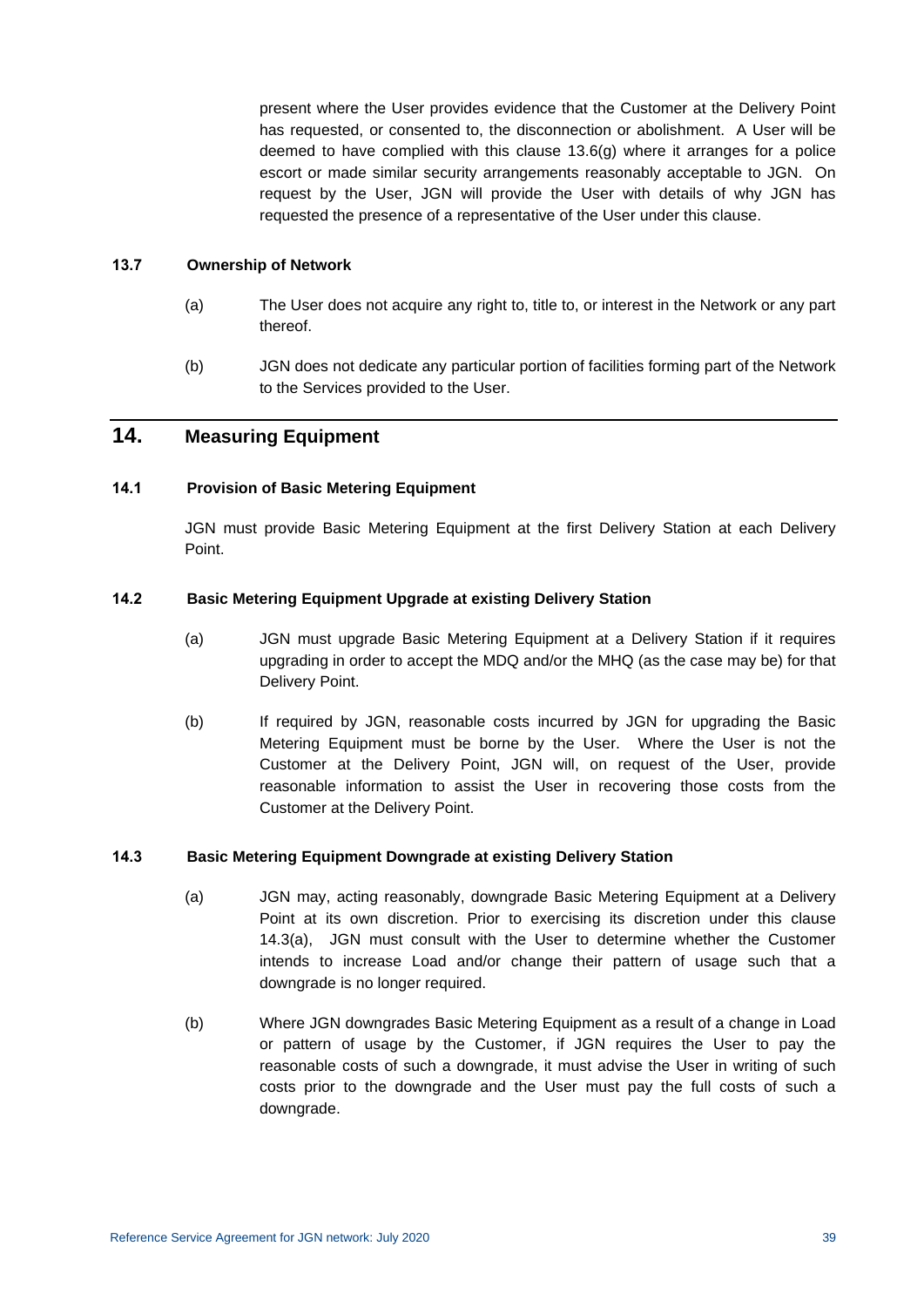## **14.4 Maintenance of Basic Metering Equipment**

Where JGN is responsible for maintenance of the Basic Metering Equipment under this Agreement, JGN must carry out necessary repairs of the Basic Metering Equipment within a reasonable time of:

- (a) becoming aware of the need to do so; and
- (b) securing access to the Delivery Station.

## **14.5 Safe Access to Measuring Equipment**

- (a) The User must use reasonable endeavours to cause the Customer at the Delivery Point to ensure that:
	- (i) any area surrounding the Measuring Equipment (including any enclosure or building surrounding the Measuring Equipment) is safe (including for access to the Measuring Equipment); and
	- (ii) no activities occur involving, or in the vicinity of, the Measuring Equipment that cause such equipment to become non-compliant with applicable Laws, standards (including JGN's standards, policies and procedures and Australian standards) and applicable gas-fitting rules.
- <span id="page-46-2"></span>(b) Subject to clause [14.5\(c\),](#page-46-0) if any area surrounding the Measuring Equipment (including any enclosure or building surrounding the Measuring Equipment) becomes unsuitable for the safe and continuous operation (including access to the Measuring Equipment) of the Network, then JGN, acting reasonably, may alter Measuring Equipment, move Measuring Equipment or install additional Measuring Equipment for the purposes of the safe and continuous operation of the Network, at the User's cost (subject to clause [14.5\(e\)\)](#page-46-1). An area will be considered unsuitable if it cannot be accessed without risk of personal injury or the state of the area is such that it is reasonably foreseeable that Measuring Equipment will sustain damage.
- <span id="page-46-0"></span>(c) Except where immediate access is required for safety reasons or in an emergency, JGN will consult with the User and provide the User with a reasonable period of time within which to remedy the matters before taking action under clause [14.5\(b\).](#page-46-2)
- (d) If JGN takes action under clause [14.5\(b\)](#page-46-2) and recovers its costs from the User, JGN will on request from the User provide information documenting the reasons for the action taken by JGN, to assist the User to seek recovery of those costs from the Customer.
- <span id="page-46-1"></span>(e) JGN cannot recover its costs from the User under clause [14.5\(b\)](#page-46-2) where the area surrounding the Measuring Equipment has become unsuitable due to JGN's wilful or negligent acts or omissions.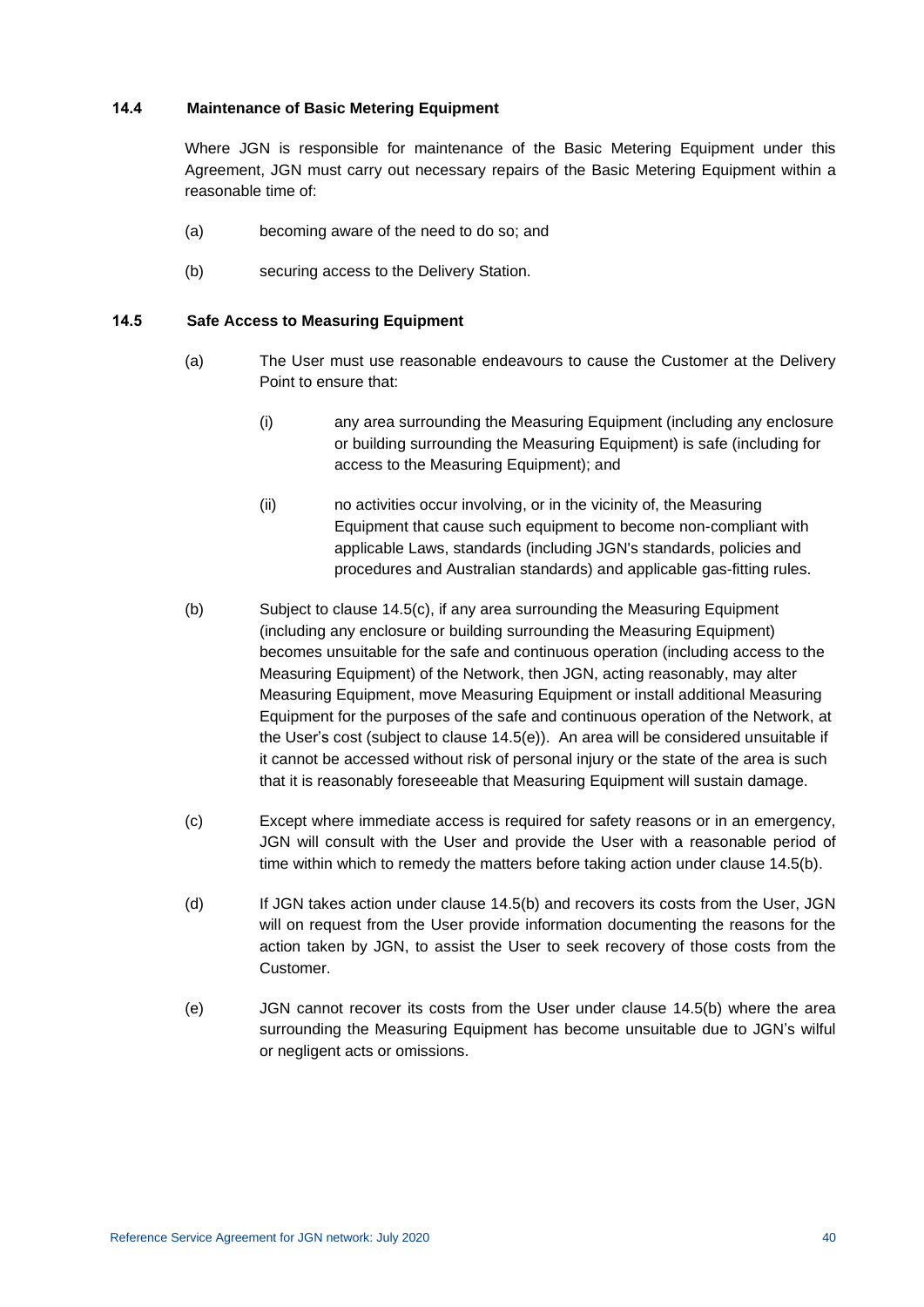## <span id="page-47-0"></span>**14.6 Entry and access to Delivery Points**

JGN and the User must cooperate, and the User must provide reasonable assistance to, JGN to procure that JGN may, at all reasonable times, and without giving prior notice to the User or the Customer, enter and have access to any Delivery Point:

- (a) to obtain access to the Delivery Station (including any Measuring Equipment);
- (b) for any purpose associated with this Agreement; or
- (c) for the purpose of exercising any right or obligation conferred on JGN by Law,

free of any charge or hindrance from any person or other obstruction. If requested by JGN, the User will provide JGN with any Customer details held by the User.

JGN will participate in reasonable site induction or safety training required by the User or the Customer at a Delivery Point, provided that the User must reimburse all of JGN's costs (including internal costs) associated with participation in such induction or training, calculated at the hourly charge rate specified in the Reference Tariff Schedule (based on a minimum of two Hours of work). On request of the User, JGN will provide an explanation of the calculation of any charges for attendance at such inductions or training.

## **14.7 Consequences of no access**

If JGN is unable to safely access a Delivery Point for any of the purposes of clause [14.6,](#page-47-0) then JGN may at its option do any or all of the following:

- <span id="page-47-4"></span>(a) estimate the Quantity of Gas delivered to that Delivery Point and render an invoice based on such estimate in the manner required by Law; and/or
- (b) without limiting JGN's rights to curtailment, reduction or interruption of the Services in accordance with clauses [20](#page-57-0) or [21,](#page-57-1) after providing the User with 6 Business Days' notice, cease providing the Service in respect of such Delivery Point; and/or
- <span id="page-47-2"></span>(c) where access is required for safety reasons, after giving the User 1 Business Day's notice replicate at a location accessible to JGN, and (subject to clause [14.7\(e\)\)](#page-47-1) at the User's reasonable cost, the Measuring Equipment at the Delivery Point and/or
- <span id="page-47-3"></span>(d) where access is required other than under clause [14.7\(c\),](#page-47-2) and JGN reasonably considers it necessary to do so, JGN may replicate at a location accessible to JGN, and (subject to clause [14.7\(e\)\)](#page-47-1) at the User's reasonable cost, the Measuring Equipment at the Delivery Point, provided that prior to doing so JGN engages with the User to identify what other options may be available to provide JGN with safe access to the Delivery Point.
- <span id="page-47-1"></span>(e) JGN cannot recover its costs of replicating the Measuring Equipment from the User under clauses [14.7\(c\)](#page-47-2) or [14.7\(d\)](#page-47-3) where JGN is unable to safely access the Delivery Point due to JGN's wilful or negligent acts or omissions.

## **14.8 Presence at tests**

Subject to clause [14.6,](#page-47-0) each Party may have a representative present during the erection or alteration of Receipt Stations or Delivery Stations, and at any reading, inspection, testing,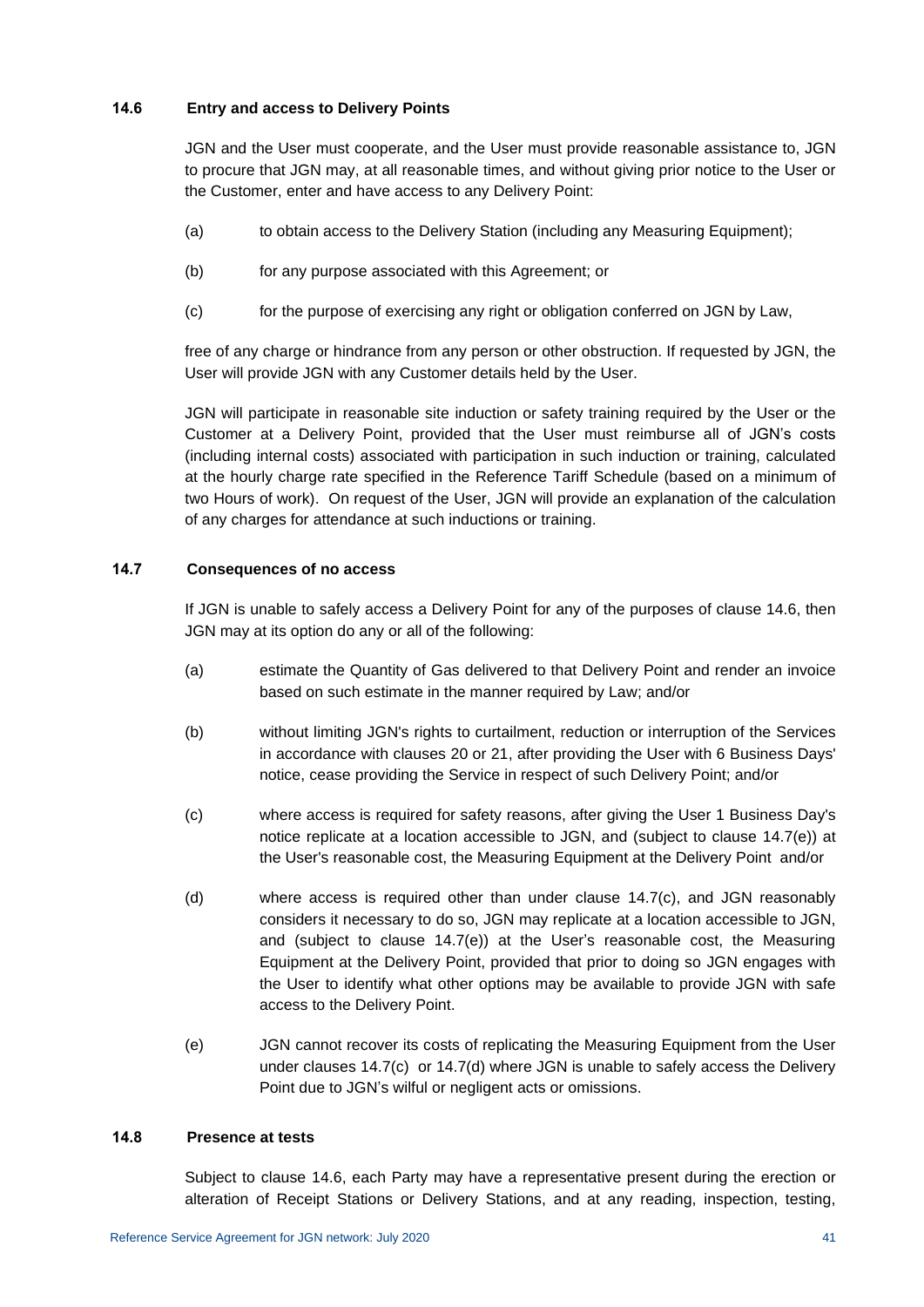calibration, repairing or maintenance of Measuring Equipment and if the User is not the person who consumes Gas at the Delivery Point, a representative of that person may also be present during the testing or measurement of the Measuring Equipment at that Delivery Point.

## <span id="page-48-0"></span>**14.9 No tampering with Measuring Equipment**

- (a) The User must not tamper with, adjust, disconnect, by-pass, interfere with or otherwise damage or render inoperable or inaccurate the Measuring Equipment or take or attempt to take Gas from any part of the Network before it passes the Measuring Equipment at the Delivery Point.
- (b) The User must use its best endeavours to ensure that no other person (except for JGN or JGN's authorised contractors) does or attempts to do anything described in clause [14.9\(a\).](#page-48-0)
- (c) Clause [14.9\(a\)](#page-48-0) does not prevent the User from performing:
	- (i) alterations or additions in accordance with clause [13.4\(a\);](#page-41-1) or
	- (ii) maintenance of equipment in accordance with [Annexure 3,](#page-85-0)

provided that such actions do not otherwise damage or render inoperable or inaccurate any other part of the Measuring Equipment.

#### **14.10 User to notify JGN of tampering or inaccuracy**

The User must notify JGN promptly upon becoming aware of any circumstances which might reasonably be expected to affect the accuracy or security of the Measuring Equipment. If the User has not already notified JGN, upon becoming aware of any such circumstances, JGN will promptly notify the User.

## **14.11 Right to alter Measuring Equipment**

JGN has the right at its discretion, acting reasonably, and at the User's cost:

- (a) to install flow control mechanisms on the Measuring Equipment at any Delivery Point, allowing JGN to control the amount of Gas withdrawn by the User at that Delivery Point; and
- (b) alter or make additions to the Measuring Equipment installed at any Delivery Point,

where this is required by JGN for the safe and reliable operation of the Network, for the protection of the Network or to ensure the User's compliance with the provisions of this Agreement. Where the safe and reliable operation or the protection of the Network does not necessitate immediate action, JGN will notify the User of any issue coming within the scope of this clause [14](#page-45-0) and outline its concern and, where the issue relates to the User's compliance with the provisions of this Agreement, state a reasonable period of time within which the User may rectify the issue before JGN will take action at the User's cost.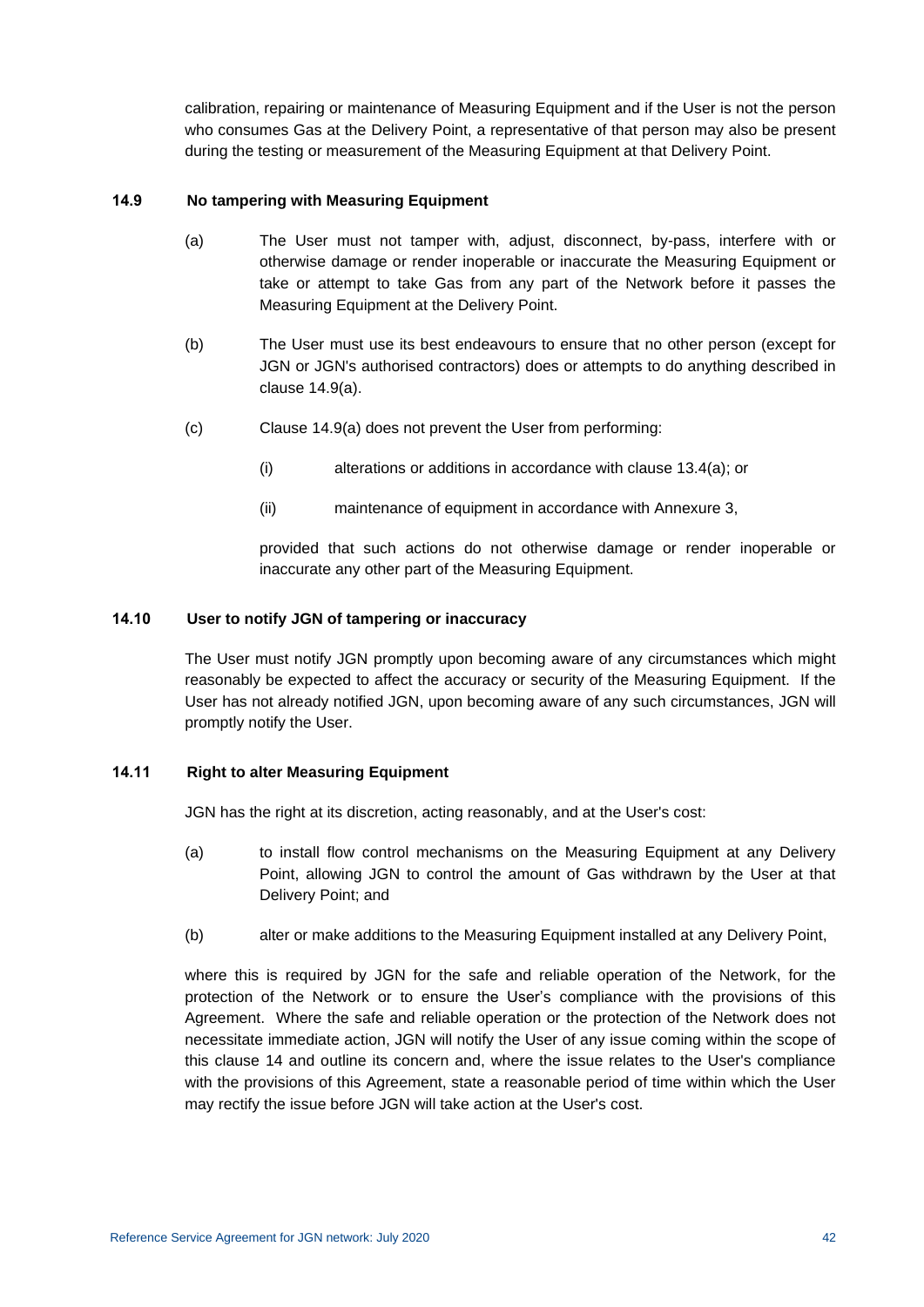# **15. Meter reading measurement and data**

## **15.1 Quantity of Gas delivered at a Delivery Point**

The Parties agree that the Quantity of Gas delivered at a Delivery Point is the Quantity of Gas measured by each Delivery Station in accordance with clause [15.2](#page-49-0) or estimated by JGN under clauses [14.7\(a\)](#page-47-4) or [15.3.](#page-49-1)

## <span id="page-49-0"></span>**15.2 Quantity of Gas delivered at a Delivery Station**

Subject to clause [15.3,](#page-49-1) the Quantity of Gas delivered at a Delivery Station is:

- (a) if the Delivery Station is equipped with Daily Meter Reading Facilities and Communication Facilities and with on-site Heating Value measurement, for each Day the product of the Heating Value of Gas for that Day and the Volume of Gas (as measured at the Delivery Station on that Day);
- (b) if the Delivery Station is equipped with Daily Meter Reading Facilities and Communication Facilities but not with on-site Heating Value measurement, for each Day the product of the Declared Heating Value of Gas for that Day and the Volume of Gas (as measured at the Delivery Station on that Day); or
- (c) if the Delivery Station is not equipped with Daily Meter Reading Facilities and Communication Facilities, the product of the Volume of Gas (measured at the Delivery Station for the period between meter readings) and the average of the Declared Heating Values of Gas for all Days in the period between meter readings, or as otherwise agreed.

## <span id="page-49-1"></span>**15.3 Quantity of Gas if Measuring Equipment fails**

- (a) If the Measuring Equipment at a Delivery Point or Receipt Point fails to operate or register accurately (or to transmit data accurately or correctly) for any period of time, then the Quantity of Gas delivered to that Delivery Point or Receipt Point for that period will be the amount estimated by JGN in accordance with clause [15.3\(b\),](#page-49-2) unless otherwise provided for in the Retail Market Procedures or otherwise agreed between the Parties.
- <span id="page-49-4"></span><span id="page-49-3"></span><span id="page-49-2"></span>(b) When estimating a Quantity of Gas for the purposes of clause [15.4\(a\),](#page-50-0) the amount will be determined by JGN:
	- (i) by using the registration of any installed check meter which is accurately registering or, if that is not possible, then;
	- (ii) if the percentage of error can be determined by calibration, tests or mathematical calculation, by varying the Quantity recorded during the period since the Measuring Equipment was previously tested by one half of the error; or
	- (iii) if neither of the options in clauses  $15.3(b)(i)$  or  $15.3(b)(ii)$  are possible, then by having regard to Gas consumption patterns for that Delivery Point.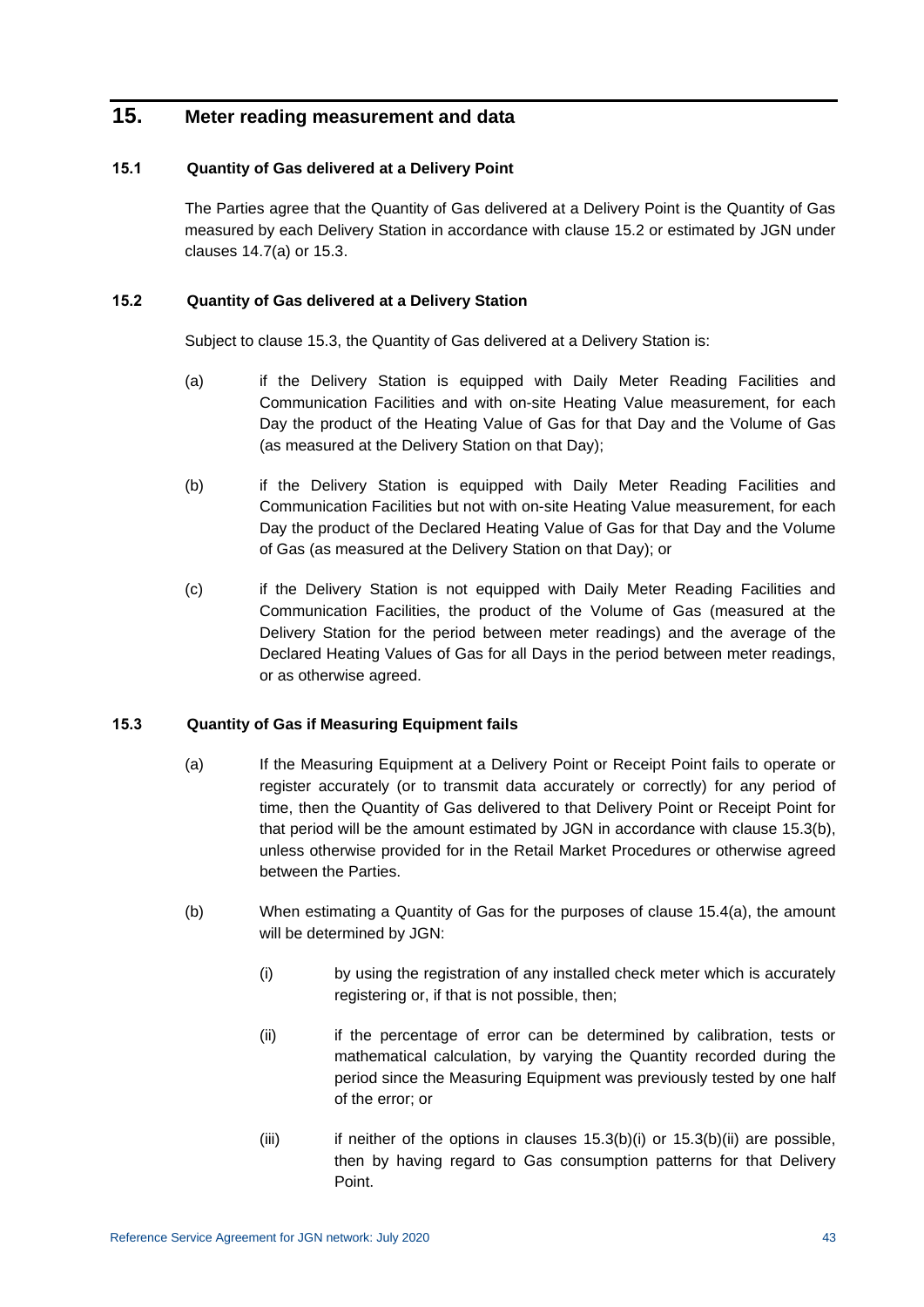### <span id="page-50-0"></span>**15.4 Meter reading and data**

- (a) JGN must:
	- (i) read or where permitted under this Agreement or applicable Law, estimate the meter reading at the relevant Delivery Points; and
	- (ii) provide on-site data and communication equipment where economically and technically feasible, at the Delivery Point.
- (b) Where JGN provides Daily Meter Reading Facilities but does not provide Communications Facilities, then the Quantities passing through that Measuring Equipment must be recorded by JGN Daily and, where JGN also provides Communications Facilities, must be telemetered by JGN Daily.
- <span id="page-50-2"></span>(c) Subject to clause [15.4\(d\),](#page-50-1) where JGN does not provide Daily Meter Reading Facilities, JGN must use reasonable endeavours to read the Measuring Equipment monthly in accordance with the meter reading cycle adopted by JGN for the locality and class of the Delivery Station.
- <span id="page-50-1"></span>(d) Where the Quantity of Gas delivered to the Delivery Point is expected to be less than 1 TJ in any 12 month period JGN must use reasonable endeavours to read the Measuring Equipment as required under the Retail Market Procedures.
- <span id="page-50-3"></span>(e) At any time the User may request a special meter read of the Measuring Equipment outside the meter reading cycle adopted by JGN for the locality and class of the Delivery Station pursuant to clause [15.4\(c\),](#page-50-2) or the date of a reading of a meter pursuant to clause [15.4\(d\).](#page-50-1) The User agrees to pay the relevant Ancillary Charge in relation to such request.
- (f) Except where the Retail Market Procedures specify more stringent requirements, JGN must use reasonable endeavours to advise the User of the Quantity of Gas taken at a Delivery Point as follows:
	- (i) where there are no Daily Meter Reading Facilities or Communications Facilities available, within 2 Business Days of validated monthly meter data being available to JGN, the date of a reading of a meter pursuant to clause [15.4\(d\),](#page-50-1) or the date of a special meter read pursuant to clause [15.4\(e\)](#page-50-3) (or such further period as provided for under Law); and
	- (ii) where Daily Meter Reading Facilities and Communication Facilities are available, within 1 Business Day of the meter data being available to JGN,

in such format as JGN from time to time nominates after giving reasonable notice of any change in format. JGN will take into consideration all reasonable concerns raised by a User regarding changes to the format, if these are received by JGN within two business days following the User's receipt of a notice advising of a change of format.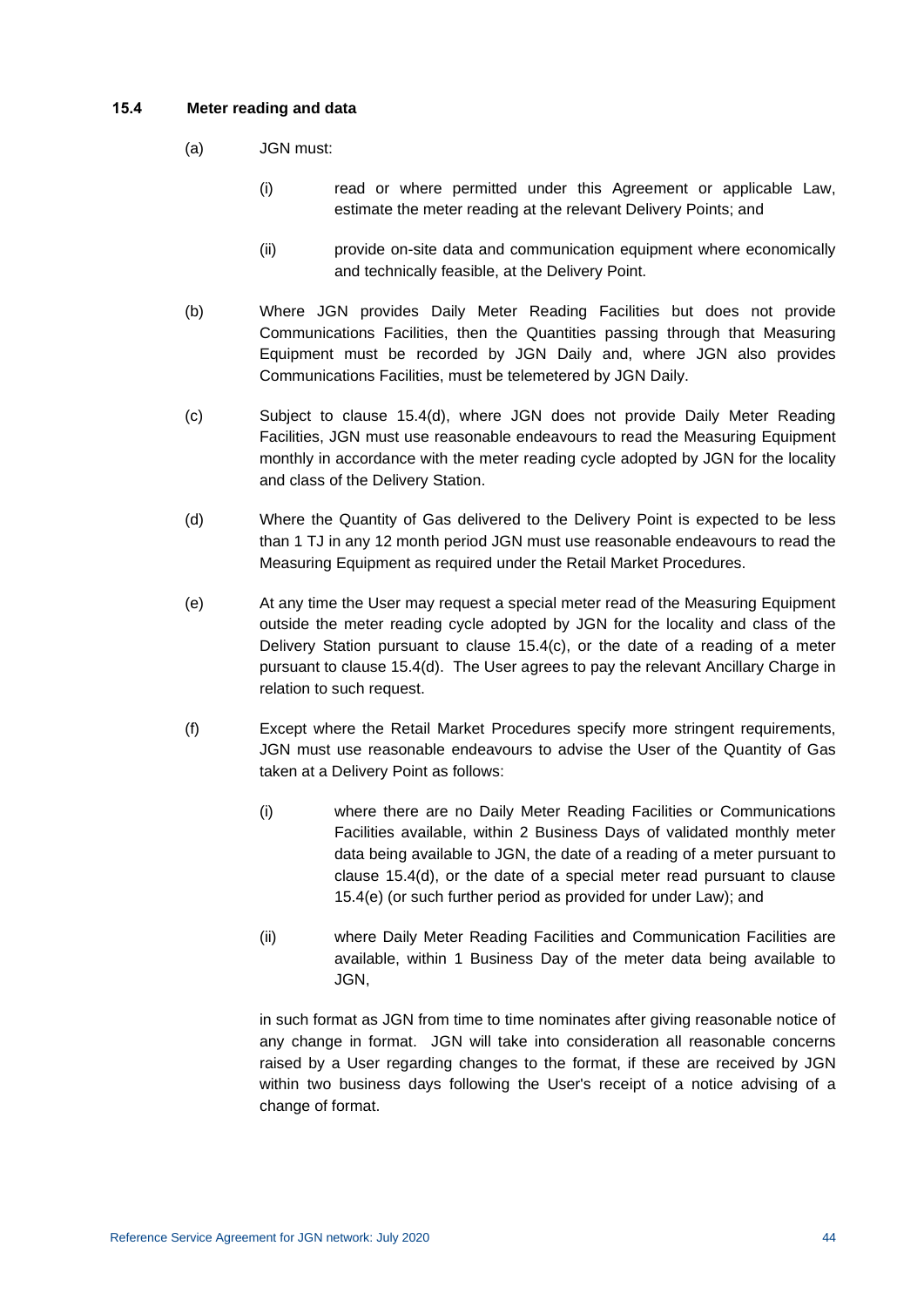- <span id="page-51-0"></span>(g) If the User requests more immediate or real time access to meter data at a Delivery Point than that provided under clause [15.4\(e\),](#page-50-3) the User may with JGN's consent obtain that access:
	- (i) directly from the Measuring Equipment by connection established at the cost of the User; and
	- (ii) using equipment, established by and at the cost of the User.
- (h) JGN will provide its consent to access under clause [15.4\(g\)](#page-51-0) if the connections and equipment referred to in that clause:
	- (i) are made in accordance with the manufacturer's specification for the Measuring Equipment and all applicable laws, regulations and standards; and
	- (ii) do not interfere with or disrupt the operation of the Measuring Equipment owned and operated by JGN or corrupt any meter data.

# **16. Delivery Point served by more than one User**

- (a) At any time, Gas may be transported and delivered to a Volume Customer Delivery Point on behalf of one Network User only.
- <span id="page-51-1"></span>(b) Where Gas is delivered to a Demand Customer Delivery Point for more than one Network User, the User and the other relevant Network Users must, prior to the Commencement Date for the Service to that Delivery Point, establish allocation methodologies and notification processes reasonably acceptable to JGN.
- (c) If no such methodologies or processes are established in accordance with clause [16\(b\)](#page-51-1) JGN may, at its option, commence the Service and adopt a reasonable methodology such as pro-rating based on the MDQ.

# **17. Charges**

## **17.1 Charges**

During the term of this Agreement, the User must pay the following Charges in connection with the provision of the Services to each Delivery Point (and in relation to delivery of Gas withdrawn from a delivery point referred to in clause [9.4\)](#page-37-0):

- <span id="page-51-2"></span>(a) the applicable Reference Tariffs (including as may be subject to a Minimum Charge);
- <span id="page-51-3"></span>(b) any applicable Ancillary Charge;
- (c) any other amounts payable by the User under the terms of this Agreement; and
- <span id="page-51-4"></span>(d) any charges payable from time to time under any NGR Part 12A Connection Contract or connection application for a Delivery Point or under any Customer Connection Contract in force at a Delivery Point, such payment to be made for and on behalf of any Customer who is a party to any such agreement (unless paid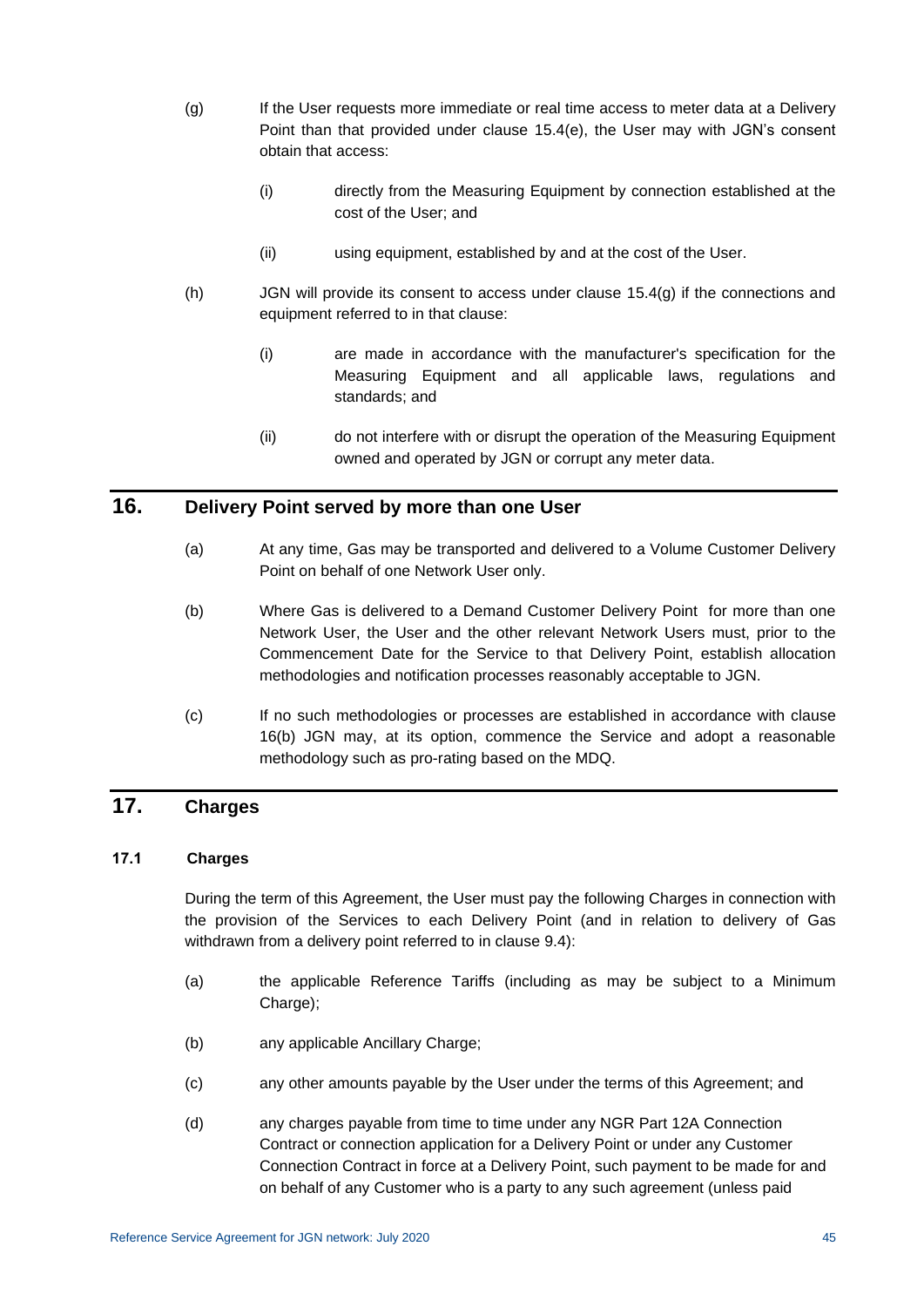directly to JGN by a Customer in accordance with rule 119O of the National Gas Rules).

#### **17.2 Charges based on Access Arrangement**

The User acknowledges that:

- (a) the Charges payable under clause  $17.1(a)$  to  $17.1(c)$  have been calculated in accordance with and on the basis of the Access Arrangement as amended from time to time; and
- (b) the Charges payable under clause [17.1\(d\)](#page-51-4) are payable in accordance with the NERL and Part 12A of the National Gas Rules.

## **17.3 Provision of Basic Metering Equipment Charge**

Where a Delivery Point is or becomes served under more than one Service Agreement, the Provision of Basic Metering Equipment Charge will be allocated by JGN among those Service Agreements in proportion to the MDQs or MHQs specified in each Service Agreement.

#### **17.4 Calculation of invoiced instalments of periodic charges**

Instalments of any Charges for a Delivery Point which are expressed with respect to time (e.g. monthly or annual charges) to be specified in an invoice issued in accordance with clause [18](#page-53-0) must be calculated for the relevant Billing Period on a Daily pro rata basis based on the number of days in the period of time over which the Charges for the Delivery Point relate.

## <span id="page-52-0"></span>**17.5 Theft Of Gas**

- <span id="page-52-1"></span>(a) If, due to theft of Gas, JGN has invoiced a User with incorrect Charges in respect of a Delivery Point, JGN may:
	- (i) reasonably determine what should have been the correct Charges in respect of that Delivery Point; and
	- (ii) unless the User can demonstrate that JGN has failed to take reasonable steps to prevent or mitigate that theft, invoice that User for the difference between what was invoiced for that Delivery Point and the amount specified clause [17.5\(a\)\(i\).](#page-52-0)
- (b) The User must pay the amount of any difference referred to in clause [17.5\(a\)\(ii\)](#page-52-1) in accordance with clause [18.](#page-53-0)
- (c) Upon request by the User, JGN must provide the User with a copy of JGN's calculation of the amount specified in clause [17.5\(a\)\(i\).](#page-52-0)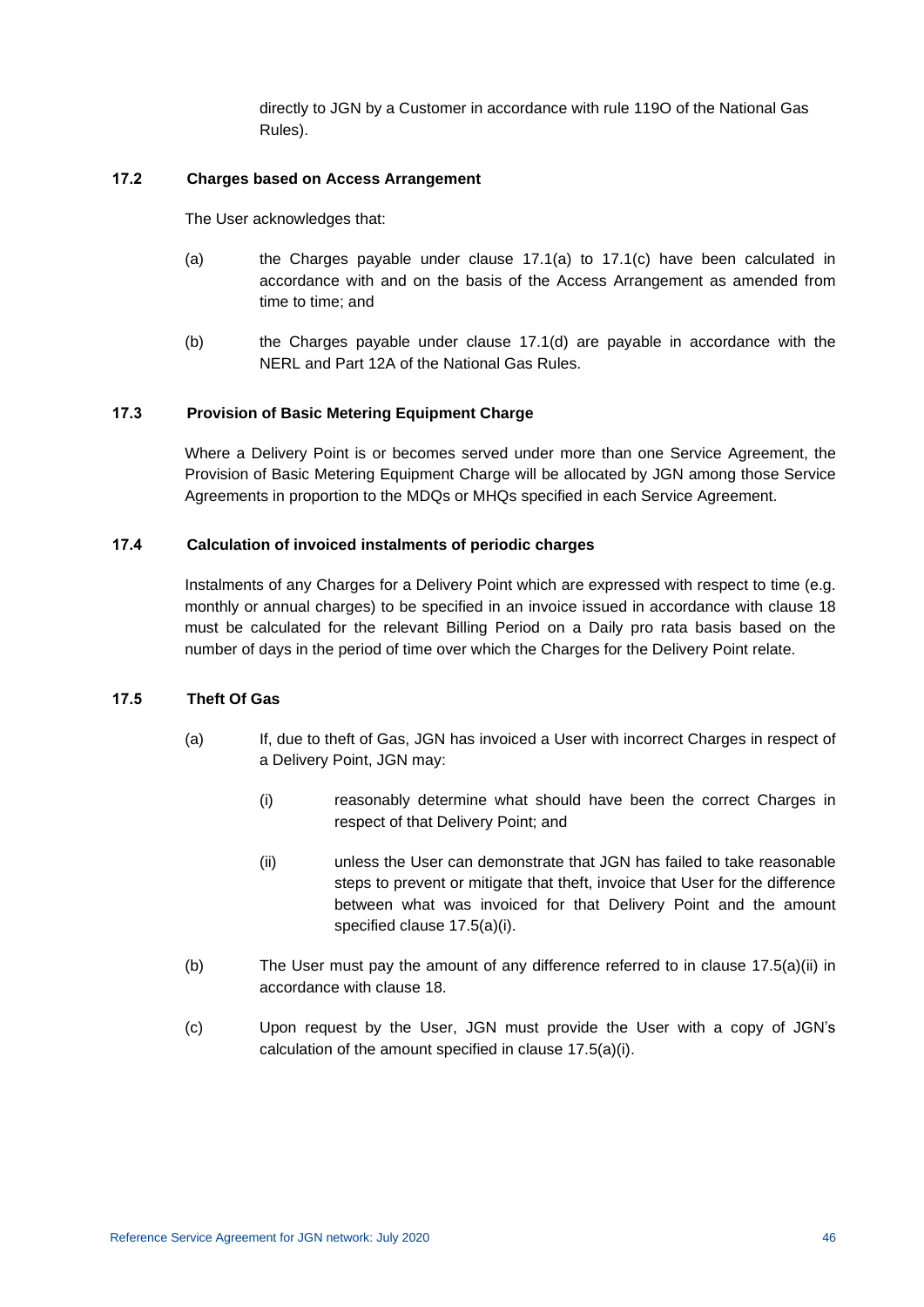## <span id="page-53-2"></span><span id="page-53-0"></span>**18. Invoicing and payments**

## **18.1 Invoicing and Payment under Part 21 NGR where the User is the Authorised Retailer for Customers at a Delivery Point**

Where the User is the Authorised Retailer for a Customer or Customers at one or more Delivery Points:

- (a) all Charges for those Delivery Points will be invoiced and paid in accordance with:
	- (i) the provisions set out in Divisions 2 and 3 of Part 21 of the National Gas Rules, which will be deemed to be incorporated into this Agreement; and
	- (ii) clauses [18.5,](#page-53-1) [18.9](#page-54-0) [18.13,](#page-55-0) to the extent that they are not inconsistent with Divisions 2 and 3 of Part 21 of the National Gas Rules; and
- (b) the rest of this clause [18](#page-53-0) will not apply in respect of the Delivery Points.

## **18.2 Invoicing and Payment where clause 20.1 does not apply**

Where the User is not the Authorised Retailer for a Customer or Customers at one or more Delivery Points (including where the User is an Exempt Seller), then this clause [18](#page-53-0) (other than clause [18.1\)](#page-53-2) will apply in respect of all Charges for those Delivery Points.

## <span id="page-53-3"></span>**18.3 JGN to issue invoice**

- (a) JGN will render invoices at regular intervals but not less frequently than monthly.
- (b) Each invoice will specify the amounts due for all Charges payable under this Agreement in the most recently completed Billing Period. Where relevant, such amounts will be calculated using the meter data or estimated meter data from all relevant Delivery Points.
- (c) Any adjustments or outstanding amounts in respect of any previous Billing Period must be included in the invoice.
- (d) If the User requests, JGN may send a copy of the invoice to the User by electronic mail on the date the invoice is generated.

## **18.4 Due Date for payment**

- (a) The User must pay the aggregate amount stated in each invoice within 10 Business Days of the date of the invoice (**Due Date**).
- (b) The User must nominate in writing the recipient of invoices if different to the party specified in [Annexure 1.](#page-83-0)

## <span id="page-53-1"></span>**18.5 Method of Payment**

(a) Unless otherwise agreed by JGN, payment of invoices must be made by electronic funds transfer to an account nominated by JGN.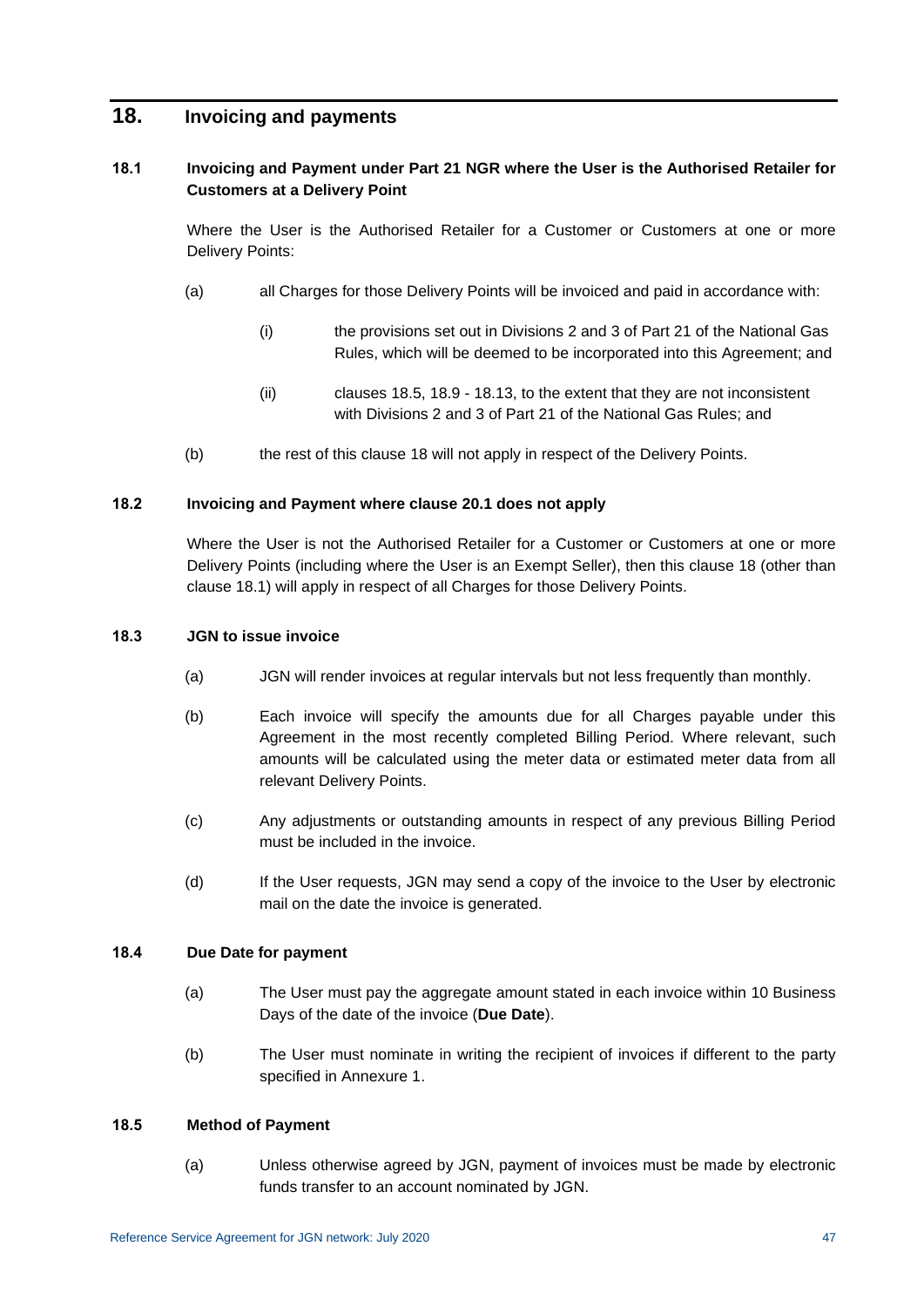(b) Where payment is made by electronic funds transfer, the funds must be immediately available and payment will be deemed to be made only when the funds are credited to JGN's account.

### <span id="page-54-1"></span>**18.6 Interest on overdue payments**

- (a) If the User fails to pay an invoice by the Due Date, the User must, if required by JGN, pay JGN interest on any amount outstanding.
- (b) Interest will be calculated from the Due Date to the actual date of payment (both inclusive) at an annual percentage rate equal to the aggregate of:
	- (i) the corporate overdraft reference rate (monthly charging cycle) applied by the Commonwealth Bank of Australia (Bank) as at the Due Date (or if the Bank ceases to quote such a rate, then the rate which in the opinion of the Bank is equivalent to such rate in respect of similar overdraft accommodation) expressed as a percentage; plus
	- (ii) 2 per cent per annum.

## <span id="page-54-2"></span>**18.7 Disputed payments**

If the User disputes part or all of an invoice given by JGN to the User under clause [18.3:](#page-53-3)

- (a) the User must, within 10 days after receipt of the invoice, notify JGN in writing specifying the amount in dispute and the reasons for the dispute;
- (b) the Parties must comply with the dispute resolution process set out in clause [30;](#page-76-0) and
- (c) the User must pay the full aggregate amount of the invoice (except any amount which is manifestly wrong) in accordance with clause [18.5](#page-53-1) and if the User fails to do so, JGN may require the User to pay interest on the amount outstanding (excluding any amount which is manifestly wrong) in accordance with clause [18.6.](#page-54-1)

## **18.8 Payment on resolution of dispute**

If as a result of resolution of a dispute referred to in clause 20.7 JGN is obliged to pay an amount to the User, then JGN must credit the amount payable by it in the next invoice. If the User so requires, JGN must pay interest on the amount payable from the date of payment by the User to the date of payment by JGN (both inclusive), calculated in accordance with clause [18.6.](#page-54-1)

## <span id="page-54-0"></span>**18.9 Overcharging and undercharging**

- (a) Where JGN has:
	- (i) undercharged or not charged a User, the User is not obliged to pay the correct amount pursuant to clause [18.9\(b\)](#page-55-1) to the extent the User is precluded by law from recovering those charges from its customers provided that the User has complied with the requirements of all applicable Laws and any relevant contracts and has used reasonable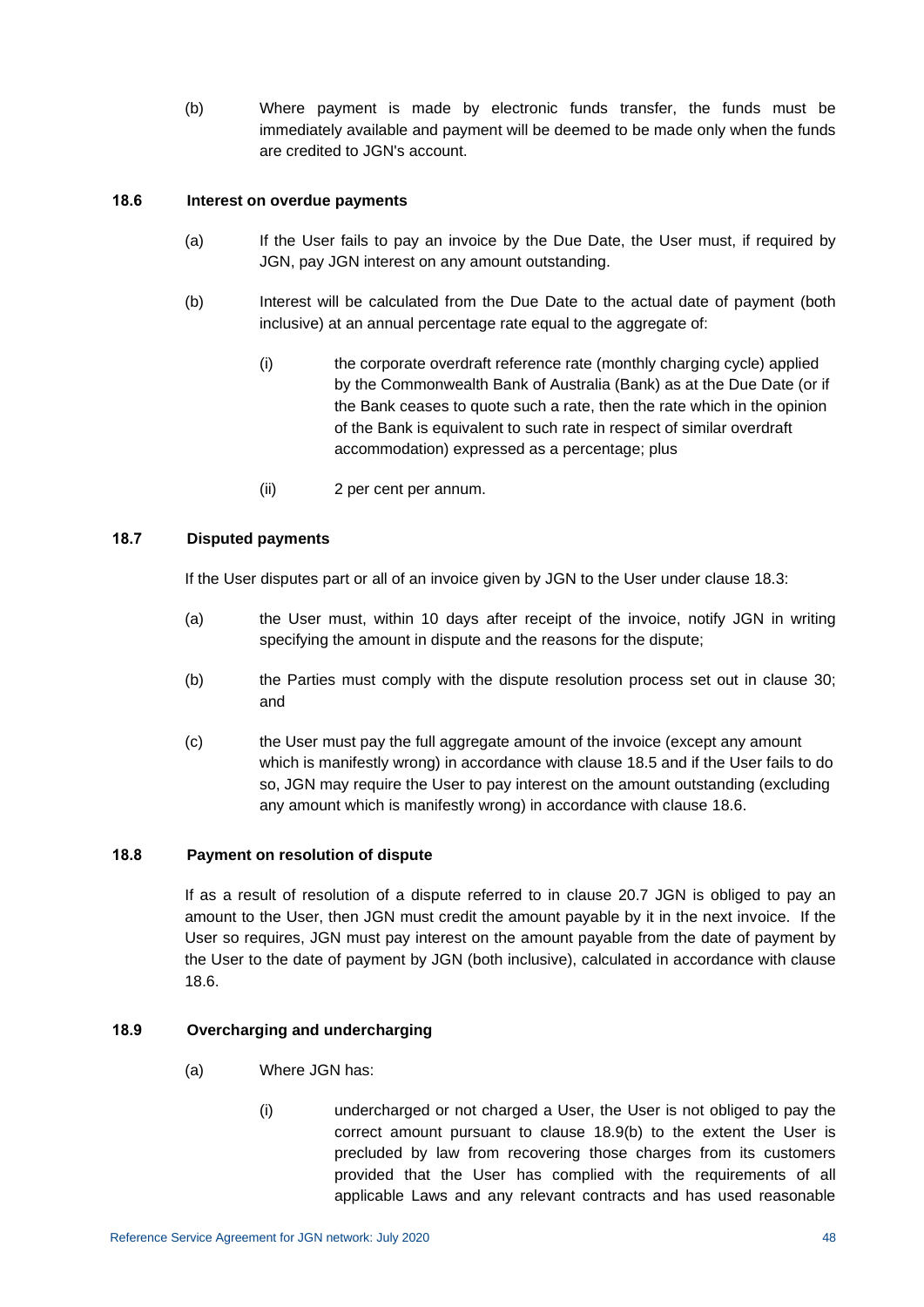endeavours to recover the relevant charges in accordance with its rights at Law or under a relevant contract;

- (ii) overcharged a User, the User may seek to recover the correct amount to the extent permitted by law and pass those charges through to its customers.
- <span id="page-55-1"></span>(b) If the User has been overcharged or undercharged under this Agreement and the User has paid an invoice containing the overcharge or the undercharge, then the Parties must agree on the correct amount payable and either:
	- (i) JGN will credit or debit that difference to the User in the next invoice as appropriate; or
	- (ii) within 5 Business Days of the Parties agreeing on the correct amount payable, JGN will refund the User or the User must pay the difference as appropriate.
- (c) If the Party to whom the amount is owed so requires, the amount will include interest in accordance with clause [18.6](#page-54-1) from the date of payment by the User or the date of invoice by JGN (whichever is applicable), to the date of payment or refund under this clause [18.9](#page-54-0) (whichever is applicable) (both inclusive).
- (d) A Party may not claim from the other Party any amount overcharged or undercharged if more than 2 calendar years have elapsed since the date of the relevant invoice.

## **18.10 User to provide information**

If information necessary for billing purposes is in the control of the User, the User must on request from JGN furnish that information to JGN within 3 Business Days after the end of the relevant Billing Period. If the User fails to furnish the information, JGN is entitled to render an invoice based on JGN's reasonable estimate.

## **18.11 Justification of calculations**

Each Party is entitled to require the other Party to provide sufficient evidence to establish the accuracy of any statement, charge or computation made by the other Party under this Agreement. Neither Party is obliged to provide any evidence where doing so would be in breach of any confidentiality undertakings or obligations to third parties.

## **18.12 Calculation of Charges for broken periods**

If a Charge is calculated on a monthly basis, and the first or last month is not a full Calendar Month, the charge will be calculated on a pro-rata Daily basis. The amount will be calculated by dividing the number of Days during which the Service has been provided by the total number of Days in that Calendar Month.

## <span id="page-55-0"></span>**18.13 Payment free of deduction or withholding**

The User must pay amounts payable under this Agreement free and clear of any deductions or withholding except if required by law to deduct or withhold.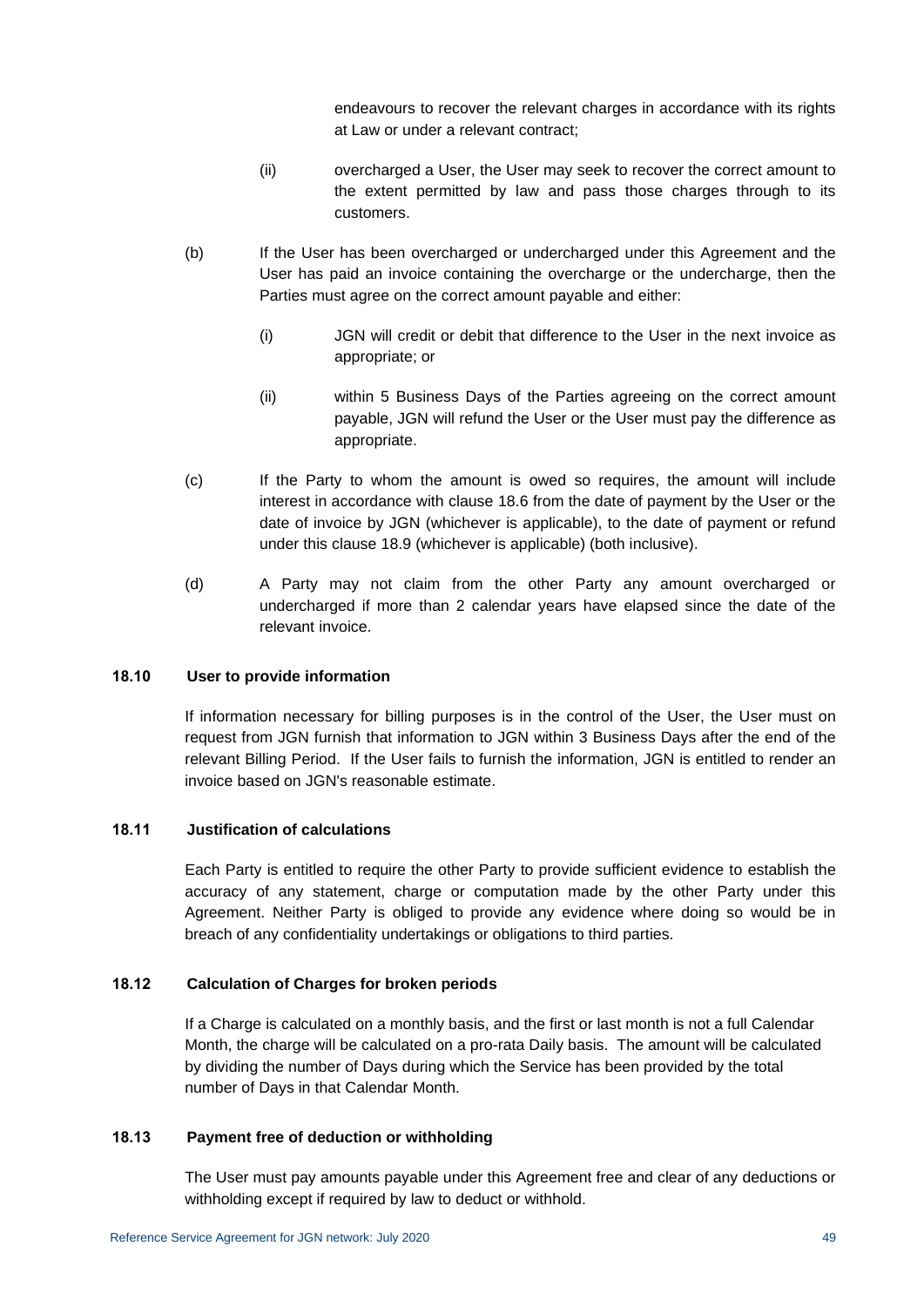## <span id="page-56-0"></span>**19. Goods and Services Tax**

#### **19.1 Definitions**

For the purposes of this clause [19,](#page-56-0) terms defined in the GST law have the same meaning when used in this clause [19.](#page-56-0)

#### <span id="page-56-2"></span>**19.2 GST exclusive consideration**

Unless otherwise stated, all amounts payable or the value of other consideration provided in respect of supplies made in relation to this Agreement are exclusive of GST (if any). If GST is levied or imposed on any supply made (or deemed to have been made) under or in accordance with this Agreement, the amounts payable or the value of the consideration provided for that supply (or deemed supply) (**Payment**) shall be increased by such amount as is necessary to ensure that the amount of the Payment net of GST is the same as it would have been prior to the imposition of GST.

#### <span id="page-56-3"></span>**19.3 Reimbursements**

Where any amount is payable to a Party as a reimbursement, indemnification or similar payment calculated by reference to a loss, cost, expense or other amount incurred by that Party, then such amount will be reduced by the amount of any input tax credit available to that Party and, if a taxable supply, will be increased by an amount equal to the GST payable in relation to that supply.

### **19.4 Payment of amount of GST**

Subject to the issue of a tax invoice in accordance with clause [19.5,](#page-56-1) any additional amount payable pursuant to clauses [19.2](#page-56-2) or [19.3](#page-56-3) must be paid at the time any payment to which it relates is payable. Where an additional amount payable is not referable to an actual payment, then it will be payable within 10 days of a tax invoice being issued by the Party making the supply.

#### <span id="page-56-1"></span>**19.5 Tax Invoice**

Where in relation to this Agreement a Party makes a taxable supply, that Party will provide a tax invoice in respect of that supply before the additional amount payable in respect of that supply becomes due.

#### <span id="page-56-4"></span>**19.6 Adjustments**

If the GST payable in relation to a supply made under or in accordance with this Agreement varies from the additional amount paid by the Party acquiring that supply (**Recipient**) under clause [19.2,](#page-56-2) then the Party making that supply (**Supplier**) will provide a corresponding refund or credit to, or will be entitled to receive the amount of that variation from, the Recipient. Any payment, credit or refund under this clause [19.6](#page-56-4) is deemed to be a payment, credit or refund of the additional amount payable under clause [19.2.](#page-56-2) Where there is an adjustment event, the Supplier must issue an adjustment note to the Recipient as soon as the Supplier becomes aware of the adjustment event.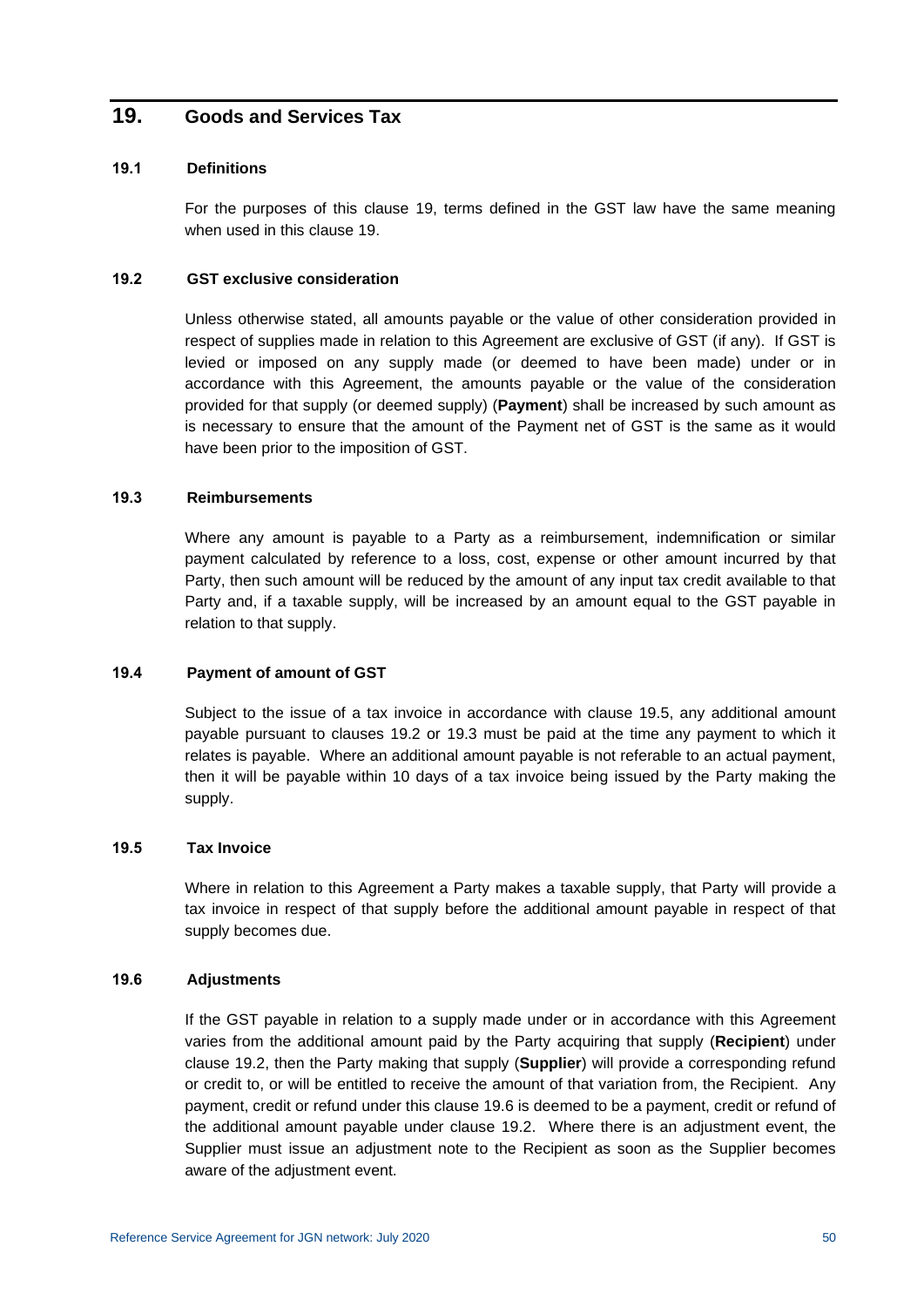### **19.7 ABN and GST Warranty**

Each Party warrants that it is GST registered and has a valid Australian Business Number.

## <span id="page-57-0"></span>**20. Suspension of Service**

## **20.1 Suspension or disconnection of supply by JGN**

- (a) JGN may suspend the delivery of Gas to any Delivery Point and is not obliged to provide the Service where:
	- (i) JGN considers that a Delivery Point or the Network poses an immediate threat of injury or material damage to any person, property or the Network, including where JGN has not received sufficient Gas at a Relevant Receipt Point to meet Gas withdrawals from the part of the Network servicing that Delivery Point;
	- (ii) AEMO has instructed JGN to suspend the delivery of Gas to the Delivery Point; or
	- (iii) the User is not a registered participant in its registrable capacity as a "User" or "Self-contracting User" under Rule 135AE of the NGR or the User is not an Exempt Seller under the NERL.
- <span id="page-57-3"></span><span id="page-57-2"></span>(b) JGN is entitled to charge the User for costs reasonably incurred by JGN for suspending the delivery of Gas in the circumstances set out in clauses [20.1\(a\)\(ii\),](#page-57-2) and [20.1\(a\)\(iii\).](#page-57-3)
- (c) If requested by JGN, a representative of the User must be present when JGN stops or suspends the delivery of Gas to the Delivery Point.

## **20.2 User's continuing obligation to pay Charges**

The User acknowledges that suspension of delivery of Gas under this clause [20](#page-57-0) does not reduce the User's obligation to pay Charges under this Agreement.

## <span id="page-57-1"></span>**21. Interruptions and curtailments**

## **21.1 Application**

This clause [21](#page-57-1) applies to the User irrespective of any Receipt Point where Gas is received by JGN or the User's contractual obligations or physical arrangements at or upstream of any Receipt Point.

## <span id="page-57-5"></span><span id="page-57-4"></span>**21.2 Scheduled Interruptions**

(a) JGN may, without being in breach of this Agreement, effect any repairs, testing, maintenance, replacement, upgrading or any other works related to the Network which are reasonably required.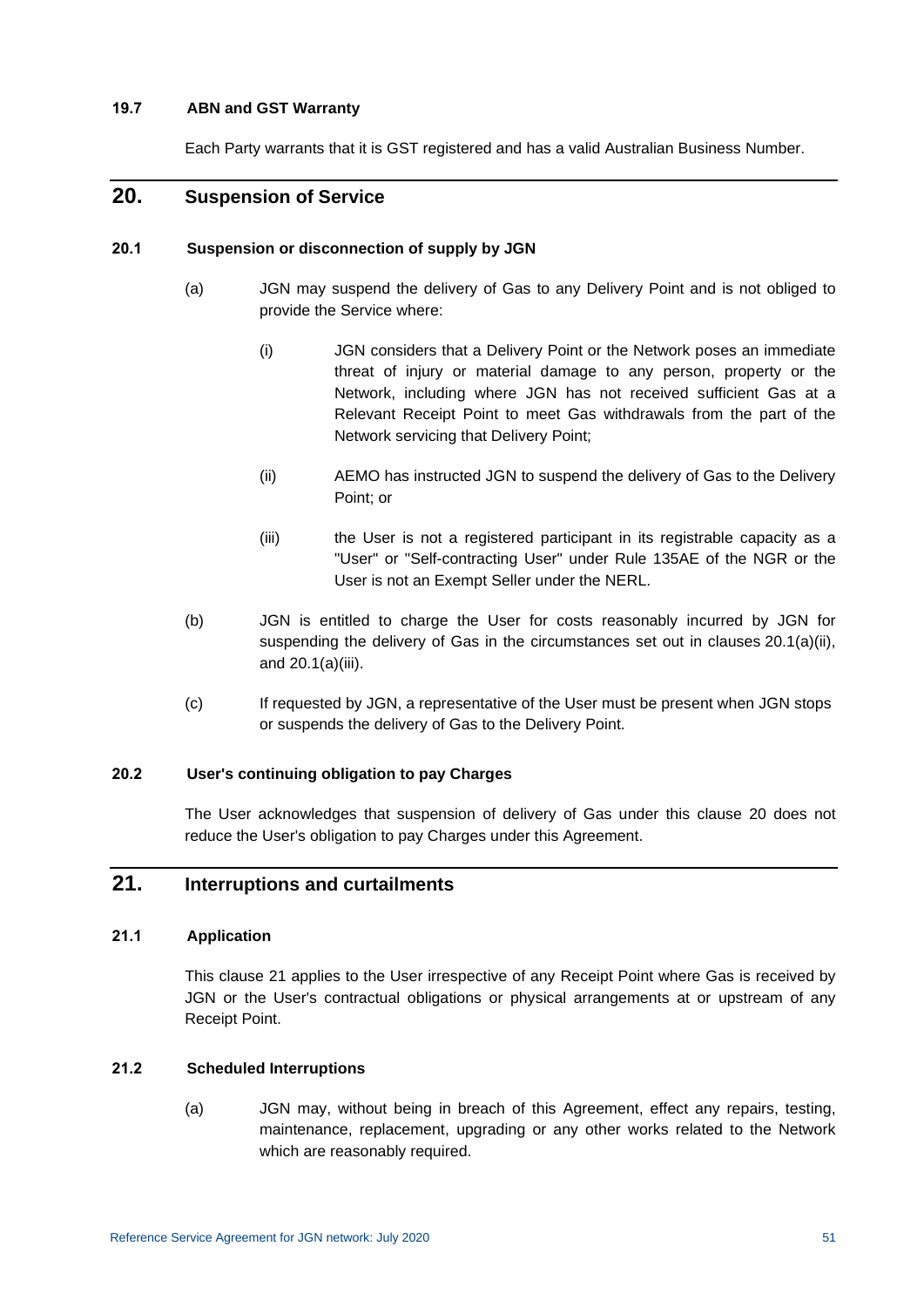- <span id="page-58-0"></span>(b) JGN may interrupt or reduce the Services during the work referred to in clause [21.2\(a\)](#page-57-4) to the extent necessary to enable that work to proceed.
- <span id="page-58-1"></span>(c) If JGN intends to interrupt or reduce the Services in accordance with clause [21.2\(b\),](#page-58-0) JGN will:
	- (i) notify the User;
	- (ii) use reasonable endeavours to agree with the User the timing of the intended interruption or reduction; and
	- (iii) use best endeavours to minimise the period during which the Services are interrupted or reduced.
- (d) If JGN notifies the User that it intends to interrupt or reduce the Services in accordance with clause [21.2\(c\),](#page-58-1) the User will use best endeavours to ensure that there is a cessation or reduction of:
	- (i) the delivery of Gas to any Receipt Points nominated by JGN; or
	- (ii) the taking of Gas at any Delivery Points or class of Delivery Points nominated by JGN,

in accordance with the directions of JGN.

## <span id="page-58-4"></span>**21.3 Emergency Interruptions**

- (a) JGN may, without being in breach of this Agreement, interrupt or reduce the Services (including by suspending or interrupting supply to any Delivery Points, ceasing to accept Gas at any Receipt Point, or any other measure) in cases of emergency or risk of injury or damage to any person or property (including the Network) for such period as JGN reasonably believes is necessary.
- (b) JGN must, as soon as reasonably practicable, make information about an emergency interruption or reduction of Services available in accordance with the Law.

## <span id="page-58-2"></span>**21.4 Load Shedding**

- (a) If at any time for any reason there is, or JGN reasonably believes or anticipates that there may be, a failure of supply or shortfall in supply in or to any part of the Network, JGN is entitled to curtail or interrupt the receipt, transportation or delivery of Gas and to implement Load Shedding.
- (b) The User acknowledges that JGN will determine whether to request a reduction or cessation of Load in accordance with the Load Shedding principles set out in the Operational Schedule.
- <span id="page-58-3"></span>(c) If JGN notifies (including, for the purposes of this clause [21.4,](#page-58-2) notice given verbally) the User that:
	- (i) there has been a failure of sufficient supply in or to any part of the Network; or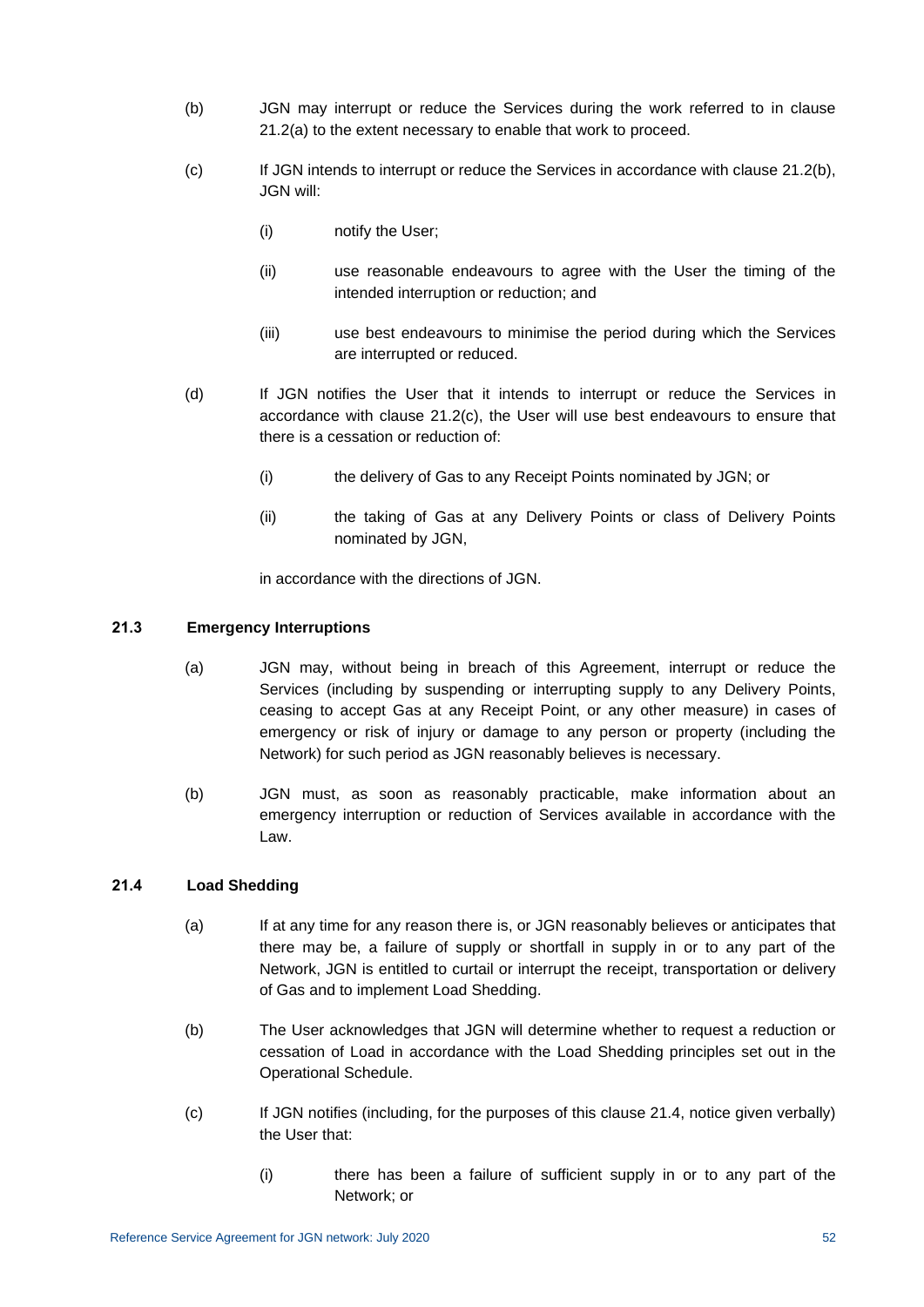(ii) that it has reasonable grounds to believe or anticipate that there may be a failure of sufficient supply in or to any part of the Network,

the User will, if requested by JGN, use best endeavours to ensure that there is a cessation or reduction of Load at the User's Delivery Points in the affected Network Section in accordance with the directions of JGN.

- <span id="page-59-1"></span>(d) At the same time as or following notification to the User under clause [21.4\(c\),](#page-58-3) JGN will determine the Load Shedding Priority up to which Load must be reduced or cease and notify the User as soon as practicable of the Load Shedding Priority and Load Types that must be reduced or cease (at the direction of JGN).
- <span id="page-59-2"></span>(e) JGN may at any time change the Load Shedding Priority up to which Load must be reduced or cease and notify the User as soon as practicable of any such change.
- (f) The User acknowledges and agrees that immediately after notifying the User of the applicable Load Shedding Priority in accordance with clauses [21.4\(d\)](#page-59-1) or [21.4\(e\),](#page-59-2) JGN is entitled to contact Customers at Delivery Points with relevant Load Types and direct those Customers to cease or reduce their consumption of Gas in accordance with the directions of JGN.
- (g) JGN may instruct those Customers whose ELMS Data shows Load Types at Load Shedding Priorities up to and including the Load Shedding Priority nominated by JGN under clause [21.4\(d\)](#page-59-1) or [21.4\(e\)](#page-59-2) to cease withdrawing, taking or using Gas for each of those Load Types or reduce Loads to a lesser Quantity of Gas specified by JGN.
- (h) The User must use best endeavours to ensure that each of its Customers complies with any direction given to it by the User or JGN to cease or reduce Load under this clause [21.4.](#page-58-2)
- (i) Unless otherwise directed by JGN, the User must comply with, and must use best endeavours to ensure that each of its Customer complies with, any Curtailment Plan provided to JGN.
- (j) If a Customer fails to comply with any instruction it receives from JGN or User under this clause [21.4](#page-58-2) and [0](#page-59-3) JGN may physically curtail, suspend, reduce or interrupt Gas supply to that Customer using whatever means at its disposal.

## <span id="page-59-3"></span>**21.5 Load Shedding Priority**

The Parties agree that for each Demand Customer Delivery Point for which no ELMS Data has been provided JGN, acting reasonably, is entitled to curtail delivery of Gas to that Delivery Point or request that a User or Customer cease withdrawing, taking or using Gas at that Delivery Point at any level or to any Quantity it deems appropriate in its discretion and without taking into account the Load available to be reduced or ceased at any Load Shedding Priority at any other Delivery Point.

## <span id="page-59-0"></span>**21.6 Provision of ELMS Data**

(a) The User must provide ELMS Data for each Demand Customer Delivery Point and must ensure that Data is updated to reflect any relevant changes.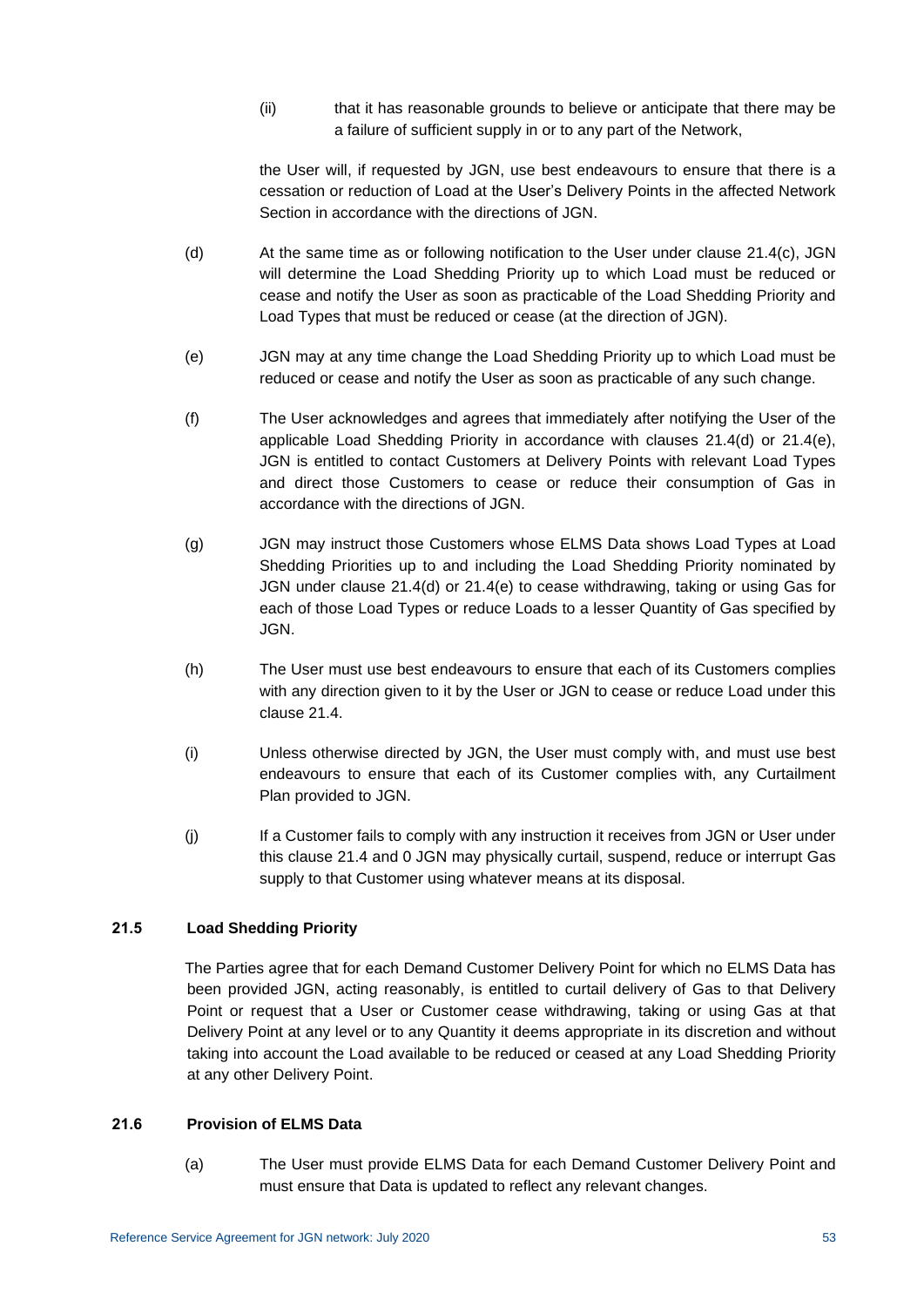- (b) If the User is required to provide ELMS Data for a Delivery Point and has not done so, JGN may (acting reasonably) determine a Load Type or Load Types for that Delivery Point or any Quantity of Gas at that Delivery Point.
- <span id="page-60-0"></span>(c) The User may request a copy of its ELMS Data for the User's Delivery Points under this Agreement at any time. Any such request must be in writing.
- (d) Subject to JGN's obligations to keep ELMS Data confidential and JGN's obligations under Privacy Laws, JGN must provide the User with a copy of ELMS Data it has in respect of the User's Delivery Points (or if it does not have ELMS Data for those Delivery Points, notify the User accordingly) within a reasonable time of receiving the User's request pursuant to clause [21.6\(c\).](#page-60-0) If ELMS Data is confidential to, or private information of, a third party (including another Network User) and JGN is not able to confirm that it has written consent to disclose that ELMS Data, JGN is not obliged to disclose that ELMS Data to the User, but must notify the User that it is unable to disclose that information.
- (e) The User may ask JGN to update the ELMS Data for Delivery Points under this Agreement at any time. JGN is obliged to make such a change only if the User provides evidence to JGN's reasonable satisfaction justifying any changes requested.
- <span id="page-60-1"></span>(f) JGN may ask the User to:
	- (i) confirm and/or update the ELMS Data for the User's Delivery Points at any time; and
	- (ii) provide evidence to JGN's reasonable satisfaction justifying the ELMS Data provided.
- <span id="page-60-2"></span>(g) The User must comply with a request from JGN pursuant to clause [21.6\(f\)](#page-60-1) within 20 Business Days of receiving that request.
- (h) The User warrants that all ELMS Data it provides to JGN is accurate and complete. The User must advise JGN as soon as practicable after becoming aware that any ELMS Data it has provided to JGN is no longer accurate or complete, and must provide updated information accordingly.
- (i) If, in the course of implementing Load Shedding, or a simulation of Load Shedding, JGN determines that contact information contained in the ELMS Data for a Delivery Point is inaccurate, JGN may update the ELMS Data for that Delivery Point in accordance with information provided by a Customer. JGN may (but is not obliged to) request the User to confirm that ELMS Data in accordance with clause [21.6\(f\).](#page-60-1)
- (j) The User acknowledges that the Tariff Class for a Delivery Point has in part been determined according to its Load Type. If the User:
	- (i) fails to comply with its obligations under clause [21.6\(g\);](#page-60-2) or
	- (ii) JGN reasonably believes that ELMS Data provided by the User is incomplete or inaccurate,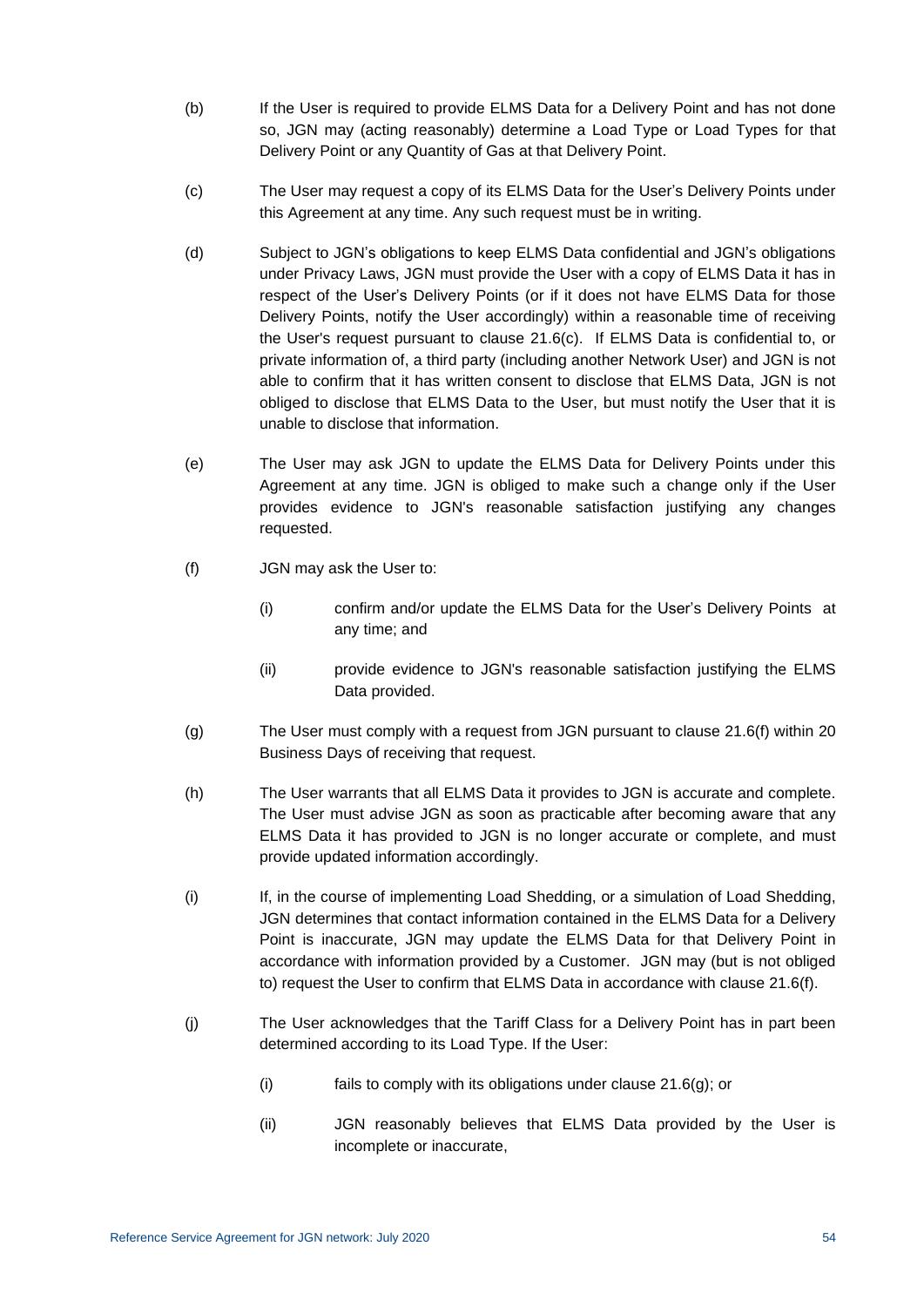JGN may alter the Tariff Class assigned to a Delivery Point, in accordance with the Access Arrangement.

#### **21.7 Reduction of Demand Charge for delivery of less than MDQ**

If JGN is unable to deliver the MDQ to a Demand Customer Delivery Point for any period in excess of one Day as the result of:

- (a) an event occurring wholly within the Network (and not due to any event, action or circumstance upstream of a Receipt Point); and
- (b) either:
	- (i) JGN carrying out work pursuant to clauses [21.2](#page-57-5) or [21.3;](#page-58-4) or
	- (ii) curtailment or interruption of supply under clause [21.4](#page-58-2) arising from circumstances solely within JGN's control,

the Demand Charge for that Delivery Point will be reduced during the period of reduced service so that the Demand Charge in that period is calculated by reference to the actual amount withdrawn at the Delivery Point each Day during that period, rather than by reference to the Chargeable Demand specified in Customer List.

## <span id="page-61-0"></span>**22. Force Majeure**

#### **22.1 Definition**

- (a) In this clause [22,](#page-61-0) and subject to clause [22.1\(b\),](#page-62-0) **Force Majeure Event** means any event, circumstance or cause not within the control of a Party and which by the exercise of due diligence that Party is not reasonably able to prevent or overcome, including (without limitation):
	- (i) acts of God including, without limitation, earthquakes, floods, washouts, landslides, lightning and storms;
	- (ii) strikes, lockouts, bans, slowdowns or other industrial disturbances;
	- (iii) acts of enemy, wars, invasions, blockades or insurrections, riots and civil disturbances, arrest and restraint of rulers and peoples;
	- (iv) fire or explosion;
	- (v) epidemic or quarantine;
	- (vi) order of any court or tribunal or the order, act, or omission or failure to act of any government or governmental authority having jurisdiction, or failure to obtain any necessary governmental consent or approval;
	- (vii) equipment breakdown, breakages or accident to machinery, the Network or Pipelines, the necessity for making repairs and/or alterations in machinery, the Network or Pipelines (other than routine maintenance for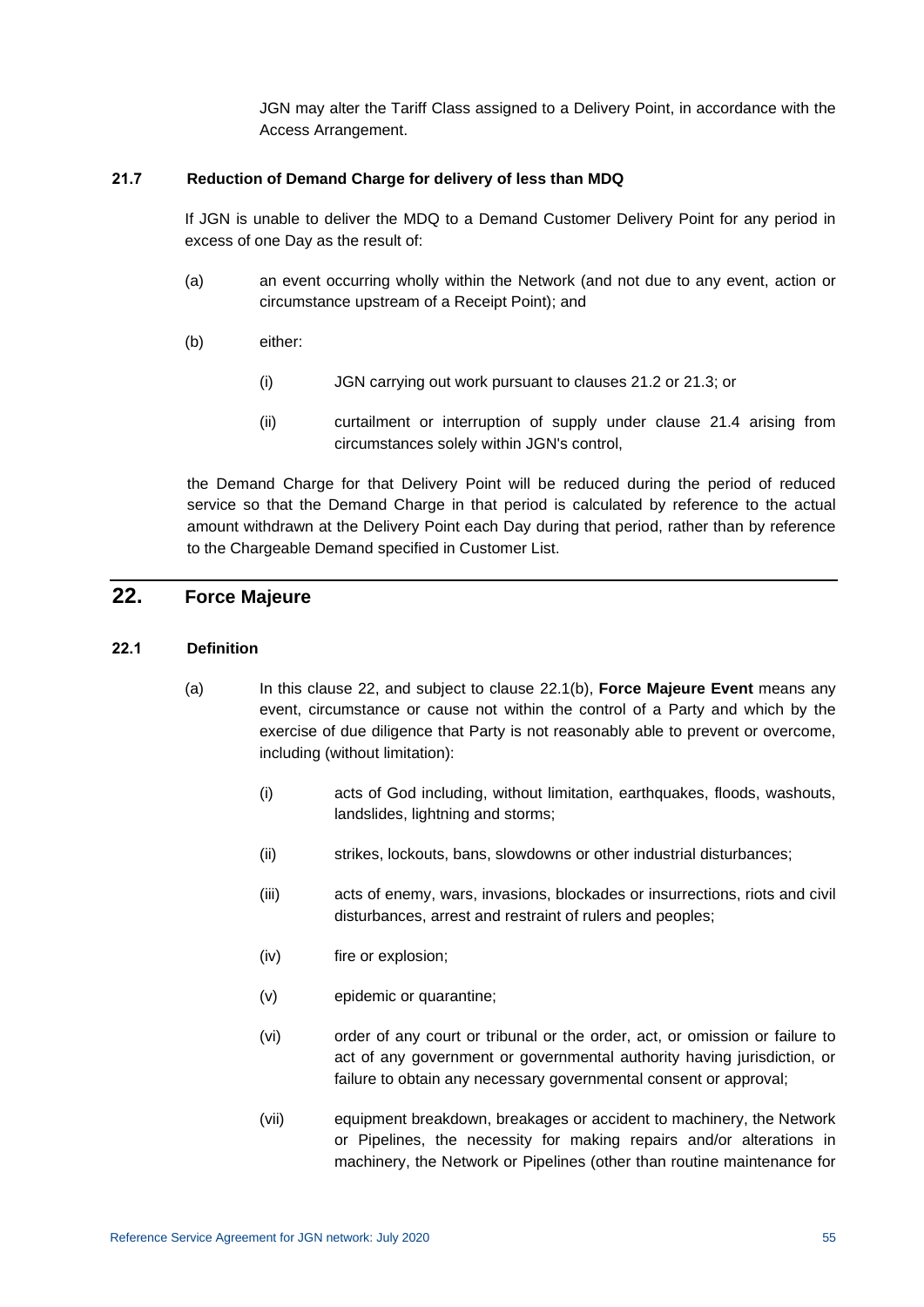which notice has not been given), freezing of wells or failure of reserves; or

- (viii) native title claims.
- <span id="page-62-0"></span>(b) It is acknowledged by the Parties that:
	- (i) lack of funds by any Party;
	- (ii) changes in market conditions for transportation and/or the purchase and sale of Gas (except where these affect the operation of the Network);
	- (iii) the inability of any Party to obtain a supply of Gas; or
	- (iv) if the User is not the person consuming Gas at the Delivery Point, the inability of that person to take Gas due to any event or circumstance within the control of that person,

will under no circumstances constitute or cause a Force Majeure Event.

<span id="page-62-1"></span>(c) The User is responsible for establishing that a person's inability to take Gas as mentioned in clause [22.1\(b\)\(iv\)](#page-62-1) arises from an event or circumstance which is not within that person's control.

## **22.2 Consequences of Force Majeure**

Subject to clauses [22.4,](#page-63-0) [22.5](#page-63-1) and [22.6,](#page-63-2) if by reason of a Force Majeure Event a Party (**Affected Party**) is affected in the performance of any obligation or clause under this Agreement:

- (a) that Party will be excused during the time, and to the extent that, such performance is so affected; and
- (b) that Party will not, to that extent, be liable to the other Party for any Loss of any kind arising out of, or in any way connected with, that non-performance.

#### <span id="page-62-2"></span>**22.3 Notification and Diligence**

Upon the occurrence of a Force Majeure Event, the Affected Party must:

- (a) as soon as possible notify the other Party in writing, giving:
	- (i) full particulars of the Force Majeure Event;
	- (ii) the date of commencement of the Force Majeure Event and an estimate of the period of time required to enable it to resume full performance of its obligations; and
	- (iii) where possible, the means proposed to be adopted to remedy or abate the Force Majeure Event and the effects of the Force Majeure Event;
- (b) use all reasonable diligence and employ all reasonable means to remedy or abate the Force Majeure Event and the effects of the Force Majeure Event as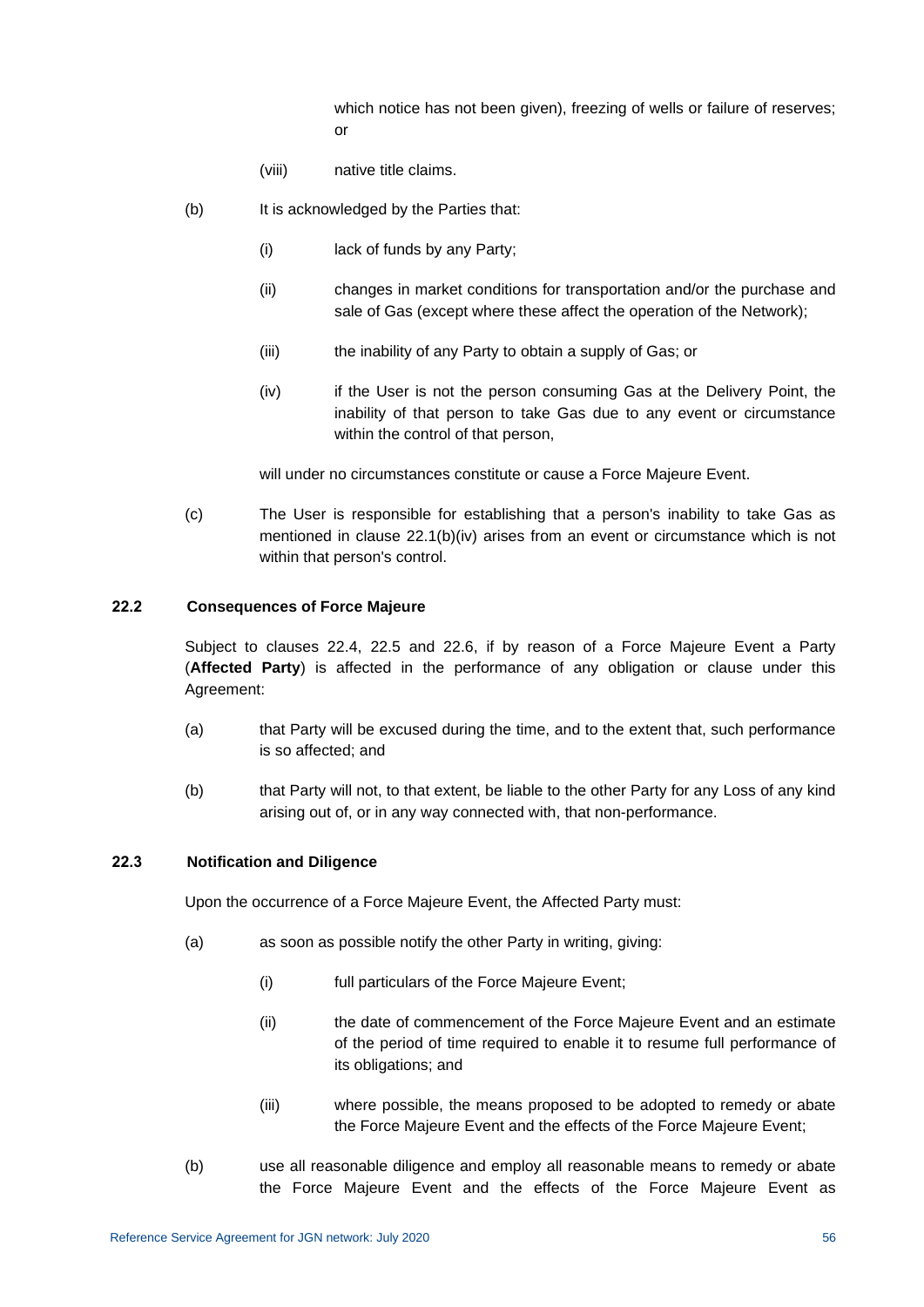expeditiously as possible. However, nothing in this clause [22](#page-61-0) will require a Party to settle a strike, lockout, ban, slowdown or other industrial disturbance, civil disobedience or native title claim against its judgment, and it is acknowledged that settlement of any such disturbance is entirely within the discretion of the Party affected;

- <span id="page-63-3"></span>(c) resume performance as expeditiously as possible after termination of the Force Majeure Event or after the Force Majeure Event has abated to an extent which permits resumption of performance;
- (d) notify the other Party in writing when the Force Majeure Event has terminated or abated to an extent which permits resumption of performance to occur; and
- (e) notify the other Party in writing when resumption of performance has occurred.

## <span id="page-63-0"></span>**22.4 Liability Not Relieved**

A Force Majeure Event which affects a Party's performance under this Agreement will not relieve that Party of liability in the event, and to the extent, that its negligence caused or contributed to its failure to perform under this Agreement. A Party will not be relieved from a breach of an obligation or liability to the extent that it arises from the failure of that Party to comply with clause [22.3\(](#page-62-2)b) and/or [22.3\(c\).](#page-63-3)

## <span id="page-63-1"></span>**22.5 Demand Charge for delivery of less than MDQ**

If a Force Majeure Event affecting JGN occurs and prevents JGN from performing its obligations under this Agreement in respect of a Demand Customer Delivery Point, the Demand Charge for any Delivery Point to which JGN was unable to deliver Gas to the MDQ for that Delivery Point will, for any period during which JGN is unable to deliver Gas to the MDQ, be calculated by reference to the actual amount withdrawn each Day at that Delivery Point.

## <span id="page-63-2"></span>**22.6 Force Majeure does not affect obligations to pay**

Subject to clause [22.5](#page-63-1) and clause [22.7,](#page-63-4) the occurrence of a Force Majeure Event does not relieve the User from any obligation to pay any amounts owing by the User to JGN pursuant to this Agreement.

## <span id="page-63-4"></span>**22.7 Prolonged Force Majeure**

JGN and the User must consult in good faith to decide what action should be taken to carry out the intentions of this Agreement if, as a result of a Force Majeure Event, a Party is affected in the performance of any obligation or clause under this Agreement for a period of 12 Calendar Months. If after a further 1 Calendar Month the Parties are unable to agree upon a means to resolve or otherwise overcome the relevant impact of the Force Majeure Event, then:

- (a) if the Force Majeure Event wholly prevents the performance of this Agreement, either Party may terminate this Agreement by giving to the other Party not less than 30 Days' prior notice to that effect; or
- (b) if the Force Majeure Event prevents delivery of Gas to some but not all of the Delivery Points, either Party may elect to have those Delivery Points deleted from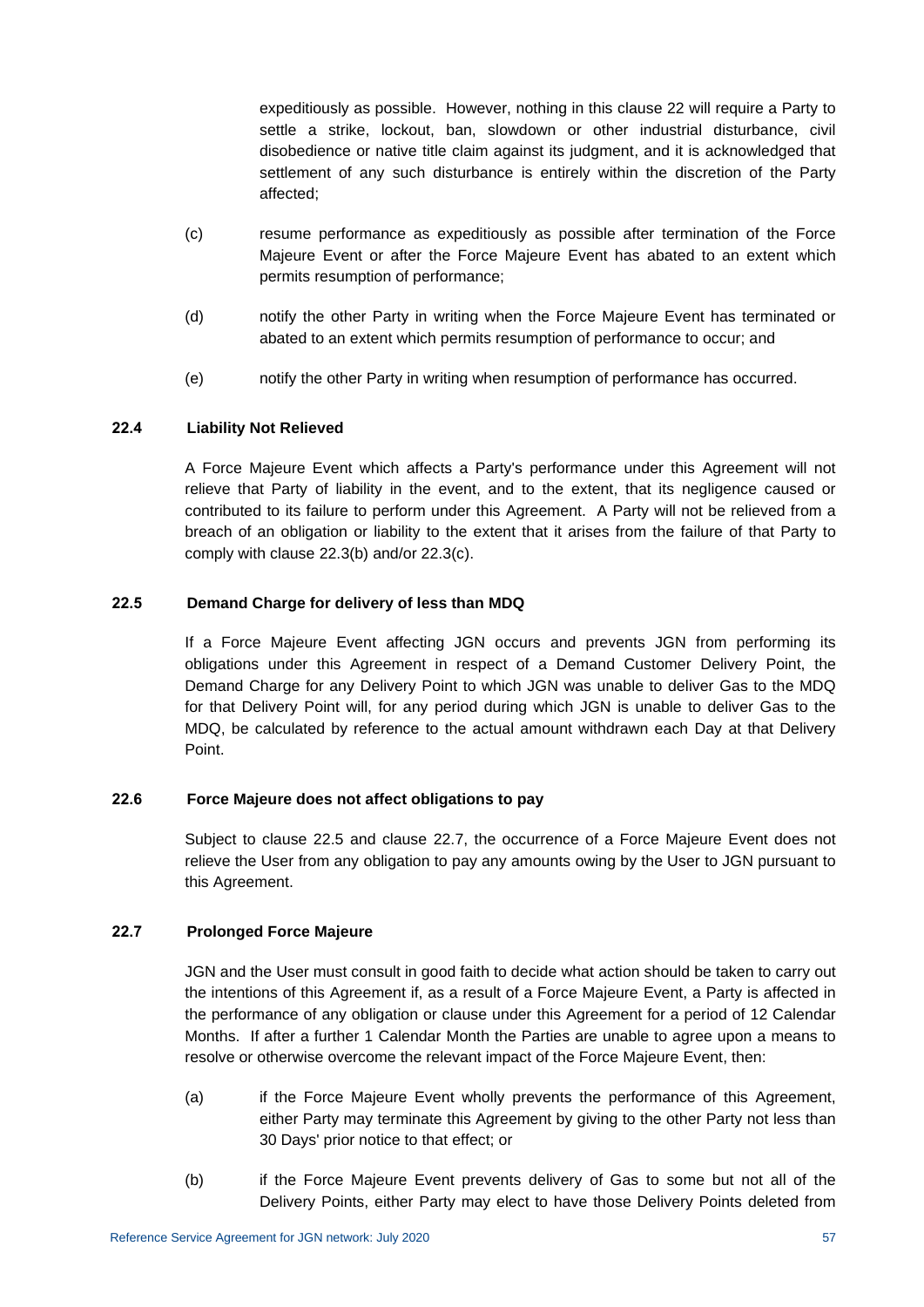the Customer List by giving to the other Party not less than 3 Business Days' notice, and JGN must delete those Delivery Points accordingly,

and thereafter neither Party will be under any further obligation to the other in respect of this Agreement or the deleted Delivery Points as the case may be, but each Party will remain responsible for the performance of obligations under this Agreement arising prior to the date of termination, and after that date for the performance of obligations in respect of any Delivery Points which are not deleted.

## <span id="page-64-2"></span>**23. Termination or cessation**

#### **23.1 Grounds for termination or cessation of Services**

Without limiting clause [23.2,](#page-64-0) [23.3](#page-65-0) or [22.7,](#page-63-4) if a Party (the **First Party**):

- (a) materially defaults in the performance of any of the material covenants or obligations imposed upon it by this Agreement (other than the User's obligation to pay) and, where the default is capable of remedy, fails to remedy the default within 20 Business Days from the receipt of notice from the other Party requiring it to remedy the default;
- (b) suffers a resolution passed or an order is made by the Court for its winding up except for the purposes of a solvent reconstruction or amalgamation;
- (c) is placed in liquidation or is placed under external administration; or
- (d) makes or enters into or endeavours to make or enter into any composition, assignment or other arrangement with or for the benefit of its creditors,

then the other Party may by notice in writing, either:

- (e) terminate this Agreement; or
- (f) if the First Party is the User:
	- (i) cease to provide the Services; or
	- (ii) cease to provide the Services to the User to those Delivery Points the subject of the relevant default,

such termination or cessation to take effect 48 Hours after delivery of the notice or after such longer period as specified in the notice.

#### <span id="page-64-0"></span>**23.2 Right of JGN to terminate**

- <span id="page-64-1"></span>(a) Subject to clause [23.2\(b\),](#page-65-1) JGN may terminate this Agreement by 30 Days' notice if, as a result of a Change in Law after the date of this Agreement:
	- (i) the Service provided under this Agreement is no longer available to the User under the Access Arrangement as a reference service; or
	- (ii) in the opinion of JGN (acting reasonably), the commercial position of JGN under this Agreement is materially adversely affected.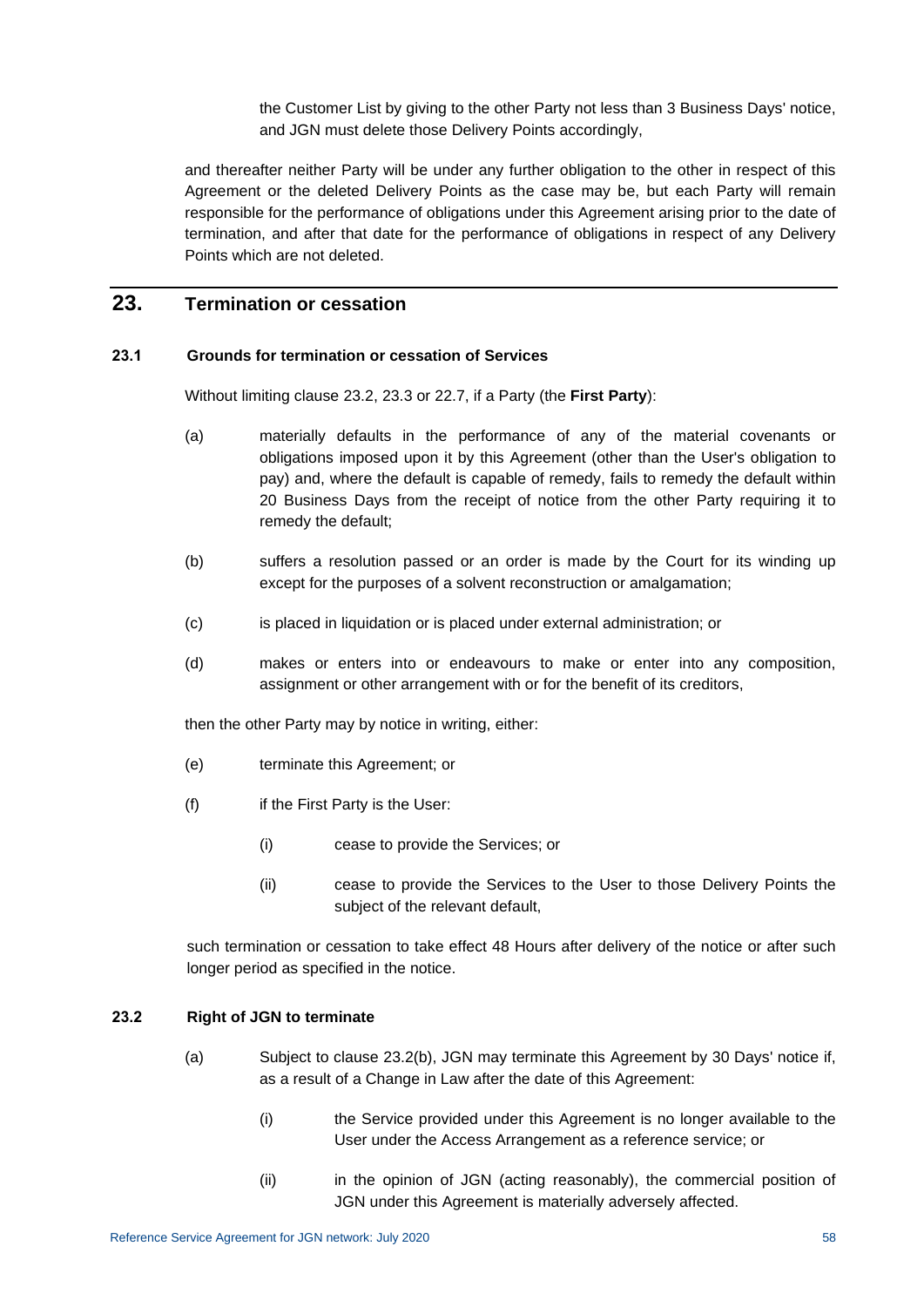- <span id="page-65-1"></span>(b) JGN may only exercise its right to terminate under clause  $23.2(a)(ii)$  if JGN and the User, negotiating in good faith, have been unable to agree to amend this Agreement to deal with the impact of the relevant Change in Law.
- (c) In this clause 25.2 **Change in Law** means:
	- (i) the introduction of a new Law; or
	- (ii) an amendment to, or repeal of, an existing Law; or
	- (iii) a new or changed interpretation (which is binding on JGN) of an existing Law resulting from a decision of:
		- (A) a court;
		- (B) a tribunal;
		- (C) an arbitrator;
		- (D) a Government or regulatory department, body, instrumentality, minister, commissioner, officer, agency or other authority; or
		- (E) a person or body which is the successor to the administrative responsibilities of any person or body described in sub-paragraph (D) above.

#### <span id="page-65-0"></span>**23.3 Failure to pay**

If the User defaults in payment of any moneys payable under this Agreement, excluding payments disputed under clause [18.7,](#page-54-2) for a period of 5 Business Days after notification of the default then JGN may, at JGN's sole discretion, call on the Security and/or either terminate this Agreement or cease to provide Services to the User under this Agreement in respect of any one or more Delivery Points by notice in writing, such termination or cessation to take effect 48 Hours after delivery of the notice or after such longer period as specified in the notice.

#### **23.4 Preservation of rights after termination**

Termination of this Agreement for any reason will not extinguish or otherwise affect any rights of either Party against the other (including under any indemnity) which:

- (a) accrued prior to the time of the termination including, without limitation, JGN's right to payment by the User in respect of amounts owing prior to termination or amounts payable for Services for which no invoice has been rendered at the date of termination or JGN's right to call on the Security; or
- (b) otherwise relate to or may arise at any future time from any breach or nonobservance of obligations under this Agreement which arose prior to the time of the termination,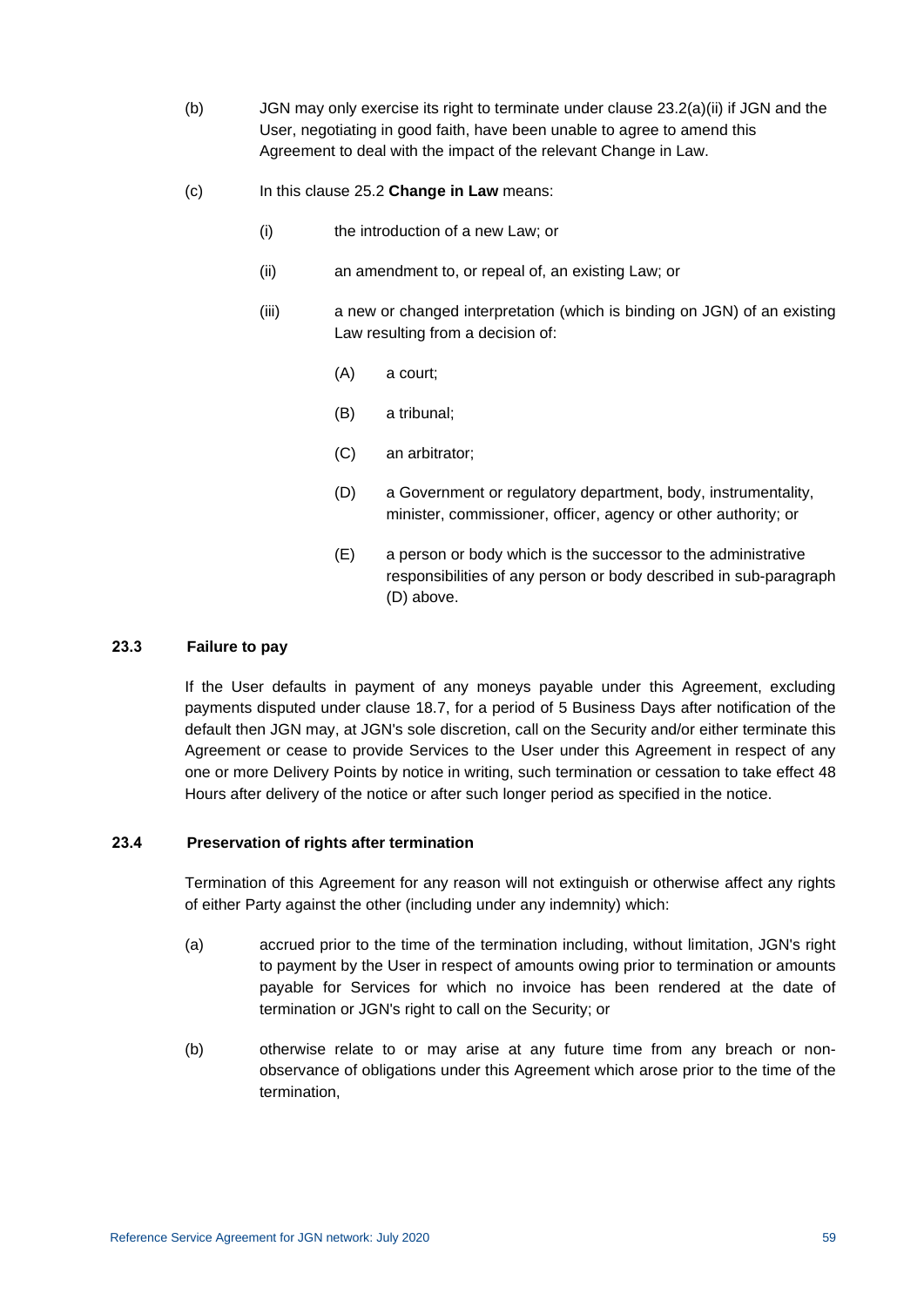but subject to the Parties' respective rights and obligations under this Agreement as in force prior to its termination.

### **23.5 Preservation of rights after cessation of Services**

- (a) Cessation of Services by JGN for any reason will not extinguish or otherwise affect any rights of either Party against the other (including under any indemnity) which:
	- (i) accrued prior to the time of the cessation including, without limitation, JGN's right to payment by the User in respect of amounts owing prior to the cessation of Services or amounts payable for Services for which no invoice has been rendered at the date of cessation or JGN's right to call on the Security;
	- (ii) continue to accrue after the time of the cessation including, without limitation, JGN's right to payment by the User of any Minimum Charge; or
	- (iii) otherwise relate to or may arise at any future time from any breach or non-observance of obligations under this Agreement which arose prior to the time of the cessation.
- (b) Nothing in this Agreement requires JGN to recommence provision of Services once JGN ceases to provide services to any delivery point deleted from the Customer List under clause [22.7,](#page-63-4) [23.1](#page-64-2) or [23.3.](#page-65-0)

#### <span id="page-66-1"></span>**23.6 Survival**

Clauses [24.2,](#page-66-0) [25,](#page-67-0) [26,](#page-70-0) [27,](#page-71-0) [28,](#page-73-0) [29,](#page-74-0) [30,](#page-76-0) [31,](#page-78-0) [32,](#page-79-0) this clause [23.6](#page-66-1) and so much of clause 1 as is necessary to give effect to any of those clauses survive the termination of this Agreement.

## <span id="page-66-2"></span>**24. Indemnities**

## **24.1 Application of the indemnities under this clause**

The indemnities under this clause [24](#page-66-2) are subject to the limitations of liability that apply under clause [25.](#page-67-0)

## <span id="page-66-0"></span>**24.2 Mutual Indemnity**

Each Party (**Indemnifying Party**) must indemnify and hold harmless the other Party and its Associates (each an **Indemnified Party**) from and against any Loss suffered or incurred by any of them in connection with, or arising as a result of, any:

- (a) bodily injury or, death or loss of or damage to property caused by any negligent act or omission or wilful misconduct; or
- (b) breach of this Agreement,

by the Indemnifying Party or any of its Associates, except to the extent the Loss is caused by the negligent act or omission or wilful misconduct of an Indemnified Party.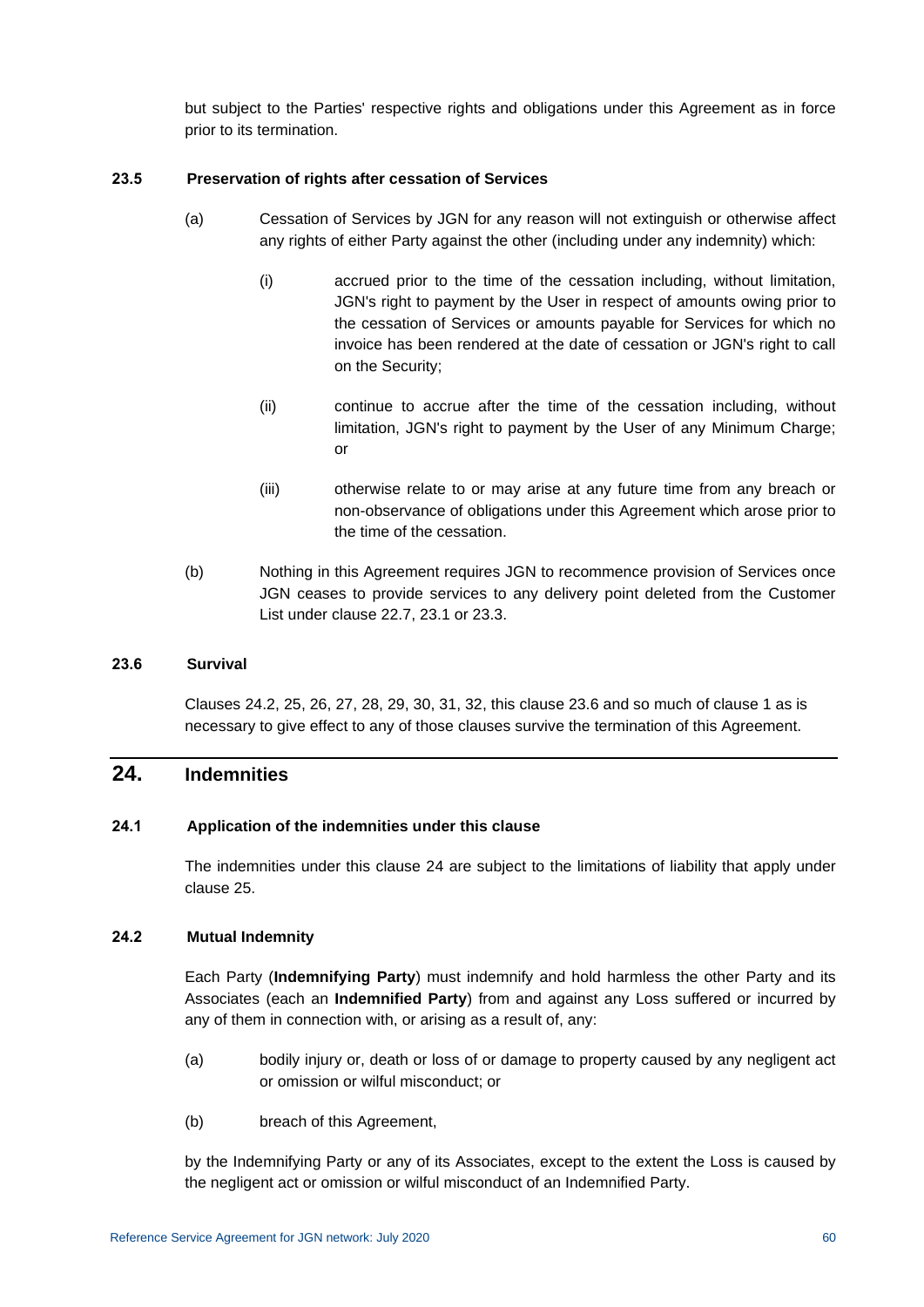Each Party is entitled to enforce this clause on behalf of any one or more of its fellow Indemnified Parties, each of whom are entitled to the benefit of this clause.

#### <span id="page-67-1"></span>**24.3 Indemnity in favour of JGN**

The User must indemnify and hold harmless JGN and its Associates (each a **JGN Indemnified Party**) from and against any Loss suffered or incurred by any of them in connection with, or arising as a result of, any:

- (a) Unauthorised Overrun, or any revocation of an Authorised Overrun by JGN under clause [5.6;](#page-24-0)
- (b) delivery of Gas on behalf of the User at any Receipt Point which does not meet the Specification or pressure requirements for Gas delivered at the Receipt Point under this Agreement;
- (c) acts or omissions of the User, or any Customer or End-Consumer resulting in interruption, curtailment, or suspension of the delivery of Gas at any Receipt Point, through the Network, or at any delivery point on the Network; and
- (d) disconnection or abolishment of any Delivery Point from the Network at the request of the User.

JGN is entitled to enforce this clause on behalf of any one or more of its fellow JGN Indemnified Parties, each of whom are entitled to the benefit of this clause.

# <span id="page-67-0"></span>**25. Liability Limitations**

## **25.1 Exclusion of warranties**

All express or implied warranties, representations or covenants which are not contained in this Agreement are excluded to the maximum extent permitted by law. If a statutory guarantee imposed under the Competition and Consumer Act 2010 (Cth) or any equivalent State or Territory legislation applies in respect of the Services, then JGN's liability to the User under such guarantee is limited, so far as the law permits, (at JGN's option) to:

- (a) the re-supply of the relevant service under this Agreement; or
- (b) an amount equivalent to the payment to have the relevant service re-supplied.

#### <span id="page-67-2"></span>**25.2 Liability exclusions and limitations**

The liability of a Party (**First Party**) to the other Party and each of its Associates for any Loss (other than for liabilities referred to under clause [24.3\)](#page-67-1) is limited as follows:

- (a) neither Party is liable to the other for any Consequential Loss;
- (b) liability for any other Loss arising out of or in connection with:
	- (i) any act, omission or conduct of the First Party or its Associates; or
	- (ii) this Agreement,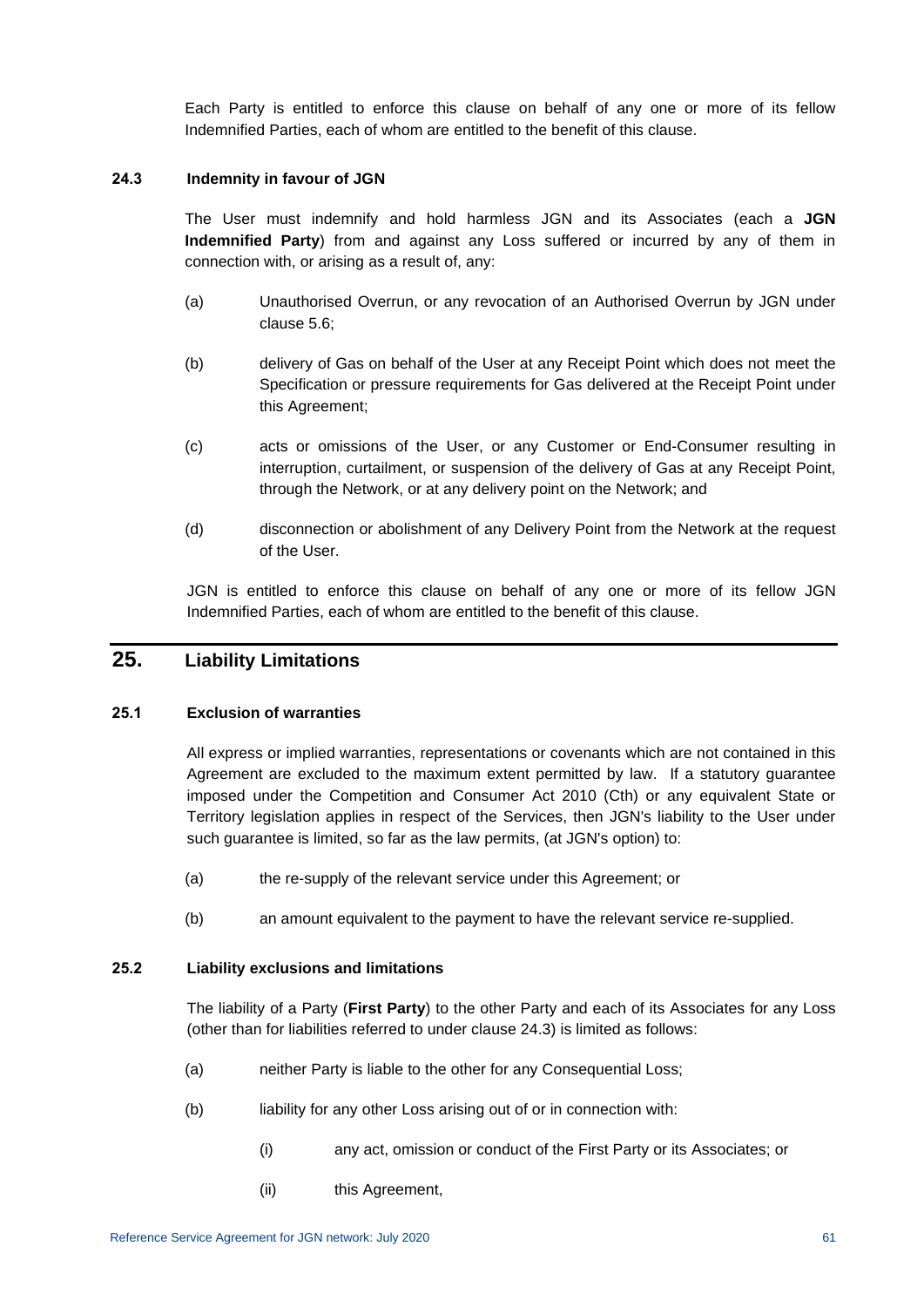whether in contract, statute, tort (including negligence) or on any other basis in law, equity or otherwise is limited to the extent permitted by law to either:

- (iii) the Insured Sum for that liability under the First Party's policies of insurance; or
- (iv) if there is no such Insured Sum for that liability, then to whichever of the following liability limits is first reached:
	- (A) \$5 million in the aggregate for all claims in a Financial Year by the other Party, its Related Bodies Corporate or their Associates;
	- (B) \$5 million in the aggregate for all claims by those persons arising out of or in connection with all acts, omissions, or conduct referred to in sub-paragraph (b)(i) and (ii) above or this Agreement during a Financial Year;
	- (C) in the case of JGN, \$50 million in the aggregate for all claims in a Financial Year by all persons (including those referred to above, all Network Users and all other persons); and
	- (D) in the case of JGN, \$50 million in the aggregate for all claims by all such persons arising out of or in connection with all such acts, omissions, or conduct or this Agreement during a Financial Year.

#### **25.3 Insured Sum**

For the purposes of clause 27.2(b), the **Insured Sum** for the liability referred to in that clause means:

- (a) the amount recovered by the First Party under an insurance policy in respect of the liability; or
- (b) the amount that would have been so recovered by the First Party in respect of the liability but for:
	- (i) a failure by the First Party to:
		- (A) comply with clause 28; or
		- (B) claim under the relevant insurance, comply with the claim procedures under the relevant insurance, or diligently pursue the claim;
	- (ii) the First Party not complying with any provision, obligation or duty owed under or in respect of the relevant insurance (including the precontractual duty to disclose); or
	- (iii) the operation of any self-insured retention, deductible, excess or coinsurance under the terms of the relevant insurance,

but not to the extent that the relevant insurer seeks to deny recovery in respect of the liability on the basis of any of the limitations in clause 27.2(b).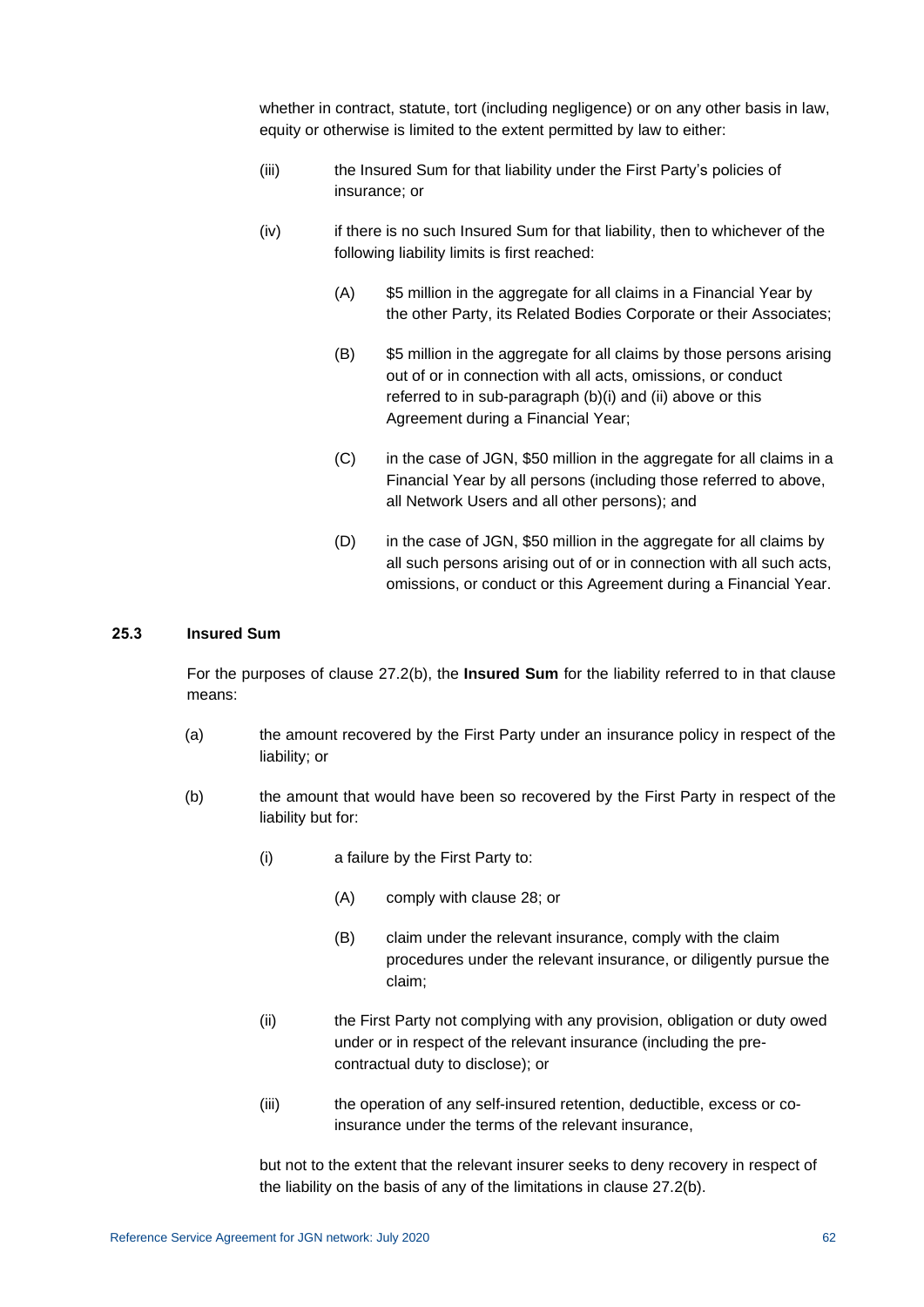#### **25.4 Carve outs from the above liability exclusions and limitations**

The exclusions and limitations of liability in clause [25.2](#page-67-2) do not apply to:

- (a) any liability of the User for:
	- (i) failure to pay Charges or any other amount payable under this Agreement; or
	- (ii) JGN Loss arising as a result of:
		- (A) the User failing to deliver or procure sufficient Gas at a Receipt Point to meet Gas withdrawals at the Delivery Points as required by clause [6.3;](#page-27-0) or
		- (B) delivery of Gas by or on behalf of the User into the Network which does not meet the Specification or pressure requirements under this Agreement; or
- (b) JGN's liability for any loss of revenue by the User caused by the delivery to a Delivery Point of Gas which does not meet the Specification, to the extent that the Gas met the Specification when it was injected into the Network and did not meet the Specification on delivery as a result of the negligence or wilful default of JGN.

## **25.5 JGN's exclusion of liability**

Despite any other provision in this Agreement and to the extent permitted by law, JGN is not liable for any Loss arising, whether under contract, statute, tort (including negligence) or on any other basis in law, equity or otherwise, arising out of or in connection with any:

- (a) Unauthorised Overrun, or any revocation of an Authorised Overrun by JGN under clause [5.6;](#page-24-0)
- (b) disconnection, abolition or cessation of Gas at a Delivery Station pursuant to clause [13](#page-41-0) (where requested by the User) or otherwise in accordance with any Laws, including disconnection for health and safety reasons;
- (c) curtailment, interruption, load shedding, reduction of supply or suspension of delivery of Gas in accordance with this Agreement; or
- (d) anything which may arise with respect to Gas prior to its receipt by JGN at a Receipt Station (including it not meeting the Specification or the pressure requirements of this Agreement when injected at the Receipt Station) or after its delivery at a Delivery Point or with respect to any Energy produced, supplied or resold at any premises as a result of Gas being delivered by JGN to a Delivery Point (including defects in the supply of Energy),

except to the extent that the negligent act or omission or wilful misconduct of JGN caused that Loss.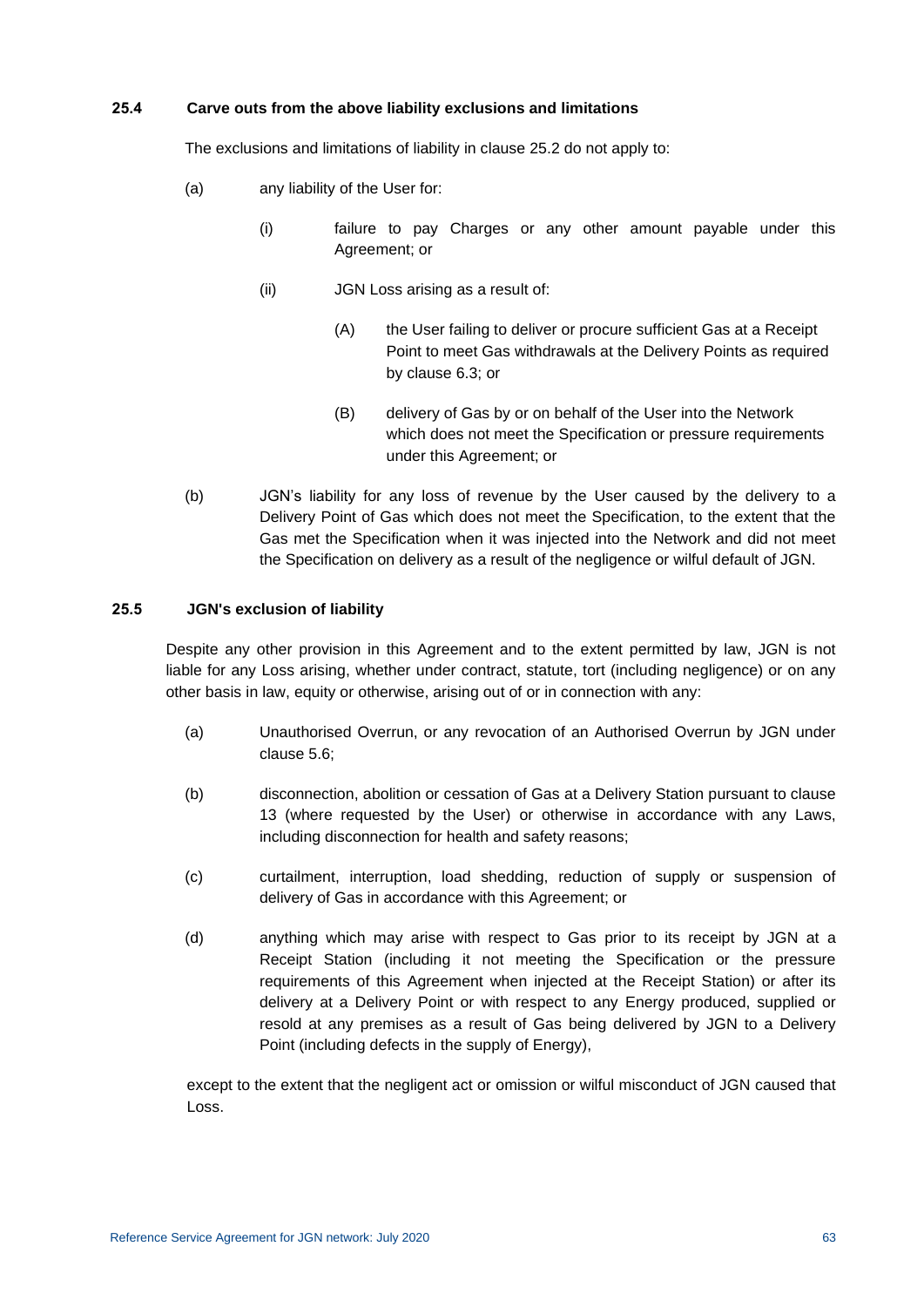## **25.6 Civil Liability Act**

- (a) To the extent permitted by law, Part 4 of the *Civil Liability Act 2002* (NSW) (and any other equivalent statutory provisions in any other state or territory) is excluded from applying to any right, obligation or liability of either Party under this Agreement whether such a right, obligation or liability is sought to be enforced as a breach of contract, a claim in tort or otherwise in an action for damages.
- (b) All other rights, obligations and liabilities (including those relating to proportionate liability) of each Party are preserved and are as specified in or by this Agreement whether in contract, tort or otherwise in an action for damages.

## **25.7 User's supply arrangements**

The User must include in all its sale and supply arrangements with Customers who are not Small Customers, a provision that limits or excludes the User's liability to those persons, to the extent reasonably practicable, and in particular in relation to transportation of Gas, arising from or in connection with the operation of the Network and any Services provided by JGN (whether under this Agreement or otherwise).

# <span id="page-70-0"></span>**26. Insurance**

## <span id="page-70-1"></span>**26.1 JGN's Insurance**

- (a) JGN must obtain and maintain, with a reputable insurance company, public liability insurance and such other insurances as may be required to satisfy the requirements of any licence or authorisation needed to operate the Network, covering liability:
	- (i) for bodily injury, death or loss of or damage to property; and
	- (ii) up to any maximum amounts of liability as may be required under any such licence or authorisation, or as otherwise reasonably determined by JGN.
- (b) Whenever reasonably requested by the User, JGN must give the User reasonable evidence (such as a certificate of currency) as to its insurance coverage in place pursuant to clause [26.1\(a\).](#page-70-1)

## <span id="page-70-2"></span>**26.2 User's Insurance**

(a) Where the User is an Authorised Retailer or Exempt Seller, the User must obtain and maintain, with a reputable insurance company, public liability and such other insurances in respect of any risks a person carrying on a business of retailing gas would prudently insure, including in respect of any liability it may incur under this Agreement.

> Otherwise, the User must obtain and maintain, with a reputable insurance company, public liability and such other insurances as JGN reasonably specifies, including in respect of any liability it may incur under this Agreement.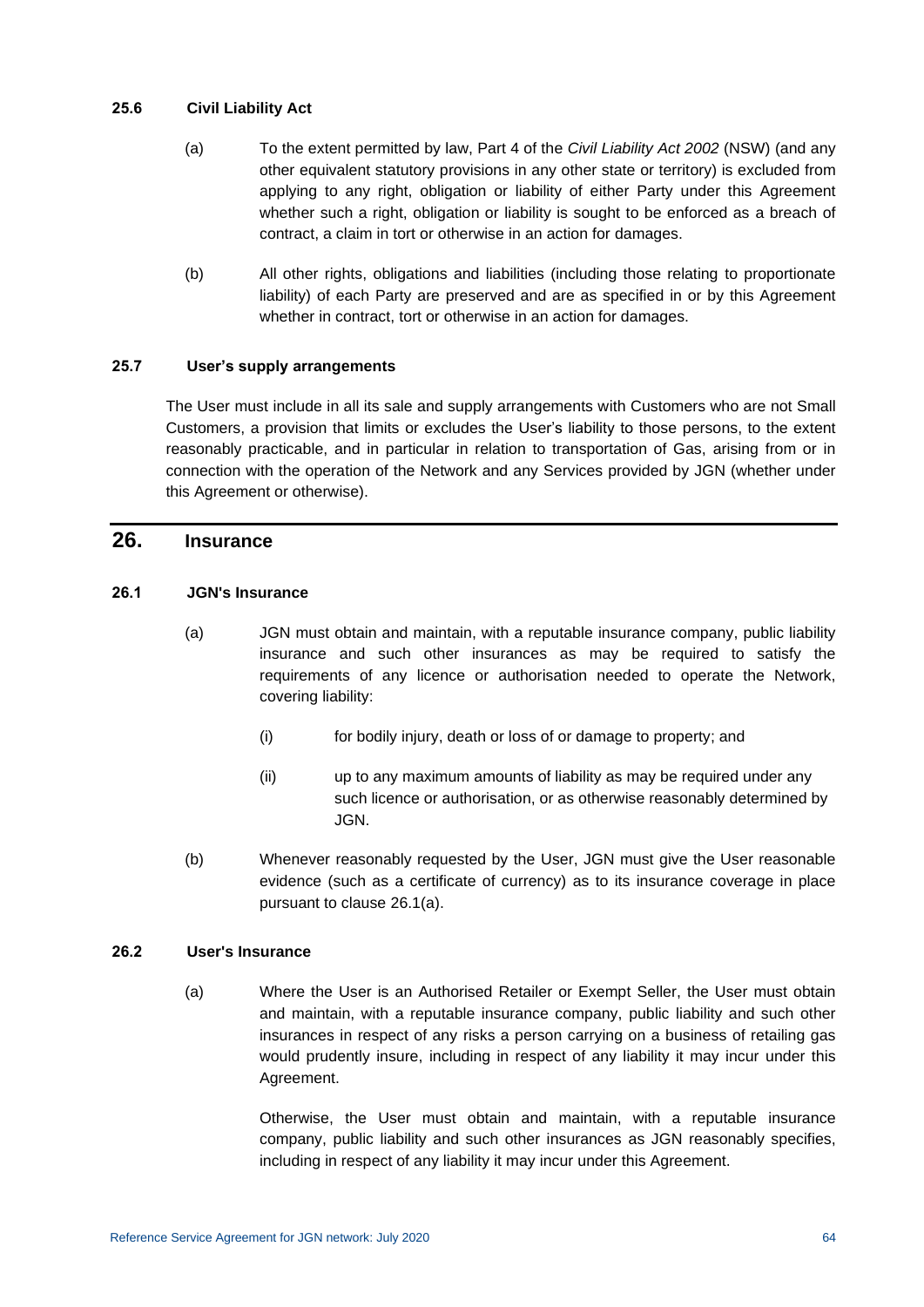- (b) Whenever reasonably requested by JGN, the User must give JGN reasonable evidence (such as a certificate of currency) as to its insurance coverage in place pursuant to clause [26.2\(a\).](#page-70-2)
- (c) The User must promptly notify JGN if the User fails to obtain or maintain any insurance required under this Agreement. In this case, JGN may obtain and maintain that insurance on behalf of the User at the cost of the User and the User must provide all reasonable assistance to JGN to allow it to exercise this right.

## <span id="page-71-0"></span>**27. Transfer**

#### **27.1 JGN may transfer**

JGN may assign, transfer or novate this Agreement or transfer any or all of its rights under this Agreement without the User's prior written consent. JGN must notify the User in writing of any such assignment, transfer or novation.

#### **27.2 No assignment without consent**

- (a) The User may assign, transfer or novate this Agreement with JGN's prior written consent which:
	- (i) must not be withheld where the proposed assignee, transferee or novatee (**Proposed Transferee**):
		- (A) is acquiring or receiving a transfer of substantially the whole of the User's business, assets and undertaking;
		- (B) has a level of credit-worthiness no less than that of the User as assessed by JGN acting reasonably (taking into account any information provided, or matters demonstrated, under clause [27.2\(c\)](#page-71-1) in relation to the Proposed Transferee); and
		- (C) holds all authorisations and licences required to enable the Proposed Transferee to meet its obligations under this Agreement; and
	- (ii) may otherwise be given or withheld by JGN acting reasonably.
- (b) The User must request JGN's consent to any assignment, transfer or novation in writing and any such consent may be given by JGN on terms and conditions reasonably required by JGN. Those terms may include the Proposed Transferee and the User entering into a deed of novation and assignment with JGN on terms and conditions satisfactory to JGN acting reasonably.
- <span id="page-71-1"></span>(c) If requested by JGN, the User must, in a timely manner:
	- (i) demonstrate the Proposed Transferee's ability to meet all financial and other obligations under this Agreement; and
	- (ii) provide all information reasonably required by JGN for the purpose of assessing the Proposed Transferee's credit-worthiness.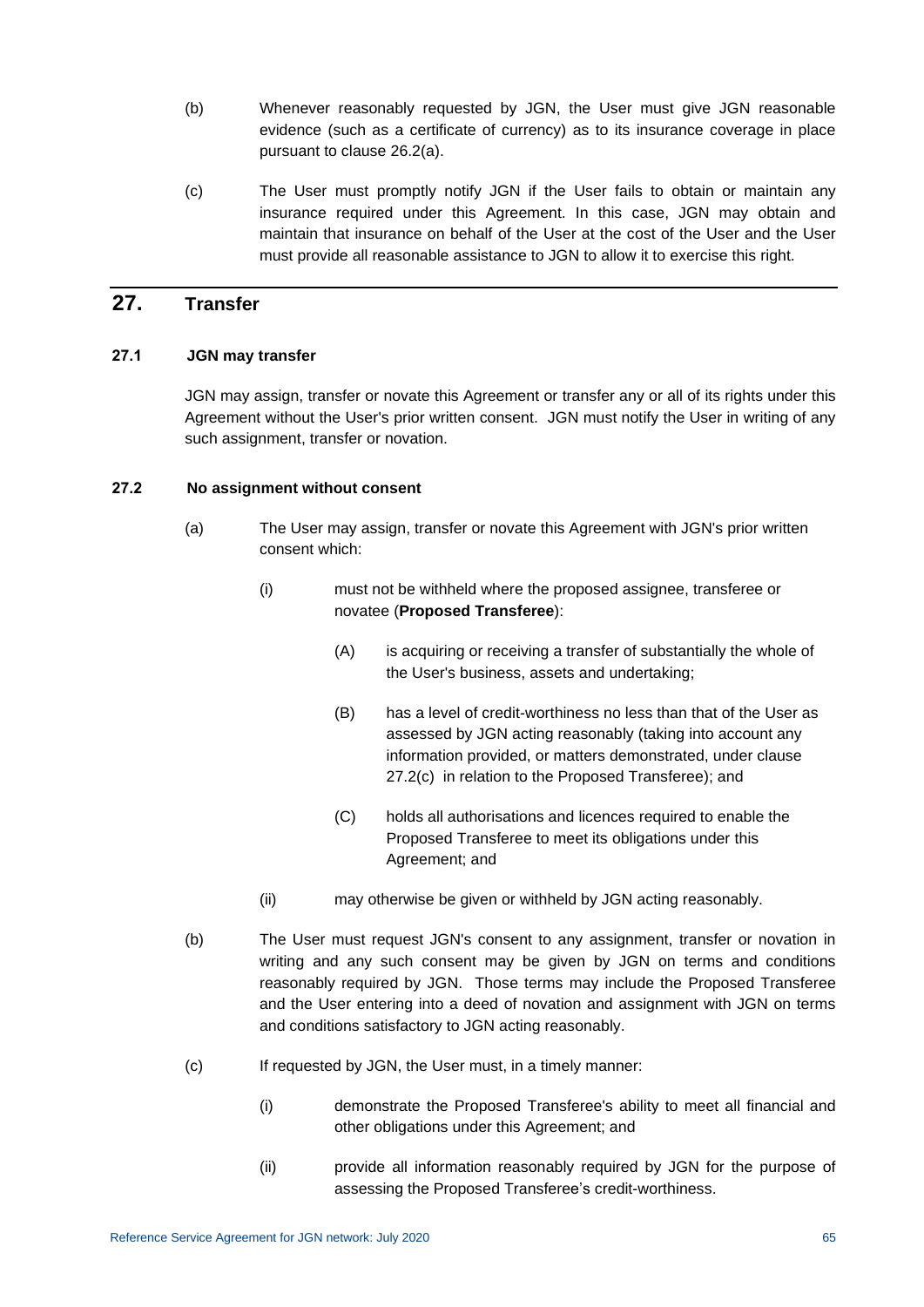(d) The information so requested by JGN may include the Proposed Transferee's most recent Financial Report or, where the Proposed Transferee is not required under the *Corporations Act 2001* (Cth) to produce a Financial Report, the User must provide an equivalent report in relation to the Proposed Transferee within 30 days of the request.

#### **27.3 Transfers of capacity where the Retail Market Procedures do not apply**

- <span id="page-72-0"></span>(a) Where there are no relevant Retail Market Procedures governing transfer of capacity, the User may, without JGN's consent, transfer, by way of subcontract, all or any of the User's contracted capacity to another person (the **third party**) with the following consequences:
	- (i) the User's rights against, and obligations to, JGN under this Agreement are (subject to clause [27.3\(a\)\(ii\)\)](#page-72-0) unaffected by the transfer; but
	- (ii) the User must immediately give notice to JGN of:
		- (A) the subcontract and its likely duration;
		- (B) the identity of the third party; and
		- (C) the amount of the contracted capacity transferred.
- <span id="page-72-1"></span>(b) The User may, with JGN's consent, transfer all or any of the User's contracted capacity to another party (the **third party**) as outlined in rule 105(3) of the National Gas Rules. JGN must not withhold its consent unless it has reasonable grounds, based on technical or commercial considerations, for doing so and where the third party executes a deed of covenant in favour of JGN as set out in clause (d) below. An example of a reasonable ground would be, if JGN would not receive at least the same amount of revenue after the transfer than it would have received before the transfer was requested.
- (c) JGN must reply to a request from the User for JGN's consent to a transfer or assignment under clause [27.3\(b\)](#page-72-1) within 14 Business Days of receiving the request accompanied by all information reasonably necessary to enable JGN to consider the request. If at the time the request is made, the User informs JGN in writing that due to hardship, the User requires an urgent reply to its request, JGN will use reasonable endeavours to respond to the request within 2 Business Days of receiving the request.
- (d) If JGN receives a request from the User for JGN's consent to a transfer or assignment under clause [27.3\(b\),](#page-72-1) JGN may require the User to provide to JGN a Deed of Covenant executed by each of the User and the third party (in a form reasonably required by JGN) in favour of JGN and of each other, under which:
	- (i) the User assigns all of its rights under this Agreement to the third party and the third party accepts that assignment;
	- (ii) the third party agrees to assume all of the User's rights and obligations under this Agreement and to accordingly comply with all of the User's obligations and assume all of the User's liabilities under this Agreement; and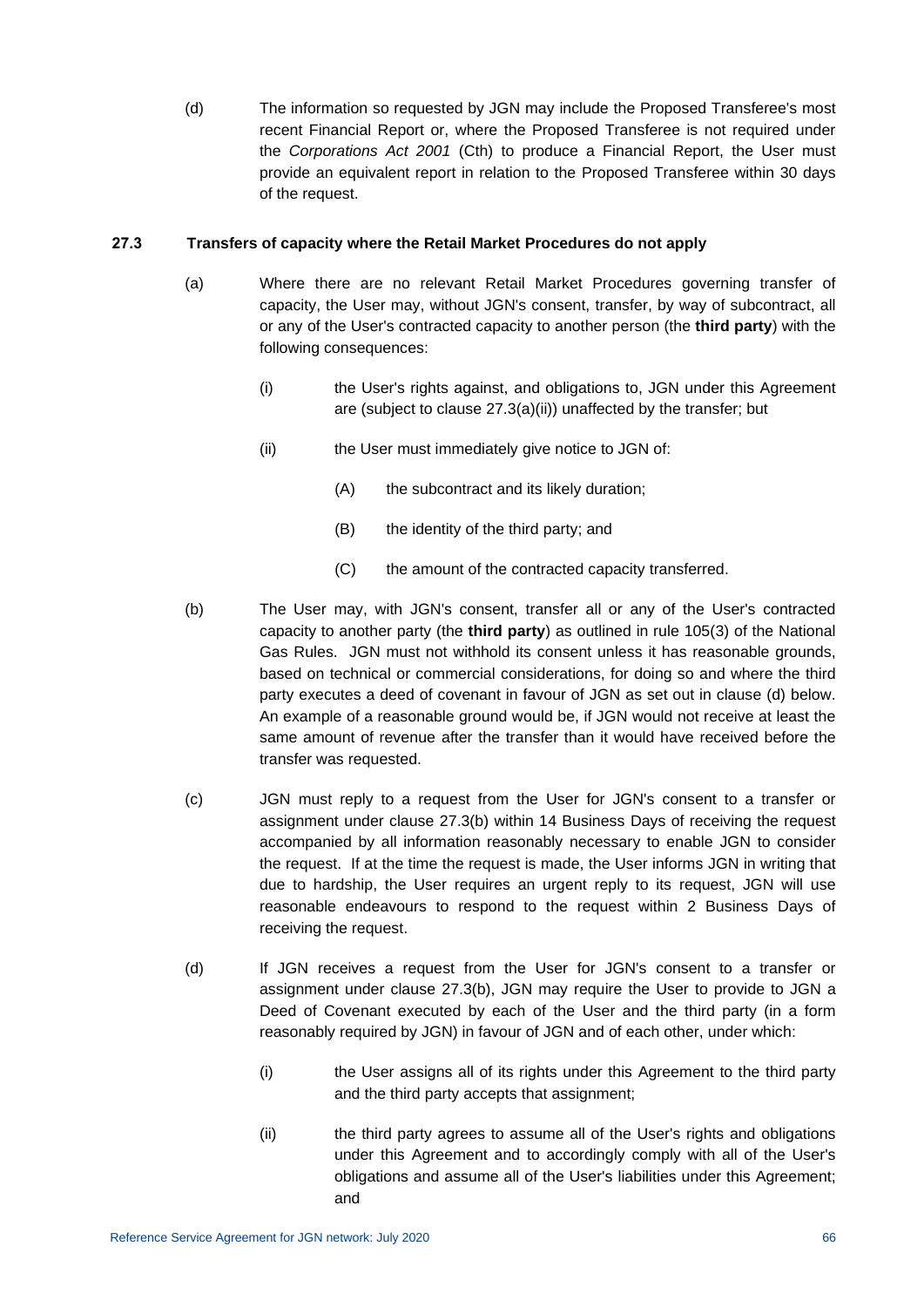- (iii) the User agrees to the assumption of those rights and obligations by the third party.
- (iv) the User consents to JGN providing the third party with the details (including all details contained in the Customer List such as the MDQ and Demand Charge) regarding any Delivery Point.
- <span id="page-73-0"></span>(e) Unless otherwise agreed, any transfer made under clause [27.3\(b\)](#page-72-1) by the User will be effective only on the first Day of the Calendar Month following execution of any deed of covenant under clause [27.3\(d\)\(iv\).](#page-73-0)

## <span id="page-73-1"></span>**28. Security and Financial Standing**

- (a) Where the User is an Authorised Retailer for a Customer or Customers at one or more Delivery Points:
	- (i) the User must provide security for Charges payable or which may become payable under this Agreement for those Delivery Points in accordance with the requirements set out in Division 4 of Part 21 of the National Gas Rules, which will be deemed to be incorporated into this Agreement; and
	- $(i)$  the rest of this clause [28,](#page-73-1) with the exception of clauses 28 $(e)$ , 28 $(f)$ and [28\(g\)](#page-74-1) below, will not apply to the User in respect of those Delivery Points.

In all other cases, the User must comply with clauses [28\(b\)](#page-73-3) to [28\(j\)](#page-74-2) below.

- <span id="page-73-3"></span>(b) Unless agreed otherwise by JGN, acting reasonably, the User must provide Security to JGN for an amount reasonably determined by JGN to be no less than the average total Charges payable by the User to JGN under this Agreement over three consecutive Billing Periods for each Delivery Point. JGN will be under no obligation to provide Services to any Delivery Point until such Security is provided.
- (c) JGN may review the amount of the Security where reasonably necessary and may require the User to increase (or decrease, as the case may be) the amount of Security where, in JGN's reasonable opinion, the amount of the Security is less (or more) than the amount applicable under clause [28\(b\)](#page-73-3)
- (d) Any interest earned on the Security may be retained by JGN and form part of the Security. Nothing in this Agreement is to be taken as imposing any obligation on JGN to maximise or obtain any return on amounts deposited.
- <span id="page-73-2"></span>(e) If requested by JGN where reasonably necessary, the User must, in a timely manner:
	- (i) demonstrate its ability to meet all financial and other obligations under this Agreement; and
	- (ii) provide all information reasonably required by JGN for the purpose of assessing the User's credit worthiness.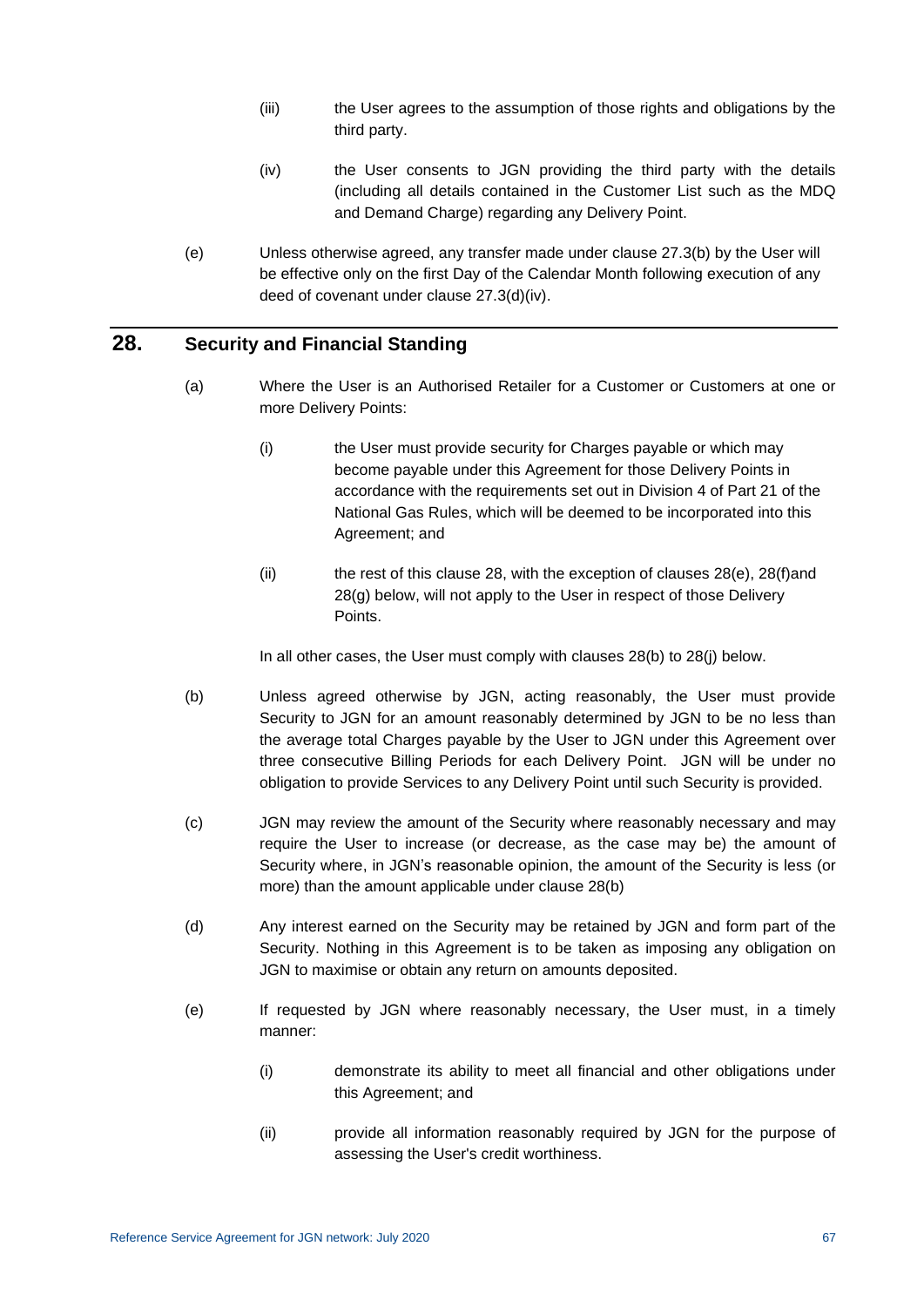- <span id="page-74-0"></span>(f) The information so requested by JGN may include the User's most recent Financial Report or, where the User is not required under the *Corporations Act 2001* (Cth) to produce a Financial Report, the User must create an equivalent report in accordance with the reasonable requirements of JGN within 30 days of the request.
- <span id="page-74-1"></span>(g) The User represents and warrants that:
	- (i) any Financial Report provided by it under clause [28\(f\)](#page-74-0) was prepared in accordance with the *Corporations Act 2001* (Cth) requirements for Financial Reports for a financial year or (where no such report is required under the *Corporations Act 2001* (Cth)) that any equivalent report provided under that clause gives a true and fair view of the financial position and performance of the User; and
	- (ii) there has been no change in the state of its affairs since the end of the financial year to which the most recent Financial Report (or equivalent report) provided to JGN in accordance with clause [28\(f\)](#page-74-0) relates which might have a material adverse effect upon the User's ability to perform any of its obligations under this Agreement or upon the business or operations of the User.
- (h) The User repeats the representation and warranties in clause [28\(g\)](#page-74-1) on the Commencement Date for the Service provided to each Delivery Point.
- (i) JGN may release the Security at any time.
- <span id="page-74-2"></span>(j) JGN must release the Security within 10 Business Days of the date which is the later of the termination of this Agreement and the date on which all amounts which are owing or payable or remaining unpaid, whether present, unascertained, immediate, future or contingent, by the User to JGN have been paid in full.

## <span id="page-74-4"></span><span id="page-74-3"></span>**29. Confidentiality**

- (a) JGN may disclose Confidential Information where permitted to do so by the National Gas Law.
- (b) Subject to clause [29\(a\),](#page-74-3) neither Party may disclose Confidential Information under this Agreement without the prior written consent of the other Party except to the extent that the disclosure:
	- (i) is required by applicable laws or by requirements of any government or government agency having jurisdiction over the disclosing Party (**Disclosing Party**);
	- (ii) is to AEMO in relation to the carrying out of its functions under any Law;
	- (iii) is required by any securities commission having jurisdiction over the Disclosing Party or a Related Body Corporate of the Disclosing Party, or by the rules of any stock exchange on which are listed the shares in the capital of the Disclosing Party or a Related Body Corporate of the Disclosing Party;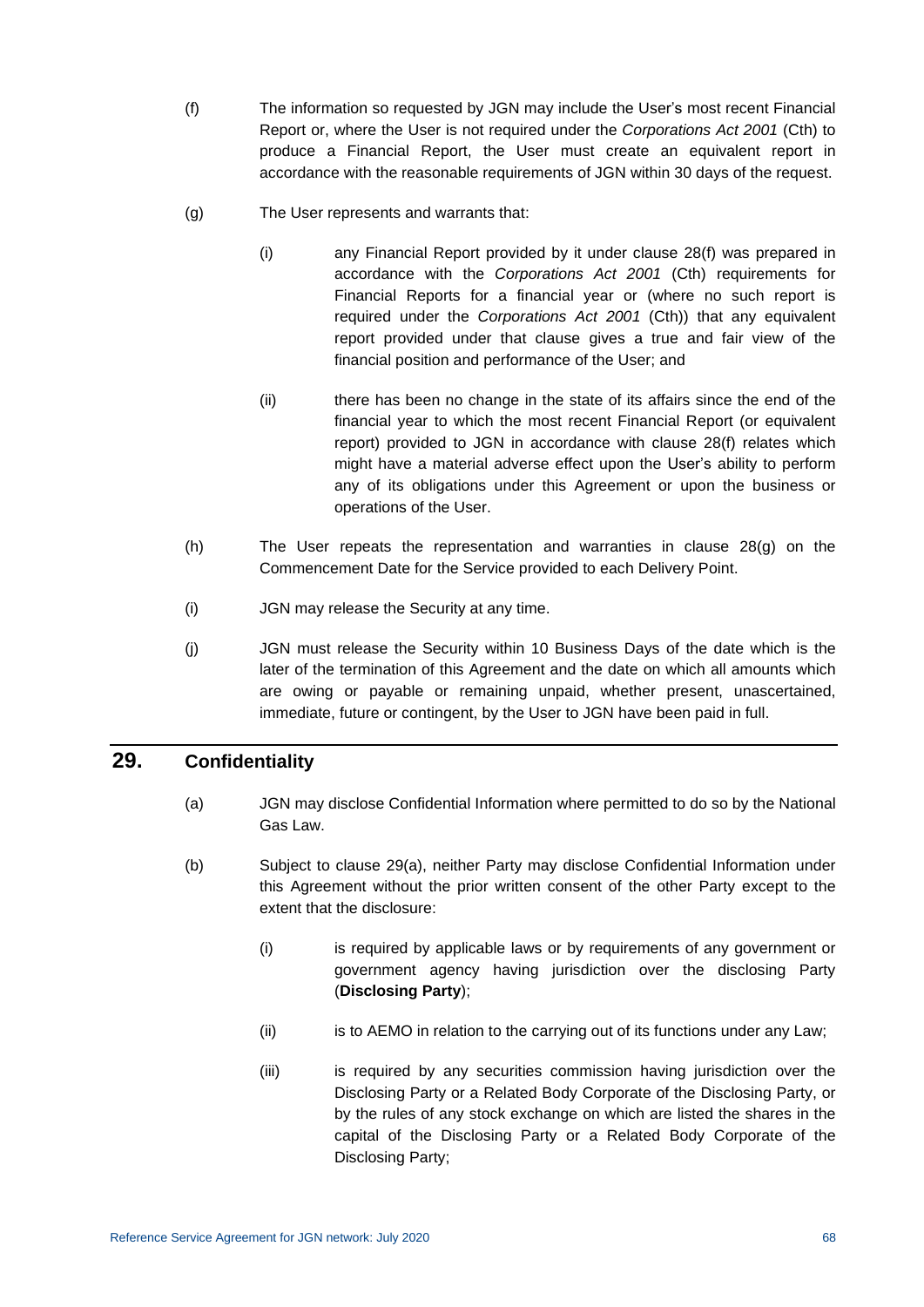- (iv) is to the Disclosing Party's employees, directors, consultants, contractors, advisers or agents, or those of a Related Body Corporate of the Disclosing Party;
- (v) relates to information that is at the time of disclosure lawfully generally available to the public, other than as a result of a breach of this Agreement;
- (vi) is to a bona fide purchaser of substantially all of the Disclosing Party's assets or, in the case of JGN, of any or all of its Network;
- (vii) is required by an order of a court of competent jurisdiction;
- (viii) is to a bank or other financial institution in connection with the Disclosing Party's financial affairs; or
- (ix) is required to enable the Disclosing Party to comply with its obligations under any law including, but not limited to:
	- (A) the Retail Market Procedures;
	- (B) laws and rules governing the Short Term Trading Market; and
	- (C) the Disclosing Party's Gas reticulator's authorisation, Retailer Authorisation or Seller's Exemption.
- (c) The User consents to the disclosure by JGN to third parties of:
	- (i) information relating to Quantities of Gas historically delivered to (or estimated to have been delivered to) a Delivery Point;
	- (ii) Load profile and information relating to Load Types and appliances installed at the premises supplied by the Delivery Point;
	- (iii) current Charges applicable to the Service(s) provided to a Delivery Point; and
	- (iv) any other information regarding that Delivery Point, including but not limited to, the MDQ, MHQ, Chargeable Demand And Tariff Class for a Delivery Point,

where the Customer at the relevant Delivery Point has provided its written consent to JGN (or the User provides any other form of evidence that the Customer consents to such disclosure reasonably acceptable to JGN).

- (d) The User consents to the disclosure by JGN to another Network User of:
	- (i) information relating to Quantities of Gas historically delivered to a Delivery Point;
	- (ii) Load profile and information relating to Load Types and appliances installed at the premises supplied by the Delivery Point;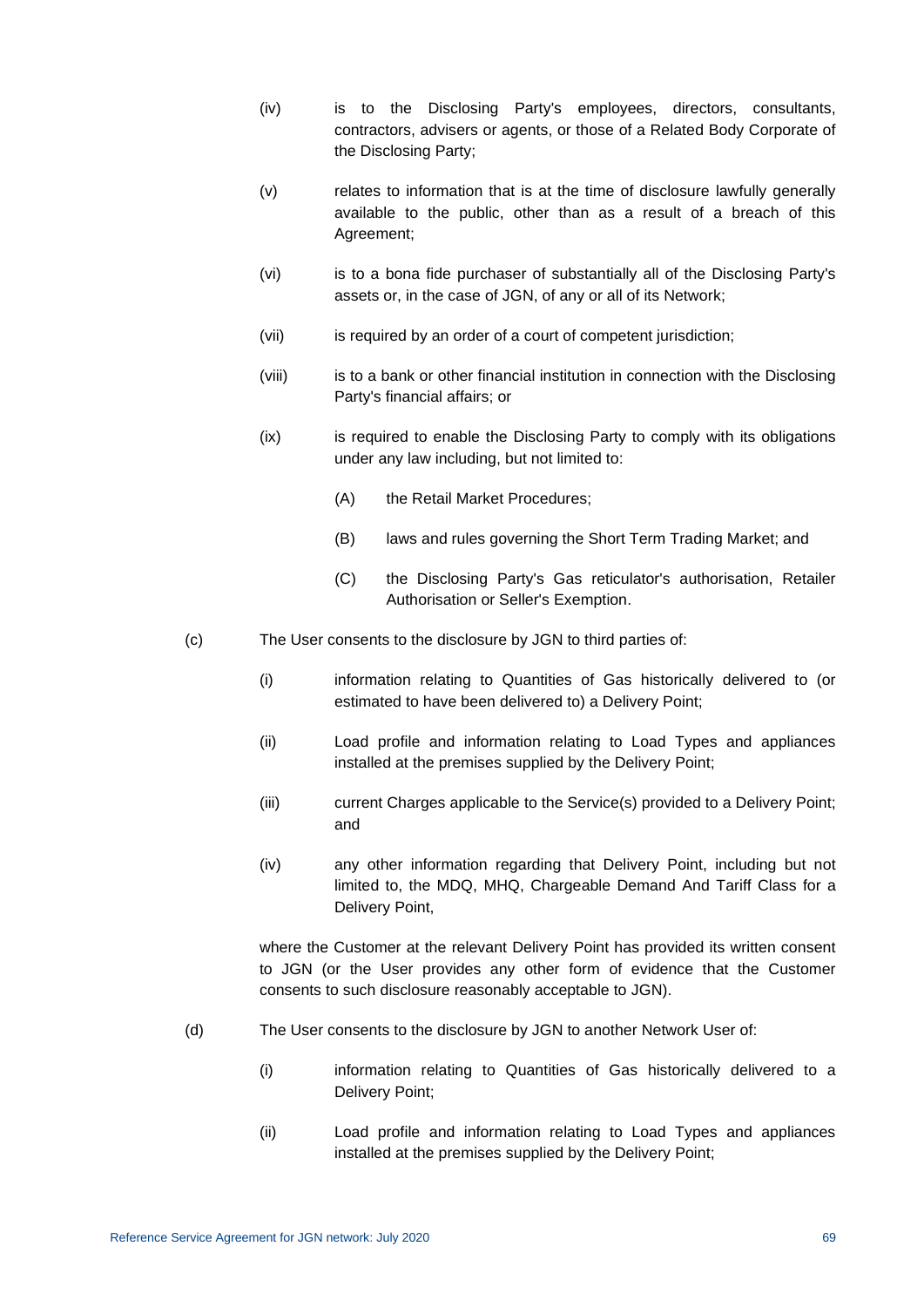- (iii) current Charges applicable to the Service(s) provided to a Delivery Point; and
- (iv) any other information regarding that Delivery Point, including but not limited to, the MDQ, MHQ, Chargeable Demand and Tariff Class for a Delivery Point,

where the relevant Delivery Point has been or has been requested to be transferred to the other Network User.

- (e) Where JGN offers to add a new Delivery Point or increase the MHQ or MDQ of a Demand Customer Delivery Point or to alter existing facilities at the Delivery Point in response to a Request from the User, the User consents to JGN disclosing the existence and terms of the offer to any Customer at that Delivery Point or other third party authorised by the Customer.
- (f) The User acknowledges and agrees that the aggregated consumption data of a group of Customers (such that the individual consumption of each Customer is not reasonably ascertainable) or a Network Section is not Confidential Information and that JGN may disclose such data to the market at its discretion.
- (g) For the avoidance of doubt, nothing in this clause [29](#page-74-4) prevents JGN from disclosing information about the service provided to a Delivery Point to the Customer at that Delivery Point.

### <span id="page-76-0"></span>**30. Dispute resolution**

#### **30.1 Application**

- (a) The Parties acknowledge and agree that this clause [30](#page-76-0) does not, and is not intended to, limit or exclude in any way the provisions in the National Gas Law in relation to dispute resolution.
- (b) The Parties agree that where a Party refers any matter in connection with this Agreement or its performance to be dealt with in accordance with the dispute resolution provisions set out in the National Gas Law:
	- (i) if an access determination is made by the dispute resolution body in respect of the access dispute, the Parties must comply with that access determination;
	- (ii) neither Party can subsequently utilise this clause [30](#page-76-0) in respect of the same dispute.

#### <span id="page-76-1"></span>**30.2 Notification of Dispute**

If a Party claims that there exists:

- (a) any dispute or difference of opinion between the Parties; or
- (b) the absence of agreement by the Parties,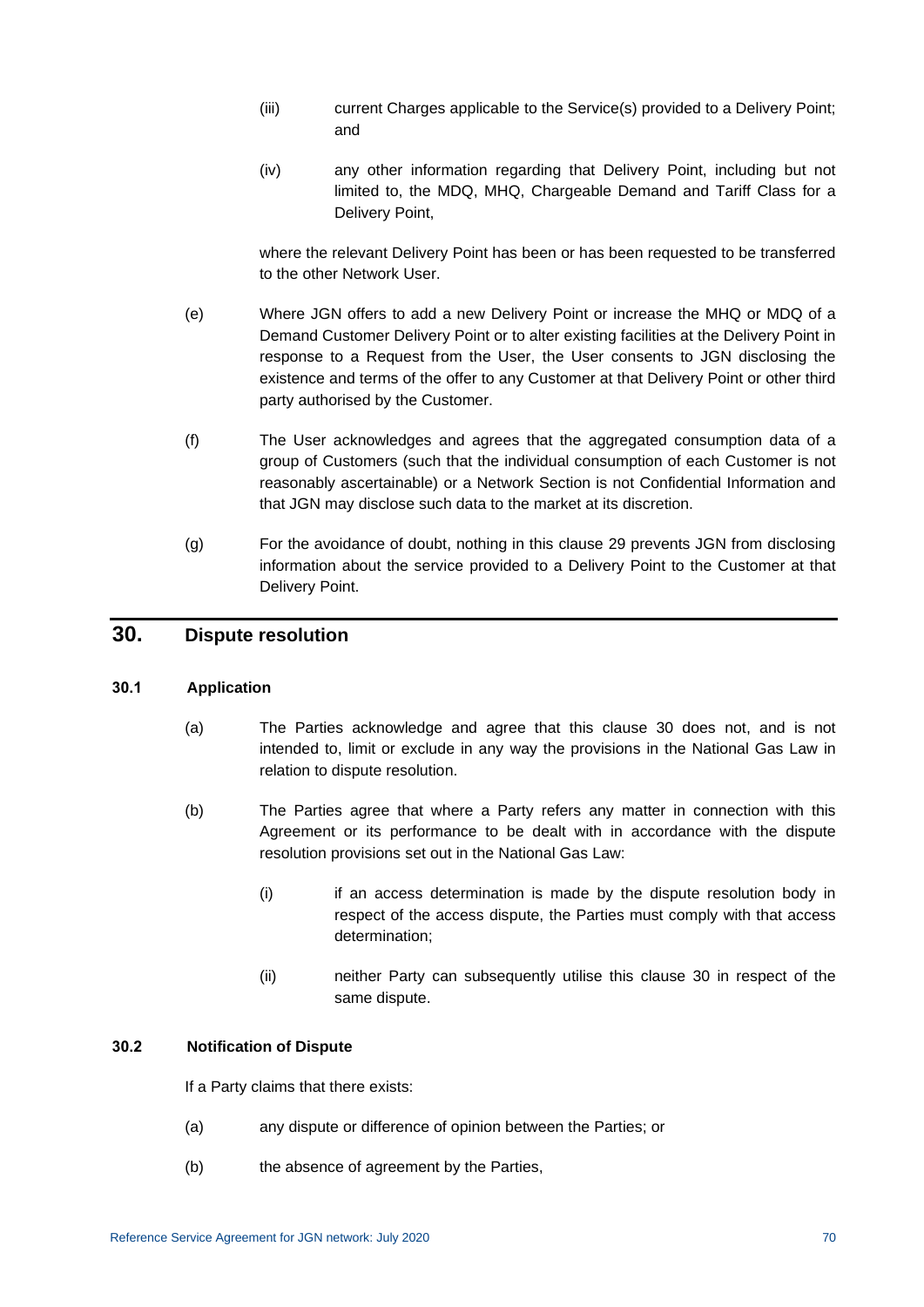about a matter which arises out of or relates to this Agreement, or the breach, termination, validity or subject matter thereof, or as to any related claim in restitution or at law, in equity or pursuant to any statute (**Dispute**), then that Party must notify the other Party of the Dispute.

#### **30.3 Nomination of Representative**

As soon as practicable after a notice is given under clause [30.2,](#page-76-1) each Party must nominate in writing a representative authorised to settle the Dispute on its behalf.

#### <span id="page-77-0"></span>**30.4 Good Faith Discussions**

Each Party must enter into discussions in good faith, to resolve the Dispute or to agree on a process to resolve all or part of the Dispute. Unless the Parties otherwise agree, discussions between the Parties' representatives under this clause [30.4](#page-77-0) must continue for 10 Business Days after notice of the Dispute was given under clause [30.2.](#page-76-1)

#### <span id="page-77-1"></span>**30.5 Mediation**

- (a) If the discussions under clause [30.4](#page-77-0) fail to resolve the Dispute within the time specified in that clause, then at any time thereafter either Party may, by written notice to the other, refer the Dispute to mediation administered by the Australian Commercial Disputes Centre (**ADC**).
- (b) The mediation shall be conducted in accordance with the ADC Guidelines for Commercial Mediation (**Guidelines**) which are operating at the time the matter is referred to ADC.
- (c) The Guidelines set out the procedures to be adopted, the process of selection of the mediator and the costs involved.
- (d) The terms of the Guidelines are hereby deemed incorporated into this Agreement.
- (e) Clause [30](#page-76-0) shall survive termination of this Agreement.

#### <span id="page-77-3"></span><span id="page-77-2"></span>**30.6 Arbitration**

- (a) If the Dispute is not resolved within 20 Business Days after being referred to mediation pursuant to clause [30.5](#page-77-1) (or such other time as may be agreed, in writing, between the Parties), then at any time thereafter either Party may by written notice to the other refer the Dispute to arbitration.
- (b) Following referral of a Dispute to arbitration under clause [30.6\(a\)](#page-77-2) the parties will endeavour to agree on and appoint an arbitrator within a further 10 Business Days from the date of the notice. If they are unable to do so within that time, either Party may request that the President for the time being of the Law Society of New South Wales to appoint an arbitrator.
- (c) Matters referred to arbitration under this clause [30.6](#page-77-3) will be determined by a single arbitrator in accordance with the *Commercial Arbitration Act 2010* (NSW) and the Resolution Institute Arbitration Rules 2016. The place of arbitration will be Sydney.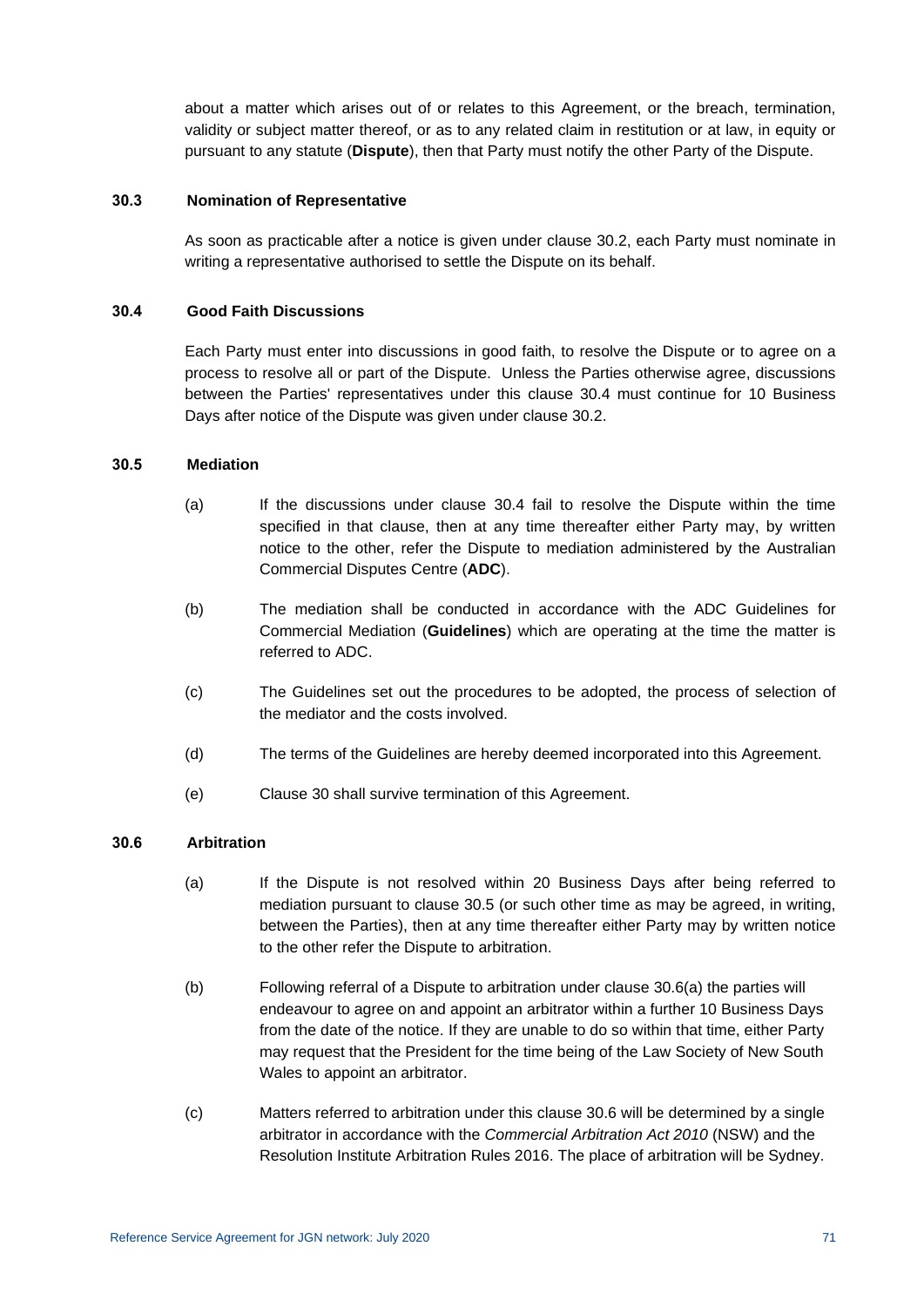- (d) The costs of the arbitrator and any advisors appointed by the arbitrator will be borne equally by the User and JGN.
- (e) Each of the Parties will give the arbitrator all information and assistance that the arbitrator may reasonably require. Each of the Parties will be entitled to be legally represented in respect of any representations that they may wish to make to the arbitrator, whether orally or in writing.
- (f) In the absence of manifest error, the decision of the arbitrator will be final and binding on the Parties.

#### **30.7 Urgent relief**

Nothing in this clause [30](#page-76-0) will prevent a Party from seeking urgent declaratory or injunctive relief.

#### **30.8 Information confidential**

Any information or documents disclosed by a representative or arising in connection with the discussions or any mediation or arbitration in relation to the Dispute under this clause [30:](#page-76-0)

- (a) must be kept confidential; and
- (b) may not be used except as between the parties to attempt to settle the Dispute.

#### **30.9 Without Prejudice Discussions**

Any discussions which take place as contemplated by this clause [30](#page-76-0) will be without prejudice to the respective rights and obligations of the Parties in relation to the subject matter of the Dispute.

#### **30.10 Continue to perform Agreement**

Notwithstanding the existence of a Dispute, or the undertaking of any Dispute resolution in accordance with this clause [30,](#page-76-0) each Party must continue to perform its obligations under this Agreement.

### **31. Notices**

#### <span id="page-78-0"></span>**31.1 Notice in Writing**

A notice, consent or other communication given by one Party to the other under this Agreement must be:

- (a) in writing, signed (physically or by electronic signature) by or on behalf of the Party giving it;
- (b) addressed to the recipient Party and marked to the attention of the person (or control room) specified for the recipient Party in [Annexure 1](#page-83-0) or as otherwise notified, in writing, to the other Party from time to time; and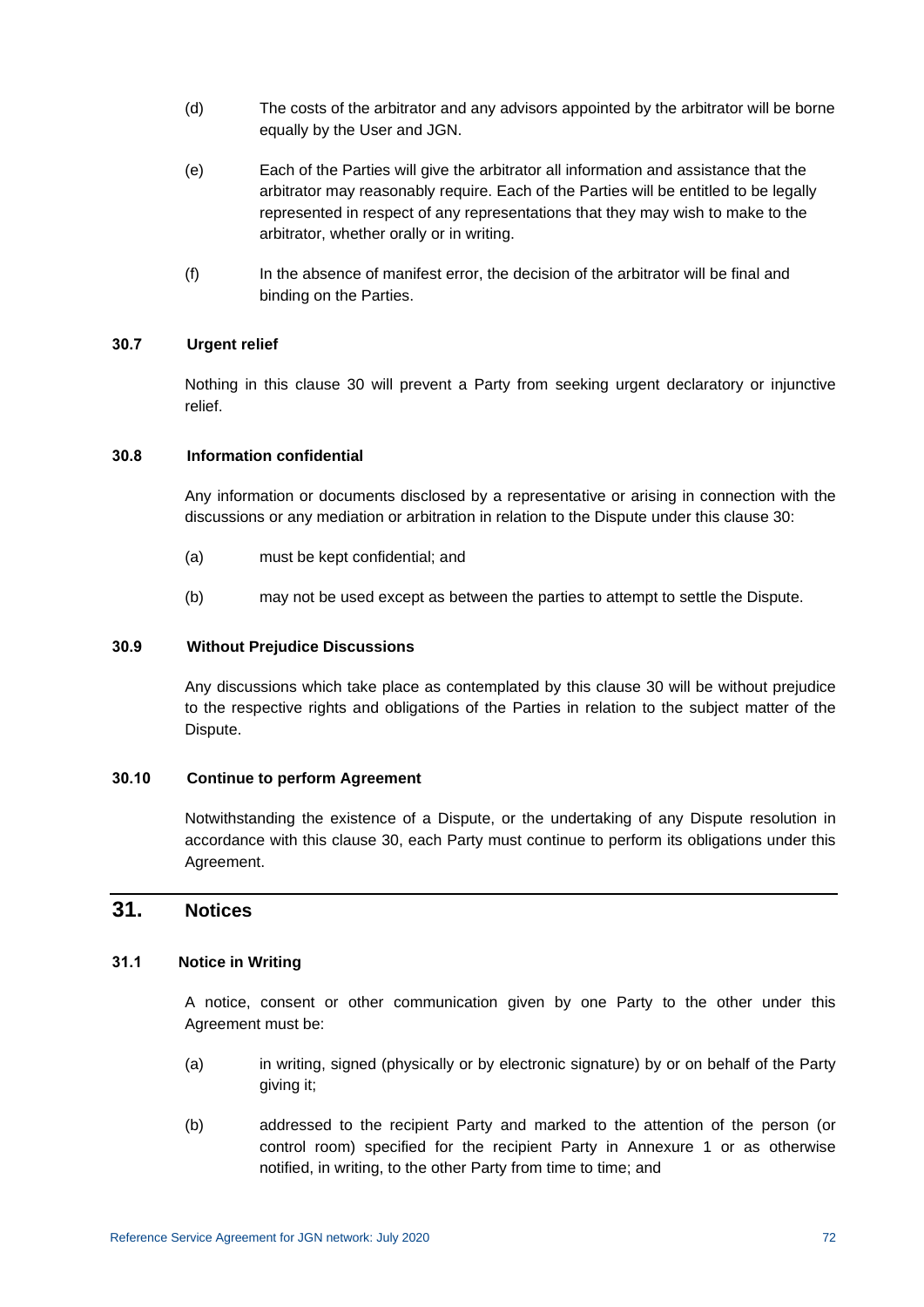- (c) either:
	- (i) hand delivered to a representative of the recipient at the recipient Party's address;
	- (ii) sent by pre-paid mail or delivered to the recipient Party's address; or
	- (iii) sent by email to that party's email address,

as specified in Annexure 1 or as otherwise notified, in writing, to the other Party from time to time.

#### **31.2 Receipt of Notice**

A notice, consent or other communication given in accordance with clause [31.1](#page-78-0) is regarded as being given by the sender and received by the addressee:

- (a) if hand delivered:
	- (i) if it is delivered by 5.00 pm on a Business Day on that Business Day; or
	- (ii) if it is delivered after 5.00 pm on a Business Day, or on a day that is not a Business Day – on the next Business Day
- (b) if sent by prepaid mail, 3 Business Days from and including the date of postage; or
- (c) if sent by email, when the sender receives confirmation on its server that the message has been transmitted, in which case:**.**
	- (i) if it is transmitted by 5.00 pm on a Business Day on that Business Day; or
	- (ii) if it is transmitted after 5.00 pm on a Business Day, or on a day that is not a Business Day – on the next Business Day.

## **32. General**

#### **32.1 Privacy**

- (a) The User must comply at all times with all applicable Privacy Laws in relation to Customer's Personal Information that it:
	- (i) receives from JGN; or
	- (ii) supplies to JGN,

including, in respect of Customer's Personal Information that the User supplies to JGN, taking all reasonable steps to provide required notification statements and obtain required consents in respect of any disclosure or use of Customer's Personal Information.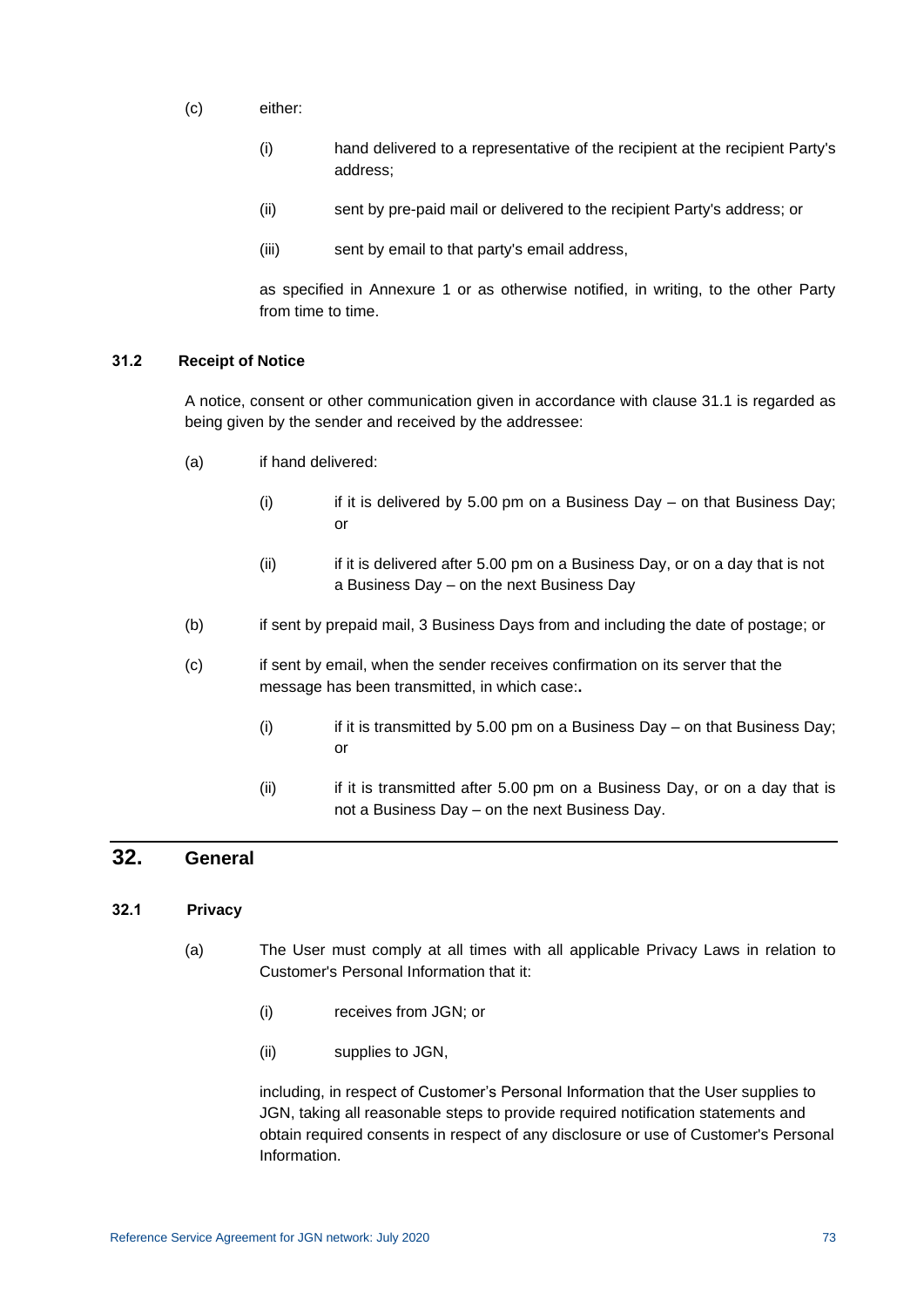- (b) JGN must comply at all times with all applicable Privacy Laws in relation to Customer's Personal Information that it:
	- (i) receives from the User; or
	- (ii) supplies to the User.

including, in respect of Customer's Personal Information that JGN supplies to the User, taking all reasonable steps to provide required notification statements and obtain required consents in respect of any disclosure or use of Customer's Personal Information.

- (c) The Parties must take reasonable steps and co-operate with each other (to the extent reasonably required by each other) to enable each of them to comply with Privacy Laws.
- (d) Where a Party so requests, the other Party must use reasonable endeavours to provide the original Party with:
	- (i) information about the policies and procedures it has in place to ensure compliance with applicable Privacy Laws in relation to Customer's Personal Information; and
	- (ii) details of any notifications or consents provided to or obtained from a particular Customer in respect of that Customer's Personal Information.
- (e) A Party must comply with any reasonable request made by the other Party for the purpose of complying with this clause.

#### **32.2 Entire Agreement**

This Agreement:

- (a) constitutes the entire agreement between the Parties as to its subject matter; and
- (b) in relation to that subject matter, supersedes any prior understanding or agreement between the Parties and any prior clause, warranty, indemnity or representation imposed, given or made by a Party.

#### <span id="page-80-0"></span>**32.3 Severability**

- (a) The Parties agree that a construction of this Agreement that results in all provisions being enforceable is to be preferred to a construction that does not so result.
- (b) If, despite the application of clause [32.3\(a\),](#page-80-0) a provision of this Agreement is illegal or unenforceable:
	- (i) if the provision would not be illegal or unenforceable if a word or words were omitted without changing the primary intent of the provision, that word or those words are severed; and
	- (ii) in any other case, the whole provision is severed,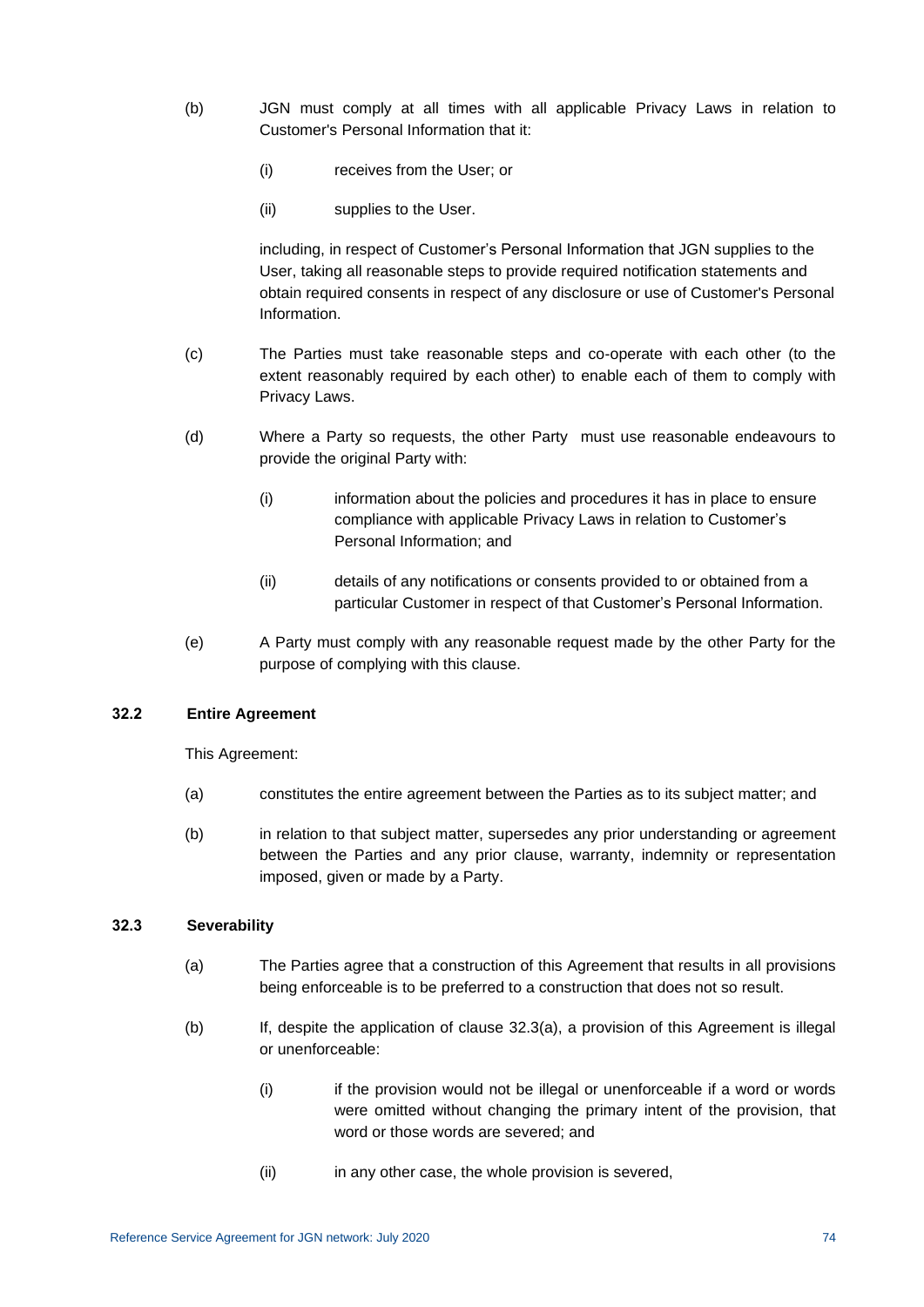and the remainder of this Agreement continues in force.

#### **32.4 Waiver**

A waiver of any provision of or right under this Agreement:

- (a) must be in writing signed by the Party entitled to the benefit of that provision or right; and
- (b) is effective only to the extent set out in any written waiver.

#### **32.5 Relationship between Parties**

This Agreement does not create a relationship of employment, agency or partnership between the Parties.

#### **32.6 Enforceability**

Each Party warrants that it has all necessary power and authority and holds all authorisations required by any Law to enter into and perform its obligations under this Agreement and that this Agreement is binding on that Party and enforceable against it in accordance with its terms.

#### **32.7 Further assurances**

Each Party must sign all such documents and do all such things as shall be necessary or desirable to give full effect to this Agreement.

#### **32.8 Inurement**

This Agreement shall be binding upon and inure to the benefit of the Parties and their respective successors and assigns.

#### **32.9 Counterparts**

This Agreement may be executed in counterparts and the counterparts taken together constitute one and the same instrument.

#### **32.10 Governing law and jurisdiction**

This Agreement is governed by the law applicable in New South Wales. Each Party irrevocably and unconditionally submits to the non-exclusive jurisdiction of the courts of New South Wales.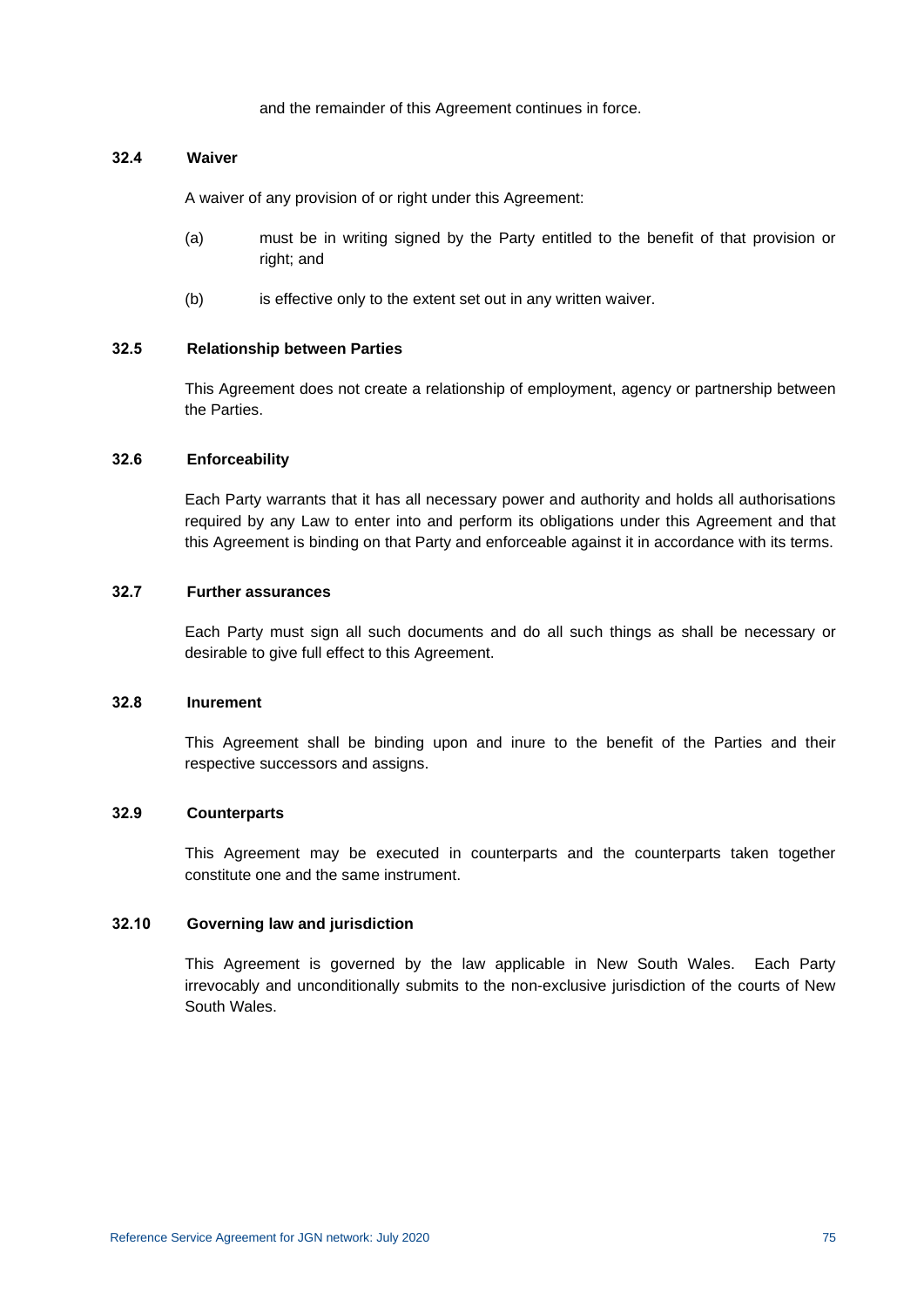**Executed** as an agreement.

**Executed** by **Jemena Gas Networks (NSW) Ltd ACN 003 004 322** by its duly authorised representative, in the presence of:

Signature of Witness Signature of Authorised Signatory

Name of Witness Name of Authorised Signatory

Position of Authorised Signatory

**Executed** by **[insert] ACN [insert]** by its duly authorised representative, in the presence of:

Signature of Witness Signature of Authorised Signatory

Name of Witness Name of Authorised Signatory

Position of Authorised Signatory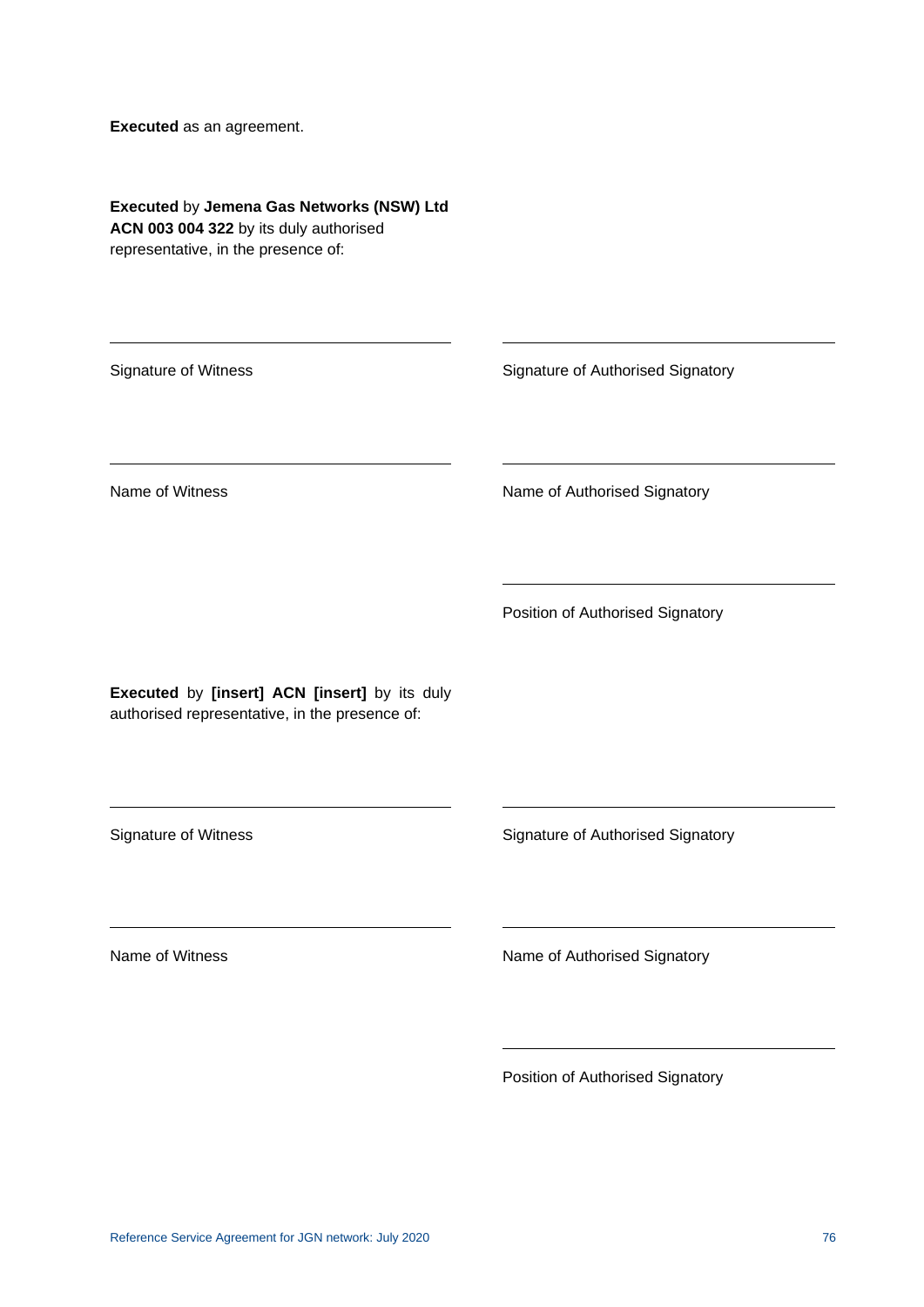# <span id="page-83-0"></span>**Annexure 1 — Parties and addresses for Notices**

| <b>JGN</b>                                                                                               |                                                                                            |  |  |
|----------------------------------------------------------------------------------------------------------|--------------------------------------------------------------------------------------------|--|--|
| Address                                                                                                  | Level 14, 99 Walker Street, North Sydney, NSW, 2060<br>PO Box 1220, North Sydney, 2059     |  |  |
| Attention                                                                                                | Executive General Manager, Gas Distribution                                                |  |  |
| Phone                                                                                                    | +61 2 9867 7444                                                                            |  |  |
| Email                                                                                                    | RFS@jemena.com.au                                                                          |  |  |
| Notices relating to<br>Force Majeure Events,<br>emergencies or Out-Of-<br><b>Specification Gas</b>       | As above, and copied to<br>Jemena Gas Network Control Room at<br>NSWControl@jemena.com.au. |  |  |
|                                                                                                          |                                                                                            |  |  |
| <b>User</b>                                                                                              | [#insert full name of User]                                                                |  |  |
| <b>ABN</b>                                                                                               | [#insert details]                                                                          |  |  |
| Address                                                                                                  | [insert street address of user]                                                            |  |  |
| Address for notices                                                                                      | [insert address for notices - street address and/or PO Box]                                |  |  |
| Attention                                                                                                |                                                                                            |  |  |
| Phone                                                                                                    | [#insert details]                                                                          |  |  |
|                                                                                                          |                                                                                            |  |  |
| Email                                                                                                    | [#insert details]                                                                          |  |  |
| Notices<br>relating<br>to<br>Force Majeure Events,<br>emergencies or Out-Of-<br><b>Specification Gas</b> | [#insert details]                                                                          |  |  |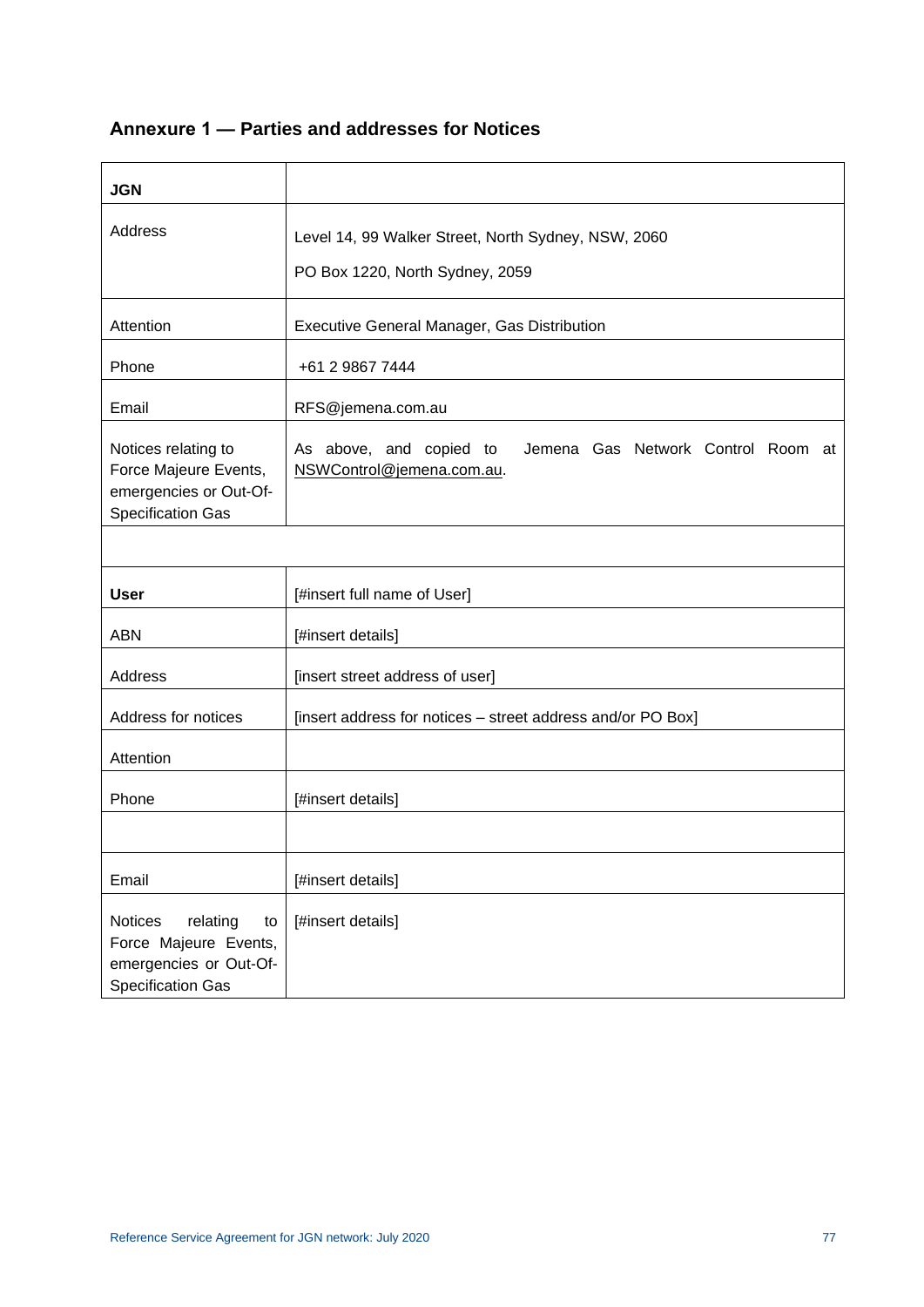## **Annexure 2 — Gas Specification where there is no specification applicable under Law (clause [8.1\(a\)\)](#page-30-0)**

| <b>Parameter</b> |                                     | <b>Specification Limit</b>                                                                                                                  |                  |
|------------------|-------------------------------------|---------------------------------------------------------------------------------------------------------------------------------------------|------------------|
| 1                | Wobbe Index <sup>1</sup>            | Min.                                                                                                                                        | 46.0 $MJ/m3$     |
|                  |                                     | Max                                                                                                                                         | 52.0 $MJ/m3$     |
| 2                | Oxygen <sup>1</sup>                 | Max.                                                                                                                                        | $0.2$ mol%       |
| 3                | Hydrogen Sulphide <sup>1</sup>      | Max.                                                                                                                                        | 5.7 mg/ $m3$     |
| 4                | Total Sulphur <sup>1,2</sup>        | Max.                                                                                                                                        | 50 mg/m $3$      |
| 5                | Water Content <sup>1</sup>          | Max. Dew Point 0°C at maximum transmission<br>pressure upstream of receipt point, but in any case<br>no more than 112.0 mg/m <sup>3</sup>   |                  |
| 6                | Hydrocarbon Dewpoint <sup>1</sup>   | Max.                                                                                                                                        | 2° at 3,500 kPaG |
| 7                | Total Inert Gases <sup>1</sup>      | Max.                                                                                                                                        | 7.0 mol %        |
| 8                | Solid Matter and Liquids            | <b>Nil Permitted</b>                                                                                                                        |                  |
| 9                | <b>Temperature at Receipt Point</b> | $-5^{\circ}$ C to $50^{\circ}$ C                                                                                                            |                  |
| 10               | Odorant                             | Odorant to be of a type approved by JGN. Level of<br>odorant to be 12 milligrams per cubic metre or such<br>other level as JGN may require. |                  |

<sup>1</sup> The standard testing clauses for all Gas properties are

Temperature 15°C

Absolute Pressure 101.325 kPa

With the natural gas dry (that is, completely free of water vapour)

2 Including odorant, or an allowance for odorant in cases where odorant is injected downstream of test points.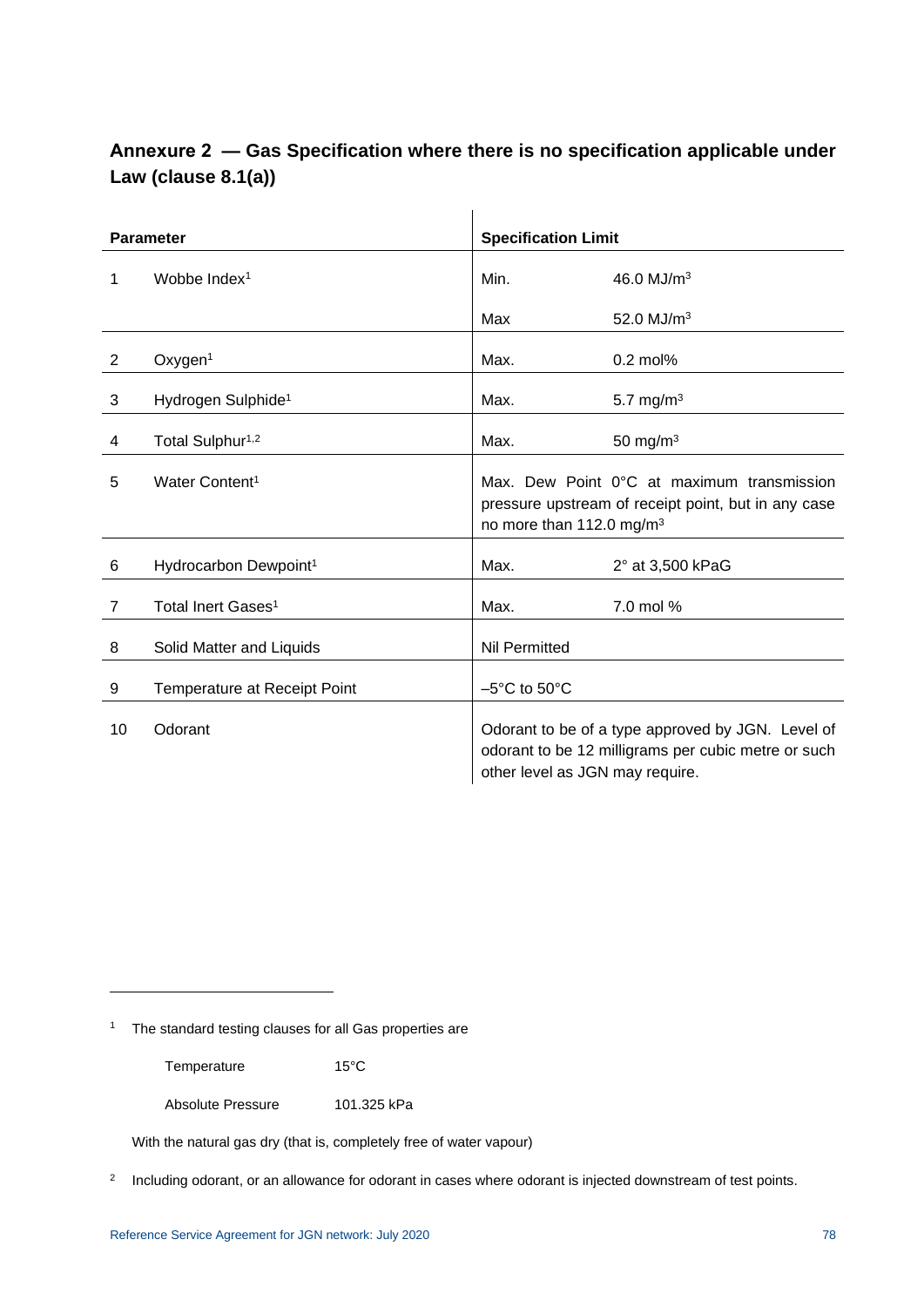### **Annexure 3 —Responsibility for Delivery Station Components**

## **1. Responsibility for Delivery Station Components where Delivery Point not served by Medium or Low Pressure Distribution Network and Delivery Station did not exist at 1 August 1997**

Where the Delivery Point is served other than by the Medium or Low Pressure Distribution Network and where the Delivery Station was not in physical operation as at 1 August 1997:

- <span id="page-85-0"></span>(a) JGN does not own, and the User is responsible to operate and maintain and, if applicable, design the following Delivery Station components:
	- (i) concrete pads, security fencing, safety and firefighting equipment;
	- (ii) power supply;
	- (iii) stormwater and other services required by any local authority; and
	- (iv) noise mitigation facilities,

such that the design, operation and maintenance of these components conforms to good engineering practice and industry standards as required by JGN;

- (b) subject to agreement to the contrary with the User, JGN must own, operate and maintain and, if applicable, design the following Delivery Station components and, if required by JGN, the User must pay JGN's reasonable charges in connection with installing the following Delivery Station components:
	- (i) Gas meters;
	- (ii) pressure regulators and safety valves;
	- (iii) filters;
	- (iv) pressure and temperature measurement instrumentation;
	- (v) flow calculation equipment;
	- (vi) remote telemetry equipment and links and any additional equipment used for Gas quantity measurement, or for recording or transmitting data;
	- (vii) meter set pipe spools;
	- (viii) meter set valves; and
	- (ix) over pressure protection; and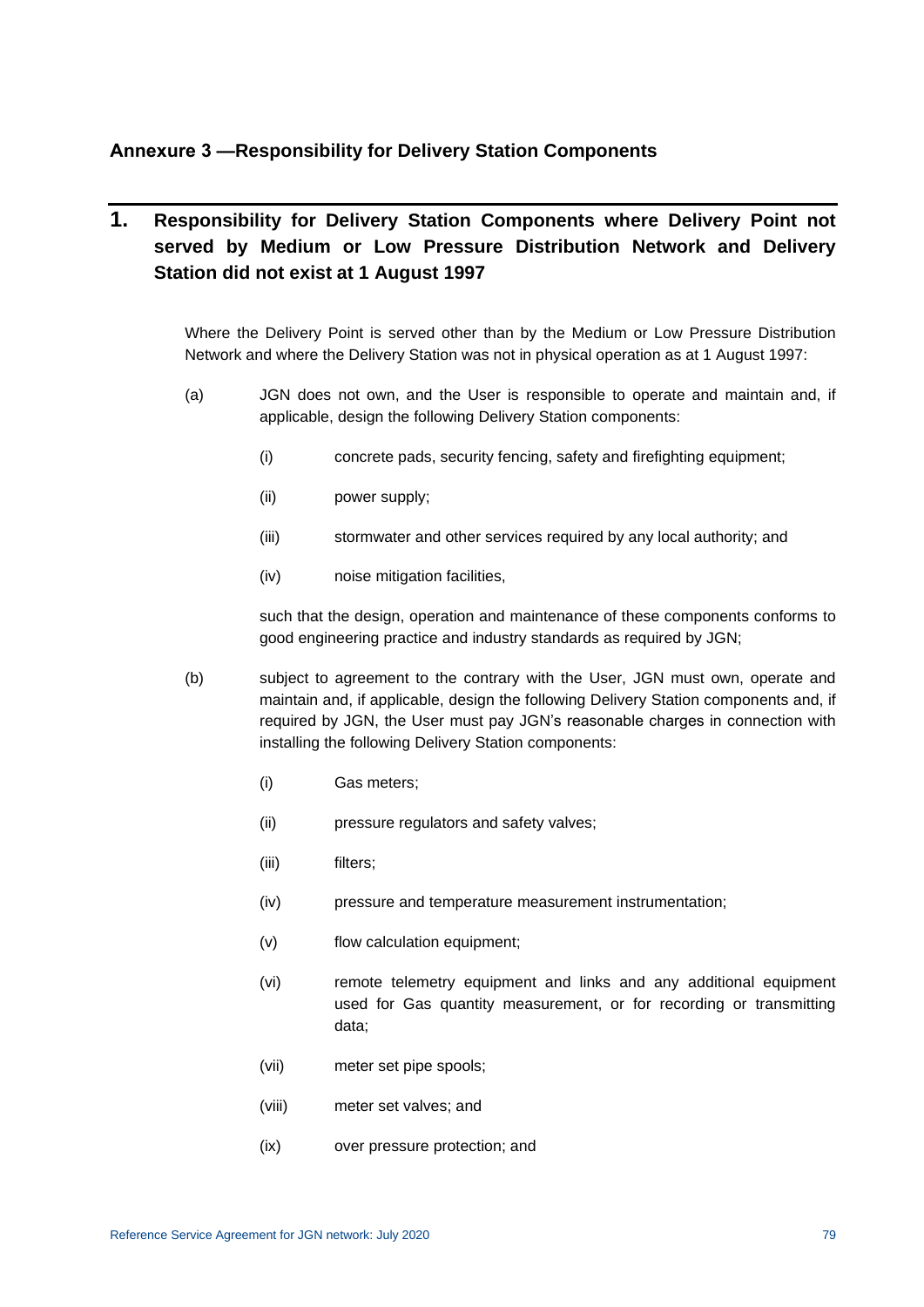- <span id="page-86-0"></span>(c) the User is responsible to operate and maintain the pipe from the point 225 millimetres outside the boundary of the site to the meter control valve so that the operation and maintenance of the pipe conforms to good engineering practice and industry standards as required by JGN; and
- (d) where JGN provides, operates and/or maintains any of the Delivery Station components listed in paragraph [1\(a\)](#page-85-0) or [1\(c\),](#page-86-0) the User must pay the reasonable costs of providing, operating and/or maintaining those components.

## **2. Responsibility for Delivery Station Components where Delivery Point not served by Medium or Low Pressure Distribution Network and Delivery Station existed at 1 August 1997**

Where the Delivery Point is served other than by the Medium or Low Pressure Distribution Network and where the Delivery Station was in physical operation as at 1 August 1997:

- <span id="page-86-1"></span>(a) JGN does not own, and the User shall be responsible to operate and maintain the following Delivery Station components:
	- (i) meter set pipe spools;
	- (ii) meter set valves;
	- (iii) concrete pads, security fencing, safety and firefighting equipment;
	- (iv) power supply;
	- (v) stormwater and other services required by any local authority; and
	- (vi) noise mitigation facilities,

such that the operation and maintenance of these components conforms to good engineering practice and industry standards as required by JGN;

- (b) JGN owns, and is responsible to operate and maintain at its own cost, the following Delivery Station components:
	- (i) Gas meters;
	- (ii) pressure regulators and safety valves;
	- (iii) filters;
	- (iv) pressure and temperature measurement instrumentation;
	- (v) flow calculation equipment;
	- (vi) remote telemetry equipment and links; and
	- (vii) any additional equipment used for Gas Quantity measurement, or for recording or transmitting data; and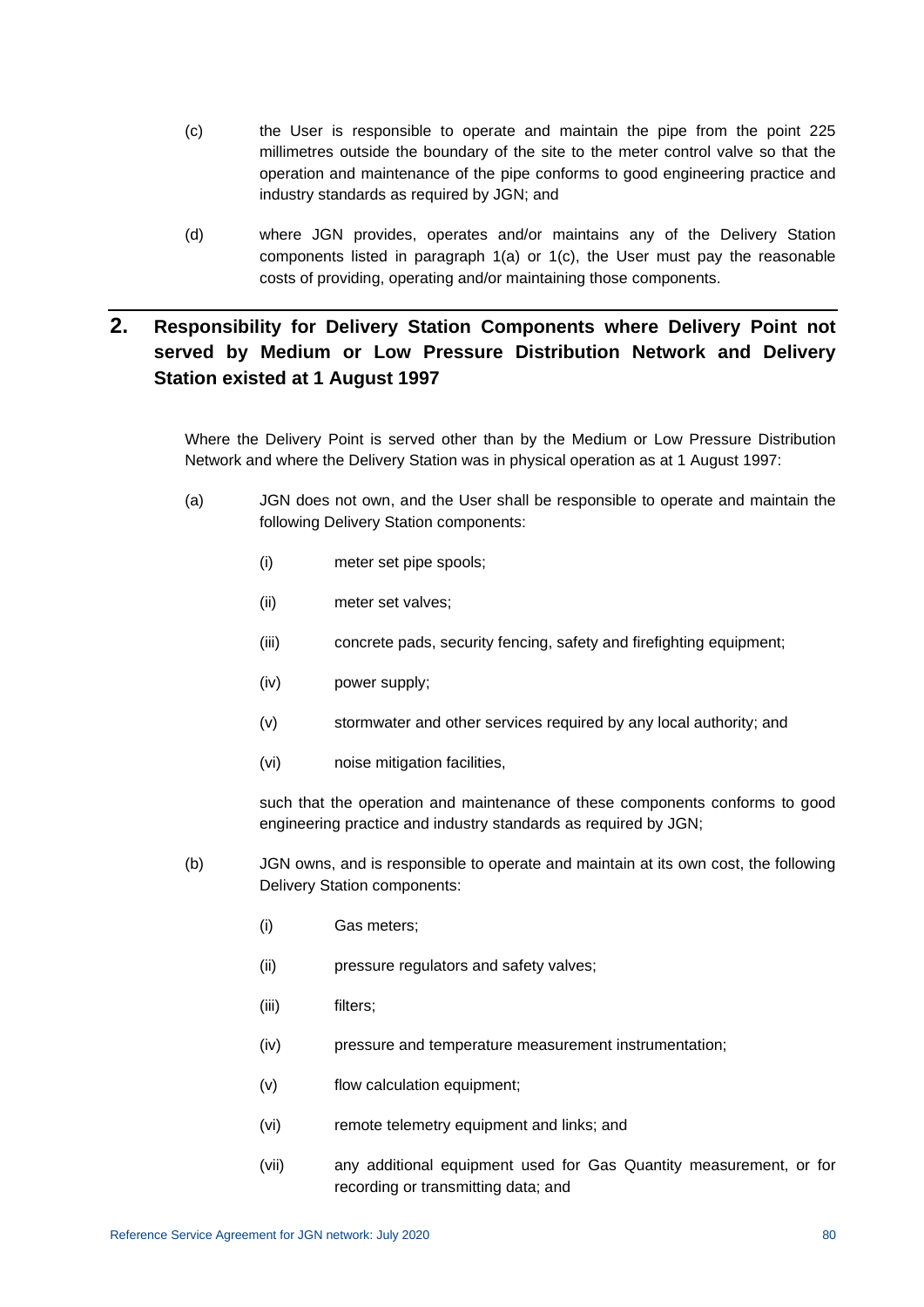- (viii) over pressure protection;
- <span id="page-87-0"></span>(c) the User is responsible to operate and maintain the pipe from the point 225 millimetres outside the boundary of the site to the meter control valve so that the operation and maintenance of the pipe conforms to good engineering practice and industry standards as required by JGN; and
- (d) where JGN operates and/or maintains any of the Delivery Station components listed in paragraph [2\(a\)](#page-86-1) or [2\(c\),](#page-87-0) the User must pay the reasonable costs of operating and/or maintaining those components.

## **3. Responsibility for Delivery Station Components where Delivery Point is served by Medium or Low Pressure Distribution Network**

Where the Delivery Point is served by the Medium or Low Pressure Distribution Network:

- <span id="page-87-1"></span>(a) JGN does not own and the User is responsible to maintain any facilities required at the Delivery Point which are not usually required for Delivery Points of that type (such as noise mitigation facilities, fencing required by any local council or other authority), such that the maintenance of these components conforms to good engineering practice and industry standards as agreed by JGN;
- (b) subject to agreement to the contrary with the User, JGN must own, operate and maintain and may design the following Delivery Station components:
	- (i) Gas meter;
	- (ii) pressure regulator;
	- (iii) filter; and
	- (iv) over pressure protection; and
- <span id="page-87-2"></span>(c) the User is responsible to operate and maintain the pipe from the point 225 millimetres outside the boundary of the site to the meter control valve so that the operation and maintenance of the pipe conforms to good engineering practice and industry standards as required by JGN; and
- (d) where JGN operates and/or maintains any of the Delivery Station components listed in paragraph [3\(a\)](#page-87-1) or [3\(c\),](#page-87-2) the User shall pay the reasonable costs of operating and/or maintaining those components.